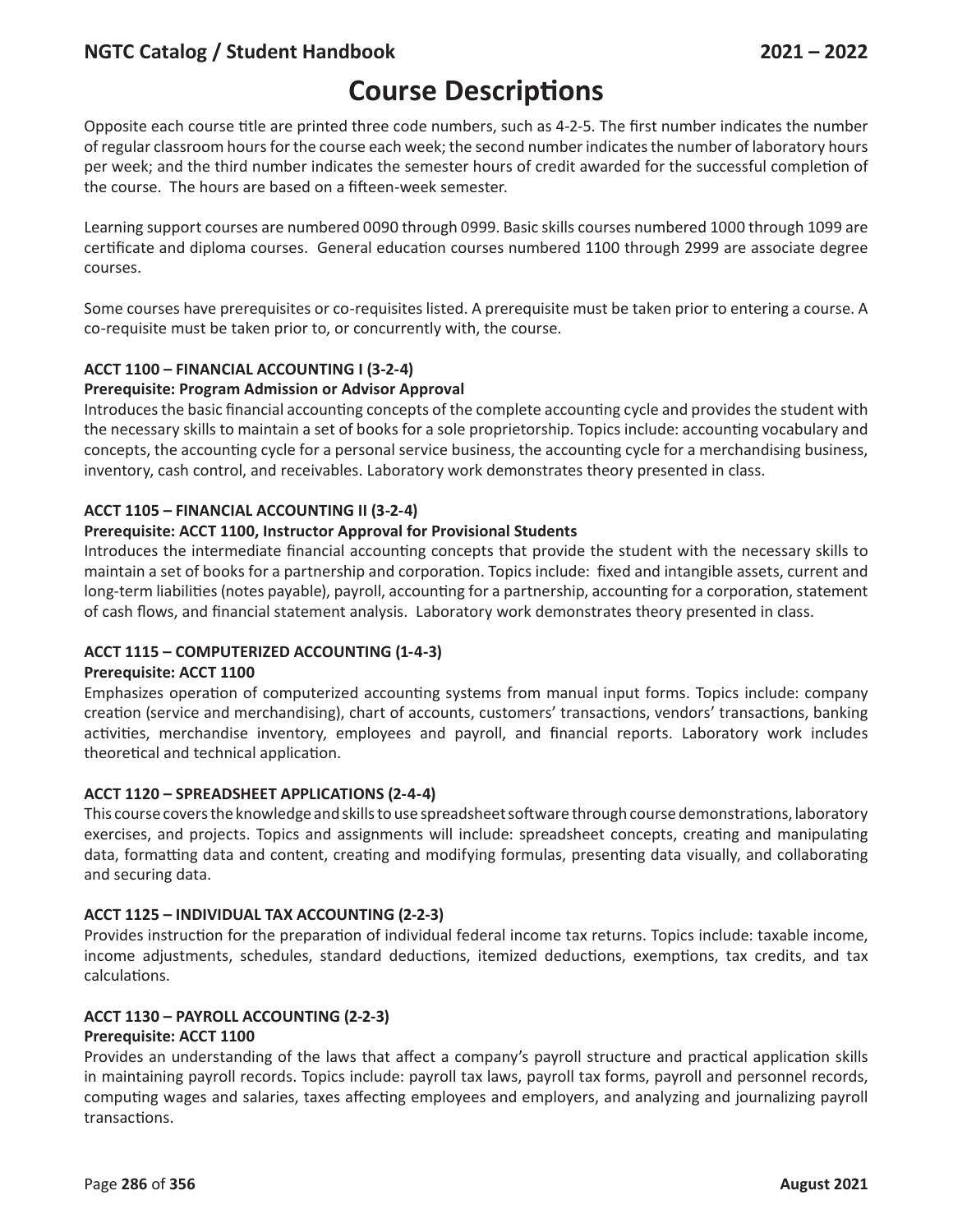## **ACCT 2000 – MANAGERIAL ACCOUNTING (2-2-3)**

#### **Prerequisite: ACCT 1105**

Emphasizes the interpretation of data by management in planning and controlling business activities. Topics include managerial accounting concepts, manufacturing accounting using a job order cost system, manufacturing accounting using a process cost system, cost behavior and cost-volume-profit, budgeting and standard cost accounting, flexible budgets, standard costs and variances, and capital investment analysis and budgeting. Laboratory work demonstrates theory presented in class.

### **ACCT 2100 – ACCOUNTING INTERNSHIP I (0-12-4)**

#### **Prerequisite: All Non-elective Courses Required for Program Completion**

Introduces the application and reinforcement of accounting and employability principles in an actual job setting. Acquaints the student with realistic work situations and provides insights into accounting applications on the job. Topics include: appropriate work habits, acceptable job performance, application of accounting knowledge and skills, interpersonal relations, and development of productivity. The half-time accounting internship is implemented through the use of written individualized training plans, written performance evaluation, and weekly documentation or seminars, and/or other projects as required by the instructor.

### **ACCT 2105 – ACCOUNTING INTERNSHIP II (0-24-8)**

#### **Prerequisite: All Non-elective Courses Required for Program Completion**

Introduces the application and reinforcement of accounting and employability principles in an actual job setting. Acquaints the student with realistic work situations and provides insights into accounting applications on the job. Topics include appropriate work habits, acceptable job performance, application of accounting knowledge and skills, interpersonal relations, and development of productivity. The full-time accounting internship is implemented through the use of written individualized training plans, written performance evaluation, and weekly documentation or seminars, and/or other projects as required by the instructor.

### **ACCT 2110 – ACCOUNTING SIMULATION (1-4-3)**

#### **Prerequisites: ACCT 1105, ACCT 1115, ACCT 1120**

Students assume the role of a business owner where he/she can directly experience the impact and importance of accounting in a business. At the end of the simulation course, the student will have completed the entire accounting cycle for a service business, merchandising business and a corporation using an Accounting Information System software (different from software used in ACCT 1115 -Computerized Accounting). Emphasis placed on providing students with real-world opportunities for the application and demonstration of accounting skills by using Simulation Projects will enable them to build a foundation for understanding and interpreting financial statements. Topics include: company creation, chart of accounts, customer transactions, vendor transactions, banking activities, merchandise inventory, employees and payroll, financial statements, preparation of payroll tax forms and preparation of income tax forms. Laboratory work includes theoretical and technical application.

### **ACCT 2120 – BUSINESS TAX ACCOUNTING (2-2-3)**

#### **Prerequisite: ACCT 1125**

Provides instruction for preparation of both state and federal partnership, corporation, and other business tax returns. Topics include: organization form, overview of taxation of partnership, special partnership issues, corporate tax elections, adjustments to income and expenses, tax elections, forms and schedules, tax credits, reconciliation of book and tax income, tax depreciation methods, and tax calculations.

### **ACCT 2130 – INTEGRATED ACCOUNTING MANAGEMENT SYSTEMS (2-2-3)**

### **Prerequisites: ACCT 1105, ACCT 1115, ACCT 1120**

Emphasizes use of database management packages, electronic spreadsheet packages, and accounting software packages for accounting/financial applications with more advanced systems. Topics include: creation and management of database applications, creation and management of spreadsheet applications, and creation and management of accounting integrated software systems.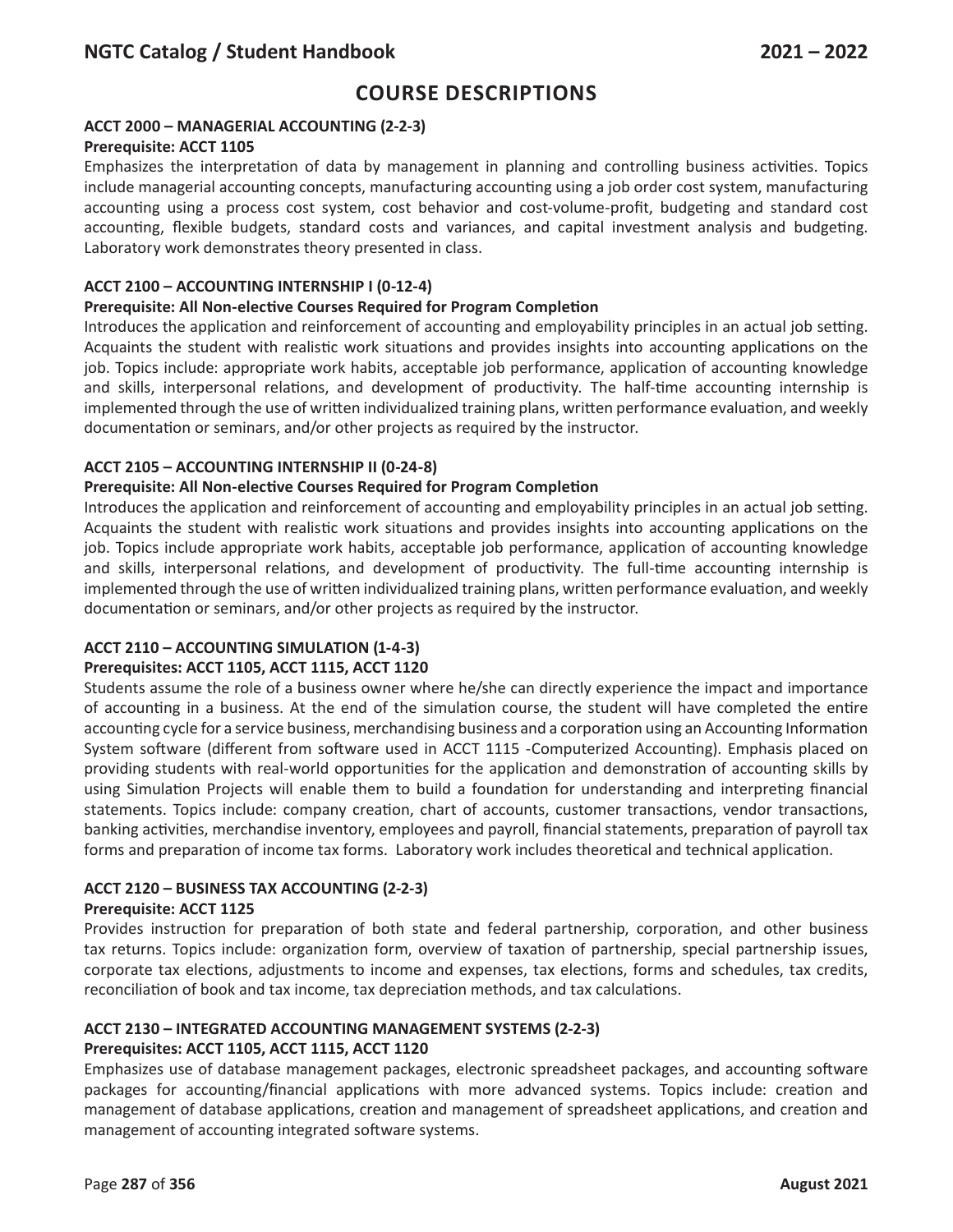# **ACCT 2135 – INTRODUCTION TO GOVERNMENTAL AND NONPROFIT ACCOUNTING (3-0-3)**

### **Prerequisite: ACCT 1105**

Provides an introduction to financial reporting and accounting principles for state/local governments and nonprofit entities.

### **ACCT 2140 – LEGAL ENVIRONMENT OF BUSINESS (3-0-3)**

#### **Prerequisite: Program Admission**

Introduces law and its relationship to business. Topics include: legal ethics, legal processes, business contracts, business torts and crimes, real and personal property, agency and employment, risk-bearing devices, and Uniform Commercial Code.

### **ACCT 2145 – PERSONAL FINANCE (3-0-3)**

Introduces practical applications of concepts and techniques used to manage personal finance. Topics include: cash management, time value of money, credit, major purchasing decisions, insurance, investments, retirement, and estate planning.

### **ACCT 2150 – PRINCIPLES OF AUDITING (3-0-3)**

#### **Prerequisite: ACCT 1105**

Introduces the student to the auditor's responsibilities in the areas of professional standards, reports, ethics, and legal liability. Students learn about the technology of auditing, evidence gathering, audit/assurance processes, internal controls, and sampling techniques. The specific methods of auditing the revenue/receipts process, disbursement cycle, personnel and payroll procedures, asset changes, and debt and equity are learned. Finally, procedures related to attest engagements and internal auditing are reviewed.

#### **ACCT 2155 – PRINCIPLES OF FRAUD EXAMINATION (3-0-3)**

#### Prerequisite: Program Admission

Provides instruction of the basic principles and theories of occupational fraud. Topics include: fraud concepts, skimming, cash larceny, billing schemes, check tampering, payroll schemes, expense reimbursement schemes, register disbursement schemes, non-cash assets fraud, corruption schemes, and accounting principles and fraud.

### **ACRP 1000 – INTRODUCTION TO AUTO COLLISION REPAIR (4-1-4)**

This course provides instruction in procedures and practices necessary for safe and compliant operation of auto collision repair facilities. It introduces the structural configuration and identification of the structural members of various unibodies and frames used for automobiles as well as equipment and hand tools used in collision repair tasks.

### **ACRP 1005 – AUTOMOBILE COMPONENT REPAIR AND REPLACEMENT (2-2-4)**

This course provides instruction in removal and replacement methods of a variety of non-structural cosmetic and safety features of the automobile as well as bolt-on body panels.

### **ACRP 1010 – FOUNDATIONS OF COLLISION REPAIR (2-3-5)**

This course introduces the materials, tools, and operations required to repair minor collision damage; and it provides instruction in non-metallic auto body repair techniques.

### **ACRP 1015 – FUNDAMENTALS OF AUTOMOTIVE WELDING (2-2-4)**

#### **Prerequisite: Program Admission**

This course introduces welding and cutting procedures used in auto collision repair. Emphasis will be placed on MIG welding techniques through a variety of different procedures.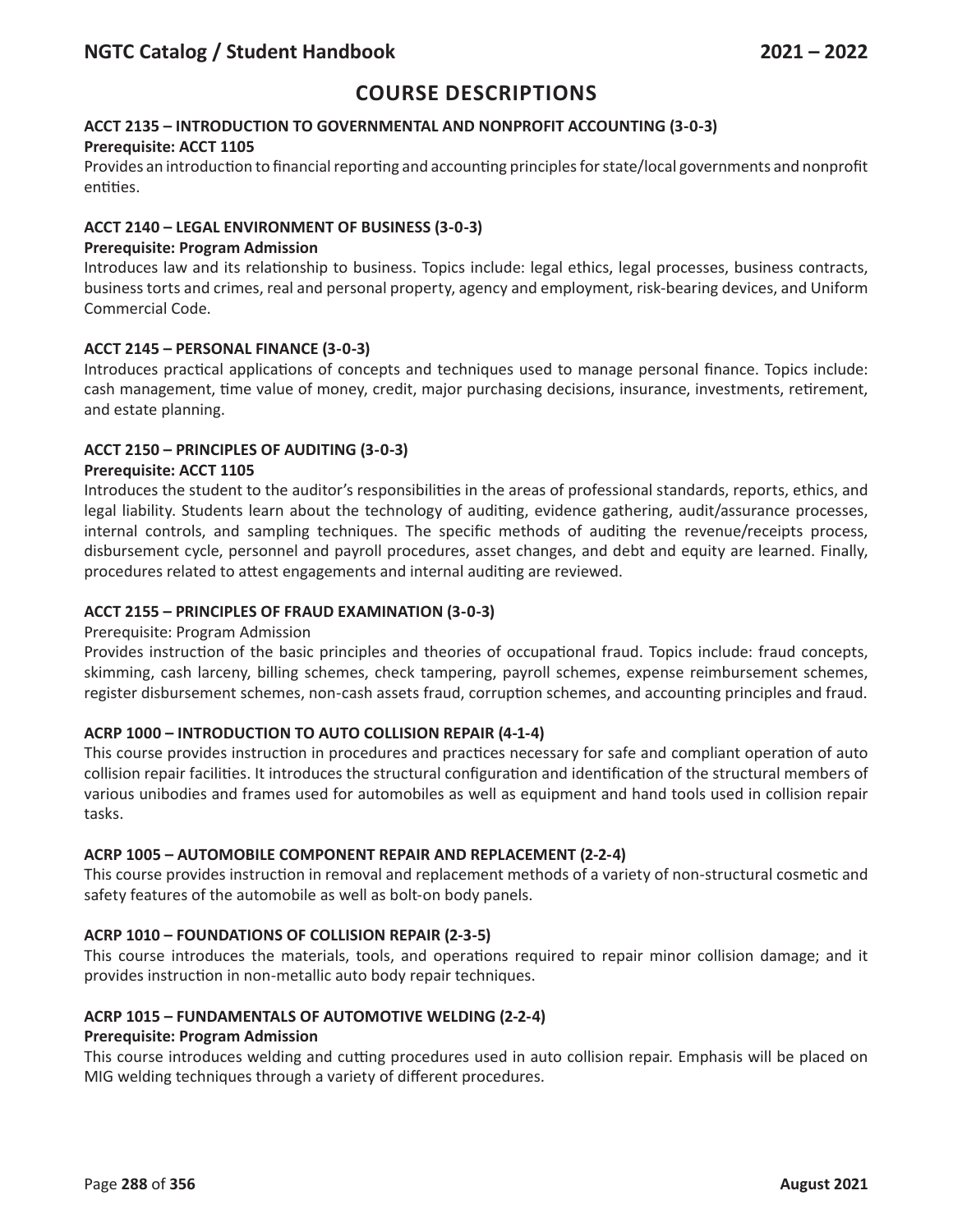## **ACRP 1017 – MECHANICAL AND ELECTRICAL SYSTEMS I (2-2-4)**

## **Prerequisite: Program Admission**

## **Co-requisite: ACRP 1000**

This course introduces suspension and steering, braking, and drive train systems found on vehicles typically requiring repair of damages incurred through automobile collisions.

### **ACRP 1019 – MECHANICAL AND ELECTRICAL SYSTEMS II (2-2-5)**

#### **Prerequisite: Program Admission**

### **Co-requisite: ACRP 1000**

This course introduces the various electrical, heating and AC, engine coding, fuel and intake, and restraint systems found on vehicles typically requiring repair of damages incurred through automobile collisions.

#### **ACRP 2001 – INTRODUCTION TO AUTO PAINTING AND REFINISHING (3-2-5) Co-requisites: ACRP 1000, ACRP 1010**

This course covers the safety precautions followed during the painting and refinishing processes used in a shop during collision repairs. Basic surface preparations will be discussed and practiced. Spray gun types and basic operations will also be introduced.

### **ACRP 2002 – PAINTING AND REFINISHING TECHNIQUES (3-2-5)**

### **Prerequisite: Program Admission**

## **Co-requisites: ACRP 1000, ACRP 2001**

The course covers the fundamental refinishing tasks of mixing, matching and applying various types of automotive paints. Paint defect causes and cures will be examined in depth. Final delivery detailing and tasks will also be practiced and discussed.

### **ACRP 2009 – REFINISHING INTERNSHIP (0-2-2)**

### **Prerequisite: ACRP 1000**

### **Co-requisites: ACRP 2001, ACRP 2002**

Provides occupation-based learning opportunities for students pursuing the Paint and Refinishing specialization. Students will be mentored by qualified professional technicians as they experience working in the Automotive Collision Repair profession in an industry standard commercial repair facility or industry standard simulated oncampus facility. Topics include: sanding, priming, and paint preparation; special refinishing applications; urethane enamels; tint and match colors; and detailing.

### **ACRP 2010 – MAJOR COLLISION REPAIR (2-1-3)**

### **Prerequisite: ACRP 1000**

### **Co-requisite: ACRP 1005**

This course introduces procedures and resources used in the identification and assessment of automotive collision damages. This course provides instruction on the hydraulic systems and for the diagnosis, straightening, measuring and alignment of automobile frames and bodies.

### **ACRP 2015 – MAJOR COLLISION REPLACEMENTS (3-2-5)**

### **Prerequisite: ACRP 1000**

This course provides instruction in conventional/unibody automobile body structural panel repairs emphasizing a variety of removal and replacement techniques.

### **ACRP 2019 - MAJOR COLLISION REPAIR INTERNSHIP (0-2-2)**

### **Prerequisite: ACRP 1000**

### **Co-requisite: ACRP 2010, ACRP 2015**

Provides occupation-based learning opportunities for students pursuing the Major Collision repair specialization. Qualified professional technicians will mentor students as they experience working in the Automotive Collision Repair profession in an industry standard commercial repair facility or industry standard simulated on-campus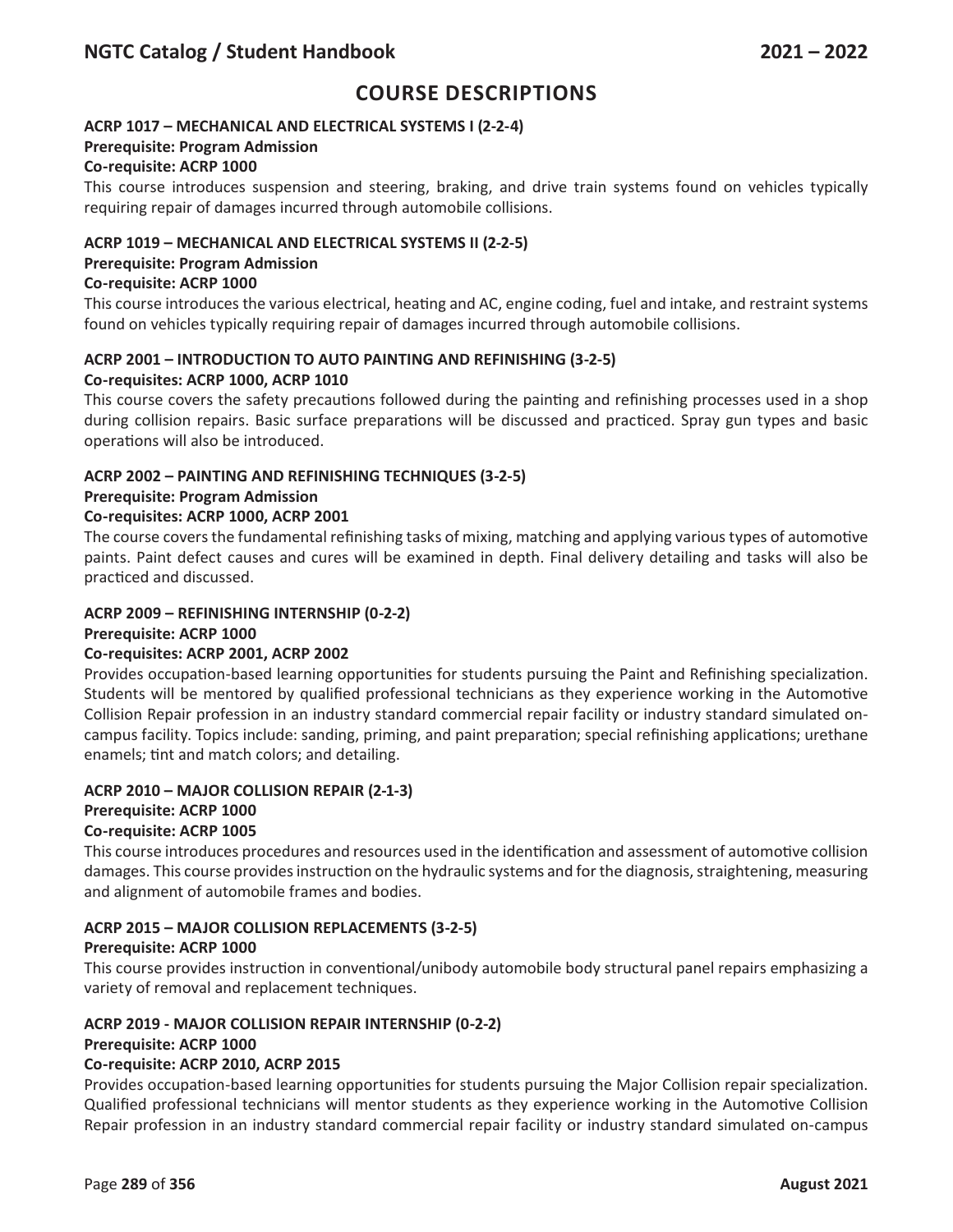# **Course Descriptions**

facility. Topics include: conventional frame repair, unibody damage identification and analysis, unibody measuring and fixturing systems, unibody straightening systems and techniques, unibody welding techniques, unibody structural panel repair and replacement, conventional body structural panel repair, unibody suspension and steering systems, and bolt-on body panel removal and replacement.

## **AGRB 1100 – INTRODUCTION TO AGRIBUSINESS (1-0-1)**

This course introduces students to agribusiness. This is an agribusiness awareness and identification course consisting of various topics associated with the importance of agribusiness.

## **AGRB 1110 – AGRIBUSINESS MANAGEMENT (3-0-3)**

Basic managerial concepts procedures and techniques in agribusiness management. Importance is placed on planning, organizing, directing and controlling functions of management.

## **AGRB 1120 – LEADERSHIP IN AGRIBUSINESS (3-0-3)**

This course serves as an opportunity for students to have a greater understanding of leadership as it pertains to agriculture. We will explore leadership models, roles of leaders and followers, concepts of effective leadership and ethical issues with special focus on leadership in teams, organizations, communities and society.

## **AGRB 1150 – AGRICULTURAL FINANCE AND CREDIT (3-0-3)**

Financial concepts used in agribusiness, farming, and financial institutions. Including analysis based on financial statements, risk, and investment opportunities. Needs, sources and problems associated with credit are examined as well.

### **AGRB 2100 – AGRIBUSINESS MARKETING (3-0-3)**

Agribusiness marketing will provide an understanding of the various marketing functions, agencies, and institutions that assemble, process, and distribute agricultural commodities and products.

### **AGRB 2110 – FARM ORGANIZATION AND MANAGEMENT (3-0-3)**

A study of farm programs and management for the purpose of determining methods to increase farm revenue. Emphasis will be placed on decision-making and efficient use of resources.

### **AGRB 2130 – AGRICULTURAL POLICY (3-0-3)**

Local, state, national and international government policies affect agribusiness and rural economies. Policy alternatives aimed at solving problems for the food and agricultural industry are identified and evaluated.

### **AGRB 2140 – ISSUES OF AGRICULTURE AND NATURAL RESOURCES (3-0-3)**

Includes many practical aspects and techniques of soil and water conservation. Students learn the nature of water and the need for conservation practices.

### **AGRB 2200 – PRINCIPLES OF AGRONOMY (3-0-3)**

A course developed to increase a student's basic understanding of modern field crop production. Field crops of the Southeast are stressed. Organic production is also covered. Course covers planting to harvesting of crops.

### **AGRB 2250 – SURVEY OF THE ANIMAL INDUSTRY (3-0-3)**

A course in the basic principles of animal selection, nutrition, growth and reproduction. Livestock and poultry economic importance is also stressed.

### **AGRB 2300 – PRECISION AGRICULTURAL SYSTEMS (4-0-4)**

Explores precision agriculture tools, including Global Positioning Systems (GPS), Geographic Information Systems (GIS) and Variable Rate Technology (VRT). Through hands-on experiences, you will understand the basic components and operation of these tools in precision agriculture systems, and how they impact today's agriculture industry.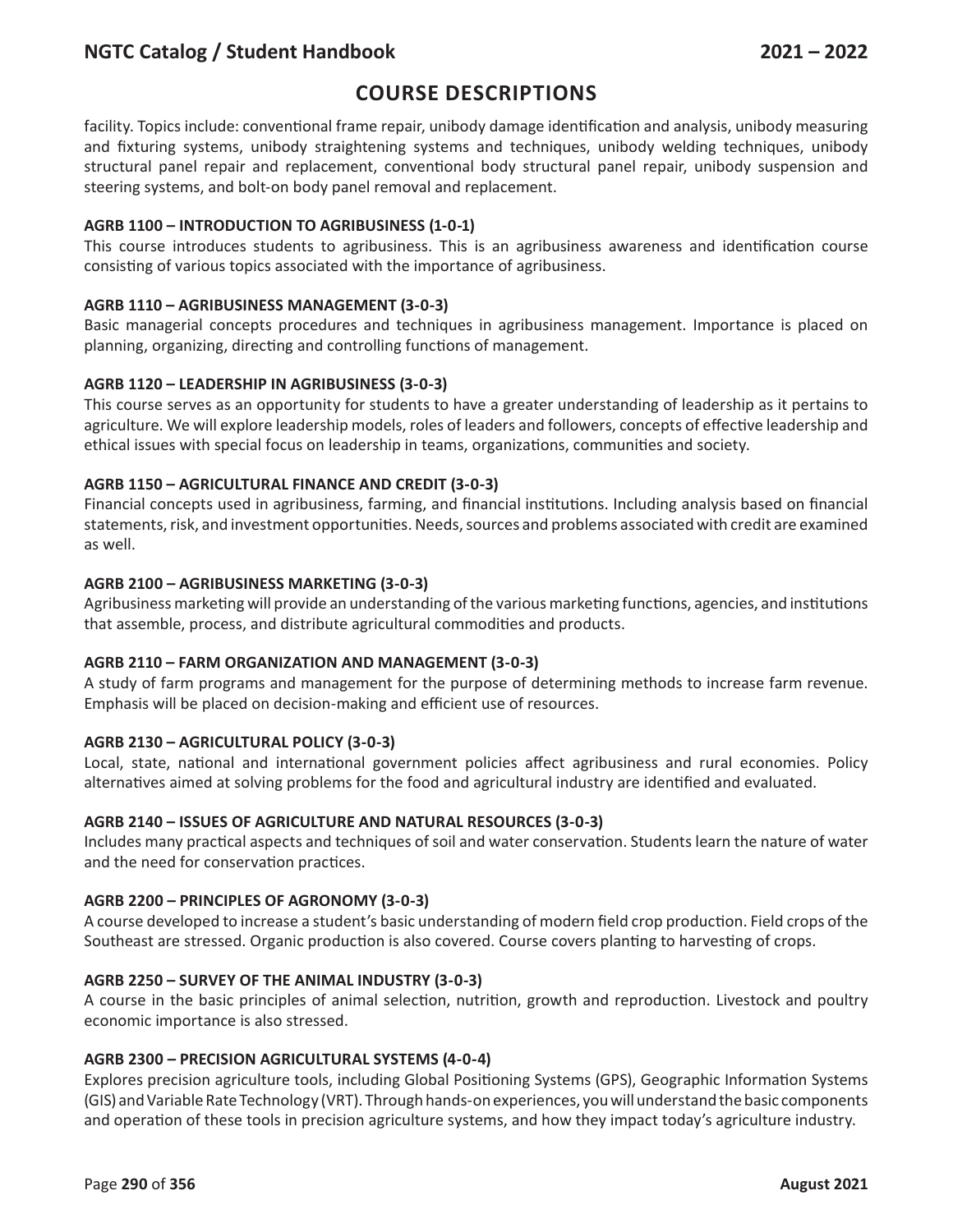# **Course Descriptions**

### **AGRB 2800 – AGRIBUSINESS INTERNSHIP (0-9-3)**

The Agribusiness Internship provides the student with the opportunity to gain agribusiness management experience under appropriate supervision in an actual job setting. It is the student's responsibility to secure a position as an intern at an agricultural business approved by the instructor. Upon completion, the student should possess the basic knowledge and skills necessary for an entry-level position in the agribusiness industry.

### **AGSC 2150 – GRASSES AND FORAGES IN AGRICULTURE (2-2-3)**

#### **Prerequisite: AGRB 2250**

Students will understand the breeding, feeding, and management of livestock.

### **AGSC 2270 – LIVESTOCK PRODUCTION AND MANAGEMENT (2-2-3)**

#### **Prerequisite: AGRB 2250**

Students will understand the breeding, feeding, and management of livestock.

#### **AIRC 1005 – REFRIGERATION FUNDAMENTALS (3-3-4)**

#### **Co-requisite: AIRC LAB**

Introduces the basic concepts, theories, and safety regulations and procedures of refrigeration. Topics include: an introduction to OSHA, safety, first aid, laws of thermodynamics, pressure and temperature relationships, heat transfer, the refrigerant cycle, refrigerant identification, and types of AC systems.

### **AIRC 1010 – REFRIGERATION PRINCIPLES AND PRACTICES (3-3-4)**

#### **Co-requisite: AIRC LAB**

This course introduces the student to basic refrigeration system principles and practices and the major component parts of the refrigeration system. Topics include: refrigeration tools, piping practices, service valves, leak testing, refrigerant recovery, recycling, reclamation, evacuation, charging, and safety.

### **AIRC 1020 – REFRIGERATION SYSTEMS COMPONENTS (3-3-4)**

#### **Co-requisite: AIRC LAB**

This course provides the student with the skills and knowledge to install, test, and service major components of a refrigeration system. Topics include: compressors, condensers, evaporators, metering devices, service procedures, refrigeration systems, EPA 608 Certification and safety.

#### **AIRC 1030 – HVACR ELECTRICAL FUNDAMENTALS (3-3-4)**

#### **Co-requisite: AIRC LAB**

This course provides an introduction to fundamental electrical concepts and theories as applied to the air conditioning industry. Topics include: AC and DC theory, electric meters, electrical diagrams, distribution systems, electrical panels, voltage circuits, code requirements, and safety.

### **AIRC 1040 – HVACR ELECTRICAL MOTORS (3-3-4)**

#### **Co-requisite: AIRC LAB**

This course provides the student with the skills and knowledge necessary for application and service of electric motors commonly used by the refrigeration and air conditioning industry. Topics include: diagnostic techniques, capacitors, installation procedure, types of electric motors, electric motor service, and safety.

### **AIRC 1050 – HVACR ELECTRICAL COMPONENTS AND CONTROLS (3-3-4)**

#### **Co-requisite: AIRC LAB**

Provides instruction in identifying, installing, and testing commonly-used electrical components in an air conditioning system. Topics include: pressure switches, transformers, other commonly-used controls, diagnostic techniques, installation procedures, solid-state controls, and safety.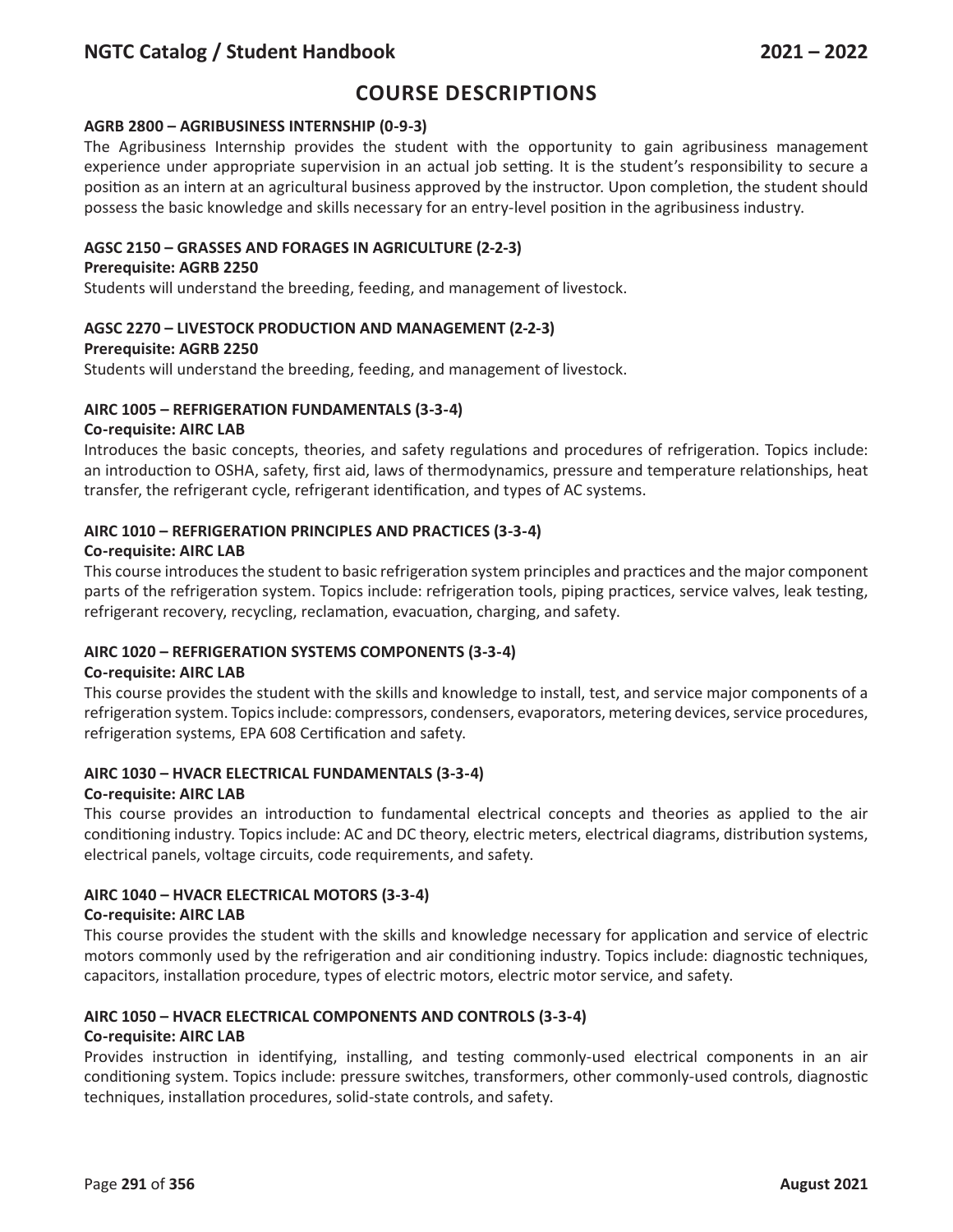### **AIRC 1060 – AIR CONDITIONING SYSTEMS APPLICATION AND INSTALLATION (3-3-4)**

#### **Co-requisite: AIRC LAB**

Provides instruction on the installation and service of residential air conditioning systems. Topics include: installation procedures, split-systems, add-on systems, packaged systems, system wiring, control circuits, and safety.

#### **AIRC 1070 – GAS HEAT (3-3-4)**

#### **Co-requisite: AIRC LAB**

This course introduces principles of combustion and service requirements for gas heating systems. Topics include: servicing procedures, electrical controls, piping, gas valves, venting, code requirements, principles of combustion, and safety.

# **AIRC 1080 – HEAT PUMPS AND RELATED SYSTEMS (3-3-4)**

# **Co-requisite: AIRC LAB**

This course provides instruction on the principles, applications, and operation of a residential heat pump system. Topics include: installation and servicing procedures, electrical components, geothermal ground source energy supplies, dual fuel, valves, and troubleshooting techniques.

### **AIRC 1090 – TROUBLESHOOTING AIR CONDITIONING SYSTEMS (3-3-4)**

#### **Co-requisite: AIRC LAB**

This course provides instruction on the troubleshooting and repair of major components of a residential air conditioning system. Topics include: troubleshooting techniques, electrical controls, airflow, the refrigeration cycle, electrical servicing procedures, and safety.

#### **AIRC 2070 – COMMERCIAL REFRIGERATION DESIGN (3-3-4)**

### **Prerequisite: Program Instructor Approval**

#### **Co-requisite: AIRC LAB**

Provides an increased level of concepts and theory beyond AIRC 1020. Students are introduced to more design theory in commercial refrigeration. Topics include: refrigeration heat calculation, equipment selection, refrigeration piping, codes, and safety.

### **AIRC 2080 – COMMERCIAL REFRIGERATION APPLICATION (3-3-4)**

#### **Prerequisite: Program Instructor Approval**

#### **Co-requisite: AIRC LAB**

Introduces the application of fundamental theories and concepts of refrigeration. Emphasis will be placed on equipment application and installation procedures. Topics include: equipment application, installation procedures, cycle controls, energy management, and safety.

#### **AIRC 2090 – TROUBLESHOOTING AND SERVICING COMMERCIAL REFRIGERATION (3-3-4) Prerequisite: Program Instructor Approval**

#### **Co-requisite: AIRC LAB**

Continues to provide experience in maintenance techniques in servicing light commercial refrigeration systems. Topics include: system clearing, troubleshooting procedures, replacement of components, and safety.

### **AIRC 2500 – HVACR INTERNSHIP-PRACTICUM (1-8-4)**

### **Prerequisite: Program Admission, Program Instructor Approval**

This course allows the student to gain real-world experience by working with a local industry in the appropriate field for a minimum of 135 hours during the term or, alternatively, an equivalent number of hours on real-world projects at the college.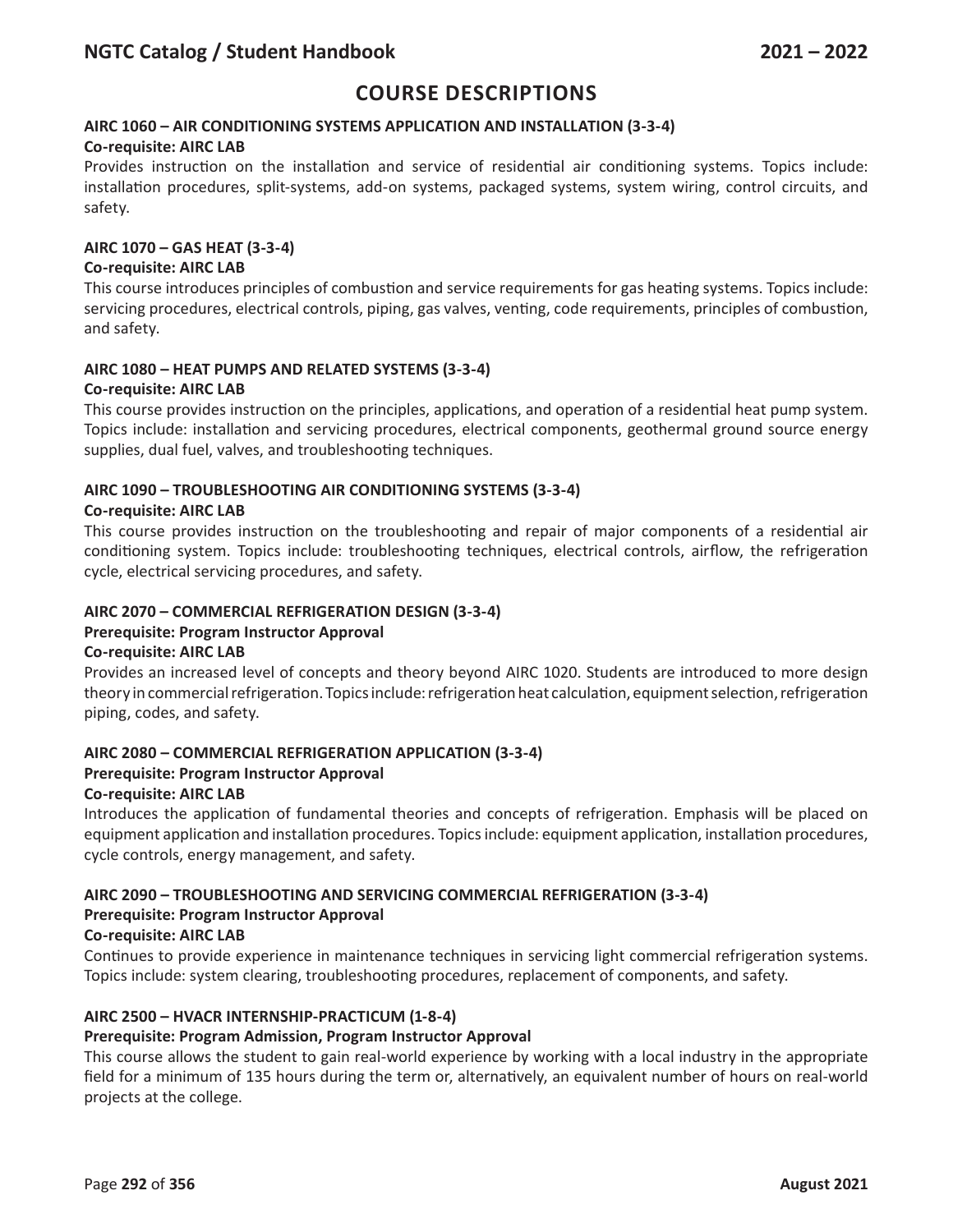## **ALHS 1011 – STRUCTURE AND FUNCTION OF THE HUMAN BODY (5-0-5)**

## **Prerequisite: Regular Admission**

Focuses on basic normal structure and function of the human body. Topics include general plan and function of the human body, integumentary system, skeletal system, muscular system, nervous and sensory systems, endocrine system, cardiovascular system, lymphatic system, respiratory system, digestive system, urinary system, and reproductive system.

## **ALHS 1040 – INTRODUCTION TO HEALTH CARE (2-3-3)**

Introduces a grouping of fundamental principles, practices, and issues common in the health care profession. In addition to the essential skills, students explore various delivery systems and related issues. Topics include: basic life support/CPR, basic emergency care/first aid and triage, vital signs, and infection control/blood and air-borne pathogens. BLS and First Aid Certification required.

## **ALHS 1060 – DIET AND NUTRITION FOR ALLIED HEALTH SCIENCES (2-0-2)**

### **Prerequisite: Program Admission**

A study of the nutritional needs of the individual. Topics include: nutrients, standard and modified diets, nutrition throughout the lifespan, and client education.

### **ALHS 1090 – MEDICAL TERMINOLOGY FOR ALLIED HEALTH SCIENCES (2-0-2)**

Introduces the elements of medical terminology. Emphasis is placed on building familiarity with medical words through knowledge of roots, prefixes, and suffixes. Topics include: origins (roots, prefixes, and suffixes), word building, abbreviations and symbols, and terminology related to the human anatomy.

## **AMCA 2110 – CNC FUNDAMENTALS (2-4-4)**

Provides a comprehensive introduction to computer numerical controlled (CNC) machining processes. Topics include: safety, computer numerical control of machinery, setup and operation of CNC machinery, introduction to programming of CNC machinery, and introduction to CAD/CAM.

## **AMCA 2130 – CNC MILL MANUAL PROGRAMMING (3-4-5)**

### **Pre/Co-requisite: AMCA 2110**

Provides instruction for the safe operation and manual programming of computer numerical controlled (CNC) milling machines. Topics include: safety, calculation for programming, program codes and structure, program run, and editing of programs.

### **AMCA 2150 – CNC LATHE MANUAL PROGRAMMING (3-4-5)**

### **Pre/Co-requisite: AMCA 2110**

Provides instruction for the safe operation and manual programming of computer numerical controlled (CNC) lathes. Topics include: safety, calculations for programming, program codes and structure, program run, and editing of programs.

### **AMCA 2170 – CNC PRACTICAL APPLICATIONS (1-6-4)**

### **Prerequisites: AMCA 2110, AMCA 2130, AMCA 2150**

Provides additional instruction in part holding and fixture design. Students will also gain additional experience in print-to-part development of CNC programming. Topics include: safety, fixture design and manufacturing, and CNC part manufacturing.

## **AMCA 2190 – CAD/CAM PROGRAMMING (2-4-4)**

### **Pre/Co-requisite: AMCA 2110**

Emphasizes the development of skills in computer-aided design (CAD) and computer-aided manufacturing (CAM). The student will design and program parts to be machined on computer numerical controlled machines. Topics include: hardware and software, drawing manipulations, tool path generation, program posting, and program downloading.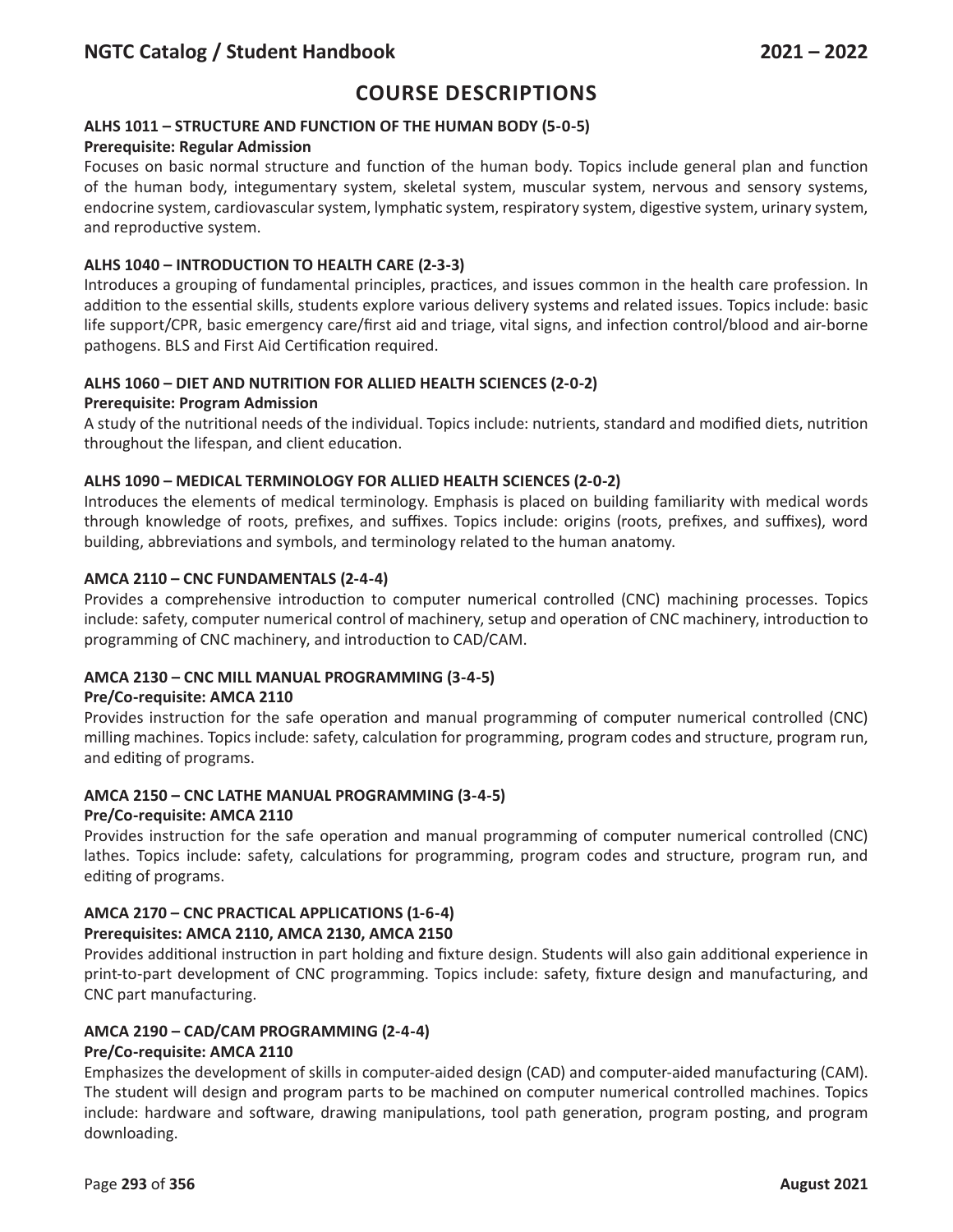# **Course Descriptions**

### **AMCA 2205 – DIE DESIGN I (2-8-5)**

This course provides instruction in design, construction, selection, and safe use of dies required for mass production. Topics include: die components, types of dies, types of presses, tool and die drafting, and related math.

#### **AMCA 2210 – DIE CONSTRUCTION I (2-4-4)**

This course provides practical application for theory and competency areas addressed in AMCA 2205, Die Design I. Students will be assigned the manufacture of punches and dies utilizing a variety of advanced machines. Topics include: punches, dies, mounting die components, assembly and setup procedures, and safety.

#### **AMCA 2230 – DIE DESIGN II (2-13-7)**

This course provides a continuation of AMCA 2205, Die Design I. More advanced theory and projects will be presented. Topics include: related formulas, calculation of bends, draw die calculations, fasteners, spring selection, and tool and die design.

#### **AMCA 2240 – DIE CONSTRUCTION II (1-5-3)**

Provides practical application of theory and competencies in AMCA 2230. Topics include: application of related formulas, calculations and manufacture of bends, draw die manufacture, manufacture of fasteners, spring selection, and safety.

#### **ARTS 1101 – ART APPRECIATION (3-0-3) (degree level)**

Prerequisite: Appropriate Degree Level Writing (English) and Reading Placement Test Scores

Explores the visual arts and the relationship to human needs and aspirations. Students investigate the value of art, themes in art, the elements and principles of composition, and the materials and processes used for artistic expression. Well-known works of visual art are explored. The course encourages student interest in the visual arts beyond the classroom.

#### **AUMF 1120 – PROGRAMMABLE CONTROLLERS (2-8-5)**

This course studies basic programmable controller application skills and techniques, and programmable controllers in typical environments as an element of a complex manufacturing cell. Topics also discussed will include the hands-on development of the programming, operation, and maintenance of industrial PLC systems.

#### **AUMF 1140 – ELECTRICAL MOTOR CONTROLS (2-5-4)**

Introduces line and low voltage switching circuits, manual and automatic controls and devices, and circuits. Emphasis will be placed on switching circuits, manual and automatic controls and devices, line and low voltage switching circuits, operation, application and ladder diagrams, AC and DC servo drives, and DC stepper drives. Topics include: ladder and wire diagrams, switching circuits, manual controls and devices, automatic controls and devices, and application and operation of controllers and controls.

### **AUMF 1150 – INTRODUCTION TO ROBOTICS (2-3-3)**

#### **Prerequisite: IDSY 1120 or AUMF 1120**

Explores basic robotic concepts. Studies robots in typical application environments. Topics include: robot history and fundamentals, robot classification, power sources, robot applications in the workplace, robot control techniques, path control, end of arm tooling, robot operation and robot controllers, controller architecture in a system, robotic language programming, and human interface issues.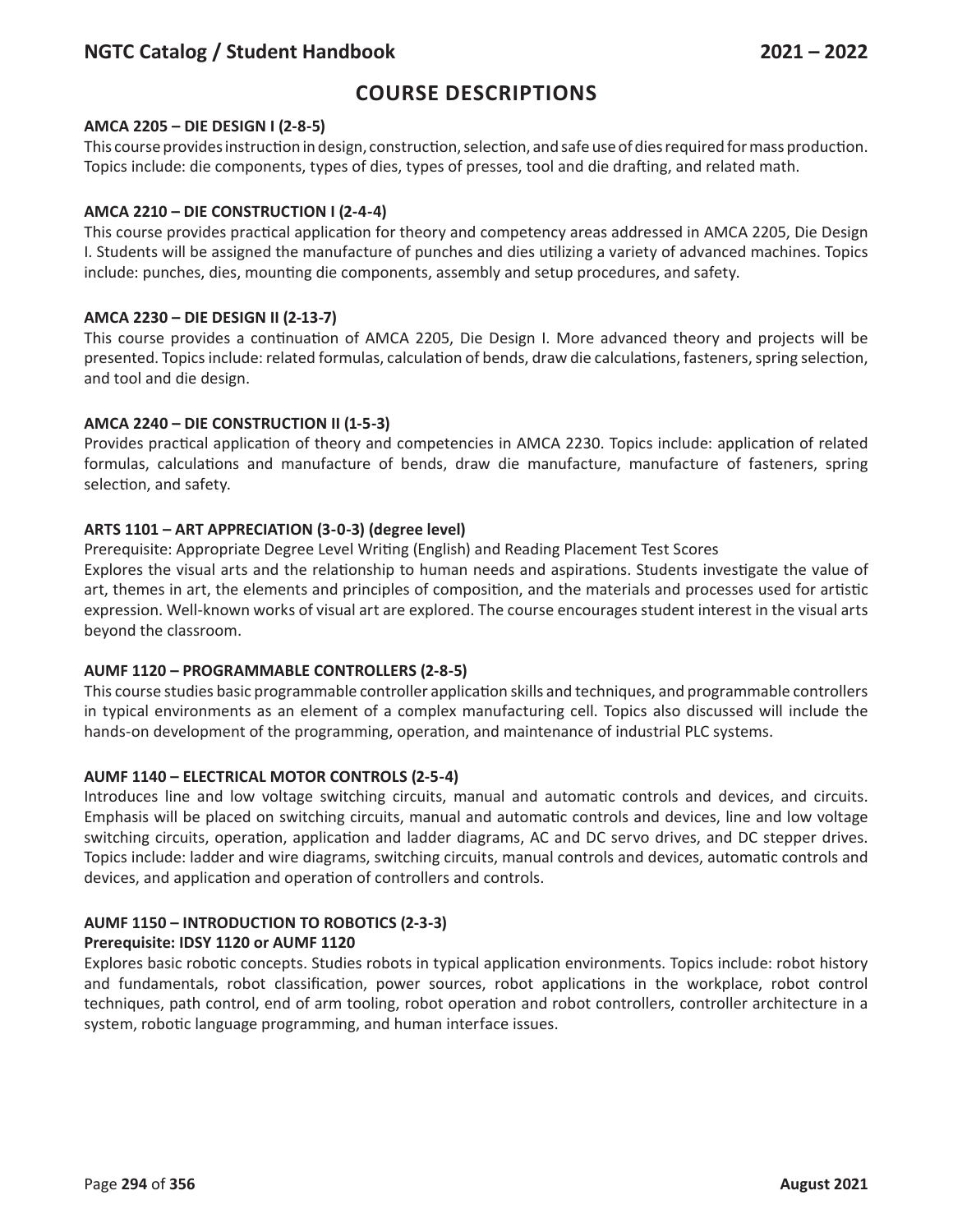# **Course Descriptions**

## **AUMF 1160 – INDUSTRIAL METALWORKING (2-5-4)**

This course provides the student a base foundation of the plastics industry; history of materials, processes, and people that assisted in shaping the modern plastics industry. Health and safety practices will be addressed as related to operation of industrial and commercial equipment. There are various careers related to the plastics industry and related industries that include drafting design, machining, electronics, computer information systems, networking, and material management. Topics include: introduction to history of plastics technology, OSHA regulations, safety tools, first aid and cardiopulmonary resuscitation and entry-level operation of equipment as related to safety.

## **AUMF 1170 – AC/DC CIRCUIT FUNDAMENTALS (2-5-4)**

This course introduces direct current concepts and applications, alternating current theory and application of varying sine wave voltages and current, and the physical characteristics and applications of solid state devices. Topics include: electrical laws and principles, magnetism, series, parallel, and simple combination circuits, inductance and capacitance, diodes and amplifiers, and semiconductor fundamentals.

## **AUMF 1190 – FLUID POWER AND PIPING SYSTEMS (-1-5-3)**

This course provides instruction for the fundamentals of how to safely operate hydraulic, pneumatic, and pump and piping systems. Theory and practical application concepts will be discussed. Topics include: hydraulic system principles and components, pneumatic system principles and components, and the installation, maintenance, and troubleshooting of pump and piping systems.

#### **AUMF 1220 – HMI'S AND INDUSTRIAL NETWORKING (2-5-4) Prerequisites: AUMF 1120 or IDSY 1120 or IDSY 1220**

This course provides hands-on development of programming skills for industrial Human Machine Interface (HMI) components used in automated industrial systems. Emphasis is placed on applying skills developed in previous courses for programmable logic controls (PLCs) to an industrial setting. This course includes advanced skills and techniques students can apply to HMI applications as well as communication and networking in an industrial environment. Emphasis is placed on relevant industrial networks within the geographical service area.

### **AUMF 2060 – WORK CELL DESIGN LABORATORY (1-2-2)**

## **Prerequisite**: Program Admission

Allows students to work in instructor-supervised teams, assembling and operating an automated production system's cell. Students will select equipment, write specifications, design fixtures and interconnects, integrate systems/provide interfaces, and operate the assigned system. Topics include: work cell requirement analysis, work cell specifications, work cell assembly, work cell programming, work cell debugging/troubleshooting, and prototype or demonstration work cell operation.

### **AUMF 2200 – MECHATRONIC SYSTEMS PROGRAMMING AND TROUBLESHOOTING (1-4-5)**

This course introduces the operational theory, systems terminology, PLC installation, and programming procedures for Programmable Logic Controllers. Emphasis is placed on PLC programming connections, installation, and startup procedures. Other topics include timers and counters, relay logic instructions, and hardware and software applications.

### **AUMF 2210 – SMART FACTORY NETWORKING AND SENSORS (1-3-4)**

This course introduces the operational theory, systems terminology, systems for Ethernet, wireless communication, and network security training. Each of the eight stations features a smart sensor or component such as: pneumatic/ vacuum, ultrasonic, photo eye, stack light, electrical current, and analog pressure smart sensors.

### **AUMF 2500 – MANUFACTURING OPERATIONS INTERNSHIP/PRACTICUM (0-9-3)**

This course allows the student to gain real-world experience by working with a local industry in the appropriate field for a minimum of 135 hours during the term or, alternatively, an equivalent number of hours on real-world projects at the college.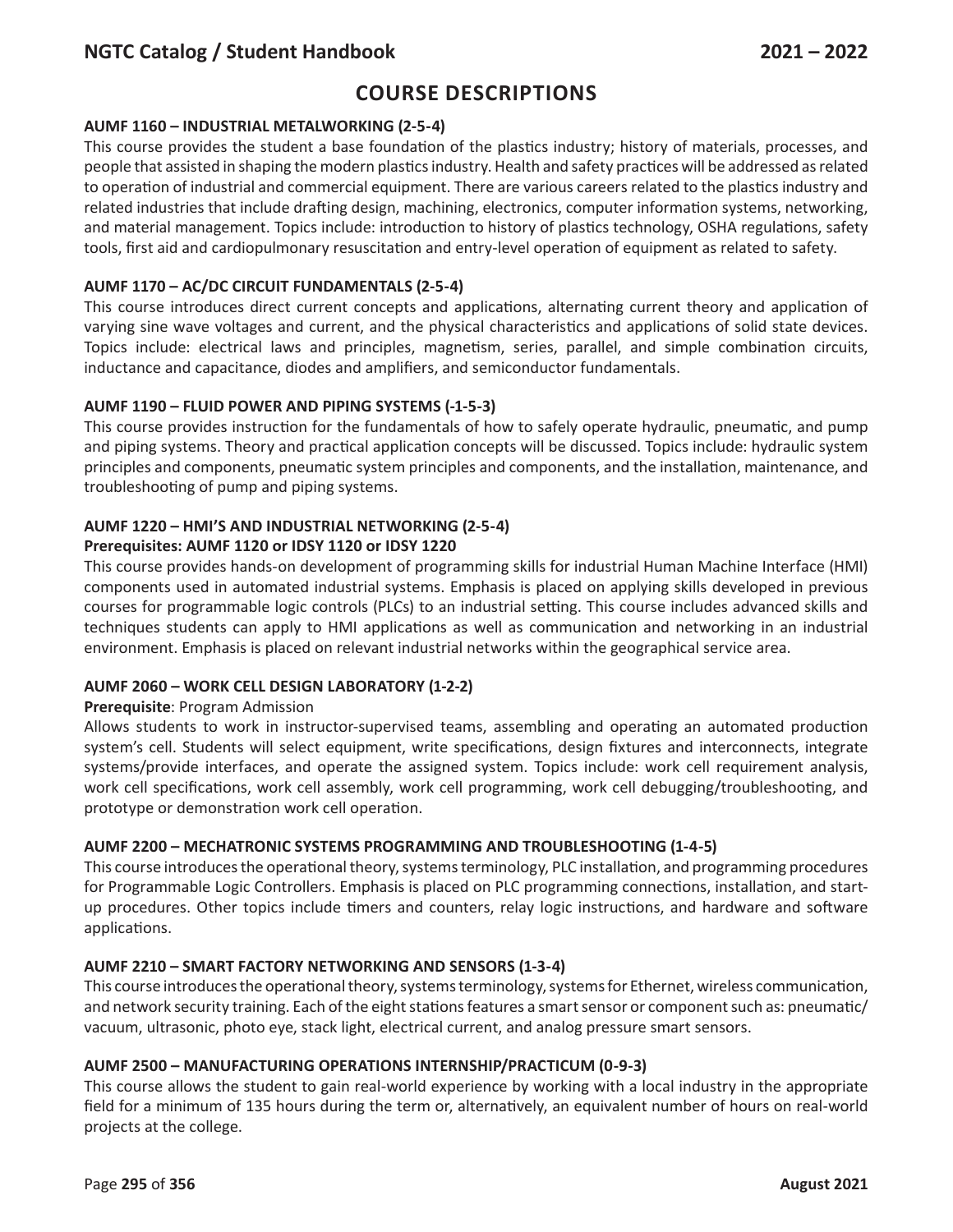## **AUTT 1010 – AUTOMOTIVE TECHNOLOGY INTRODUCTION (1-2-2)**

### **Co-requisite: AUTT 1020**

Introduces basic concepts and practices necessary for safe and effective automotive shop operations. Topics include: safety procedures; legal/ethical responsibilities; general service; hand tools; shop organization; management; and workflow systems.

#### **AUTT 1020 – AUTOMOTIVE ELECTRICAL SYSTEMS (2-14-7)**

#### **Co-requisite: AUTT 1010**

Introduces automotive electrical systems emphasizing the basic operating principles, diagnosis, and service/ repair of batteries, starting systems, charging systems, lighting systems, instrument cluster and driver information systems, and body electrical systems.

### **AUTT 1021 - AUTOMOTIVE ELECTRICAL SYSTEMS I (1-8-4) Co-requisite: AUTT 1010**

This course introduces automotive electrical systems emphasizing the basic principles, diagnosis, and service/ repair of batteries, starting systems, starting system components, and basic lighting systems.

## **AUTT 1022 - AUTOMOTIVE ELECTRICAL SYSTEMS II (1-6-3)**

#### **Co-requisite: AUTT 1021**

This course emphasizes the basic principles, diagnosis, and service/repair of charging systems, advanced lighting systems, instrument cluster and driver information systems, and body electrical systems.

### **AUTT 1030 – AUTOMOTIVE BRAKE SYSTEMS (2-5-4)**

#### **Pre/Co-requisites: AUTT 1010, AUTT 1020**

Introduces brake systems theory and its application to automotive braking systems and anti-lock brake system (ABS). Topics include: hydraulic system diagnosis and repair; drum brake diagnosis and repair; disc brake diagnosis and repair; power assist units diagnosis and repair; related systems (wheel bearings, parking brakes, electrical, etc.) diagnosis and repair; and electronic brake control systems.

### **AUTT 1040 – AUTOMOTIVE ENGINE PERFORMANCE (2-13-7)**

### **Pre/Co-requisite: AUTT 1020**

Introduces basic engine performance systems which support and control four-stroke gasoline engine operations and reduce emissions. Topics include: general engine diagnosis, computerized engine controls and diagnosis, ignition system diagnosis and repair, fuel and air induction, exhaust systems, and emission control systems diagnosis and repair.

## **AUTT 1050 – AUTOMOTIVE SUSPENSION AND STEERING SYSTEMS (1-7-4)**

#### **Pre/Co-requisite: AUTT 1010**

Introduces students to principles of steering, suspension, wheel alignment, electronic steering, and electronic active suspension. Topics include: general suspension and steering systems diagnosis; steering systems diagnosis and repair; suspension systems diagnosis and repair; related suspension and steering service; wheel alignment diagnosis, adjustment, and repair; and wheel and tire diagnosis and repair.

### **AUTT 1060 – AUTOMOTIVE CLIMATE CONTROL SYSTEMS (3-4-5)**

### **Prerequisite: AUTT 1020**

Introduces the theory and operation of automotive heating, ventilation, and air conditioning (HVAC) systems. Students attain proficiency in inspection, testing, service, and repair of heating and air conditioning systems and related components. Topics include: a/c system diagnosis and repair; refrigeration system component diagnosis and repair; heating, ventilation, and engine cooling systems diagnosis and repair; operating systems and related controls diagnosis and repair; and refrigerant recovery, recycling, and handling.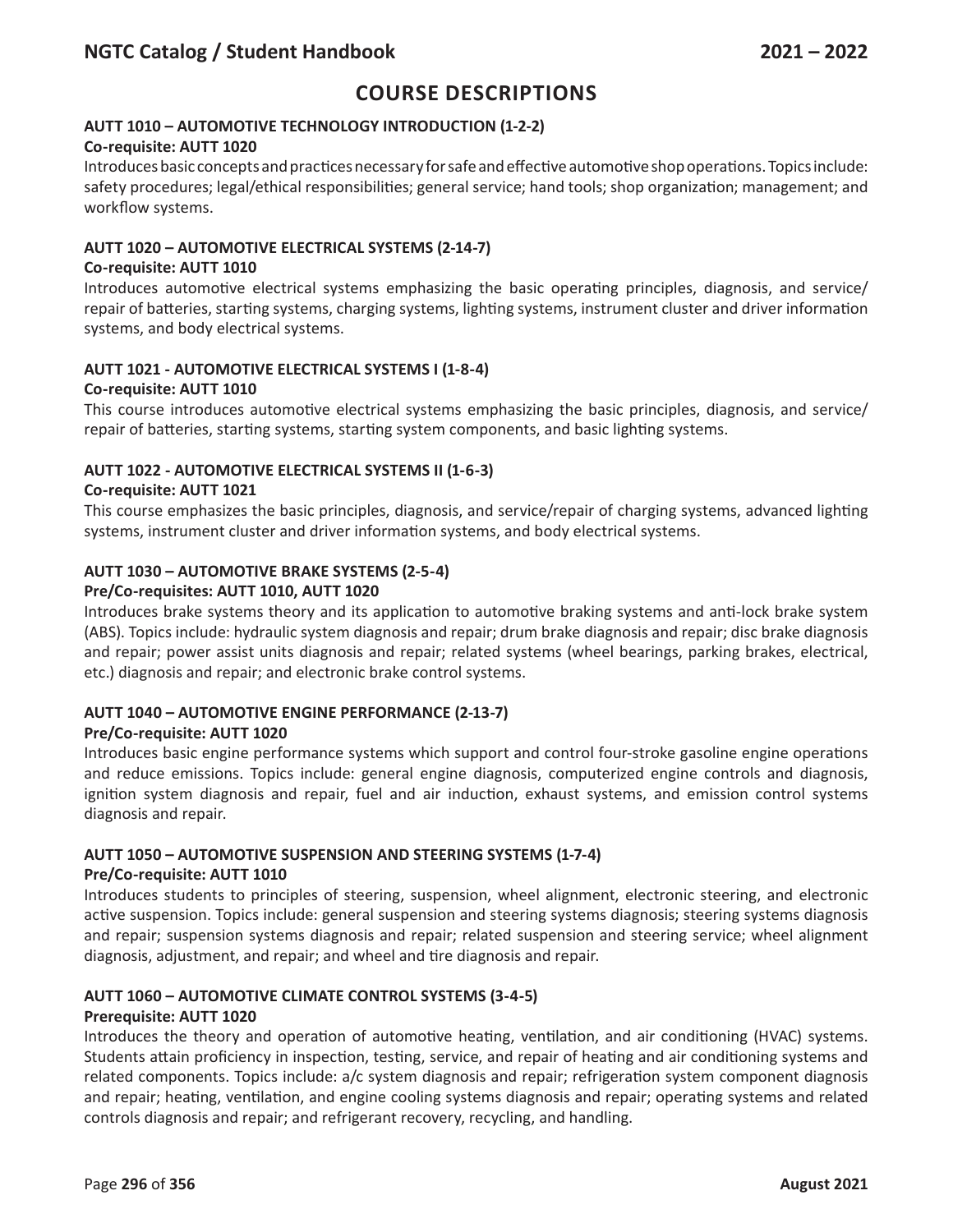## **AUTT 1070 – AUTOMOTIVE TECHNOLOGY INTERNSHIP (0-12-4)**

## **Prerequisites: AUTT 1010, AUTT 1020, AUTT 1030**

This elective course will provide the student with an opportunity to relate what they have learned in the classroom and lab to a real world situation either at a place of business or at a technical college. Under the supervision of an experienced ASE certified automotive technician or their instructor, the student will obtain a greater admiration and appreciation of the material learned in the classroom and lab. The internship will also serve the function of bridging the lessons learned at school and applying that to real world situations. The suitability of the work setting will be determined by having a conference with the automotive instructor and the prospective employer. The student will have the option to take the internship program at an approved place of employment or at the college if he or she wishes and perform all the live work duties of the service writer, parts department personnel, and technician to include writing the repair order, ordering parts (if applicable), and repairing the vehicle. Student must work a minimum of 150 hours during the semester to receive credit for this course.

## **AUTT 2010 – AUTOMOTIVE ENGINE REPAIR (2-10-6)**

## **Pre/Co-requisite: AUTT 1010**

This course introduces the student to automotive engine theory and repair, placing emphasis on inspection, testing, and diagnostic techniques for both 2-cycle and 4-cycle internal combustion engines. Topics include: general engine diagnosis, removal, and reinstallation; cylinder heads and valve trains diagnosis and repair; engine blocks assembly diagnosis and repair; and lubrication and cooling systems diagnosis and repair.

## **AUTT 2020 – AUTOMOTIVE MANUAL DRIVE TRAIN AND AXLES (2-5-4)**

## **Pre/Co-requisite: AUTT 1010**

This course introduces basics of rear-wheel drive, front-wheel drive, and four-wheel drive line operation, diagnosis, service, and related electronic controls. Topics include: general drive train diagnosis; clutch diagnosis and repair; manual transmission/transaxles diagnosis and repair; drive shaft and half shaft, universal and constant velocity (CV) joint diagnosis and repair; drive axle diagnosis and repair; and four-wheel drive/all-wheel drive component diagnosis and repair.

## **AUTT 2030 – AUTOMOTIVE AUTOMATIC TRANSMISSIONS AND TRANSAXLES (2-7-5)**

### **Prerequisite: AUTT 1020**

Introduces students to basic automatic transmission/transaxle theory, operation, inspection, service, and repair procedures as well as electronic diagnosis and repair. Topics include: general automatic transmission and transaxle diagnosis; in vehicle and off vehicle transmission and transaxle maintenance, adjustment and repair.

### **AUTT 2110 – AUTO LIGHT DUTY DIESEL ENGINES (2-9-6)**

### **Prerequisite: AUTT 2010**

This course allows students in the auto service tech programs to learn about the basic systems and service procedures on modern light duty diesel vehicles. Topics include: diesel engine operating principles and diagnostics; diesel fuel induction systems; diesel air induction systems; diesel exhaust and emissions systems; and basic preventive maintenance procedures followed for these types of vehicles in most service shops.

#### **BIOL 1111 – BIOLOGY I (3-0-3) (degree level) Prerequisite: Regular Admission Co-requisite: BIOL 1111L**

Provides an introduction to basic biological concepts with a focus on living cells. Topics include: chemical principles related to cells, cell structure and function, energy and metabolism, cell division, protein synthesis, genetics, biotechnology, and evolution.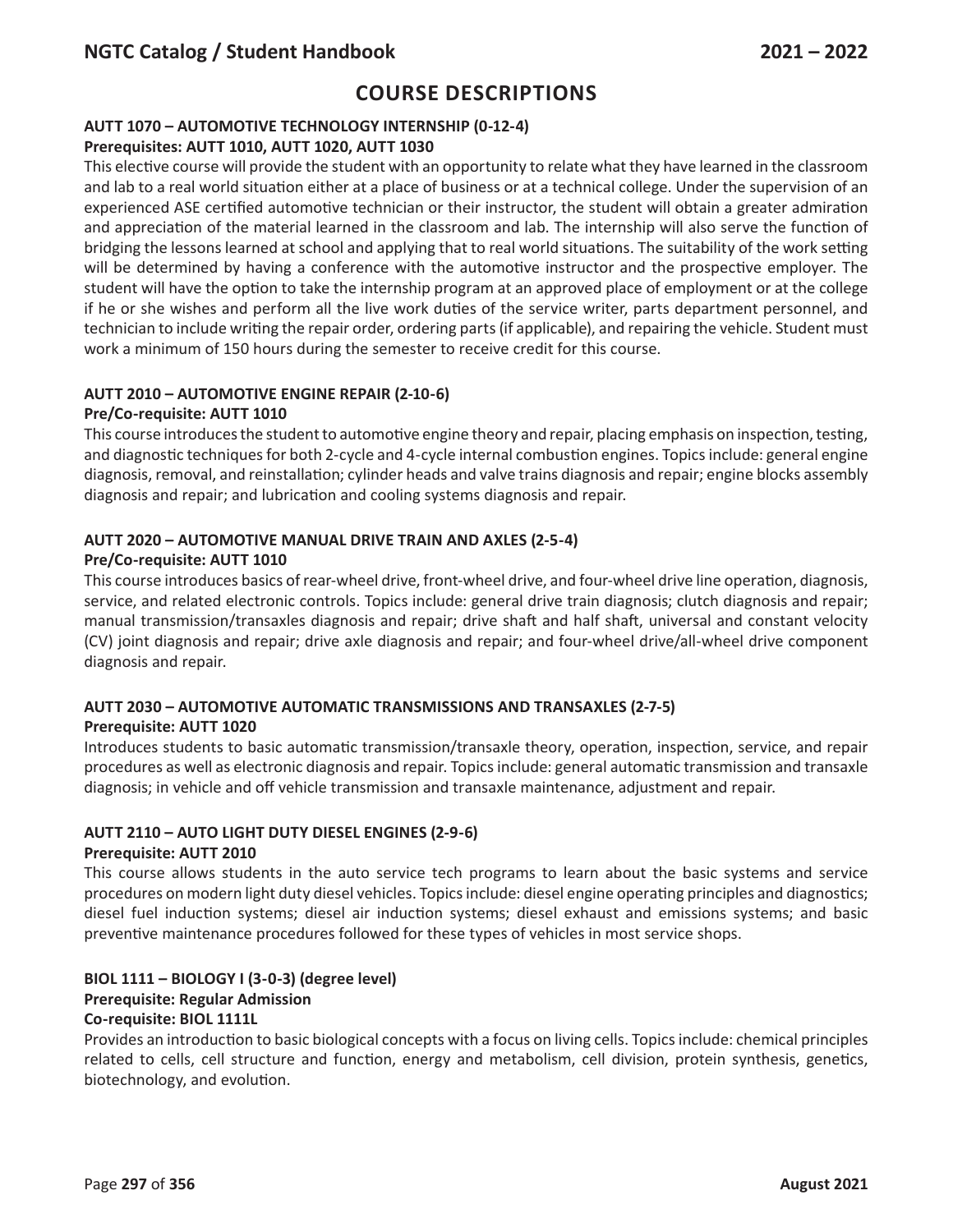## **BIOL 1111L – BIOLOGY LAB I (0-3-1) (degree level)**

## **Prerequisite: Regular Admission**

### **Co-requisite: BIOL 1111**

Selected laboratory exercises paralleling the topics in BIOL 1111. The laboratory exercises for this course include chemical principles related to cells, cell structure and function, energy and metabolism, cell division, protein synthesis, genetics, biotechnology, and evolution.

## **BIOL 1112 – BIOLOGY II (3-0-3) (degree level)**

## **Prerequisites: BIOL 1111, BIOL 1111L**

## **Co-requisite: BIOL 1112L**

Provides an introduction to basic animal and plant diversity, structure and function, including reproduction and development, and the dynamics of ecology as it pertains to populations, communities, ecocystems, and biosphere. Topics include classification and characterizations of organisms, plant structure and function, animal structure and function, principles of ecology, and biosphere.

## **BIOL 1112L – BIOLOGY LAB II (0-3-1) (degree level)**

## **Prerequisites: BIOL 1111, BIOL 1111L**

## **Co-requisite: BIOL 1112**

Selected laboratory exercises paralleling the topics in BIOL 1112. The laboratory exercises for this course include classification and characterizations of organisms, plant structure and function, animal structure and function, principles of ecology, and biosphere.

## **BIOL 2113 – ANATOMY AND PHYSIOLOGY I (3-0-3) (degree level)**

## **Prerequisite: Regular Admission**

## **Co-requisite: BIOL 2113L**

Introduces the anatomy and physiology of the human body. Emphasis is placed on the development of a systemic perspective of anatomical structures and physiological processes. Topics include: body organization, cell structure and functions, tissue classifications, integumentary system, skeletal system, muscular system, and nervous and sensory systems.

### **BIOL 2113L – ANATOMY AND PHYSIOLOGY LAB I (0-3-1) (degree level)**

### **Prerequisite: Regular Admission**

### **Co-requisite: BIOL 2113**

Selected laboratory exercises paralleling the topics in BIOL 2113. The laboratory exercises for this course include body organization, cell structure and functions, tissue classifications, integumentary system, skeletal system, muscular system, and nervous sensory systems.

## **BIOL 2114 – ANATOMY AND PHYSIOLOGY II (3-0-3) (degree level)**

### **Prerequisites: BIOL 2113, BIOL 2113L**

## **Co-requisite: BIOL 2114L**

Continues the study of the anatomy and physiology of the human body. Topics include: the endocrine system, cardiovascular system, blood and lymphatic system, immune system, respiratory system, digestive system, urinary system, and reproductive system.

## **BIOL 2114L – ANATOMY AND PHYSIOLOGY LAB II (0-3-1) (degree level)**

### **Prerequisites: BIOL 2113, BIOL 2113L**

### **Co-requisite: BIOL 2114**

Selected laboratory exercises paralleling the topics in BIOL 2114. The laboratory exercises for this course include the endocrine system, cardiovascular system, blood and lymphatic system, immune system, respiratory system, digestive system, urinary system, and reproductive system.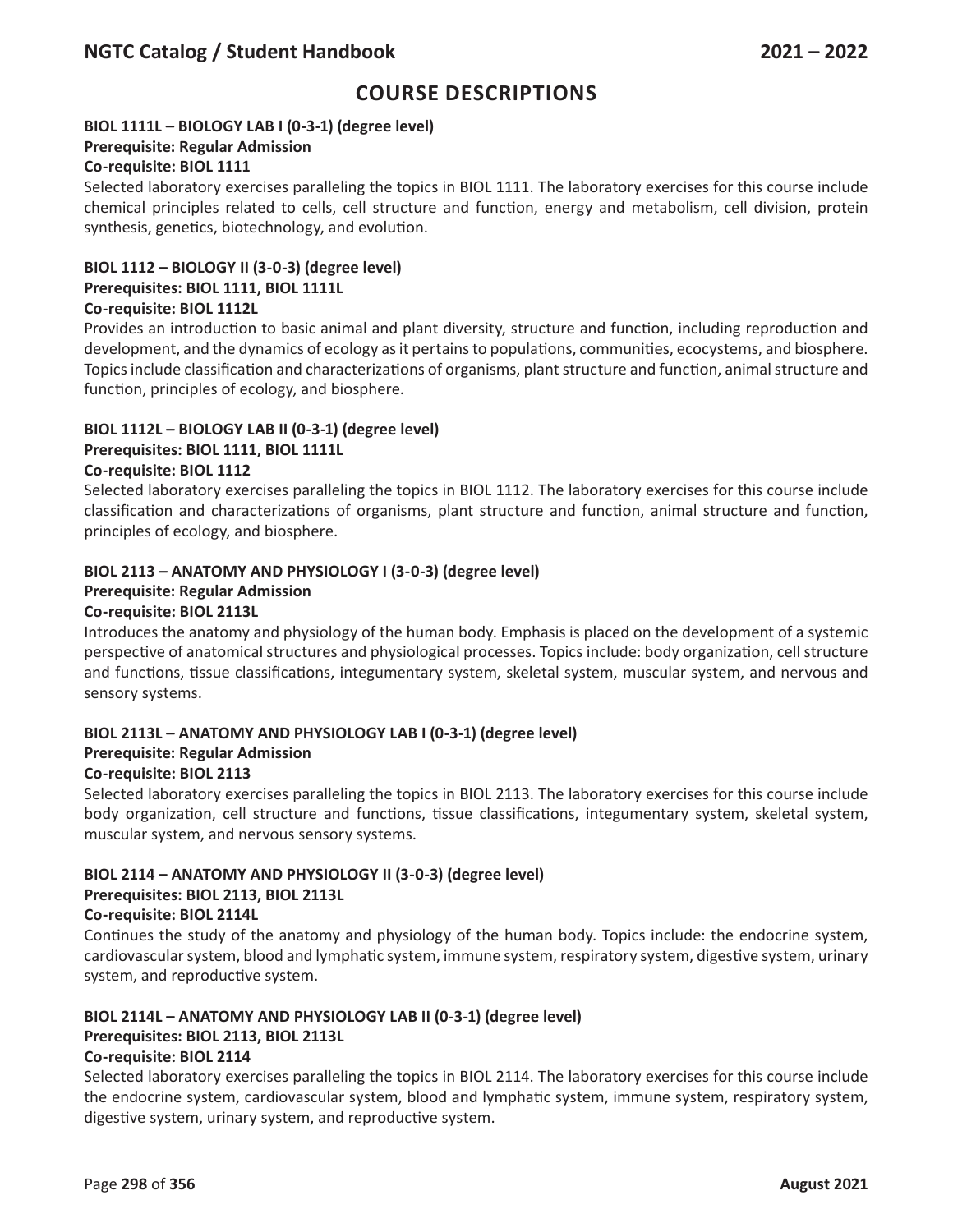## **BIOL 2117 – INTRODUCTORY MICROBIOLOGY (3-0-3) (degree level) Prerequisites: BIOL 2113 and BIOL 2113L; or BIOL 1111 and BIOL 1111L**

#### **Co-requisite: BIOL 2117L**

Provides students with a foundation in basic microbiology with emphasis on infectious disease. Topics include: microbial diversity, microbial cell biology, microbial genetics, interactions and impact of microorganisms and humans, and microorganisms and human disease.

## **BIOL 2117L – INTRODUCTORY MICROBIOLOGY LAB (0-3-1) (degree level) Prerequisites: BIOL 2113 and BIOL 2113L; or BIOL 1111 and BIOL 1111L Co-requisite: BIOL 2117**

Selected laboratory exercises paralleling the topics in BIOL 2117. The laboratory exercises for this course include microbial diversity, microbial cell biology, microbial genetics, interactions and impact of microorganisms and humans, and microorganisms and human disease.

### **BUSN 1100 – INTRODUCTION TO KEYBOARDING (1-4-3)**

This course introduces the touch system of keyboarding placing emphasis on correct techniques. Topics include: computer hardware, computer software, file management, learning the alphabetic keyboard, the numeric keyboard and keypad, building speed and accuracy, and proofreading. Students attain a minimum of 25 GWAM (gross words a minute) on 3-minute timings with no more than 3 errors.

#### **BUSN 1190 – DIGITAL TECHNOLOGIES IN BUSINESS (1-2-2)**

Provides an overview of digital technology used for conducting business. Students will learn the application of business activities using various digital platforms.

#### **BUSN 1240 – OFFICE PROCEDURES (1-4-3)**

Emphasizes essential skills required for the business office. Topics include: office protocol, time management, telecommunications and telephone techniques, office equipment, workplace mail, records management, travel/ meeting arrangements, electronic mail, and workplace documents.

### **BUSN 1300 – INTRODUCTION TO BUSINESS (3-0-3)**

#### **Prerequisite: Program Admission**

Introduces organization and management concepts of the business world and in the office environment. Topics include: business in a global economy, starting and organizing a business, enterprise management, marketing strategies and financial management.

### **BUSN 1400 – WORD PROCESSING APPLICATIONS (2-4-4)**

This course covers the knowledge and skills required to use word processing software through course demonstrations, laboratory exercises, and projects. Minimal document keying will be necessary as students will work with existing documents to learn the functions and features of the word processing application. Topics and assignments will include: word processing concepts, customizing documents, formatting content, working with visual content, organizing content, reviewing documents, and sharing and securing content.

#### **BUSN 1410 – SPREADSHEET CONCEPTS AND APPLICATIONS (2-4-4)**

This course covers the knowledge and skills required to use spreadsheet software through course demonstrations, laboratory exercises, and projects. Topics and assignments will include: spreadsheet concepts, creating and manipulating data, formatting data and content, creating and modifying formulas, presenting data visually, and collaborating and securing data.

#### **BUSN 1420 – DATABASE APPLICATIONS (2-4-4)**

This course covers the knowledge and skills required to use database management software through course demonstrations, laboratory exercises, and projects. Topics and assignments will include: database concepts, structuring databases, creating and formatting database elements, entering and modifying data, creating and modifying queries, presenting and sharing data, and managing and maintaining databases.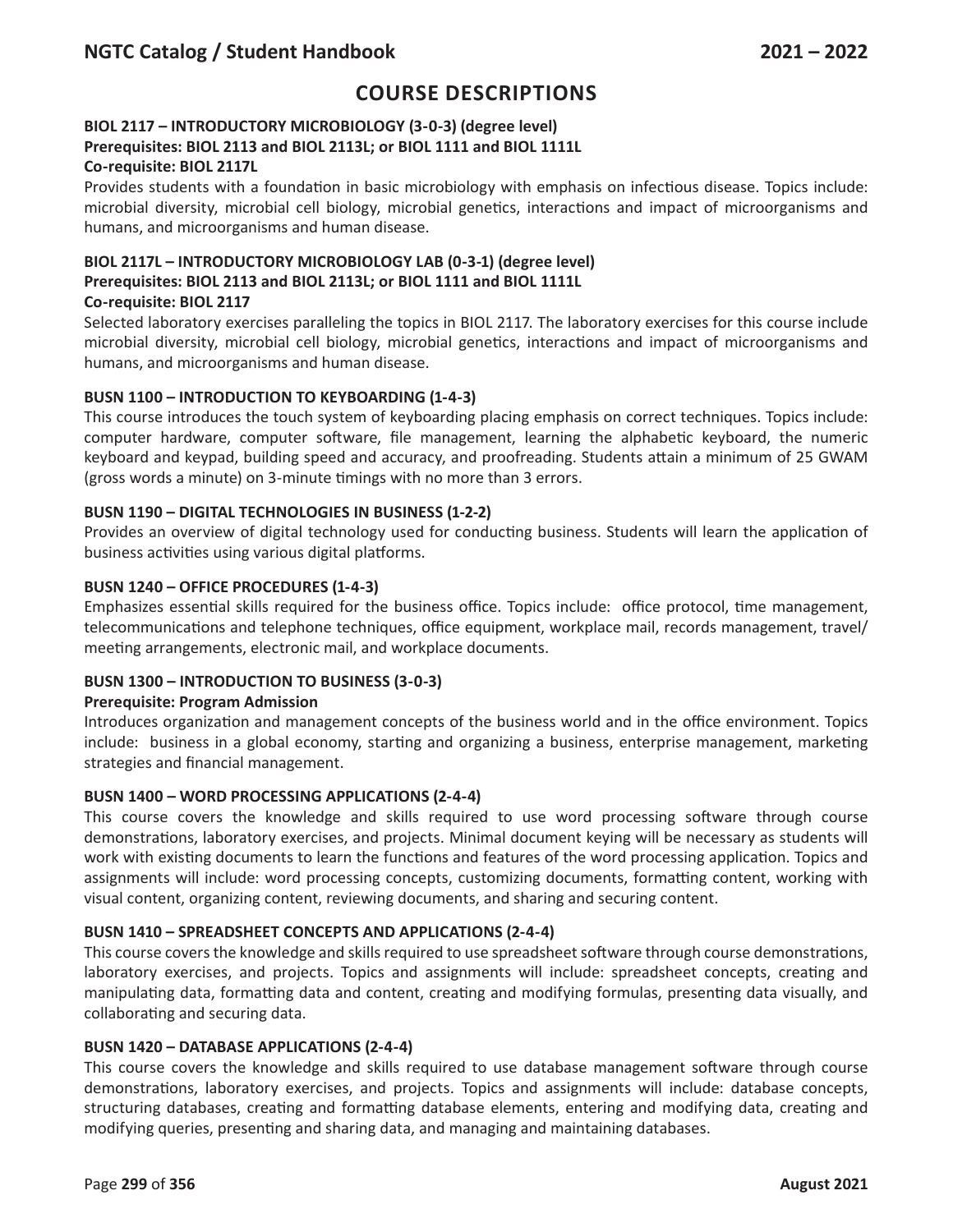# **Course Descriptions**

## **BUSN 1430 – DESKTOP PUBLISHING AND PRESENTATION APPLICATIONS (2-4-4)**

This course covers the knowledge and skills required to use desktop publishing (DTP) software and presentation software to create business publications and presentations. Course work will include course demonstrations, laboratory exercises, and projects. Topics include: desktop publishing concepts, basic graphic design, publication layout, presentation design, and practical applications.

## **BUSN 1440 – DOCUMENT PRODUCTION (1-6-4)**

### **Prerequisite: BUSN 1100 or the ability to key 25 gross words a minute**

Reinforces the touch system of keyboarding placing emphasis on correct techniques with adequate speed and accuracy and producing properly formatted business documents. Topics include: reinforcing correct keyboarding technique, building speed and accuracy, formatting business documents, language arts, proofreading, and work area management.

## **BUSN 2160 – ELECTRONIC MAIL APPLICATIONS (1-2-2)**

This course provides instruction in the fundamentals of communicating with others inside and outside the organization via a personal information management program. Emphasizes the concepts necessary for individuals and workgroups to organize, find, view, and share information via electronic communication channels. Topics include: internal and external communication, message management, calendar management, navigation, contact and task management, and security and privacy.

#### **BUSN 2190 – BUSINESS DOCUMENT PROOFREADING AND EDITING (2-2-3) Prerequisite: ENGL 1010 or ENGL 1101**

Emphasizes proper proofreading and editing for business documents. Topics include: applying proofreading techniques and proofreaders' marks with business documents; proper content, clarity, and conciseness in business documents; and business document formatting.

### **BUSN 2210 – APPLIED OFFICE PROCEDURES (1-4-3)**

## **Prerequisites: BUSN 1240; BUSN 1400; BUSN 1410 or ACCT 1120; BUSN 1440 Co-requisites: BUSN 2190, ACCT 1100**

This course focuses on applying knowledge and skills learned in prior courses taken in the program. Topics include: communications skills, telecommunications skills, records management skills, office equipment/supplies, and integrated programs/applications. Serves as a capstone course.

### **BUSN 2240 – BUSINESS ADMINISTRATIVE ASSISTANT INTERNSHIP I (0-12-4)**

### **Prerequisite: Must be in last semester of program; with advisor approval, may take concurrently with the last semester courses**

Provides student work experience in a professional environment. Topics include: application of classroom knowledge and skills, work environment functions, and listening/following directions. Students will be under the supervision of the Business Technology program faculty and/or persons designated to coordinate work experience arrangements.

### **BUSN 2250 – BUSINESS ADMINISTRATIVE ASSISTANT INTERNSHIP II (0-18-6)**

### **Prerequisite: Must be in last semester of program; with advisor approval, may take concurrently with the last semester courses**

Provides student work experience in a professional environment. Topics include: application of classroom knowledge and skills, work environment functions, and listening/following directions. Students will be under the supervision of the Business Technology program faculty and/or persons designated to coordinate work experience arrangements.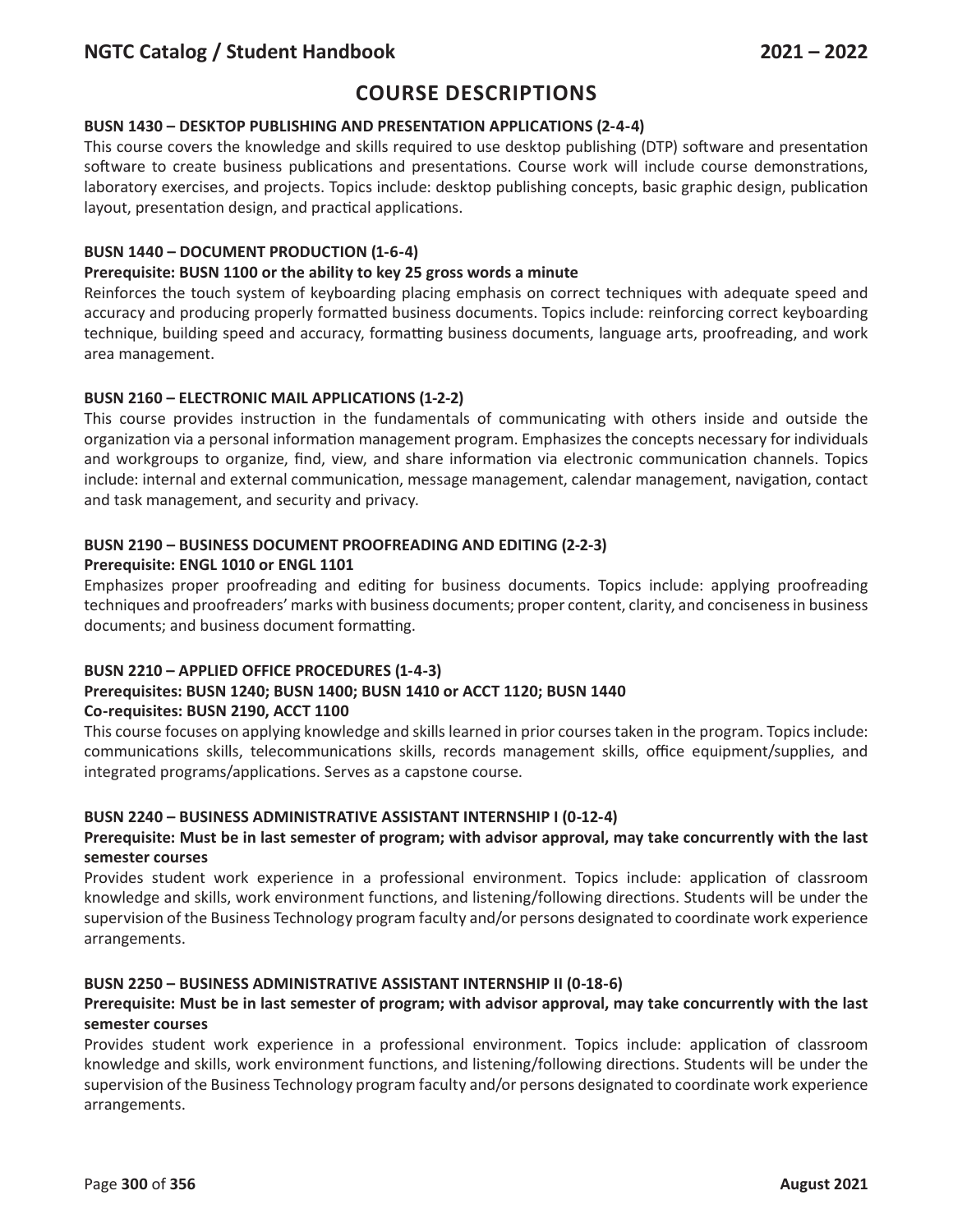## **BUSN 2340 – HEALTHCARE ADMINISTRATIVE PROCEDURES (2-4-4)**

### **Prerequisites: BUSN 2300 or ALHS 1090; BUSN 2310 or ALHS 1010 or ALHS 1011; BUSN 1440**

Emphasizes essential skills required for the business healthcare office. Introduces the knowledge, skills, and procedures needed to understand billing purposes. Introduces the basic concept of business healthcare administrative assisting and its relationship to the other health fields. Emphasizes healthcare regulations and ethics; and the healthcare administrative assistant's role as an agent of the physician. Provides the student with knowledge and the essentials of professional behavior. Topics include: introduction to business healthcare procedures, healthcare regulations ethics, healthcare records management, scheduling appointments, health insurance, billing/collection, work area management, resource utilization, and office equipment.

## **BUSN 2370 – MEDICAL OFFICE BILLING/CODING/INSURANCE (2-2-3)**

### **Prerequisites: BUSN 2300 or ALHS 1090; BUSN 2310 or ALHS 1010 or ALHS 1011**

Provides an introduction to medical coding skills and applications of international coding standards for billing of health care services. Provides the knowledge and skills to apply coding of diagnostic statements and procedures for billing purposes. Provides an introduction to medical coding as it relates to health insurance. Topics include: International classification of diseases, code book formats; coding techniques; formats of the ICD and CPT manuals; health insurance; billing, reimbursement, and collections; and managed care.

#### **BUSN 2380 – MEDICAL ADMINISTRATIVE ASSISTANT INTERNSHIP I (0-12-4)**

## **Prerequisite: Must be in last semester of program; with advisor approval, may take concurrently with the last semester courses**

Provides student work experience in a medical office environment. Topics include: application of classroom knowledge and skills, work environment functions, and listening/following directions. Students will be under the supervision of the Business Technology program faculty and/or persons designated to coordinate work experience arrangements.

### **BUSN 2390 – MEDICAL ADMINISTRATIVE ASSISTANT INTERNSHIP II (0-18-6)**

### **Prerequisite: Must be in last semester of program; with advisor approval, may take concurrently with the last semester courses**

Provides student work experience in a medical office environment. Topics include application of classroom knowledge and skills, work environment functions, and listening/following directions. Students will be under the supervision of the Business Technology program faculty and/or persons designated to coordinate work experience arrangements.

### **CHEM 1151 – SURVEY OF INORGANIC CHEMISTRY (3-0-3) (degree level)**

### **Co-requisites: CHEM 1151L, MATH 1101 or MATH 1103 or MATH 1111**

Provides an introduction to basic chemical principles and concepts which explain the behavior of matter. Topics include: measurements and units, structure of matter, chemical bonding, chemical reactions, gas laws, liquid mixtures, acids and bases, salts and buffers, and nuclear chemistry.

# **CHEM 1151L – SURVEY OF INORGANIC CHEMISTRY LAB (0-3-1) (degree level)**

## **Co-requisites: CHEM 1151, MATH 1101 or MATH 1103 or MATH 1111**

Selected laboratory experiments paralleling the topics in CHEM 1151. The lab exercises for this course include units of measurements, structure of matter, chemical bonding, chemical reactions, gas laws, liquid mixtures, acids and bases, salts and buffers, and nuclear chemistry.

## **CHEM 1152 – SURVEY OF ORGANIC CHEMISTRY AND BIOCHEMISTRY (3-0-3) (degree level) Prerequisites: CHEM 1151, CHEM 1151L**

### **Co-requisite: CHEM 1152L**

Provides an introduction to organic chemistry and biochemistry. This survey will include an overview of the properties, structure, nomenclature, reactions of hydrocarbons, alcohols, phenols, ethers, halides, aldehydes, ketones, carboxylic acids, esters, amines, amides; the properties, structure, and function of carbohydrates, lipids, proteins, and enzymes, as well as, intermediary metabolism. Topics include: basic principles, hydrocarbons, hydrocarbon derivatives, heterocyclic rings and alkaloids, carbohydrates, lipids and fats, proteins, nucleic acids, and intermediary metabolism.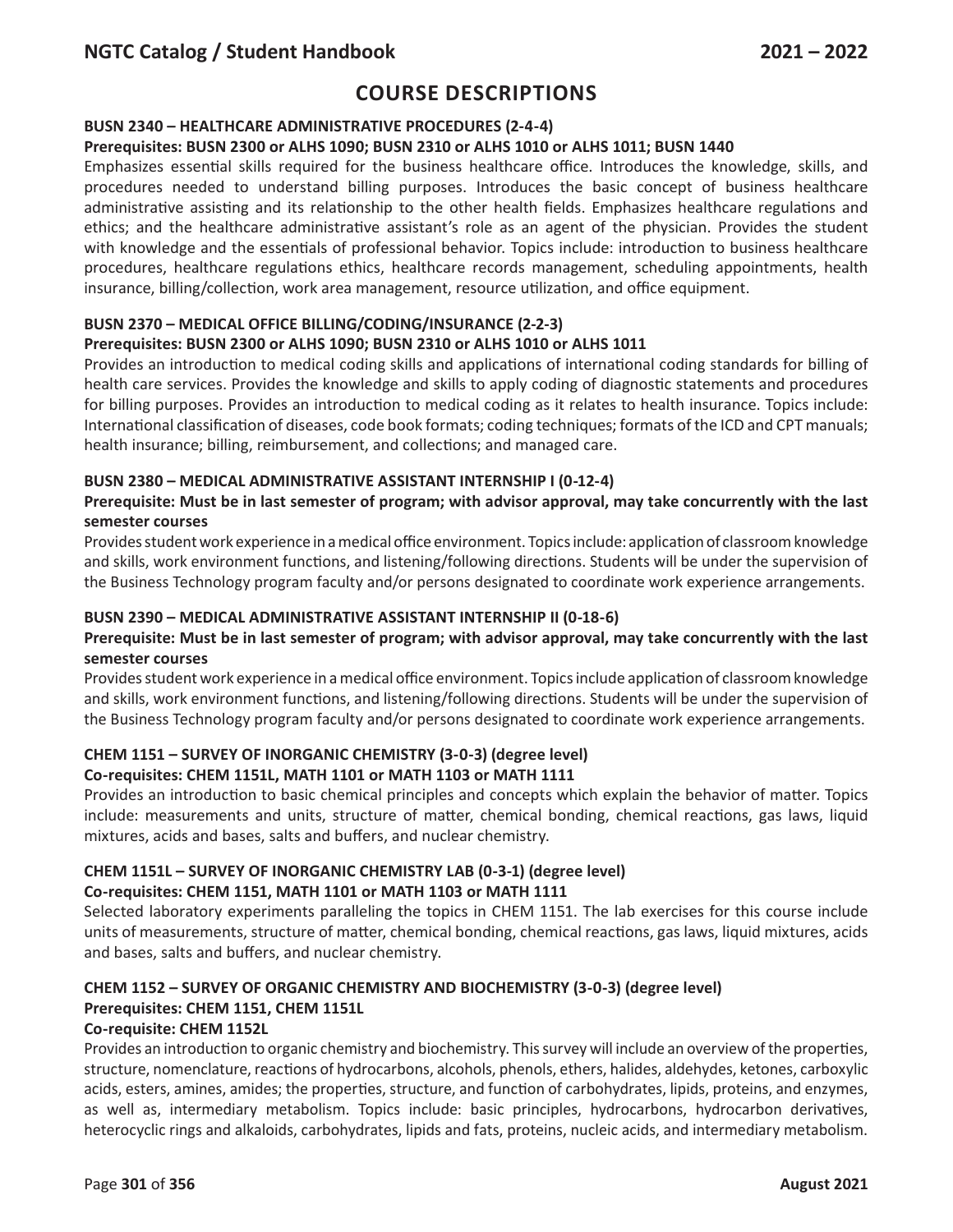## **CHEM 1152L – SURVEY OF ORGANIC CHEMISTRY AND BIOCHEMISTRY LAB (0-3-1) (degree level) Prerequisites: CHEM 1151, CHEM 1151L**

### **Co-requisite: CHEM 1152**

Selected laboratory exercises paralleling the topics in CHEM 1152. The laboratory exercises for this course include basic principles of organic chemistry, hydrocarbons, hydrocarbon derivatives, heterocyclic rings and alkaloids, carbohydrates, lipids and fats, proteins, nucleic acids, and intermediary metabolism.

## **CHEM 1211 – CHEMISTRY I (3-0-3) (degree level)**

## **Prerequisite: MATH 1101 or MATH 1103 or MATH 1111**

## **Co-requisite: CHEM 1211L**

Provides an introduction to basic chemical principles and concepts which explain the behavior of matter. Topics include: measurement, physical and chemical properties of matter, atomic structure, chemical bonding, nomenclature, chemical reactions, and stoichiometry and gas laws.

#### **CHEM 1211L – CHEMISTRY LAB 1 (0-3-1) (degree level) Prerequisite: MATH 1101 or MATH 1103 or MATH 1111 Co-requisite: CHEM 1211**

Selected laboratory exercises paralleling the topics in CHEM 1211. The laboratory exercises for this course include measurement, physical and chemical properties of matter, atomic structure, chemical bonding, nomenclature, chemical reactions, stoichiometry and gas laws.

## **CHEM 1212 – CHEMISTRY II (3-0-3) (degree level)**

## **Prerequisites: CHEM 1211, CHEM 1211L**

### **Co-requisite: CHEM 1212L**

Continues the exploration of basic chemical principles and concepts. Topics include: equilibrium theory, kinetics, thermodynamics, solution chemistry, acid-base theory, and nuclear chemistry.

## **CHEM 1212L – CHEMISTRY LAB II (0-3-1) (degree level)**

### **Prerequisites: CHEM 1211, CHEM 1211L**

### **Co-requisite: CHEM 1212**

Selected laboratory exercises paralleling the topics in CHEM 1212. The laboratory exercises for this course include equilibrium theory, kinetics, thermodynamics, solution chemistry, acid-base theory, and nuclear chemistry.

### **CIST 1001 – COMPUTER CONCEPTS (2-4-4)**

Provides an overview of information systems, computers, and technology. Topics include: information systems and technology terminology, computer history, data representation, data storage concepts, fundamentals of information processing, fundamentals of information security, information technology ethics, fundamentals of hardware operation, fundamentals of networking, fundamentals of the internet, fundamentals of software design concepts, fundamentals of software (system and application), system development methodology, computer number systems conversion (binary and hexadecimal), and mobile computing.

### **CIST 1122 – HARDWARE INSTALLATION AND MAINTENANCE (2-5-4)**

### **Prerequisite: Program Admission**

This course serves to provide students with the knowledge of the fundamentals of computer technology, networking, and security along with the skills required to identify hardware, peripheral, networking, and security components with an introduction to the fundamentals of installing and maintaining computers. Students will develop the skills to identify the basic functionality of the operating system, perform basic troubleshooting techniques, utilize proper safety procedures, and effectively interact with customers and peers. This course is designed to help prepare students for the CompTIA A+ certification examination.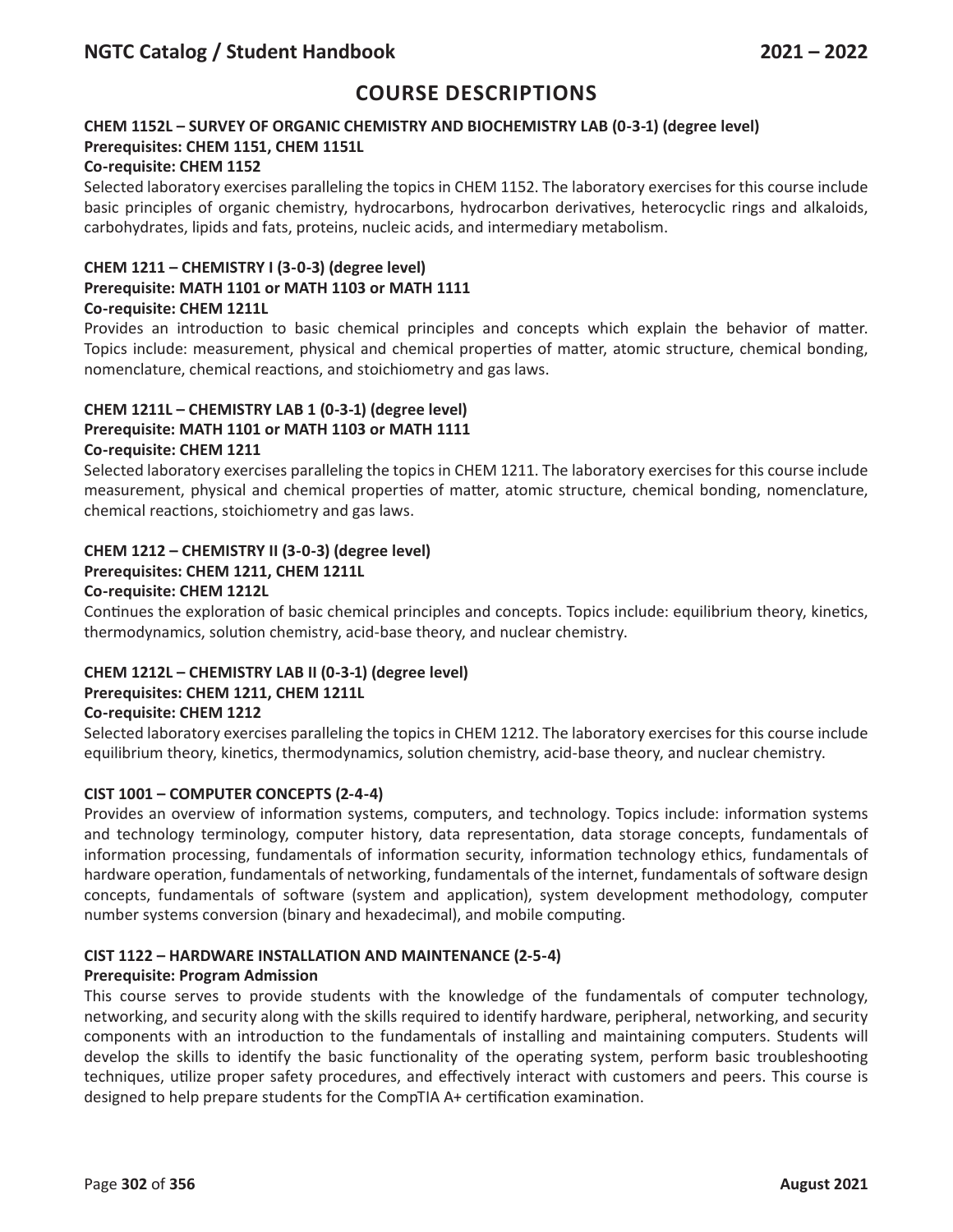# **Course Descriptions**

## **CIST 1130 – OPERATING SYSTEMS CONCEPTS (1-4-3)**

Provides an overview of modern operating systems and their use in home and small business environments. Activities will utilize the graphical user interface (GUI) and command line environment (CLI). This will include operating system fundamentals; installing, configuring, and upgrading operating systems; managing storage, file systems, hardware and system resources; troubleshooting, diagnostics, and maintenance of operating systems; and networking.

## **CIST 1220 – STRUCTURED QUERY LANGUAGE (SQL) (2-5-4)**

Includes basic database design concepts and solving database retrieval and modification problems using the SQL language. Topics include: database vocabulary, relational database design, data retrieval using SQL, data modification using SQL, developing and using SQL procedures.

## **CIST 1305 – PROGRAM DESIGN AND DEVELOPMENT (2-2-3)**

An introductory course that provides problem solving and programming concepts for those that develop user applications. An emphasis is placed on developing logic, troubleshooting, and using tools to develop solutions. Topics include: problem solving and programming concepts, structured programming, the three logic structures, file processing concepts, and arrays.

### **CIST 1401 – COMPUTER NETWORKING FUNDAMENTALS (2-4-4)**

### **Prerequisite: Program Admission**

Introduces networking technologies and prepares students to take the CompTIA's broad-based, vendor independent networking certification exam, Network +. This course covers a wide range of material about networking, including local area networks, wide area networks, protocols, topologies, transmission media, and security. Focuses on operating network management systems and implementing the installation of networks. It reviews cabling, connection schemes, the fundamentals of the LAN and WAN technologies, TCP/IP configuration and troubleshooting, remote connectivity, and network maintenance and troubleshooting. Topics include: basic knowledge of networking technology, network media and topologies, network devices, network management, network tools, and network security.

### **CIST 1510 – WEB DEVELOPMENT I (2-2-3)**

Explores the concepts of Hypertext Markup Language (HTML), Cascading Style Sheets (CSS), XML, and HTML following the current standards set by the World Wide Web Consortium (W3C) for developing inter-linking web pages that include graphical elements, hyperlinks, tables, forms, and image maps.

### **CIST 1520 – SCRIPTING TECHNOLOGIES (2-2-3)**

### **Prerequisite: CIST 1510**

Students learn how to use the features and structure of a client side scripting language, explore the features on server side scripting, and develop professional web applications that include special effects, interactive, dynamic, validated, and secure forms.

### **CIST 1601 – INFORMATION SECURITY FUNDAMENTALS (2-2-3)**

This course provides a broad overview of information security. It covers terminology, history, security systems development, and implementation. Students will also cover the legal, ethical, and professional issues in information security.

### **CIST 1602 – SECURITY POLICIES AND PROCEDURES (3-0-3)**

This course provides knowledge and experience to develop and maintain security policies and procedures. Students will explore the legal and ethical issues in information security and the various security layers; physical security, personnel security, operating systems, network, software, communication, and database security. Students will develop an information Security Policy and an Acceptable Use Policy.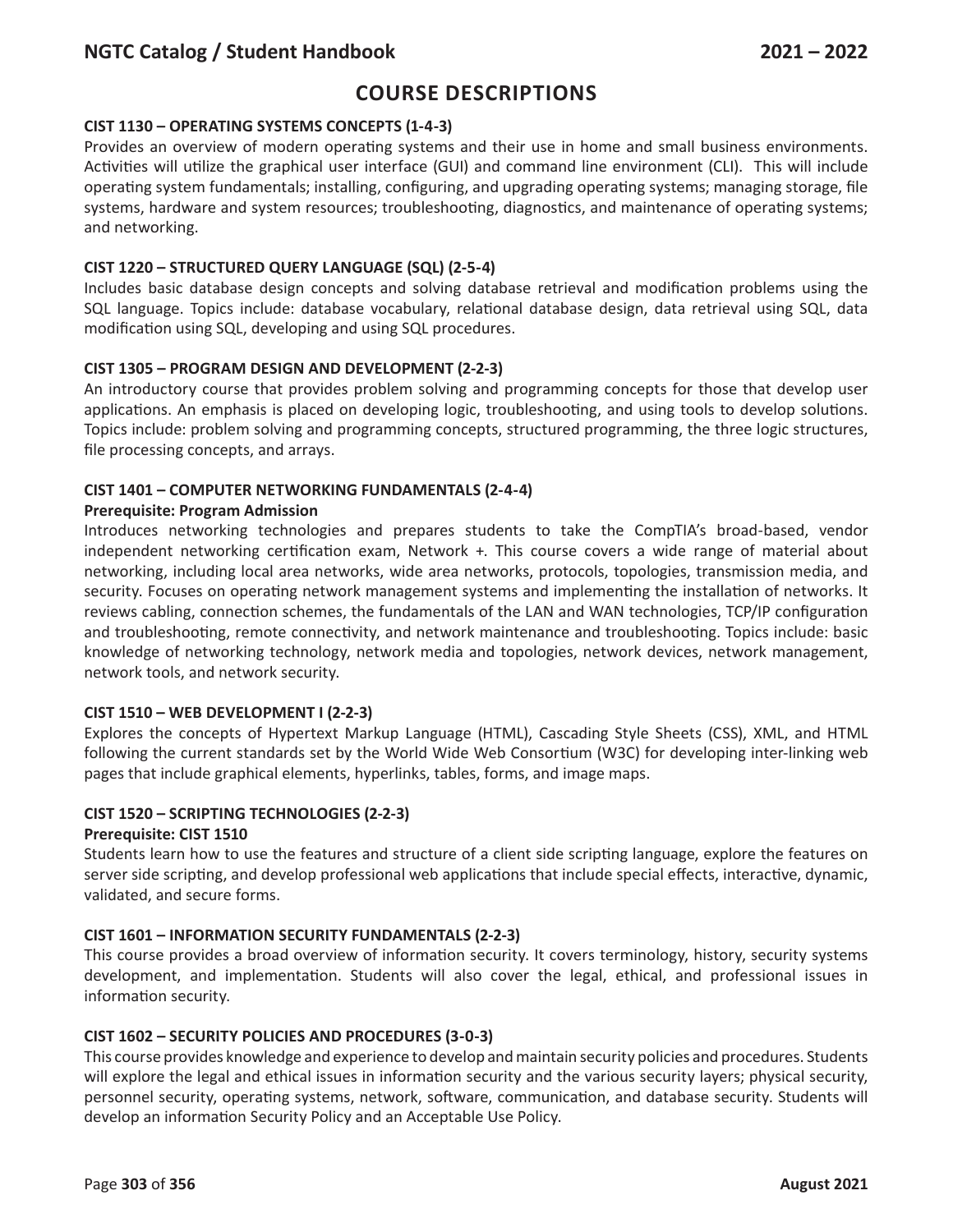## **CIST 2341 – C# PROGRAMMING I (2-5-4)**

#### **Prerequisite: CIST 1305**

This course is designed to teach the basic concepts and methods of objected-oriented design and C#.NET programming. Use practical problems to illustrate C#.NET application building techniques and concepts. Develop an understanding of C#.NET vocabulary. Create an understanding of where C#.NET fits in the application development landscape. Create an understanding of the C#.NET Development Environment, Visual Studio and how to develop, debug, and run C#.NET applications using the Visual Studio. Continue to develop student's programming logic skills. Topics include: C#.NET Language History, C#.NET Variable Definitions, C#.NET Control Structures, C#.NET Functions, C#.NET Objects, and C#.NET Graphics.

### **CIST 2342 – C# PROGRAMMING II (2-5-4)**

#### **Prerequisite: CIST 2341**

This course is an intermediate course in C#.NET Programming. It is assumed that the student knows the C#.NET syntax as well as basic object oriented concepts. Intermediate C#.NET teaches client-server systems, n-tier development environments, relational databases, use of SQL to access data, the use of ADO.NET objects, methods and properties to access and update relational databases. Advanced features of C# window programming are explored.

#### **CIST 2351 – PHP PROGRAMMING I (2-5-4)**

#### **Prerequisites: CIST 1305, CIST 1510**

An introductory PHP programming course that teaches students how to create dynamic websites. Topics include: PHP and basic web programming concepts, installing PHP, embedding PHP in HTML, variables and constants, operators, forms, conditional statements, looping, arrays, and text files.

#### **CIST 2352 – PHP PROGRAMMING II (2-5-4)**

#### **Prerequisite: CIST 2351**

Reinforces and extends the concepts learned in PHP Programming I. Topics include: database retrieval and updating, multiple form handling, regular expressions, and advanced array processing.

#### **CIST 2371 – JAVA PROGRAMMING I (2-5-4)**

#### **Prerequisite: CIST 1305**

This course is designed to teach the basic concepts and methods of objected-oriented design and Java programming. Use practical problems to illustrate Java application building techniques and concepts. Develop an understanding of Java vocabulary. Create an understanding of where Java fits in the application development landscape. Create an understanding of the Java Development Kit and how to develop, debug, and run Java applications using the JDK. Continue to develop student's programming logic skills. Topics include: JAVA Language History, JAVA Variable Definitions, JAVA Control Structures, JAVA Methods, JAVA Classes, JAVA Objects, and JAVA Graphics.

### **CIST 2372 – JAVA PROGRAMMING II (2-5-4)**

#### **Prerequisite: CIST 2371**

This course is an intermediate course in Java Programming. It is assumed that the student knows the Java syntax as well as basic object-oriented concepts. The student will use classes and objects provided by the core Java API. They will use these classes to accomplish tasks such as database access, file access, exception handling, running threads, using sockets to talk across a network, and remotely calling methods using RMI techniques.

### **CIST 2411 – MICROSOFT CLIENT (2-4-4)**

#### Prerequisite: Program Admission

Provides the ability to implement, administer, and troubleshoot Windows Professional Client as a desktop operating system in any network environment.

#### **CIST 2412 – MICROSOFT SERVER INSTALLATION AND MAINTENANCE (2-4-4)**

#### Prerequisite: Program Admission

Provides students with knowledge and skills necessary to install, configure, manage, support, and administer Windows Server. Topics include: server deployment, server management, monitor and maintain servers, application and data provisioning, and business continuity and high availability.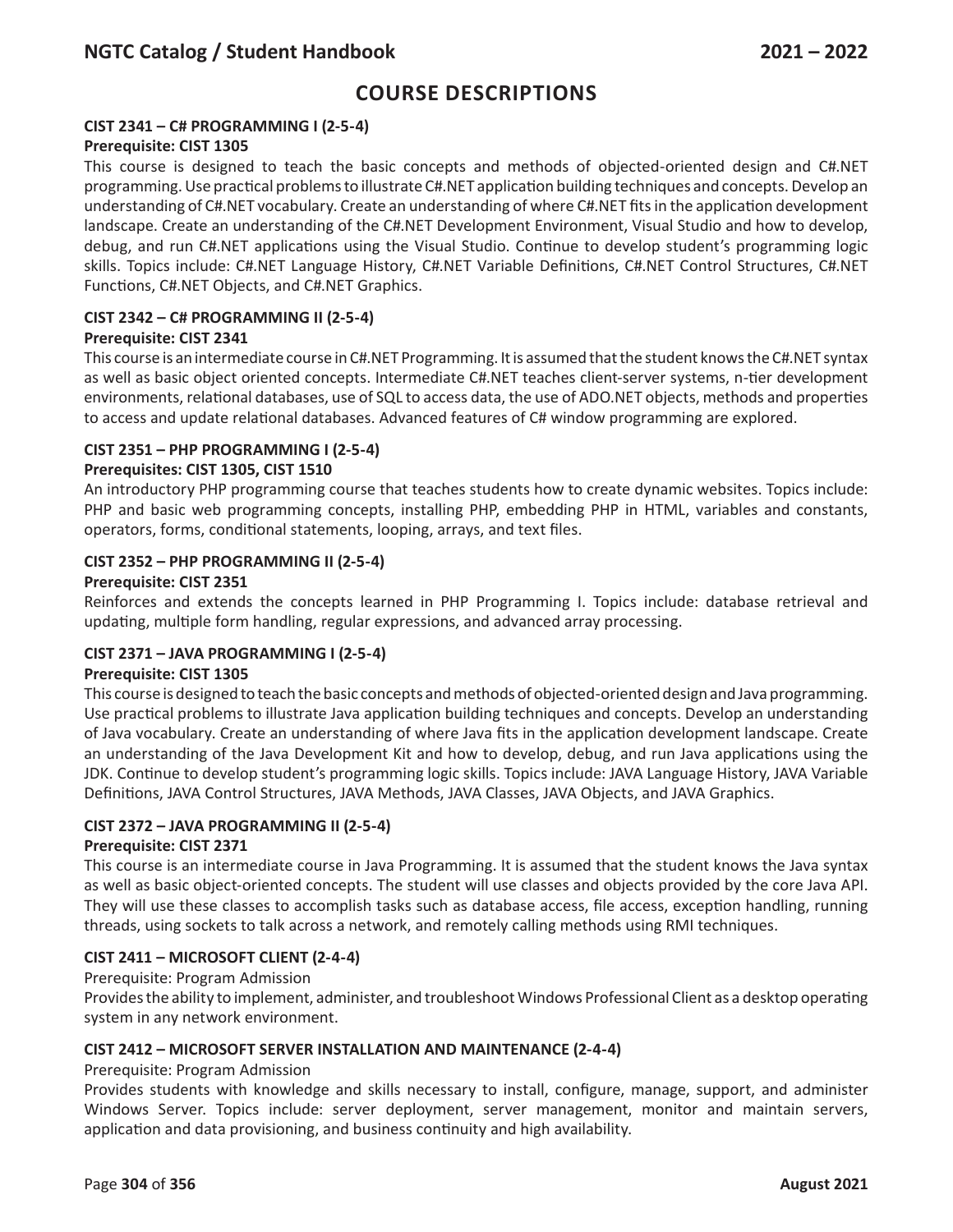## **CIST 2413 – MICROSOFT SERVER NETWORKING (2-4-4)**

#### **Prerequisite: Program Admission**

Provides students with knowledge and skills necessary to install, configure, manage, support, and administer a Microsoft Directory Services.

### **CIST 2414 – WINDOWS SERVER IDENTITY SERVICES (2-4-4)**

#### **Prerequisite: Program Admission**

Provides students with knowledge and skills necessary to install, configure, manage, support, and administer a Microsoft network infrastructure.

## **CIST 2510 – WEB TECHNOLOGIES (2-2-3)**

#### **Prerequisite: Program Admission**

In Web Technologies, students will investigate one or more software packages that help automate Web content creation. Students will explore and utilize various features of software packages such as CSS, multimedia incorporation, scripting technologies, form creation, search functionality, advanced image techniques, and database connectivity.

### **CIST 2550 – WEB DEVELOPMENT II (2-2-3)**

### **Prerequisites: CIST 1220, CIST 1510, CIST 1520**

Web Development II teaches students how to manipulate data in a database using the Open Database Connectivity (ODBC) model. Students will learn to retrieve, update, and display database information with a web application. Database access may be accomplished using a web programming language (such as PHP, Microsoft VB, Microsoft C#, or Sun Java). Topics include: manipulating data in a database, working with a relational database via Open Database Connectivity (ODBC), working with different database systems, developing forms and applications to interact with a database server(s), modifying data in a database, and controls and validation.

### **CIST 2612 – COMPUTER FORENSICS (2-4-4)**

### **Prerequisites: CIST 1122, CIST 1601**

This course examines the use of computers in the commission of crimes, collection, analysis and production of digital evidence. Students will use computer resources to explore basic computer forensic investigation techniques.

### **CIST 2620 – COMPUTER SECURITY/CORPORATE FRAUD (3-0-3)**

Provides an orientation that contains a step-by-step approach to the investigation, seizure, and evaluation of computer evidence. Topics include: computer-related evidence, crime scene investigation, evidence evaluation and analysis, passwords and encryption, networks, and investigative computer systems. The second part of this course provides an orientation that focuses on corporate fraud as it relates to computerized accounting systems and its technology, the various types of corporate computer fraud and simple audit techniques that can assist in investigating and detecting fraud. Topics include: history and evolution of fraud, mindset: step one in fraud auditing, corporate fraud in the current environment, corporate fraud investigation in the electronic data processing era, defenses against corporate fraud, theft and embezzlement, and auditing for inventory shortage.

### **CIST 2921 – IT ANALYSIS, DESIGN, AND PROJECT MANAGEMENT (2-5-4)**

IT Analysis, Design, and Project Management provides a review and application of systems life cycle development methodologies and project management. Topics include: systems planning, systems analysis, systems design, systems implementation, evaluation, and project management.

### **CIST 2950 – WEB SYSTEMS PROJECT (1-4-3)**

### **Prerequisite: Program Instructor Approval**

CIST 2950 is a capstone course providing a realistic experience for students working in a team to develop a complete web systems project.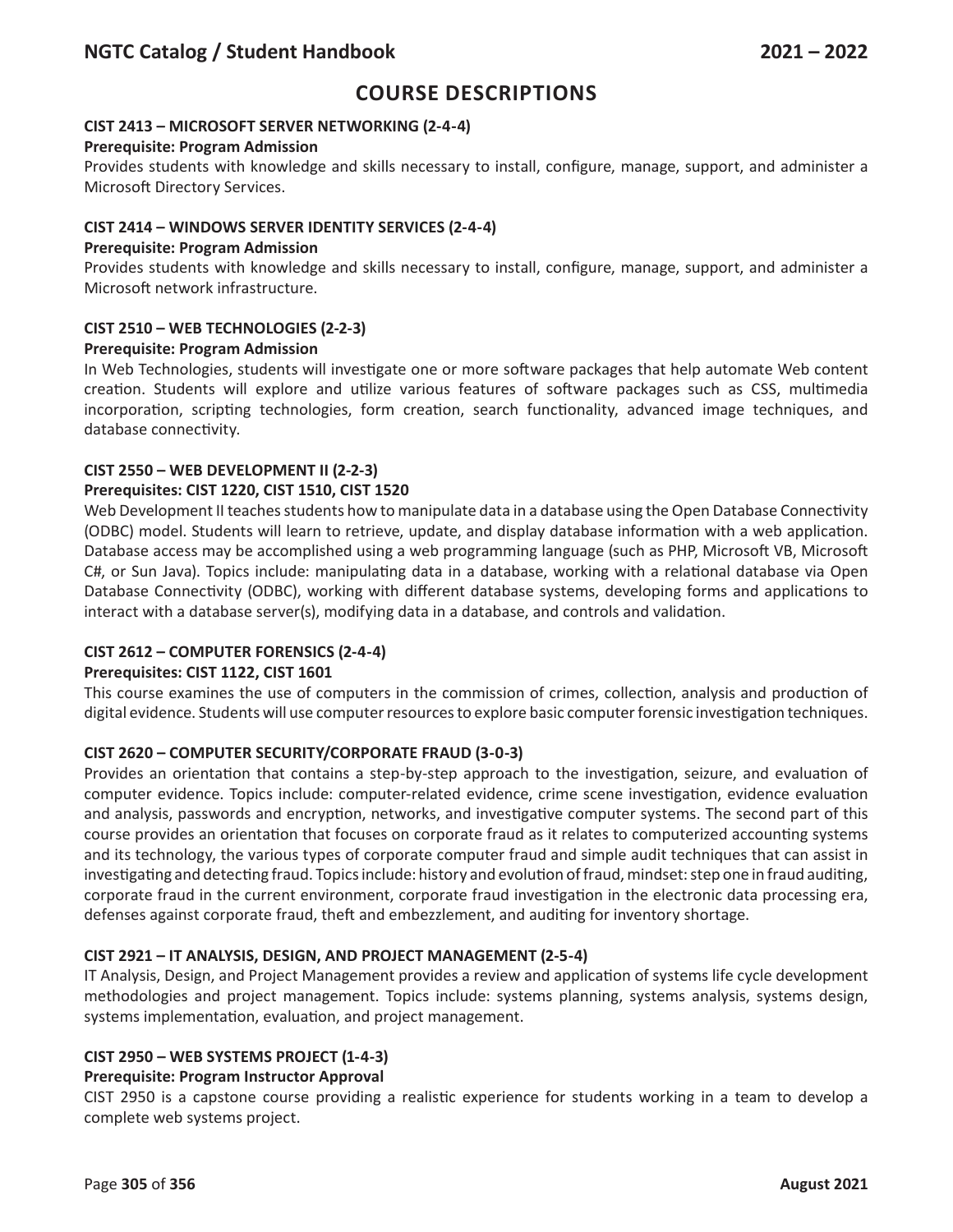# **Course Descriptions**

#### **CIST 2991 – CIST INTERNSHIP I (0-9-3)**

Provides the instructor and student a 3-credit-hour opportunity to develop special learning environments. Instruction is delivered through occupational work experiences, practicums, advanced projects, industry sponsored workshops, seminars, or specialized and/or innovative learning arrangements. To attain additional internship credit hours, the student can take CIST 2992 (4 credit hours) and/or CIST 2993 (5 credit hours).

#### **CLBT 1010 – INTRODUCTION TO CLINICAL LABORATORY TECHNOLOGY (1-3-2)**

#### **Prerequisite: Program Admission**

Introduces students to the terms, concepts, procedures, and equipment used in a professional clinical laboratory. Topics include: professional ethics and regulatory agencies; laboratory safety, equipment, and techniques; phlebotomy/specimen processing; related lab math; quality control concepts; process improvement; documentation and computer usage; and point of care testing. Practical experience in phlebotomy will be provided in the institution laboratory and/or the clinical setting.

## **CLBT 1030 – URINALYSIS/BODY FLUIDS (1-3-2)**

### **Pre/Co-requisites: BIOL 2113, BIOL 2113L, CLBT 1010**

Provides theory and techniques required to conduct tests on urine and various body fluids. Theory and tests are related to disease states and diagnosis. Topics include: fundamental theory of urinalysis, basic urinalysis tests, correlation of urinalysis to disease states, related lab math, body fluid tests, special urinalysis and related testing, and safety and quality control.

### **CLBT 1040 – HEMATOLOGY/COAGULATION (3-6-5)**

### **Pre/Co-requisites: BIOL 2113, BIOL 2113L, CLBT 1010**

Introduces the fundamental formation, function, and degradation of blood cells. Topics include: reticuloendothelial system and blood cell formation, complete blood count and differential, other related blood test, related lab math, correlation of test results to disease states, coagulation and fibrinolysis, instrumentation for hematology and coagulation, critical values and blood cell dichasia, safety and quality control, and process improvement.

### **CLBT 1050 – SEROLOGY/IMMUNOLOGY (2-3-3)**

### **Pre/Co-requisite: CLBT 1010**

Introduces the fundamental theory and techniques applicable to serology and immunology practice in the laboratory. Topics include: immune system, antigen and antibody reactions, immunological diseases, concept in molecular diagnostics, common serological and molecular techniques, safety and quality control, and quality improvement.

## **CLBT 1060 – IMMUNOHEMATOLOGY (2-6-4)**

#### **Prerequisite: CLBT 1050**

Provides an in-depth study of immunohematology principles and practices as applicable to clinical/medical laboratory technology. Topics include: genetic theory and clinical applications, immunology, donor unit collection, related lab math, pre-transfusion testing, management of disease states and transfusion reactions, safety and quality control, and process improvement.

### **CLBT 1070 – CLINICAL CHEMISTRY (2-6-4)**

### **Prerequisites: BIOL 2114, BIOL 2114L, CLBT 1010**

#### **Pre/Co-requisites: CHEM 1211 and CHEM 1211L or CHEM 1151 and CHEM 1151L**

Develops concepts and techniques of clinical chemistry applicable to clinical/medical laboratory technology. Topics include: carbohydrates, electrolytes and acid-base balance, nitrogenous compounds, related lab math, enzymes and endocrinology, liver functions, lipids, toxicology and therapeutic drug monitoring, safety and quality control, correlation of disease states, process improvement (team approach), and critical thinking skills.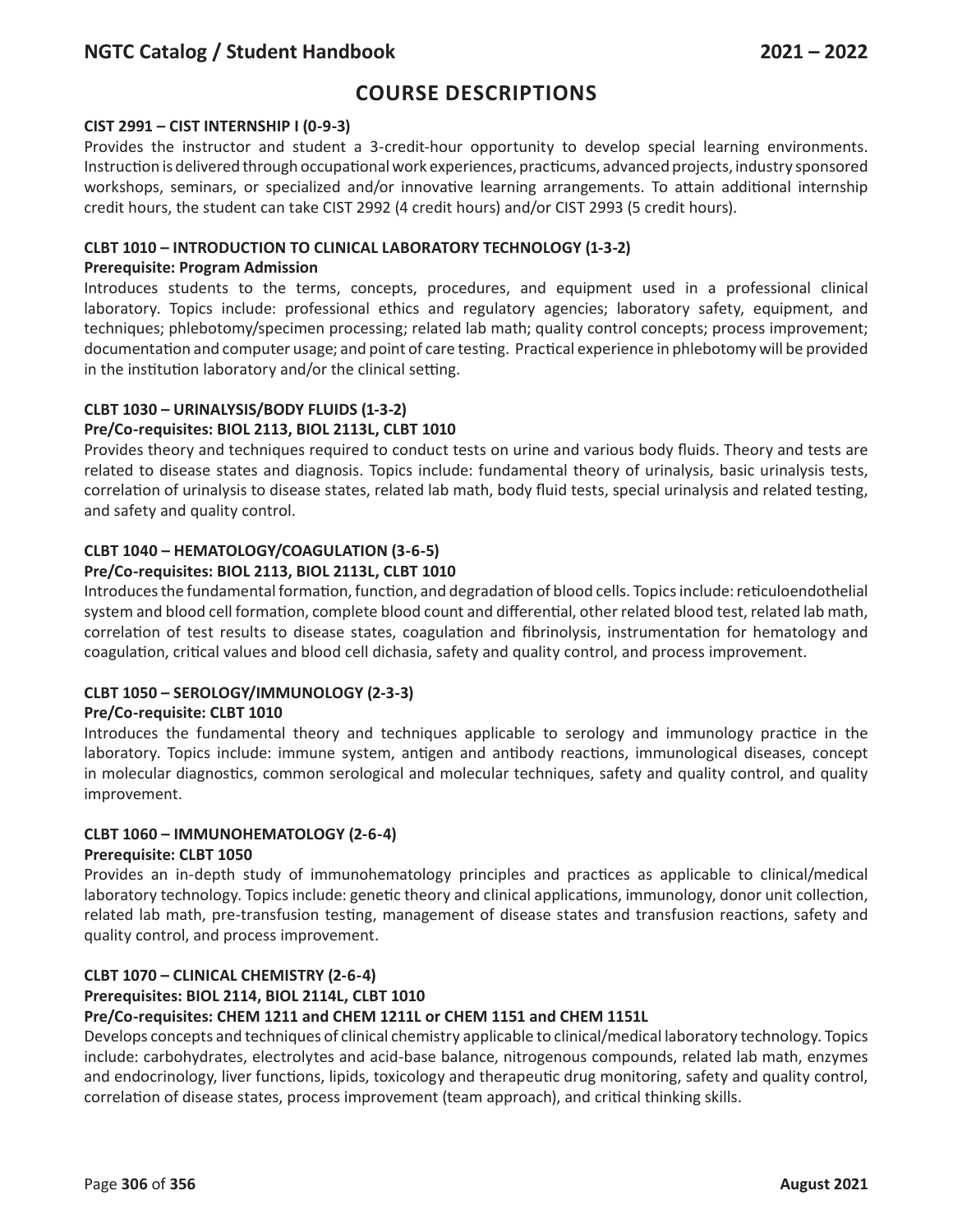## **CLBT 1080 – MICROBIOLOGY (2-8-5)**

#### **Prerequisite: CLBT 1010**

Introduces fundamental microbiology and parasitology theory and techniques applicable to disease state identification. Topics include: microbiology fundamentals; basic techniques; clinical microbiology; related lab math; anti-microbial sensitivity; safety and quality control; parasitology; mycology, mycobacteriology, and virology; correlation of disease states; and process improvement.

#### **CLBT 2090 – CLINICAL URINALYSIS, SEROLOGY, AND PRE-ANALYTIC SPECIMEN PROCESS PRACTICUM (0-9-3) Prerequisites: CLBT 1010, CLBT 1030, CLBT 1050**

Provides students with an opportunity for in-depth application and reinforcement of principles and techniques in a clinical/medical laboratory job setting. This clinical practicum allows the student to become involved in a work situation at a professional level of technical application and requires concentration, practice, and follow through. Topics include: urinalysis tests, serological tests and techniques, blood and specimen processing, correlation of test results to disease states, safety and quality control, and quality assurance. The clinical practicum is implemented through the use of written training plans, written performance evaluation, and coordinated supervision.

### **CLBT 2100 – CLINICAL IMMUNOHEMATOLOGY PRACTICUM (0-12-4)**

#### **Prerequisite: CLBT 1060**

Provides students with an opportunity for in-depth application and reinforcement of immunohematology principles and techniques in a clinical/medical laboratory job setting. This clinical practicum allows the student to become involved in a work situation at a professional level of technical application and requires concentration, practice, and follow through. Topics include: specimen processing, slide and tube immunological techniques, criteria for special techniques, component and therapy practices, and management of disease states, transfusion complications, safety, documentation/quality control, and process improvement. The clinical practicum is implemented through the use of written training plans, written performance evaluation, and coordinated supervision.

# **CLBT 2110 – CLINICAL HEMATOLOGY/COAGULATION PRACTICUM (0-12-4)**

## **Prerequisite: CLBT 1040**

Provides students with an opportunity for in-depth application and reinforcement of hematology/ coagulation principles and techniques in a clinical/medical laboratory job setting. This clinical practicum allows the student to become involved in a work situation at a professional level of technical application and requires concentration, practice, and follow through. Topics include: complete blood count and differentials, other related blood tests, coagulation and fibrinolysis tests, correlation of test results to disease states and critical values, instrumentation, safety, documentation/ quality control, and process improvement. The clinical practicum is implemented through the use of written training plans, written performance evaluation, and coordinated supervision.

### **CLBT 2120 – CLINICAL MICROBIOLOGY PRACTICUM (0-12-4)**

### **Prerequisite: CLBT 1080**

Provides students with an opportunity for in-depth application and reinforcement of principles and techniques in a clinical/medical laboratory job setting. This clinical practicum allows the student to become involved in a work situation at a professional level of technical application and requires concentration, practice, and follow through. Topics include: specimen inoculations, stains, culture work-ups, bacterial identification, anti-microbial sensitivity, media preparation, safety, documentation/quality control, and process improvement. The clinical practicum is implemented through the use of written training plans, written performance evaluation, and coordinated supervision.

### **CLBT 2130 – CLINICAL CHEMISTRY PRACTICUM (0-12-4)**

#### **Prerequisite: CLBT 1070**

Provides students with an opportunity for in-depth application and reinforcement of chemistry principles and techniques in a clinical/medical laboratory job setting. This clinical practicum allows the student to become involved in a work situation at a professional level of technical application and requires concentration, practice, and follow through. Topics include: therapeutic drugs and toxicology, automated and manual chemistry, immunochemistry, special chemistry, safety, correlation of test results to disease states and critical values, instrumentation, documentation/ quality control, and process improvement. The clinical practicum is implemented through the use of written training plans, written performance evaluation, and coordinated supervision.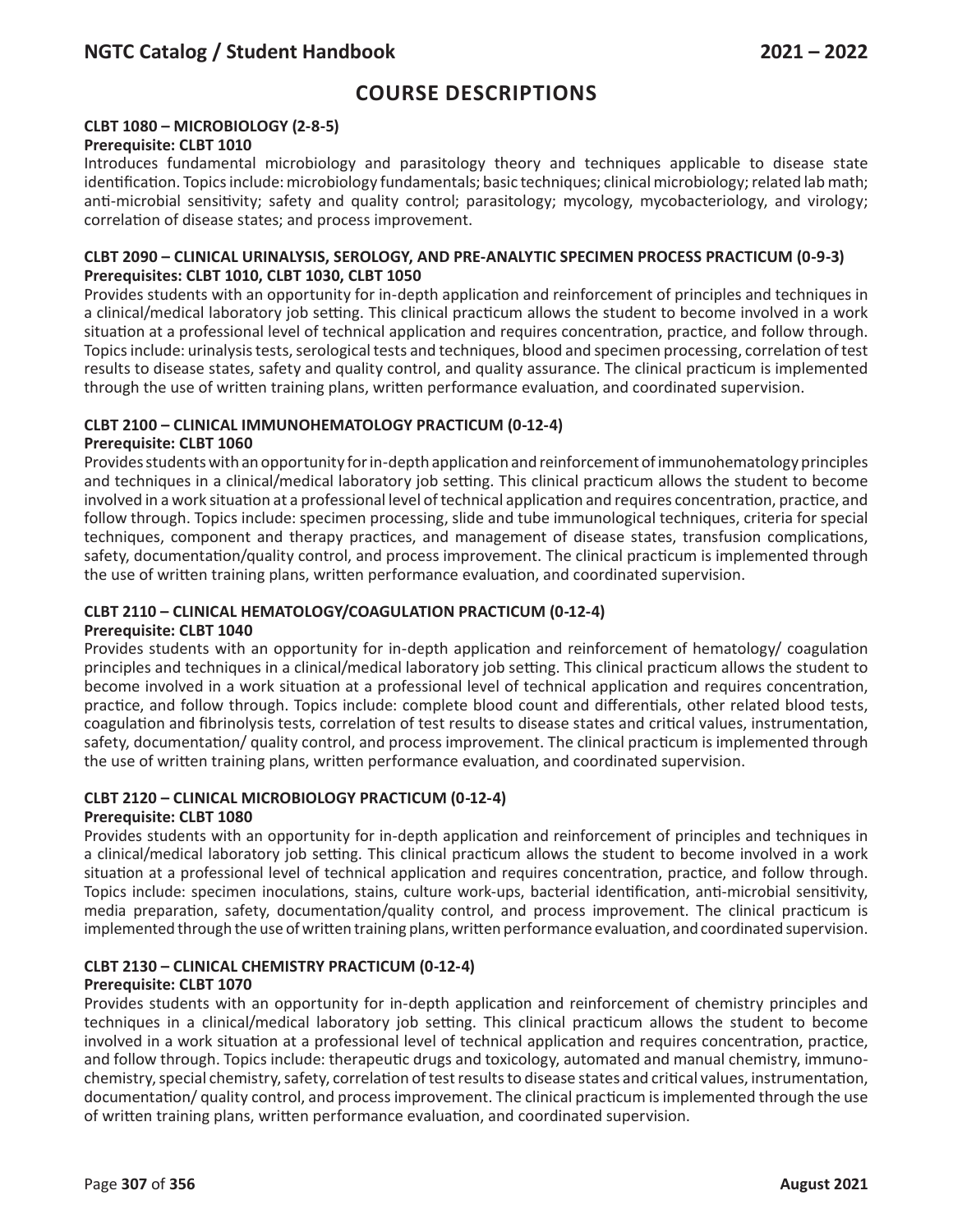# **Course Descriptions**

## **CLBT 2200 – CLT CERTIFICATION REVIEW (0-4-2)**

#### **Prerequisites: CLBT 1010, CLBT 1030, CLBT 1040, CLBT 1050, CLBT 1060, CLBT 1070, CLBT 1080**

Provides a review of basic knowledge from previous courses and helps the student prepare for national certification examinations for the clinical/medical laboratory technician level. Topics include: review of professional ethics, regulatory agencies, safety, and fundamental techniques; phlebotomy and specimen collection and processing; quality control concepts; computer applications; urinalysis and body fluids; hematology and coagulation; immunology and serology; immunohematology; clinical chemistry in solutions; microbiology; parasitology, mycology, mycobacteriology, and virology; and test taking skills.

#### **COFC 1080 – CONSTRUCTION TRADES CORE (3-3-4)**

This course introduces the student to the basic fundamentals of the construction trades. Topics include: basic safety, construction math, hand and power tools, construction drawings, rigging, materials handling, and job-site communication and work ethic skills

### **COLL 1010 – COLLEGE AND CAREER SUCCESS SKILLS (2-3-3)**

**Prerequisite: This course must be taken during the students first or second term of enrollment. North Georgia Technical College will grant credit if the student meets one of the following criteria: earned an AAS or higher degree, received "C" or better in a College Success course of at least 3 credit hours, military credit of at least 3 credit hours, completion of 30 or more successful (grade of "C" or above) credit hours from a regionally accredited post-secondary institution other than NGTC, or completion of 30 or more successful (grade of "C" or above) credit hours from North Georgia Technical College prior to Fall 2015 (201612).**

This course is designed to assist the learner to acquire skills necessary to achieve academic, personal, and professional success and to improve student retention. Areas of importance include getting off to a good start, learning and personality styles, time and personal financial management, stress management and wellness, studying and test taking skills, communication skills, career planning and goal setting, computer applications/ technology skills and employability/professional skills.

### **COSM 1000 – INTRODUCTION TO COSMETOLOGY THEORY (4-0-4)**

#### **Prerequisite: Program Admission**

Introduces both fundamental theory and practices of the cosmetology profession. Emphasis will be placed on professional practices and safety. Topics include: state rules and regulations, state regulatory agency, image, bacteriology, decontamination and infection control, chemistry fundamentals, safety, Hazardous Duty Standards Act compliance, and anatomy and physiology.

### **COSM 1010 – CHEMICAL TEXTURE SERVICES (1-5-3)**

#### **Prerequisite: COSM 1000, COSM 1020**

Provides instruction in the chemistry and chemical reactions of permanent wave solutions and relaxers and application of permanent waves and relaxers. Precautions and special problems involved in applying permanent waves and relaxers will be emphasized. Topics include: permanent wave techniques, chemical relaxer techniques, chemistry, physical and chemical change, safety procedures, permanent wave and chemical relaxer application procedures, hair analysis, scalp analysis, permanent wave procedures (in an acceptable time frame), relaxer application (in an acceptable time frame), and Hazardous Duty Standards Act Compliance.

#### **COSM 1020 – HAIR CARE AND TREATMENT (1-4-3)**

#### **Co-requisite: COSM 1000**

Introduces the theory, procedures, and products used in the care and treatment of the scalp and hair; disease and disorders and their treatments; and the fundamental theory and skills required to shampoo, condition, and recondition the hair and scalp.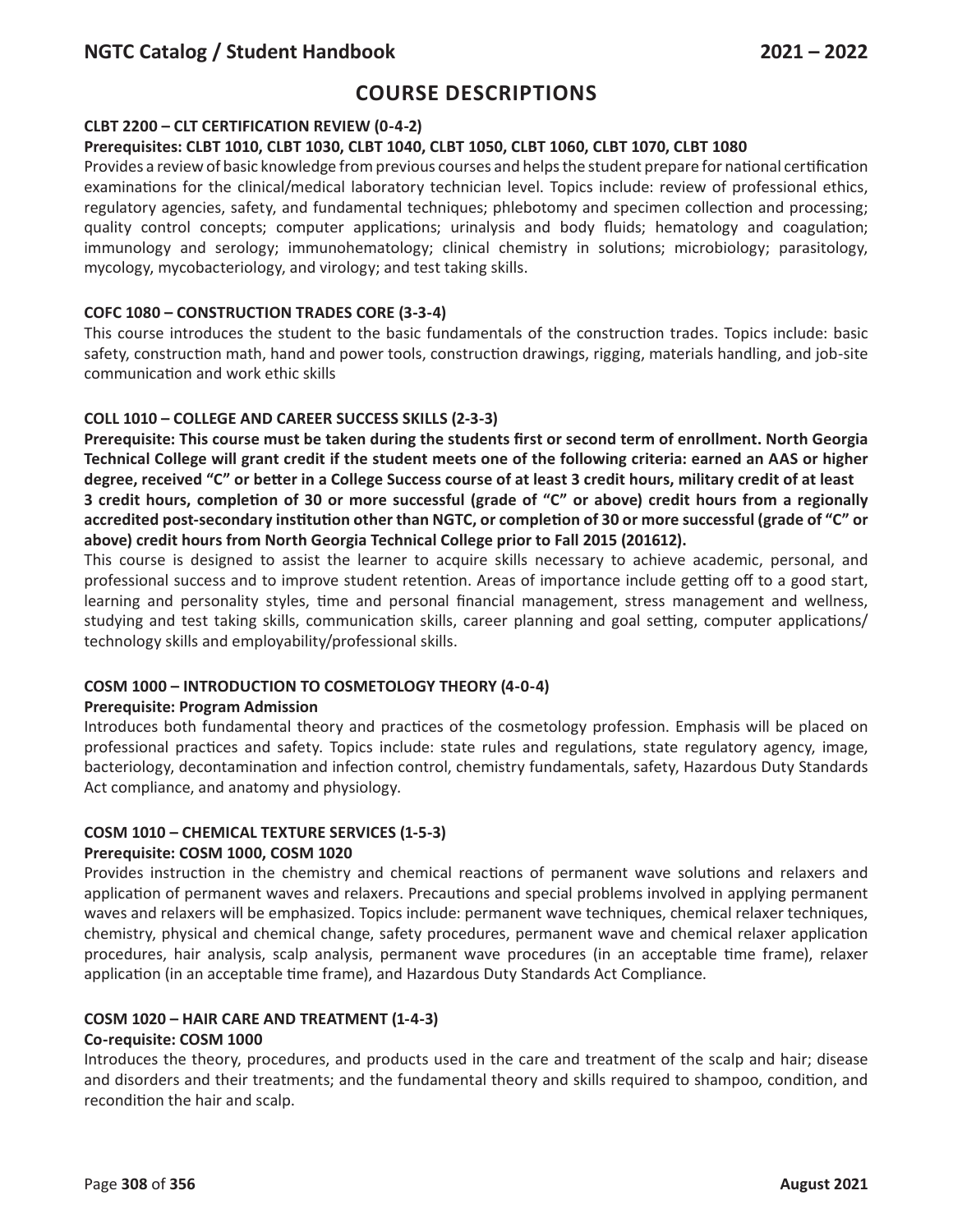## **COSM 1030 – HAIRCUTTING (1-6-3)**

#### **Prerequisites: COSM 1000, COSM 1020**

Introduces the theory and skills necessary to apply haircutting techniques; advanced haircutting techniques; proper safety and decontamination precautions; hair design elements; cutting implements; head, hair and body analysis; and client consultation.

#### **COSM 1040 – STYLING (1-5-3)**

#### **Prerequisites: COSM 1000, COSM 1020**

Introduces the fundamental theory and skills required to create shaping, pin curls, finger waves, roller placement, blow dry styling, thermal curling, thermal pressing, thermal waving, artificial hair and augmentation, and combouts. Laboratory training includes styling training on manikin. Topics include: braiding/intertwining hair, styling principles, pin curls, roller placement, finger waves, skip waves, ridge curls, blow dry styling, thermal curling, thermal pressing, thermal waving, artificial hair and augmentation, comb-outs, and safety precautions.

#### **COSM 1050 – HAIR COLOR (1-5-3)**

#### **Prerequisites: COSM 1000, COSM 1020**

Introduces the theory and application of temporary, semi-permanent, demi-permanent-deposit only, and permanent hair coloring, hair lightening, and color removal products and application. Topics include: principles of color theory, hair structure, color, and tone, classifications of color, hair lightening, color removal, application procedures, safety precautions, client consultation, product knowledge, hair color challenges, corrective solutions, and special effects.

## **COSM 1060 – FUNDAMENTALS OF SKIN CARE (1-6-3)**

#### **Prerequisite: COSM 1000**

This course provides a comprehensive study in care of the skin for theory and practical application. Emphasis will be placed on client consultation, safety precautions, skin conditions, product knowledge, basic facials, facial massage, corrective facial treatments, hair removal, and make-up application. Other topics in this course include advanced skin treatments in electrotherapy, light therapy, galvanic current, high frequency, and microdermabrasion.

### **COSM 1070 – NAIL CARE AND ADVANCED TECHNIQUES (1-6-3)**

### **Prerequisite: COSM 1000**

Provides training in manicuring, pedicuring, and advanced nail techniques. Topics include: implements, products and supplies, hand and foot anatomy and physiology, diseases and disorders, manicure techniques, pedicure techniques, nail product chemistry, safety precautions and practices, and advanced nail techniques (wraps/tips/acrylics).

#### **COSM 1080 – PHYSICAL HAIR SERVICES PRACTICUM (1-6-3) Prerequisites: COSM 1000, COSM 1020**

Provides laboratory experiences necessary for the development of skill levels required to be a competent cosmetologist. The allocation of time to the various phases of cosmetology is required by the Georgia State Board of Cosmetology. This course includes a portion of the required hours for licensure. Topics include: scalp and hair treatments; haircutting; styling; dispensary; reception; safety precautions/ decontamination; and Hazardous Duty Standards Act compliance.

## **COSM 1090 – HAIR SERVICES PRACTICUM I (1-6-3)**

### **Prerequisites: COSM 1000, COSM 1020**

Provides laboratory experiences necessary for the development of skill levels required to be a competent cosmetologist. The allocation of time to the various phases of cosmetology is prescribed by the Georgia State Board of Cosmetology. This course includes a portion of the hours required for licensure. Topics include: permanent waving and relaxers; hair color, foiling, lightening; scalp and hair treatments; haircutting; clipper design, precision cutting; styling; dispensary; reception; safety precautions/ decontamination; Hazardous Duty Standards Act compliance; product knowledge, customer service skills, client retention, State Board Rules and Regulations guidelines, and State Board foundation prep.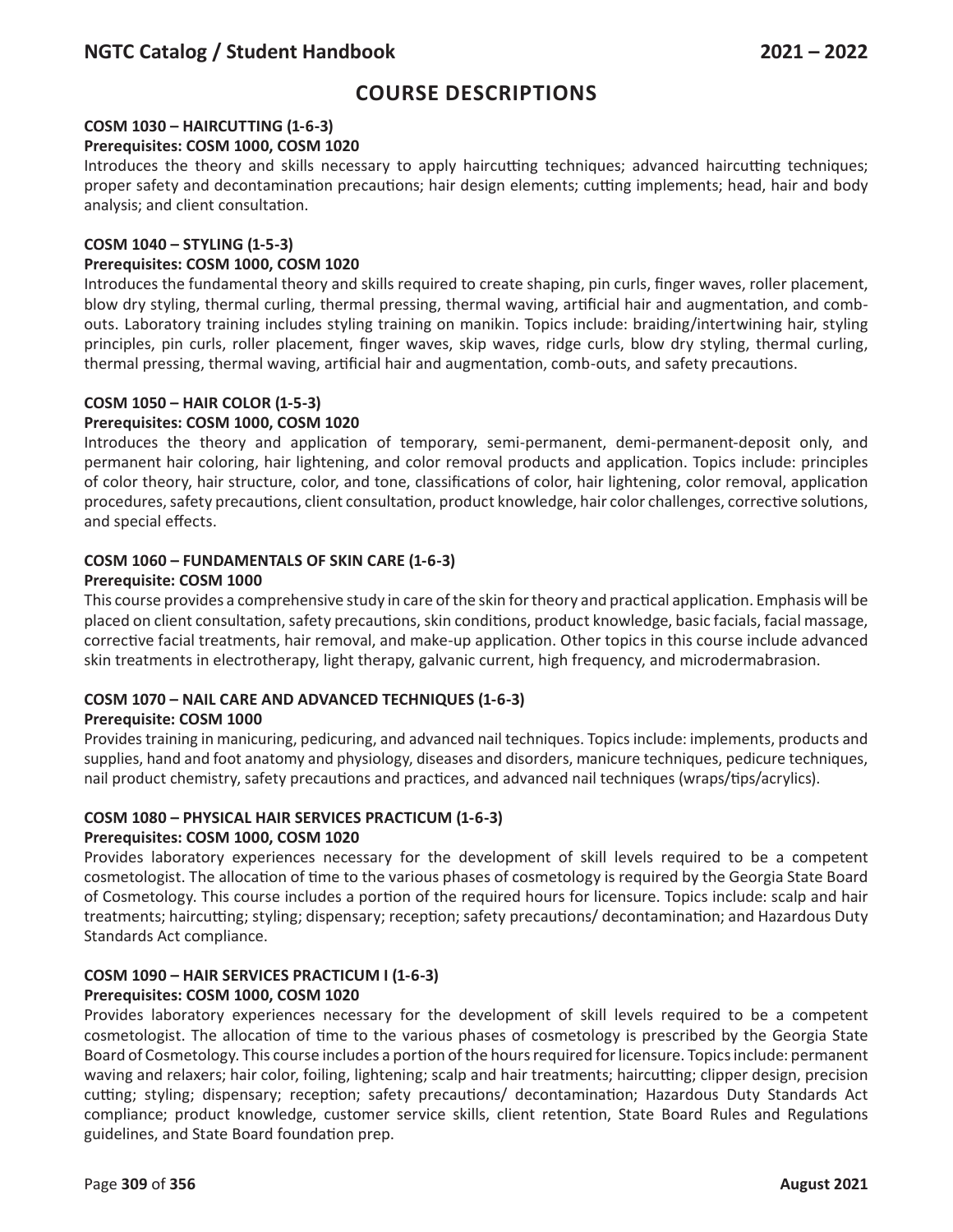## **COSM 1100 – HAIR SERVICES PRACTICUM II (1-6-3)**

## **Prerequisites: COSM 1000, COSM 1010, COSM 1020, COSM 1030, COSM 1040, COSM 1050, COSM 1060, COSM 1070, COSM 1080**

Provides experience necessary for professional development and completion of requirements for state licensure. Emphasis will be placed on the display of professional conduct and positive attitudes. The appropriate number of applications for completion of state board service credit requirements for this course may be met in a laboratory setting. Topics include: texture services; permanent waving and relaxers; hair color and lightening; scalp, and hair treatment; haircutting; styling; dispensary; reception; safety precautions/decontamination; and Hazardous Duty Standards Act compliance.

## **COSM 1110 – HAIR SERVICES PRACTICUM III (1-6-3)**

## **Prerequisites: COSM 1000, COSM 1010, COSM 1020, COSM 1030, COSM 1040, COSM 1050, COSM 1060, COSM 1070, COSM 1080**

Provides experience necessary for professional development and completion of requirements for state licensure. Emphasis will be placed on the display of professional conduct and positive attitudes. The requirements for this course may be met in a laboratory setting. Topics include: permanent waving and relaxers; hair color and lightening; scalp and hair treatments; haircutting; dispensary; styling; reception; safety precautions/decontamination; Hazardous Duty Standards Act compliance; and state licensure preparation.

#### **COSM 1115 – HAIR SERVICES PRACTICUM IV (0-6-2)**

## **Prerequisites: COSM 1000, COSM 1010, COSM 1020, COSM 1030, COSM 1040, COSM 1050, COSM 1060, COSM 1070, COSM 1080, COSM 1090**

This course provides experience necessary for professional development and completion of requirements for state licensure. Emphasis will be placed on the display of professional conduct and positive attitudes. The requirements for this course may be met in a laboratory setting. Topics include: permanent waving and relaxers; hair color and lightening; hair and scalp treatments; haircutting; dispensary; styling; reception; safety precautions/ decontamination; Hazardous Duty Standards Act compliance; and state licensure preparation.

### **COSM 1120 – SALON MANAGEMENT (3-0-3)**

### **Co-requisites: COSM 1000**

Emphasizes the steps involved in opening and operating a privately owned salon. Topics include: law requirements regarding employment, taxpayer education/federal and state responsibilities, law requirements for owning and operating a salon business, business management practices, and public relations and career development.

### **COSM 1125 – SKIN AND NAIL CARE PRACTICUM (0-6-2)**

### **Prerequisites: COSM 1000, COSM 1060, COSM 1070**

This course provides experience necessary for professional development and completion of requirements for state licensure. Emphasis will be placed on the display of professional conduct and positive attitudes. The appropriate number of applications for completion of state board service credit requirements for this course may be met in a laboratory setting. Topics include: skin treatment; dispensary; manicure/pedicure/advanced nail techniques; reception; safety precautions/decontamination; and Hazardous Duty Standards Act compliance.

### **CRJU 1010 – INTRODUCTION TO CRIMINAL JUSTICE (3-0-3)**

### **Prerequisite: Program Admission**

Introduces the development and organization of the criminal justice system in the United States. Topics include: the American criminal justice system; constitutional limitations; organization of enforcement, adjudication, and corrections; and career opportunities and requirements.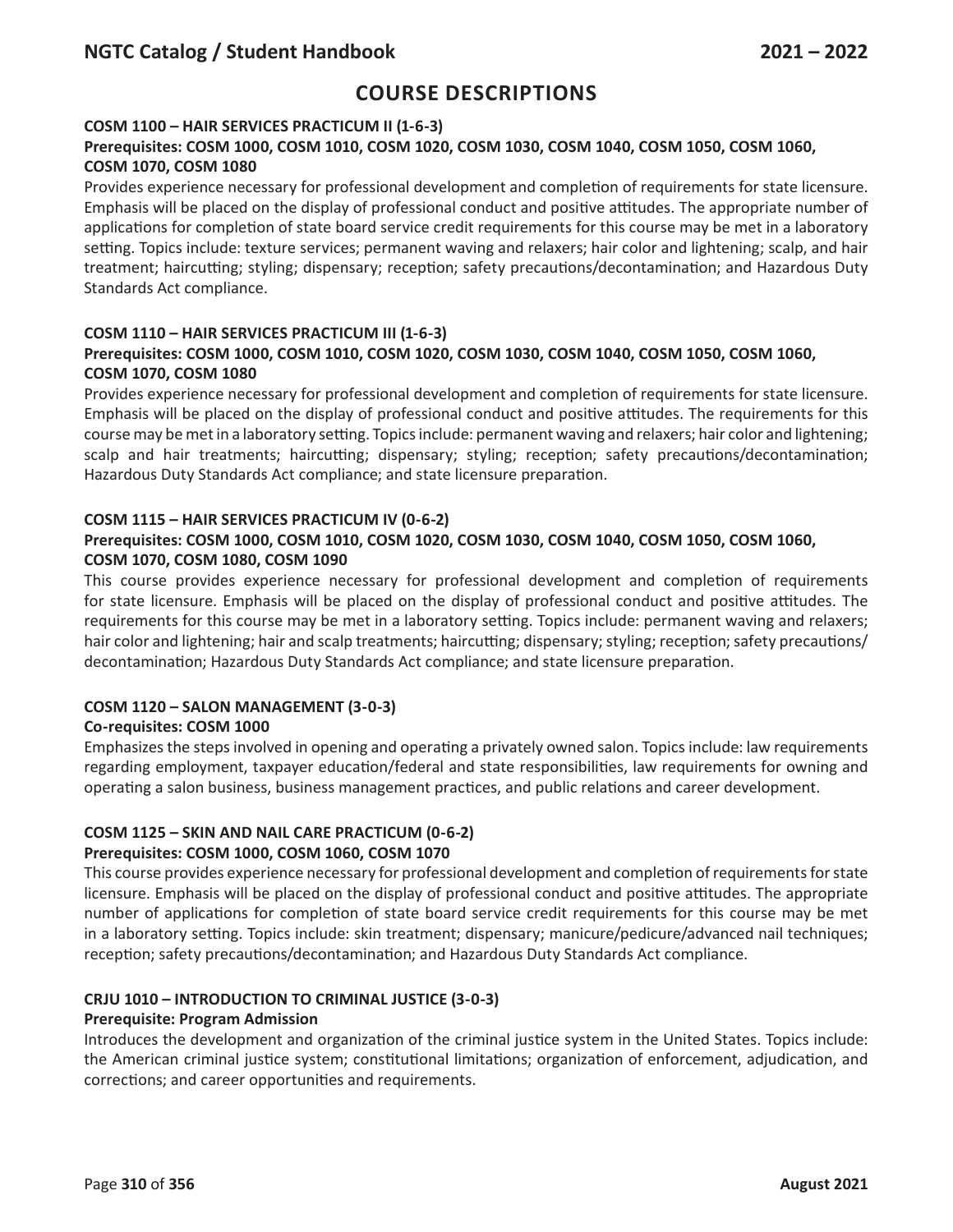## **CRJU 1021 – PRIVATE SECURITY (3-0-3)**

### **Prerequisite: Program Admission**

Provides an orientation to the development, philosophy, responsibility, and function of the private security industry. A historical and philosophical perspective of private security will help students better understand the present stage of private security, its principles, its legal authority and its effect on society in general. Topics include: private security: an overview; basic security goals and responsibilities; when prevention fails; and security systems at work: putting it all together.

#### **CRJU 1030 – CORRECTIONS (3-0-3)**

#### **Prerequisite: Program Admission**

Provides an analysis of all phases of the American correctional system and practices, including its history, procedures, and objectives. Topics include: history and evolution of correctional facilities; legal and administrative problems; institutional facilities and procedures; probation, parole, and prerelease programs; alternative sentencing; rehabilitation; community involvement; and staffing.

### **CRJU 1040 – PRINCIPLES OF LAW ENFORCEMENT (3-0-3)**

#### **Prerequisite: Program Admission**

This course examines the principles of the organization, administration, and duties of federal, state and local law enforcement agencies. Topics include: history and philosophy of law enforcement, evaluation of administrative practices, problems in American law enforcement agencies, emerging concepts, professionalism, and community crime prevention programs.

#### **CRJU 1062 – METHODS OF CRIMINAL INVESTIGATION (3-0-3)**

#### **Prerequisite: Program Admission**

This course presents the fundamentals of criminal investigation. The duties and responsibilities of the investigator both in field and in the courtroom are highlighted. Emphasis is placed on techniques commonly utilized by investigative personnel as well as the procedures used for investigating various crimes.

### **CRJU 1063 – CRIME SCENE PROCESSING (1-4-3)**

#### **Prerequisite: CRJU 1010**

This course presents students with practical exercises dealing with investigating crime scenes and gathering various forms of physical evidence. Emphasis is placed on crime scene assessment, search, fingerprinting, and evidence collection. Topics include: crime scene management, evidence characteristics, identification, documentation, and collection as well as techniques for developing and lifting latent fingerprints.

### **CRJU 1068 – CRIMINAL LAW FOR CRIMINAL JUSTICE (3-0-3)**

## **Prerequisite: Program Admission**

This course introduces criminal law in the United States but emphasizes the current specific status of Georgia criminal law. The course will focus on the most current statutory contents of the Official Code of Georgia Annotated (O.C.G.A.) with primary emphasis on the criminal and traffic codes. Topics include: historic development of criminal law in the United States; statutory law, Georgia Code (O.C.G.A.) Title 16 - Crimes and Offenses; statutory law, Georgia Code (O.C.G.A.) Title 40 - Motor Vehicle and Traffic Offenses; and Supreme Court rulings that apply to criminal law.

## **CRJU 1075 – REPORT WRITING (3-0-3)**

## **Prerequisite: Program Admission**

Explains and demonstrates the effectiveness of the entire criminal investigation process by the quality of notes, reports, and accurate documentation. An examination of what goes into the preparation, content, elements, mechanics, and format of documenting the criminal investigation process. Topics include: field notes, initial information, observations, evidence, victims, witnesses, property, neighborhood canvass, crime scene, laboratory analysis and results, investigative follow-up, suspect statements, and the characteristics essential to quality report writing.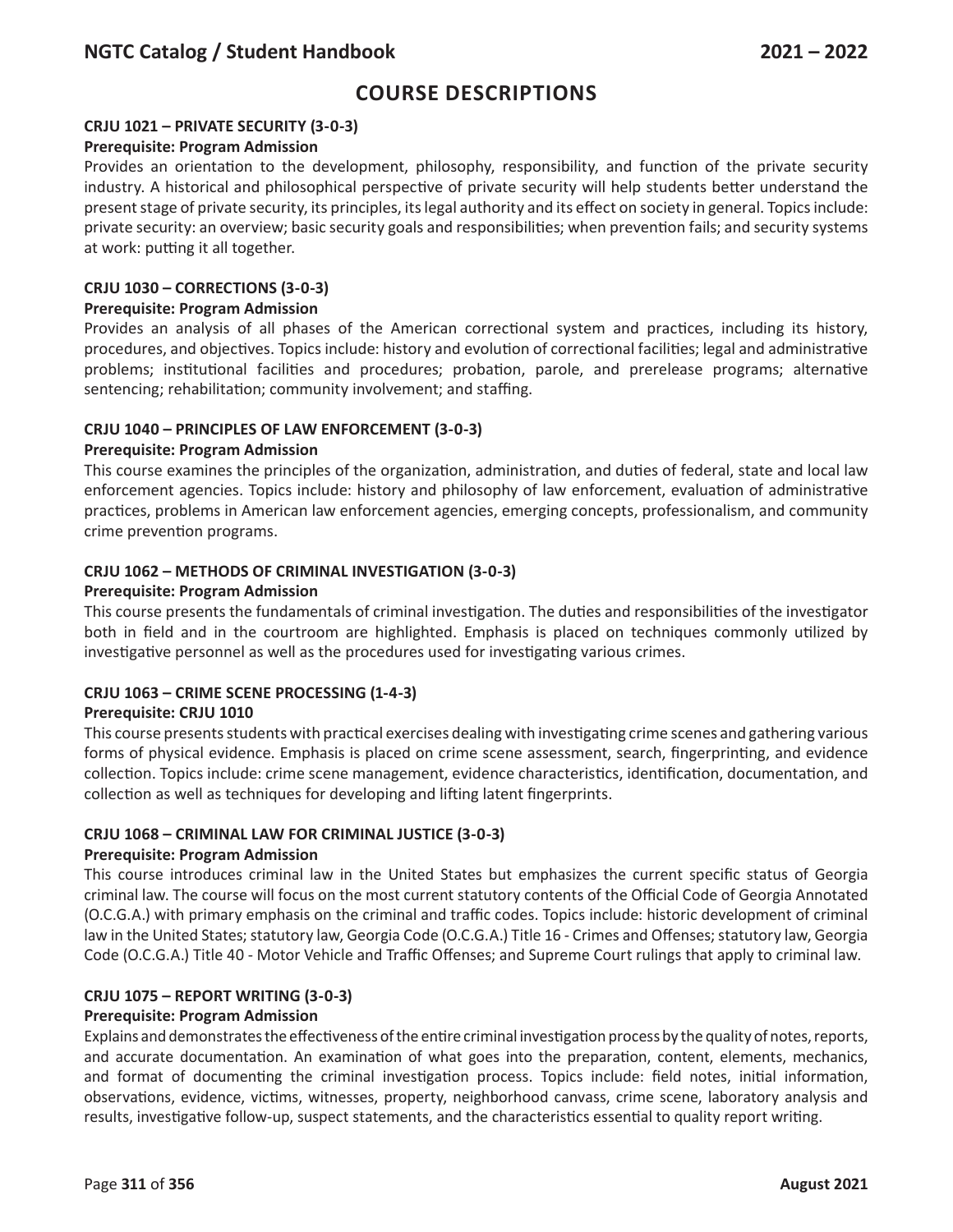## **CRJU 1400 – ETHICS AND CULTURAL PERSPECTIVES FOR CRIMINAL JUSTICE (3-0-3)**

## **Prerequisite: Program Admission**

This course provides an exploration of ethics and cultural perspectives in criminal justice. In presenting ethics, both the individual perspective and the organizational standpoint will be examined. Four areas of ethical decision making opportunities are studied including law enforcement ethics, correctional ethics, legal profession ethics, and policymaking ethics. The presentation of cultural perspectives is designed to aid law enforcement officers to better understand and communicate with members of other cultures with whom they come in contact in the line of duty. Topics include: defining and applying terms related to intercultural attitudes, role-play activities related to intercultural understanding, developing interpersonal/intercultural communication competence, and development of personal intercultural growth plan.

#### **CRJU 2020 – CONSTITUTIONAL LAW FOR CRIMINAL JUSTICE (3-0-3) Prerequisite: CRJU 1010**

This course emphasizes those provisions of the Bill of Rights that pertain to criminal justice. Topics include: characteristics and powers of the three branches of government, principles governing the operation of the U.S. Constitution, the Bill of Rights, and the Fourteenth Amendment.

### **CRJU 2050 – CRIMINAL PROCEDURE (3-0-3)**

### **Prerequisite: CRJU 1010**

Introduces the procedural law of the criminal justice system that governs the series of proceedings through which government enforces substantive criminal law. The course offers an emphasis on the laws of arrest and search and seizure, the rules of evidence, right to counsel, and the rights and duties of both citizens and officers. The course covers in depth appropriate Case Law and court rulings that dictate criminal procedure on the State and Federal level.

#### **CRJU 2060 – CRIMINOLOGY (3-0-3)**

#### Prerequisite: Program Admission

Introduces the nature, extent, and factors related to criminal behavior and the etiology of criminal offenses and offenders. Topics include: sociological, psychological, and biological causes of crime; effectiveness of theories in explaining crime; theory integration; and application of theory to selected issues.

### **CRJU 2070 – JUVENILE JUSTICE (3-0-3)**

### **Prerequisite: CRJU 1010**

Analyzes the nature, extent, and causes of juvenile delinquency and examines processes in the field of juvenile justice. Topics include: survey of juvenile law, comparative analysis of adult and juvenile justice systems, and prevention and treatment of juvenile delinquency.

### **CRJU 2090 – CRIMINAL JUSTICE PRACTICUM (0-9-3)**

#### **Prerequisite: Completion of all Required CRJU Courses with grade of C or higher**

Provides experiences necessary for further professional development and exposure to related agencies in the criminal justice field. The student will pursue a professional research project supervised by the instructor. Topics include: criminal justice theory applications.

### **CRJU 2100 – CRIMINAL JUSTICE INTERNSHIP/EXTERNSHIP (0-9-3)**

### **Prerequisite: Completion of all Required CRJU Courses with grade of C or higher**

Provides experiences necessary for further professional development and exposure to related agencies in the criminal justice field. The student will pursue an externship in a related agency supervised by the instructor. Topics include: criminal justice theory applications.

### **CTDL 1010 – FUNDAMENTALS OF COMMERCIAL DRIVING (3-0-3)**

Fundamentals of Commercial Driving introduces students to the transportation industry, federal and state regulations, records and forms, industrial relations, and other non-driving activities. This course provides and emphasis on safety that will continue throughout the program.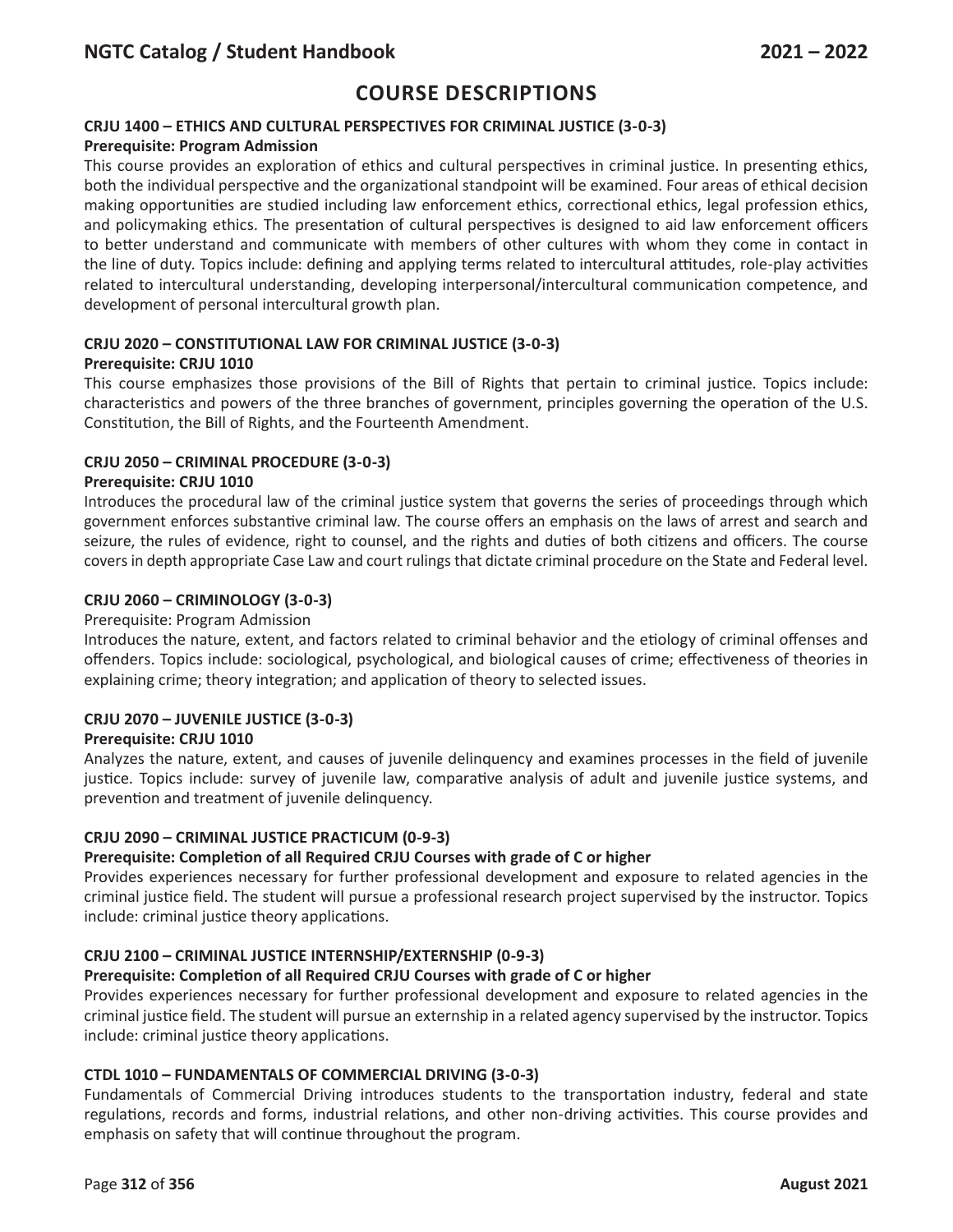## **CTDL 1021 – COMBINATION VEHICLE BASIC OPERATION AND RANGE WORK (1-4-3)**

### **Co-requisite: CTDL 1010**

This course familiarizes students with truck instruments and controls and performing basic maneuvers required to drive safely in a controlled environment and on the Driving Range. Each student must receive 12 hours behind the wheel (BTW) instructional time in range operations such as operating a tractor trailer through clearance maneuvers, backing, turning, parallel parking and coupling/uncoupling.

## **CTDL 1031 – COMBINATION VEHICLE ADVANCED OPERATIONS (1-4-3)**

## **Co-requisite: CTDL 1021**

Advanced Operations develops students' driving skills under actual road conditions. The classroom part of the course stresses following safe operating practices. These safe operating practices are integrated into the development of driving skills on the road. Each student must receive at least twelve (12) hours behind the wheel (BTW) instructional time on the street/road. In addition, the student must have a minimum program total of fortyfour (44) hours BTW instructional time in any combination (with CTDL 1020) of range and street/road driving. Note: state law requires that whenever a combination vehicle is operated on public roads, an instructor must be present in the vehicle while the student is driving.

## **CUUL 1000 – FUNDAMENTALS OF CULINARY ARTS (3-2-4)**

Provides an overview of the professionalism in culinary arts, culinary career opportunities, chef history, pride, and esprit de corps. Introduces principles and practices necessary to include food, supply, and equipment selection; procurement; receiving; storage; and distribution. Topics include: cuisine, food service organizations, career opportunities, food service styles, basic culinary management techniques, professionalism, culinary work ethics, quality factors, food tests, pricing procedures, cost determination and control, selection, procurement, receiving, storage, and distribution. Laboratory demonstration and student experimentation parallel class work.

## **CUUL 1110 – CULINARY SAFETY AND SANITATION (1-3-2)**

### **Co-requisite: Provisional Admission**

Emphasizes fundamental kitchen and dining room safety, sanitation, maintenance, and operation procedures. Topics include: cleaning standards, O.S.H.A., M.S.D.S. guidelines, sanitary procedures following SERV-SAFE guidelines, HACCAP, safety practices, basic kitchen first aid, operation of equipment, cleaning and maintenance of equipment, dishwashing, and pot and pan cleaning. Laboratory practice parallels class work.

### **CUUL 1120 – PRINCIPLES OF COOKING (2-10-6)**

### **Pre/Co-requisite: CUUL 1110**

This course introduces fundamental food preparation terms, concepts, and methods. Course content reflects American Culinary Federation Educational Institute apprenticeship training objectives. Topics include: weights and measures, conversions, basic cooking principles, methods of food preparation, recipe utilization, and nutrition. Laboratory demonstrations and student experimentation parallel class work.

### **CUUL 1122 – FOUNDATIONS OF COOKING PRINCIPLES (1-5-3)**

Introduces fundamental food preparation terms, concepts, and methods. Course content reflects American Culinary Federation Educational Institute apprenticeship training objectives. Topics include: weights and measures, conversions, basic cooking principles, methods of food preparation, recipe utilization, and nutrition. Laboratory demonstrations and student experimentation parallel class work.

### **CUUL 1124 – FOUNDATIONS OF COOKING TECHNIQUES (1-5-3)**

This course introduces fundamental food preparation terms, concepts, and methods. Course content reflects American Culinary Federation Educational institute apprenticeship training objectives. Topics include: weights and measures, conversions, methods of food preparations, classical knife cuts, kitchen aromatics, regional cuisine history, and introduction to safe food preparations, recipe utilization, and nutrition. Laboratory demonstrations student experimentations and parallels class work. Course Capstone is based on The American Culinary Federations Certifications: Certified Culinarian written and practical exams.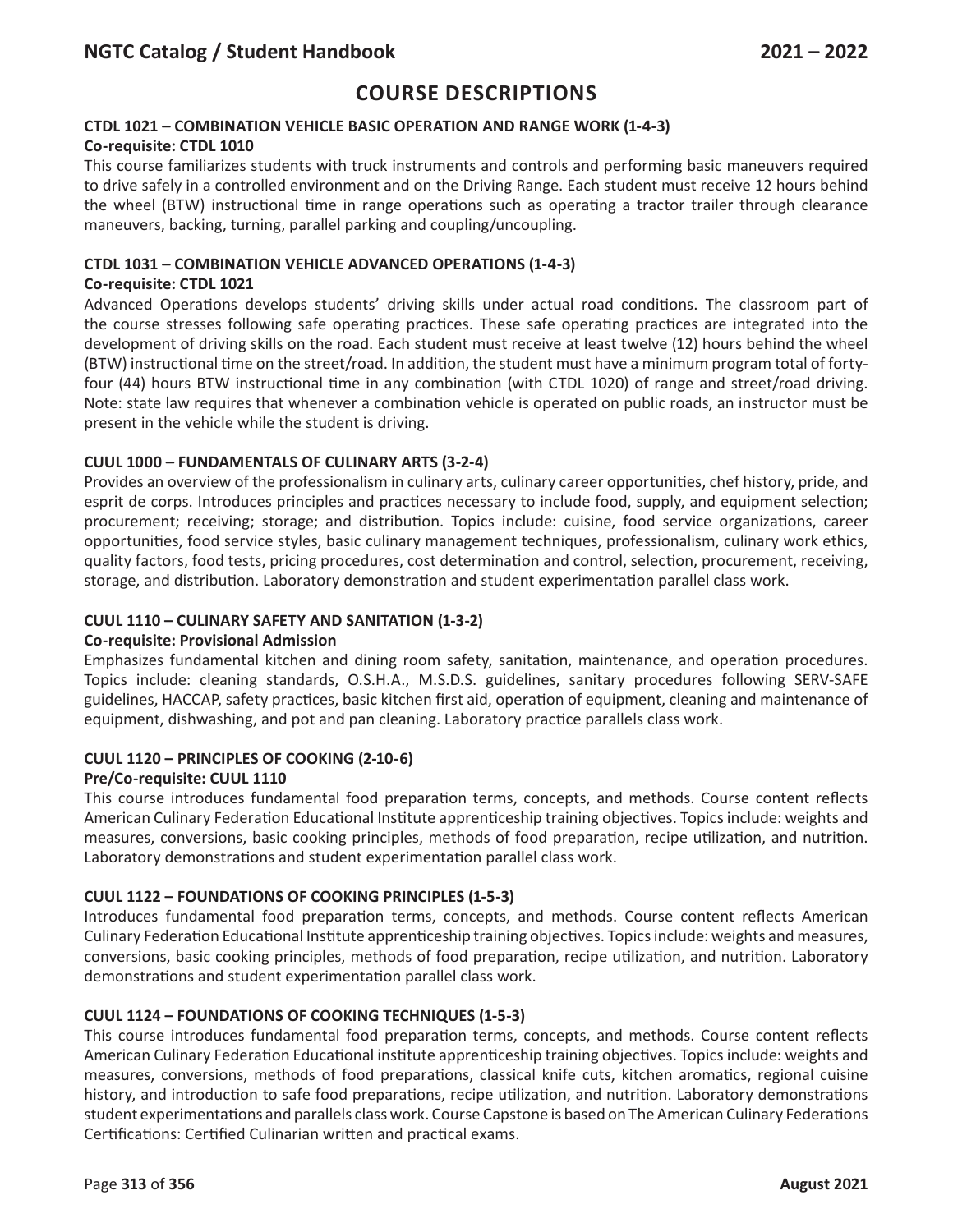## **CUUL 1129 – FUNDAMENTALS OF RESTAURANT OPERATIONS (2-5-4)**

## **Prerequisite: CUUL 1120**

Introduces the fundamentals of dining and beverage service and experience in preparation of a wide variety of quantity foods. Course content reflects American Culinary Federation Educational Institute apprenticeship training objectives. Topics include: dining service/guest service, dining service positions and functions, international dining services, restaurant business laws, preparation and setup, table side service, beverage service and setup, kitchen operational procedures, equipment use, banquet planning, recipe conversion, food decorating, safety and sanitation, and production of quantity food. Laboratory practice parallels class work.

## **CUUL 1220 – BAKING PRINCIPLES (2-7-5)**

### **Prerequisite: CUUL 1120**

Baking Principles presents the fundamental terms, concepts, and methods involved in preparation of yeast and quick breads and baked products. Emphasis is placed on conformance of sanitation and hygienic work habits with health laws. Course content reflects American Culinary Federation Educational Institute cook and pastry apprenticeship training objectives, along with Retail Bakery Association training program. Topics include: baking principles; science and use of baking ingredients for breads, desserts, cakes, pastries; weights, measures, and conversions; preparation of baked goods; baking sanitation and hygiene; baking supplies; and equipment. Laboratory demonstrations and student experimentation parallel class work.

### **CUUL 1320 – GARDE MANGER (1-8-4)**

### **Prerequisite: CUUL 1120**

Introduces basic pantry manger principles, utilization, preparation, and integration into other kitchen operations. Course content reflects American Culinary Federation Educational Institute apprenticeship pantry, garnishing, and presentation training objectives. Topics include: pantry functions; garnishes, carving, and decorating; buffet presentation; cold preparations; hot/cold sandwiches; salads, dressings and relishes; breakfast preparation; hot/ cold hors d'oeuvres; chaudfroids, gelees, and molds; and pats and terrines. Laboratory practice parallels class work.

### **CUUL 1370 – CULINARY NUTRITION AND MENU DEVELOPMENT (1-5-3)**

#### **Prerequisite: CUUL 1120**

This course emphasizes menu planning for all types of facilities, services, and special diets. Topics include: menu selection, menu development and pricing, nutrition, special diets, cooking nutritional foods, and organics. Laboratory demonstrations and student management and supervision parallel class work.

### **CUUL 2130 – CULINARY PRACTICUM (1-15-6)**

### **Prerequisites: CUUL 1220, CUUL 1320**

This course familiarizes the student with the principles and methods of sound decision-making in the hospitality industry and provides the student with the opportunity to gain management/supervisory experience in an actual job setting. Students will be placed in an appropriate restaurant, catering, or other food service business for four days per week throughout the semester. On-the-job training topics include: restaurant management/on-off premise catering/food service business, supervisory training and management training, on-off premise catering/ food service business, supervisory training and, and management training, on-off premise catering, hotel kitchen organization, kitchen management, restaurant kitchen systems, institutional food systems, kitchen departmental responsibilities, and kitchen productivity.

### **CUUL 2140 – ADVANCED BAKING AND INTERNATIONAL CUISINE (2-10-6) Prerequisites: CUUL 1220, CUUL 1320**

This course introduces international cuisine and acquisition of advanced cookery techniques. Course content reflects American Culinary Federation Educational Institute cook apprenticeship training objectives and provides background for those aspiring to become chefs. Topics include: international cuisine, advanced grill cookery, advanced vegetable cookery, advanced meat cookery, advanced line cookery, advanced fry cookery, and nutrition. Laboratory practice parallels class work. Provide in-depth experience in preparing many types of baked goods commonly found in restaurants and hotels. Course content reflects American Culinary Federation and Retail Bakery Association training objectives and provides background for those aspiring to become pastry chefs or bakery supervisors. Topics include: breads, pies, cakes, pastry dough, puff pastry, icing, filling, and candy. Laboratory practice parallels class work.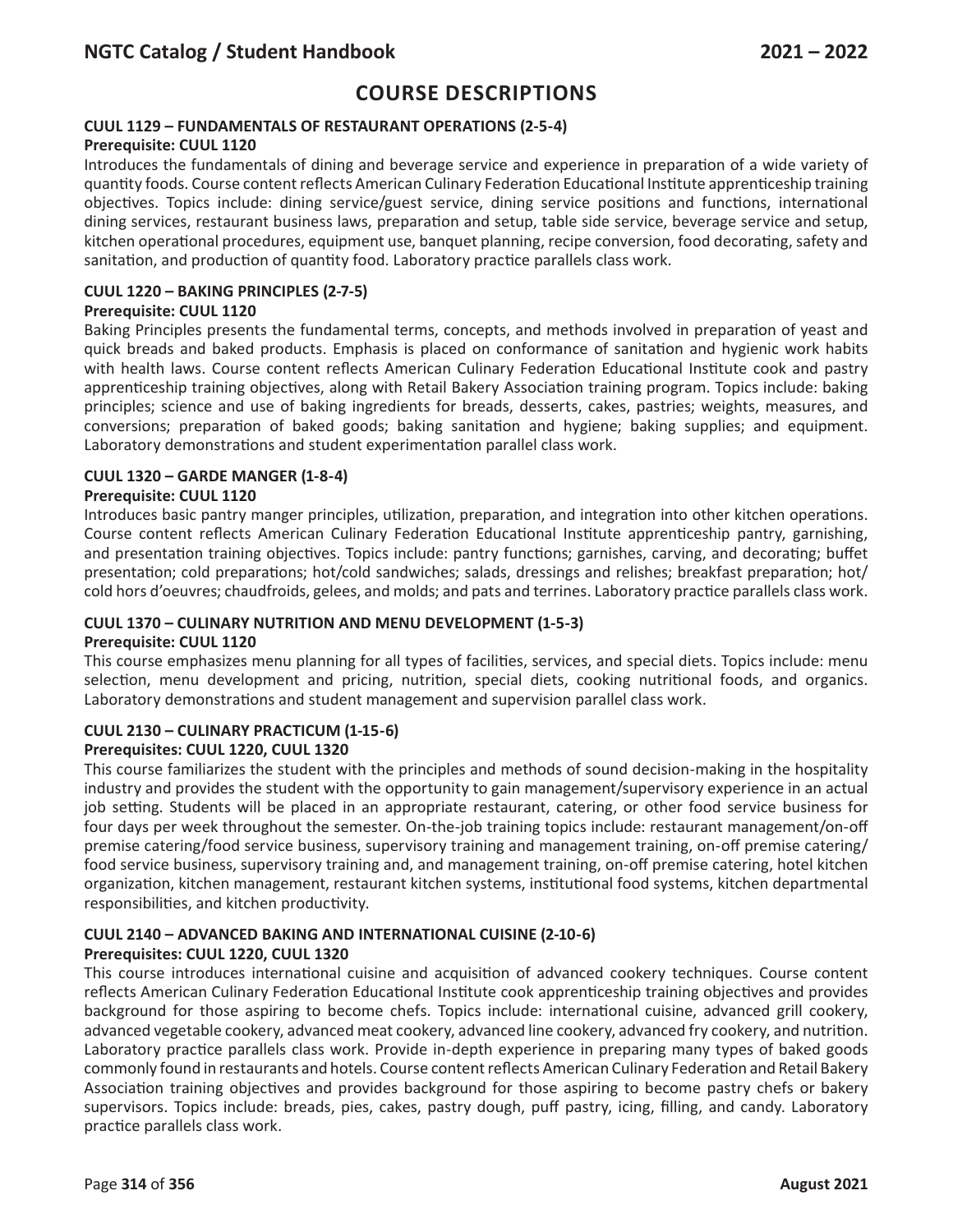## **CUUL 2160 – CONTEMPORARY CUISINE (1-8-4)**

### **Prerequisites: CUUL 1220, CUUL 1320**

This course emphasizes all modern cuisine and introduces management concepts necessary to the functioning of a commercial kitchen. Topics include: international cuisine, cuisine trends, kitchen organization, kitchen management, kitchen supervision, competition entry, nutrition, menu selection, layout and design, and on/off premise catering. Laboratory demonstration and student experimentation parallel class work.

## **CUUL 2180 – IRISH CUISINE AND CULTURE (1-5-3)**

### **Prerequisites: CUUL 1110, CUUL 1120**

Emphasis is on terms, concepts, and methods necessary to Irish Cuisine and its culture. Topics include: historical overview of the development of Irish gastronomy/cuisine, the role of contemporary figures of Irish gastronomy/ cuisine, introduction to the use of indigenous ingredients and Irish local Artisan food produces, regional cooking principles and history, and methods of Irish regional food preparation. Students will write a reflective essay based on their International culinary experiences. Laboratory demonstrations and student experimentation parallel class.

## **CUUL 2190 – PRINCIPLES OF CULINARY LEADERSHIP (3-0-3)**

Familiarizes the student with principles, skills, methods, and behaviors necessary for sound leadership of people in their job responsibilities. Emphasis will be placed on real-life concepts, personal skill development, applied knowledge, and managing human resources. Course content is intended to help leaders, managers, and supervisors deal with a dramatically changing workplace that is affected by technology changes, a more competitive and global market place, corporate restructuring, and the changing nature of work and the workforce. Topics include: Leadership Principles, Leadership Relative to the Function of Management; Decision Making Process; Building and Effect Organizational Culture; Human Resource Management; and Delegating Management, Organization, and Control.

### **CUUL 2250 – ADVANCED BAKING PRINCIPLES (2-10-6)**

### **Prerequisite: CUUL 1220**

Provides in-depth experience in preparing many types of baked goods found in restaurants, country clubs, and hotels. Course content reflects American Culinary Federation and Retail Bakery Association training objectives and provides background for those aspiring to become Executive Pastry Chefs, Working Pastry Chefs and Bakers. Topics include: Artisan Breads, Tarts, Tortes, Pastry Dough, Puff Pastry, Icing (buttercreams and meringues), Filling (sauces and coulis), Sugar, Chocolates, and Confections. Laboratory practice parallels class work.

### **DFTG 2010 – ENGINEERING GRAPHICS (2-4-4)**

Covers the basics of computer terminology, input and output devices, file formatting, and file management for CAD software. Introduce students to the fundamentals of geometric construction, scale reading, line relationship, and basic history of the drafting concepts. Student will also be introduced to basic and intermediate CAD commands and procedures and drafting concepts and principals.

### **DFTG 2020 – VISUALIZATION AND GRAPHICS (1-6-3)**

This course is an introduction to engineering graphics and component visualization. Sketching, line drawing, and computer-assisted drafting solid modeling, including parametric modeling, are practiced. Development of working drawings and requirements for drawing in a manufacturing and rapid pro-type environment are emphasized.

## **ECCE 1101 – INTRODUCTION TO EARLY CHILDHOOD CARE AND EDUCATION (3-0-3)**

Introduces concepts relating the responsibilities and procedures involved in a variety of early childhood care situations. Topics include: historical perspectives; professionalism; guidance; developmentally appropriate practices; learning environment (including all children); cultural diversity; and licensing, accreditation, and credentialing.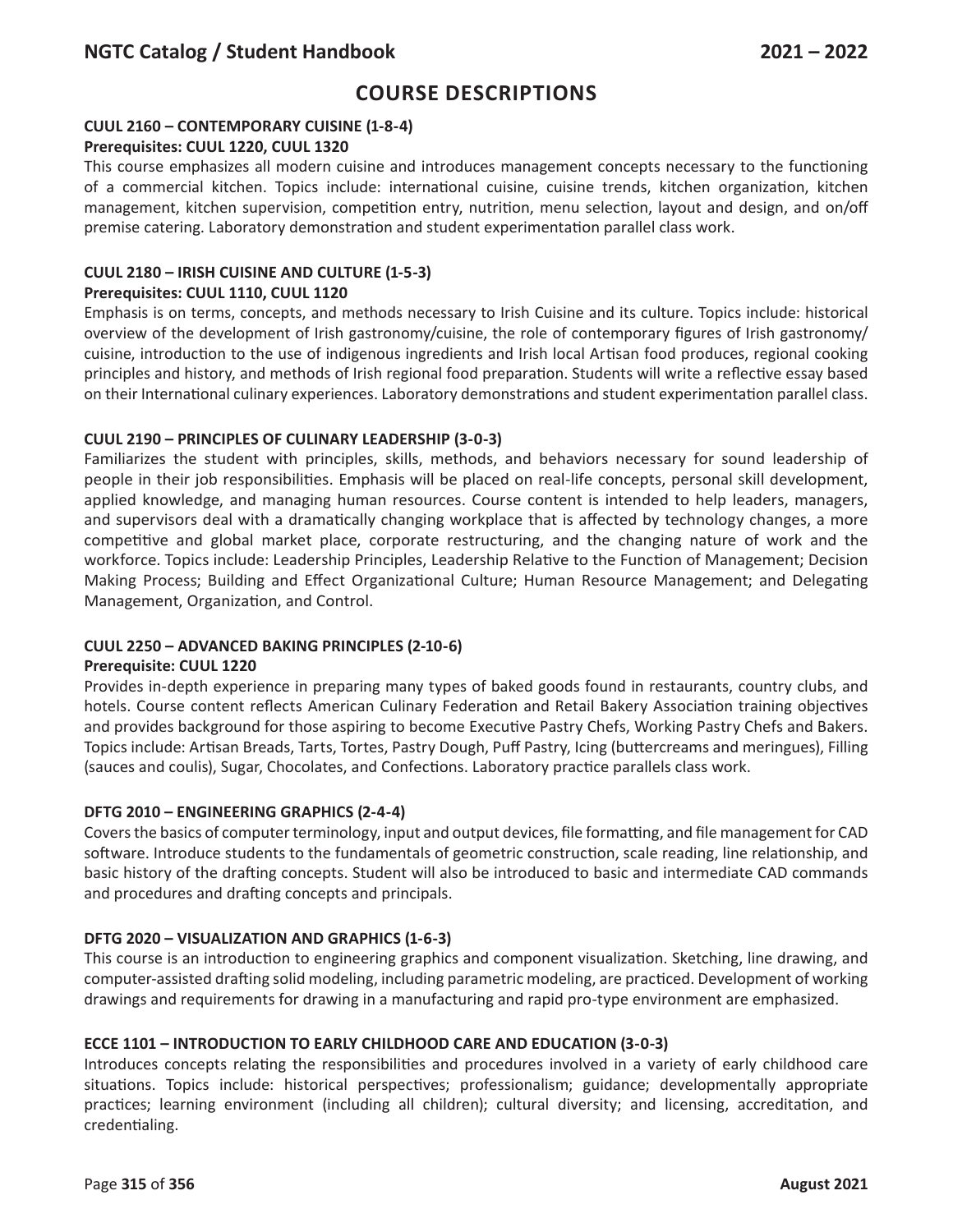# **Course Descriptions**

## **ECCE 1103 – CHILD GROWTH AND DEVELOPMENT (3-0-3)**

Introduces the student to the physical, social, emotional, and cognitive development of the young child (prenatal through 12 years of age). The course provides for competency development in observing, recording, and interpreting growth and development stages in the young child; advancing physical and intellectual competence; supporting social and emotional development; and examining relationships between child development and positive guidance. Topics include: developmental characteristics, prenatal through age 12; developmental guidance applications; observing and recording techniques; ages and stages of development; and introduction to children with special needs.

## **ECCE 1105 – HEALTH, SAFETY AND NUTRITION (2-2-3)**

Introduces the theory, practices, and requirements for establishing and maintaining a safe, healthy learning environment. Topics include: Health issues, safety issues, child abuse and neglect, and nutritional needs of children. This course requires CPR and First Aid certification.

## **ECCE 1112 – CURRICULUM AND ASSESSMENT (2-2-3)**

### **Pre/Co-requisite: ECCE 1103**

Provides student with an understanding of developmentally effective approaches to teaching, learning, observing, documenting, and assessment strategies that promote positive development for young children. The course will enable the student to establish a learning environment appropriate for young children and to identify the goals, benefits, and uses of assessment in the development of curriculum for young children. Topics include: observing, documenting, and assessing; learning environments; development of curriculum plans and materials; curriculum approaches; and instructional media.

### **ECCE 1113 – CREATIVE ACTIVITIES FOR CHILDREN (2-2-3)**

Introduces the concepts related to creativity in art, music, movement and creative drama, and facilitating children's creative expression across the curriculum. Topics include: concepts of creativity and expression; theories of young children's creative development; facilitation of children's creative expression; media, methods, and materials across the curriculum; appreciation of children's art processes and products; appreciation of children's creativity in music, movement, and dance; appreciation of children's creative expression in play and creative drama; and art and music appreciation.

## **ECCE 1121 – EARLY CHILDHOOD CARE AND EDUCATION PRACTICUM (1-6-3)**

### **Co-requisite: ECCE 1105**

Provides the student with the opportunity to gain a supervised experience in a practicum placement site allowing demonstration of techniques obtained from course work. Topics include: promoting child development and learning; building family and community relationships; observing, documenting, and assessing to support young children and families; teaching and learning; becoming a professional; and guidance techniques and classroom management.

## **ECCE 2115 – LANGUAGE AND LITERACY (2-2-3)**

### **Pre/Co-requisite: ECCE 1103**

Develops knowledge, skills, and abilities in supporting young children's literacy acquisition and development, birth through age twelve. Topics include: developmental continuum of reading and writing, literacy acquisition birth to five years of age, literacy acquisition in kindergarten, literacy acquisition in early grades, and literacy acquisition in children who are culturally and linguistically diverse.

### **ECCE 2116 – MATH AND SCIENCE (2-2-3)**

### **Pre/Co-requisite: ECCE 1103**

Presents the process of introducing math and science concepts to young children. Includes planning and implementation of developmentally appropriate activities and development of math and science materials, media, and methods. Topics include: inquiry approach to learning; cognitive stages and developmental processes in developing math and science concepts with children birth to five; cognitive stages and developmental processes in developing math and science concepts with children in kindergarten and primary grades; planning math and science activities; and development of math and science materials, media, and methods.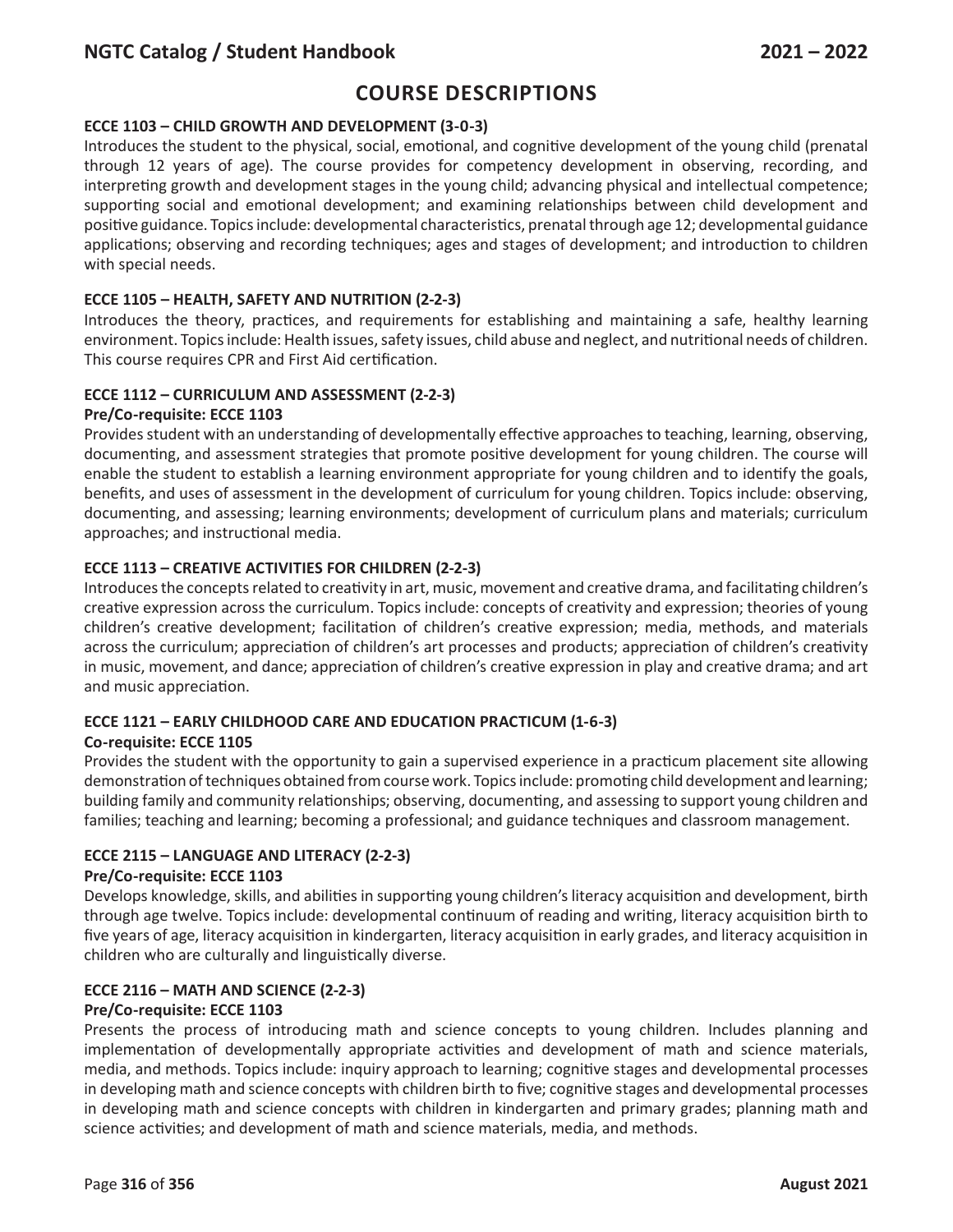## **ECCE 2201 – EXCEPTIONALITIES (3-0-3)**

#### **Pre-requisite: ECCE 1103**

Provides for the development of knowledge and skills that will enable the student to understand individuals with special needs and appropriately guide their development. Special emphasis is placed on acquainting the student with programs and community resources that serve families with children with special needs. Topics include: inclusion/least restrictive environment (LRE), physical and motor impairments, gifted/talented, intellectual and cognitive disabilities, emotional and behavioral disorders, communication disorders in speech and language, autism spectrum disorders, visual impairments, deaf and hard of hearing, health impairments, multiple disabilities, and community resources.

### **ECCE 2202 - SOCIAL ISSUES AND FAMILY INVOLVEMENT (3-0-3)**

Enables the student to value the complex characteristics of children's families and communities and to develop culturally responsive practices which will support family partnerships. Students use their understanding to build reciprocal relationships which promote children's development and learning. Students are introduced to local programs and agencies that offer services to children and families within the community. Topics include: professional responsibilities, family/social issues, community resources, family education and support, teacher-family communication, community partnerships, social diversity and anti-bias concerns, successful transitions, and school-family activities.

### **ECCE 2203 - GUIDANCE AND CLASSROOM MANAGEMENT (3-0-3)**

### **Co-requisite: ECCE 1103**

Examines effective guidance practices in group settings based upon the application of theoretical models of child development and of developmentally appropriate practices. Focus will be given to individual, family, and cultural diversity. Topics include: developmentally appropriate child guidance (birth through 12); effective classroom management, including preventive and interceptive techniques; understanding challenging behaviors; and implementing guidance plans.

## **ECCE 2245 - EARLY CHILDHOOD CARE AND EDUCATION INTERNSHIP I (0-18-6)**

### **Pre-requisites: ECCE 1101, ECCE 1103**

### **Co-requisite: ECCE 1105**

Provides the student with the opportunity to gain a supervised experience in an actual or simulated work site allowing demonstration of techniques obtained from course work. Topics include: promoting child development and learning; building family and community relations; observing, documenting, and assessing to support young children and families; using developmentally effective approaches; using content knowledge to build meaningful curriculum; and becoming a professional.

### **ECCE 2310 – PARAPROFESSIONAL METHODS AND MATERIALS (3-0-3)**

#### **Co-requisites: ECCE 1103**

Develops the instructional skills to enable the student to work as a paraprofessional in a program for kindergarten through elementary age children. Topics include: assessment and curriculum, instructional techniques, and methods for instruction in a learning environment.

### **ECCE 2312 – PARAPROFESSIONAL ROLES AND PRACTICES (3-0-3)**

#### **Co-requisites: ECCE 1103**

Develops skills to enable the student to work as a paraprofessional in a program for kindergarten through elementary aged children. Topics include professionalism and employment and paraprofessional roles and responsibilities.

#### **ECCE 2320 - PROGRAM ADMINISTRATION AND FACILITY MANAGEMENT (3-0-3)**

Provides training in planning, implementation, and maintenance of an effective early childhood program and facility. Topic include organization, mission, philosophy, goals of a program; types of programs; laws, rules, regulations, accreditation, and program evaluation; needs assessment; administrative roles and board of directors; anti-bias program development; child development and developmentally appropriate practices; marketing, public and community relations, grouping, enrollment and retention; working with families; professionalism and work ethics; space management; money management; and program, equipment, and supplies management.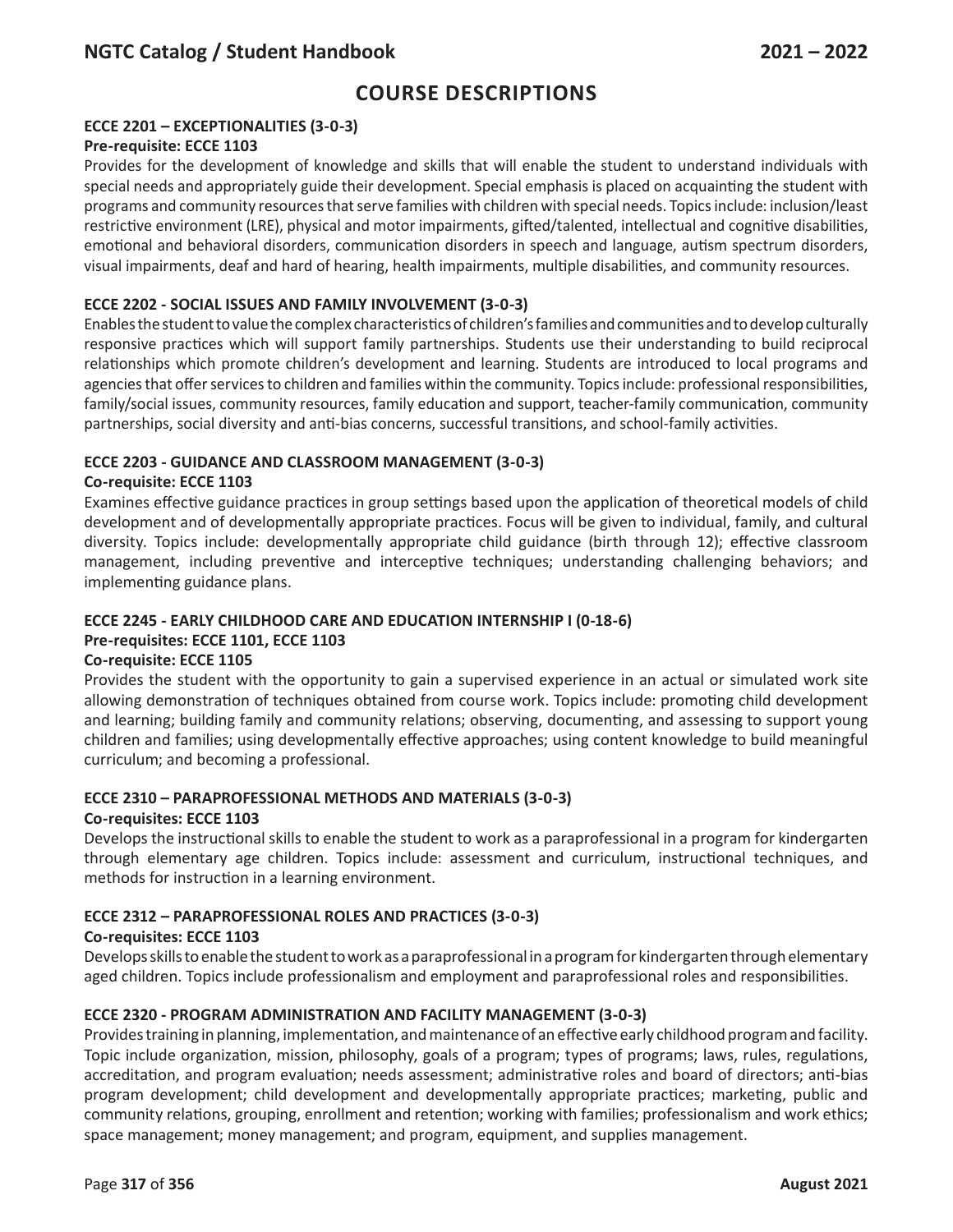# **Course Descriptions**

#### **ECCE 2322 – PERSONNEL MANAGEMENT (3-0-3)**

Provides training in early childhood personnel management. Topics include: staff records; communication; personnel policies; managing payroll; recruitment, interviewing, selection, hiring, motivating, and firing; staff retention; staff scheduling; staff development; staff supervision; conflict resolution; staff evaluations; ethical responsibilities to employees; and time and stress management.

### **ECCE 2340 – FAMILY CHILD CARE PROGRAM MANAGEMENT (3-0-3)**

#### **Prerequisites: ECCE 1103**

Provides the guidelines, responsibilities, and appropriate practices needed for successful management of a Family Child Care Home. Provides guidelines and responsibilities for professional business practices associated with the successful establishment and administration of a Family Child Care Home. Topics include: business plans, budgeting, taxes, marketing, record keeping, and professional qualifications.

### **ECCE 2342 – FAMILY CHILD CARE BUSINESS MANAGEMENT (3-0-3)**

Provides guidelines and responsibilities for professional business practices associated with the successful establishment and administration of a Family Child Care Home. Topics include: business plans; budgeting; taxes; marketing, record keeping and professional qualifications.

#### **ECET 1101 – CIRCUIT ANALYSIS I (3-3-4)**

Emphasizes the knowledge and ability to analyze basic DC circuits and introductory concepts of AC circuits. Topics include; international units, basic electrical laws, series and parallel circuits, network analysis concepts, network theorems concepts, D.C. instruments, grounding techniques, magnetism, inductance/capacitance, transient analysis, and introduction to dependent sources and 2-port parameters. Laboratory work parallels class work.

#### **ECET 1102 – CIRCUIT ANALYSIS I (3-0-3)**

#### **Co-requisite – ECET 1102L**

This course emphasizes the knowledge and ability to analyze basic DC circuits and introductory concepts of AC circuits. Topics include; international units, basic electrical laws, series and parallel circuits, network analysis concepts, network theorems concepts, D.C. instruments, grounding techniques, magnetism, inductance/ capacitance, transient analysis, and introduction to dependent sources and 2-port parameters.

#### **ECET 1102L – CIRCUIT ANALYSIS I LAB (0-1-1)**

#### **Co-requisite – ECET 1102**

This course contains selected lab exercises that parallel ECET 1102. Laboratory work includes circuit construction, use of appropriate instruments, troubleshooting and circuit simulation using P-SPICE. Laboratory work emphasizes knowledge and ability to analyze basic DC circuits and introductory concepts of AC circuits. Topics include; international units, basic electrical laws, series and parallel circuits, network analysis concepts, network theorems concepts, D.C. instruments, grounding techniques, magnetism, inductance/capacitance and transient analysis.

### **ECET 1110 – DIGITAL SYSTEMS I (3-3-4)**

Study of digital circuit fundamentals with an emphasis on digital electronics and techniques, simplification of logic circuits, sequential and combinational logic circuits, programmable logic devices, flip-flops and registers, binary number system, and arithmetic and logic operations. Laboratory work parallels class work using trainers, DesignWorks, and Altera simulation software and system.

### **ECET 1111 – DIGITAL SYSTEMS I (3-0-3)**

#### **Co-requisite – ECET 1111L**

Study of digital circuit fundamentals with an emphasis on digital electronics and techniques, simplification of logic circuits, sequential and combinational logic circuits, programmable logic devices, flip-flops and registers, binary number system, and arithmetic, and logic operations. Laboratory work parallels class work using trainers, DesignWorks, and Altera simulation software and system.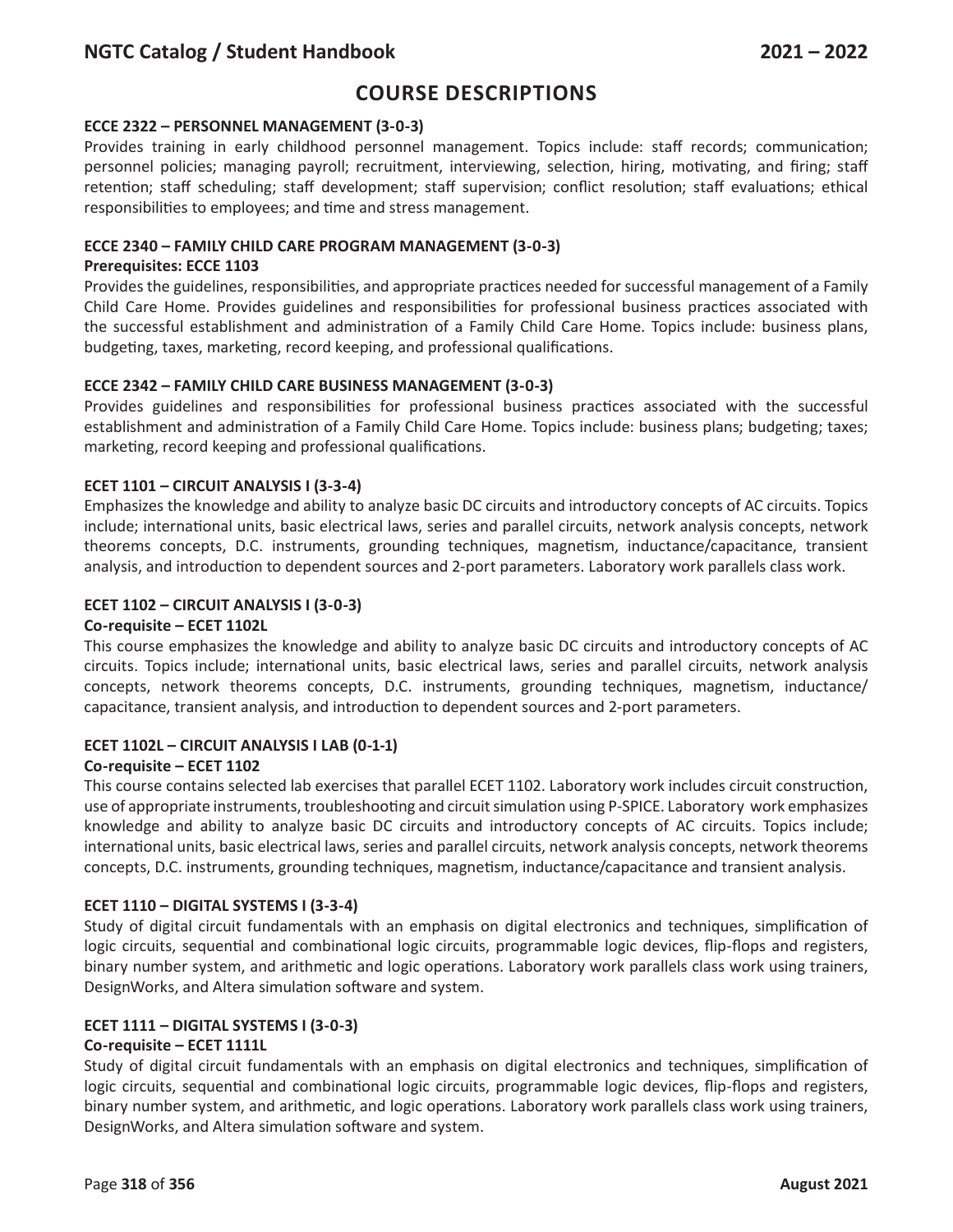## **ECET 1111L – DIGITAL SYSTEMS I LAB (0-1-1)**

### **Co-requisite – ECEC 1111**

Study of digital circuit fundamentals with an emphasis on digital electronics and techniques, simplification of logic circuits, sequential and combinational logic circuits, programmable logic devices, flip-flops and registers, binary number system, and arithmetic, and logic operations. Laboratory work parallels class work using trainers, DesignWorks, and Altera simulation software and system.

#### **ECET 2101 – CIRCUIT ANALYSIS II (3-3-4)**

Continues study of AC circuit analysis, which emphasizes complex networks. Topics include: analysis of complex networks, networks with multiple sources, AC network theorems, resonance, transformers, three-phase systems, filters and bode plots, non-sinusoidal waveforms, and pulse response of RLC circuits. Laboratory work parallels class work.

#### **ECET 2102 – CIRCUIT ANALYSIS II (3-0-3)**

#### **Co-requisite – ECET 2102L**

Continues study of AC circuit analysis which emphasizes complex networks. Topics include; analysis of complex networks, networks with multiple sources, AC network theorems, resonance, transformers, three-phase systems, filters and bode plots, non-sinusoidal waveforms, and pulse response of RLC circuits. Laboratory work parallels class work.

### **ECET 2102L – CIRCUIT ANALYSIS II LAB (0-1-1)**

#### **Co-requisite – ECET 2102**

Continues study of AC circuit analysis which emphasizes complex networks. Topics include; analysis of complex networks, networks with multiple sources, AC network theorems, resonance, transformers, three-phase systems, filters and bode plots, non-sinusoidal waveforms, and pulse response of RLC circuits. Laboratory work parallels class work.

#### **ECET 2110 – DIGITAL SYSTEMS II (3-1-4)**

#### **Pre-requisite – ECET 1110**

Continues the study of digital systems with emphasis on the study of microcomputers with programming applications involving external devices with which the microprocessor/microcontroller must communicate. Topics include; logic families, PLD programming, microcomputer architecture, programming with arithmetic/logic instructions, jump, loop and call operations, I/O programming, timers, interrupts and interfacing techniques. Laboratory work parallels class work to include uses of PLD (programmable logic devices) platforms, and microprocessor/ microcontroller platforms to reinforce and edify theoretical concepts.

#### **ECET 2111 – DIGITAL SYSTEMS II (3-0-3) Pre-requisite – ECET 1110 Co-requisite – ECET 2111L**

Continues the study of digital systems with emphasis on the study of microcomputers with programming applications involving external devices with which the microprocessor/microcontroller must communicate. Topics include; logic families, PLD programming, microcomputer architecture, programming with arithmetic/logic instructions, jump, loop and call operations, I/O programming, timers, interrupts and interfacing techniques. Laboratory work parallels class work to include uses of PLD (programmable logic devices) platforms, and microprocessor/ microcontroller platforms to reinforce and edify theoretical concepts.

#### **ECET 2111L – DIGITAL SYSTEMS II LAB (0-1-1)**

Continues the study of digital systems with emphasis on the study of microcomputers with programming applications involving external devices with which the microprocessor/microcontroller must communicate. Topics include; logic families, PLD programming, microcomputer architecture, programming with arithmetic/logic instructions, jump, loop and call operations, I/O programming, timers, interrupts and interfacing techniques. Laboratory work parallels class work to include uses of PLD (programmable logic devices) platforms, and microprocessor/ microcontroller platforms to reinforce and edify theoretical concepts.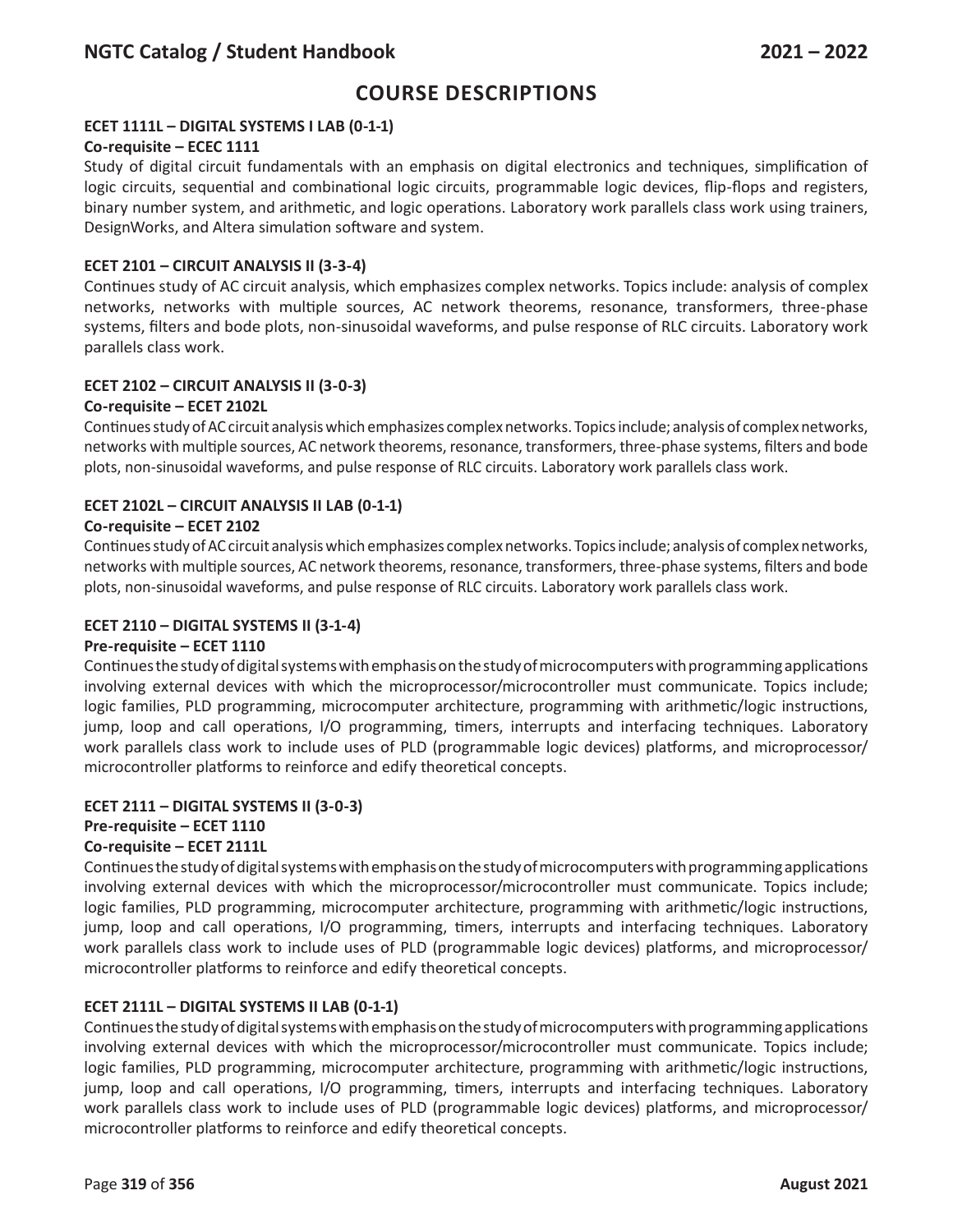# **Course Descriptions**

## **ECET 2120 – ELECTRONIC CIRCUITS I (3-3-4)**

Introduces the conduction process in semiconductor materials and devices. Topics include: semiconductor physics; diodes; basic diode circuits and applications; biasing, stability and graphical analysis of bipolar junction transistors and field effect transistors; introduction to silicon controlled rectifiers; device curve characteristics; and related devices with selected applications. Laboratory work includes circuit construction, use of appropriate instruments, troubleshooting and circuit simulation using P-SPICE.

## **ECET 2121 – ELECTRONIC CIRCUITS I (3-0-3)**

#### **Co-requisite – ECET 2121L**

Introduces the conduction process in semiconductor materials and devices. Topics include: semiconductor physics; diodes; basic diode circuits and applications; biasing, stability and graphical analysis of bipolar junction transistors and field effect transistors; introduction to silicon controlled rectifiers; device curve characteristics; and related devices with selected applications. Laboratory work includes circuit construction, use of appropriate instruments, troubleshooting and circuit simulation using P-SPICE.

## **ECET 2121L – ELECTRONIC CIRCUITS I LAB (0-1-1)**

### **Co-requisite – ECET 2121**

Introduces the conduction process in semiconductor materials and devices. Topics include: semiconductor physics; diodes; basic diode circuits and applications; biasing, stability and graphical analysis of bipolar junction transistors and field effect transistors; introduction to silicon controlled rectifiers; device curve characteristics; and related devices with selected applications. Laboratory work includes circuit construction, use of appropriate instruments, troubleshooting and circuit simulation using P-SPICE.

### **ECON 1101 – PRINCIPLES OF ECONOMICS (3-0-3) (degree level)**

#### **Prerequisite: Regular Admission**

Provides a description and analysis of economic operations in contemporary society. Emphasis is placed on developing an understanding of economic concepts and policies as they apply to everyday life. Topics include: basic economic principles; economic forces and indicators; capital and labor; price, competition, and monopoly; money and banking; government expenditures, federal and local; fluctuations in production, employment, and income; and United States economy in perspective.

### **ECON 2106 – MICROECONOMICS (3-0-3) (degree level)**

#### **Prerequisite: Regular Admission**

Provides an analysis of the ways in which consumers and business firms interact in a market economy. Topics include: basic economic principles, consumer choice, and behavior of profit maximizing firms, modeling of perfect competition, monopoly, oligopoly, and monopolistic competition.

### **ELCR 1800 – ELECTRICAL LINEWORKER ORGANIZATION PRINCIPLES (3-0-3)**

### **Prerequisite: Program Admission**

This course provides a comprehensive summary of lineworker requirements. Topics include: physical and mechanical abilities, electrical and workplace safety practices, communications skills, and positive work ethic responsibilities.

### **ELCR 1820 – ELECTRICAL LINEWORKER WORKPLACE SKILLS (2-0-2)**

### **Prerequisite: Program Admission**

This course will familiarize the student with the importance of working together and team building. Topics include: basic tools in the problem solving process, change in the workplace, developing and maintaining a positive image, resume writing, and developing job interview skills.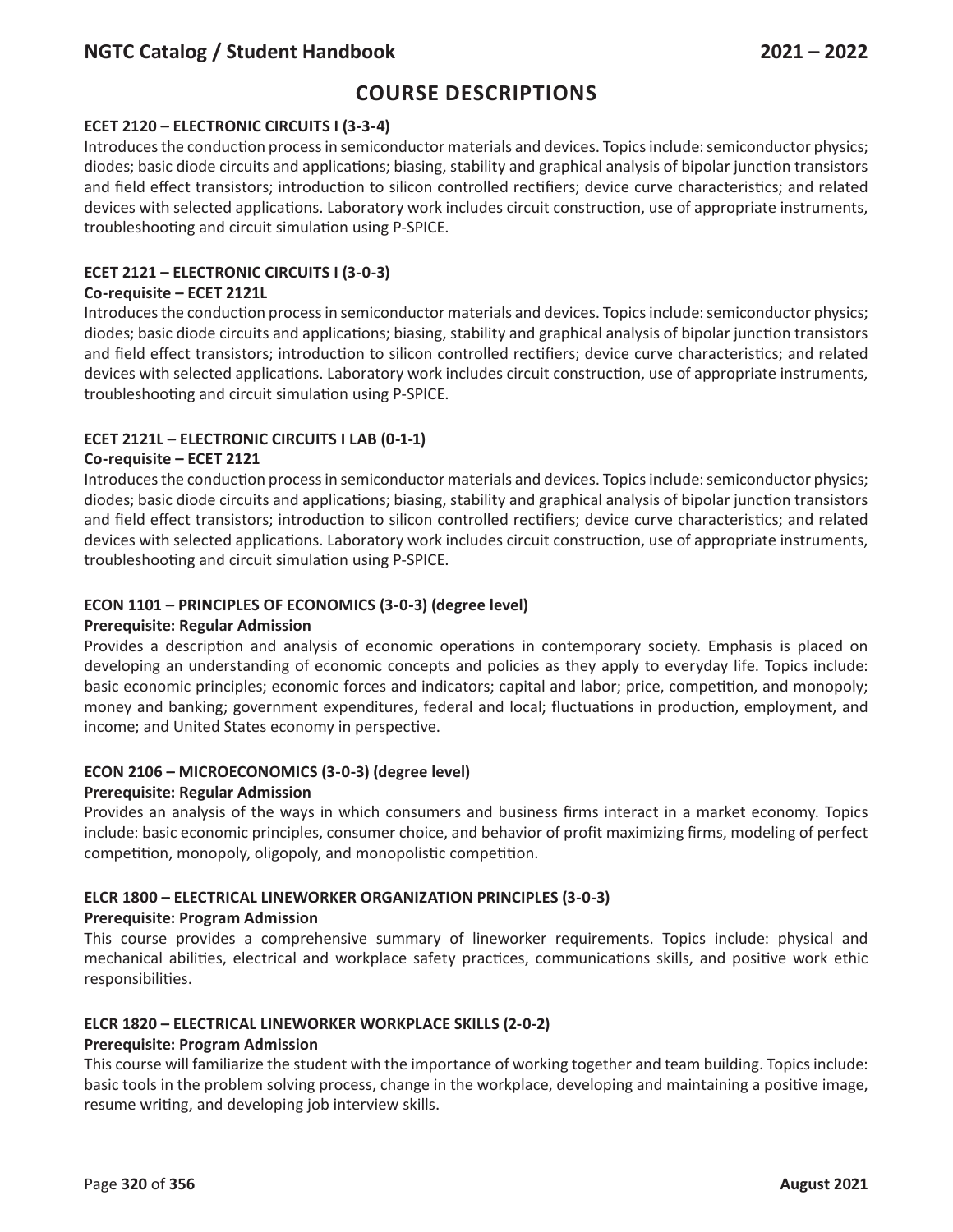## **ELCR 1840 – ELECTRICAL LINEWORKER AUTOMATION SKILLS (2-0-2)**

### **Prerequisite: Program Admission**

This course familiarizes the student with the identification, proper use, basic electrical fundamentals, and safety and maintenance of lineworker hand and power tools. Students will be prepared to operate hydraulic and pneumatic systems.

## **ELCR 1860 – ELECTRICAL LINEWORKER OCCUPATIONAL SKILLS (2-9-5)**

### **Prerequisite: Program Admission**

This course provides an introduction to the basic skills necessary for an electrical lineworker. Topics include: an understanding of ratios and proportions, blueprint reading, CDL training and testing, lineman simulations, and observation-based instruction.

### **ELTR 1020 – ALTERNATING CURRENT FUNDAMENTALS (2-2-3)**

Introduces the theory and application of varying sine wave voltages and current. Topics include: magnetism, AC wave generation, AC test equipment, inductance, capacitance, and basic transformers.

### **ELTR 1060 – ELECTRICAL PRINTS, SCHEMATICS, AND SYMBOLS (1-2-2)**

Introduces electrical symbols and their use in construction blueprints, electrical schematics, and diagrams. Topics include: electrical symbols, component identification, print reading, and scales and measurement.

## **ELTR 1080 – COMMERCIAL WIRING I (3-2-4)**

This course introduces commercial wiring practices and procedures. Topics include: industrial safety procedures, the National Electrical Code, commercial load calculations, three-phase power systems, and fundamentals of AC motor control.

### **ELTR 1090 – COMMERCIAL WIRING II (1-4-3)**

This course is a continuation of the study in commercial wiring practices and procedures. Topics include: transformer connections, an introduction to low voltage systems, conduit design and installation practices, and system design concepts.

### **ELTR 1180 – ELECTRICAL CONTROLS (2-4-4)**

Introduces line and low voltage switching circuits, manual and automatic controls and devices, and circuits. Emphasis will be placed on switching circuits, manual and automatic controls and devices, line and low voltage switching circuits, operation, application, and ladder diagrams. Topics include: ladder and wire diagrams, switching circuits, manual controls and devices, automatic controls and devices, application and operation of controllers and controls, and variable speed controls.

### **ELTR 1205 – RESIDENTIAL WIRING I (2-2-3)**

Introduces residential wiring practices and procedures. Topics include: print reading, National Electrical Code, wiring materials and methods, and control of luminaries and receptacle installation.

### **ELTR 1210 – RESIDENTIAL WIRING II (2-2-3)**

Provides additional instruction on wiring practices in accordance with the National Electrical Code. Topics include: single and multi-family load calculations, single and multi-family service installations, sub-panels and feeders, and specialty circuits.

### **ELTR 1520 – GROUNDING AND BONDING (1-2-2)**

Presents the theory and practical applications for grounding and bonding systems. Emphasis will be placed on the use of the requirements of the National Electrical Code. Topics include: branch circuit grounding, equipment grounding/bonding, service grounding/bonding, and earth connections.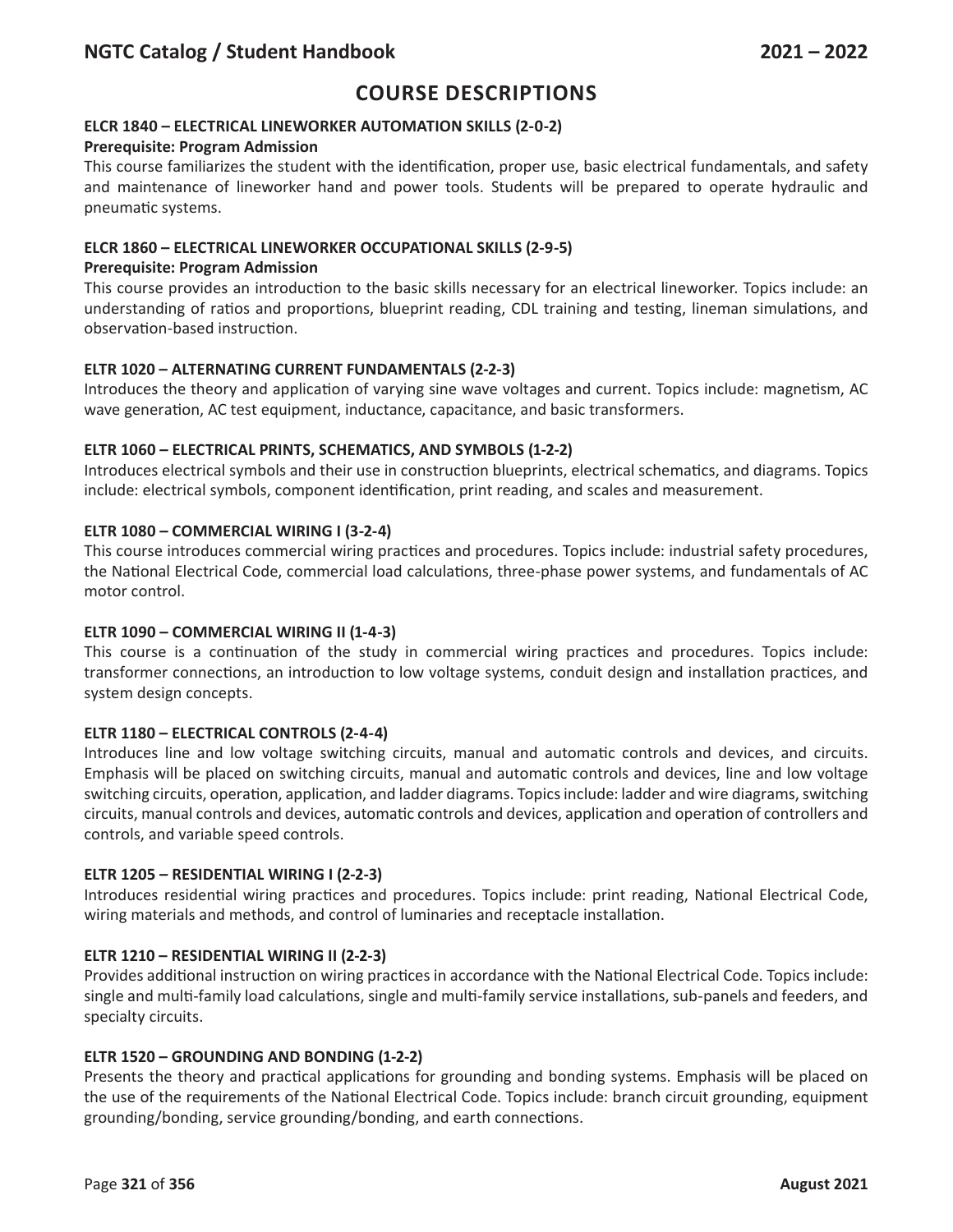### **ELTR 1525 – PHOTOVOLTAIC SYSTEMS (3-4-5)**

This class introduces techniques and method on how to install residential and commercial photovoltaic systems.

## **EMSP 1110 – INTRODUCTION TO THE EMT PROFESSION (2-2-3)**

#### **Prerequisite: Program Admission**

### **Co-requisites: EMSP 1120, EMSP 1150**

This course serves as the introductory course to the Emergency Medical Services (EMS) profession. It orients the student to the pre-hospital care environment, issues related to the provision of patient care in both in-hospital and out-of-hospital circumstances. It further provides foundational information upon which subsequent curriculum content is based so that successful completion of this content increases the potential for success in subsequent courses and should allow students to apply the fundamental knowledge, skills, and attitudes gained in order to effectively communicate and function safely, ethically and professionally within the emergency medical services environment. Topics include: anatomy and physiology, medical terminology, pathophysiology, CPR for HCP, EMS systems, research, workforce safety and wellness, documentation, EMS system communication, therapeutic communication, medical/ legal and ethics, public health, principles of safely operating a ground ambulance, incident management, multiple casualty incidents, air medical, vehicle extrication, hazmat, MCI due to terrorism/ disaster, and life span development.

#### **EMSP 1120 – EMT ASSESSMENT/AIRWAY MANAGEMENT AND PHARMACOLOGY (2-2-3) Prerequisite: Program Admission**

### **Co-requisites: EMSP 1110, EMSP 1150**

This course prepares students for initial scene management and assessment of patients as well as management of the airway. Introduction to pharmacology is also covered. Includes application of scene information and patient assessment findings (scene size up, primary and secondary assessment, patient history, and reassessment) to guide emergency management. Topics include: scene size-up, primary assessment, history taking, secondary assessment, monitoring devices, reassessment, airway management, respiration, artificial ventilation, principles of pharmacology, medication administration, and emergency medications.

## **EMSP 1130 – MEDICAL EMERGENCIES FOR THE EMT (2-2-3)**

## **Prerequisites: EMSP 1110, EMSP 1120, EMSP 1150**

### **Co-requisites: EMSP 1140, EMSP 1160**

This course integrates pathophysiological principles and assessment findings to formulate a field impression and implement the treatment plan of cases involving non-traumatic medical emergencies. Topics include: medical overview; neurology; abdominal and gastrointestinal disorders; immunology; infectious disease; endocrine disorders; psychiatric; cardiovascular; toxicology; respiratory; hematology; genitourinary/renal; non-traumatic musculoskeletal disorders; diseases of the eyes, ears, nose, and throat; and medical assessment.

### **EMSP 1140 – SPECIAL PATIENT POPULATIONS (2-2-3)**

#### **Prerequisites: EMSP 1110, EMSP 1120, EMSP 1150 Co-requisites: EMSP 1130, EMSP 1160**

This course provides a fundamental knowledge of growth, development, and aging and assessment findings to provide basic emergency care and transportation for a patient with special needs. Topics include: obstetrics, gynecology, neonatal care, pediatrics, geriatrics, patients with special challenges, and special patient populations - assessments.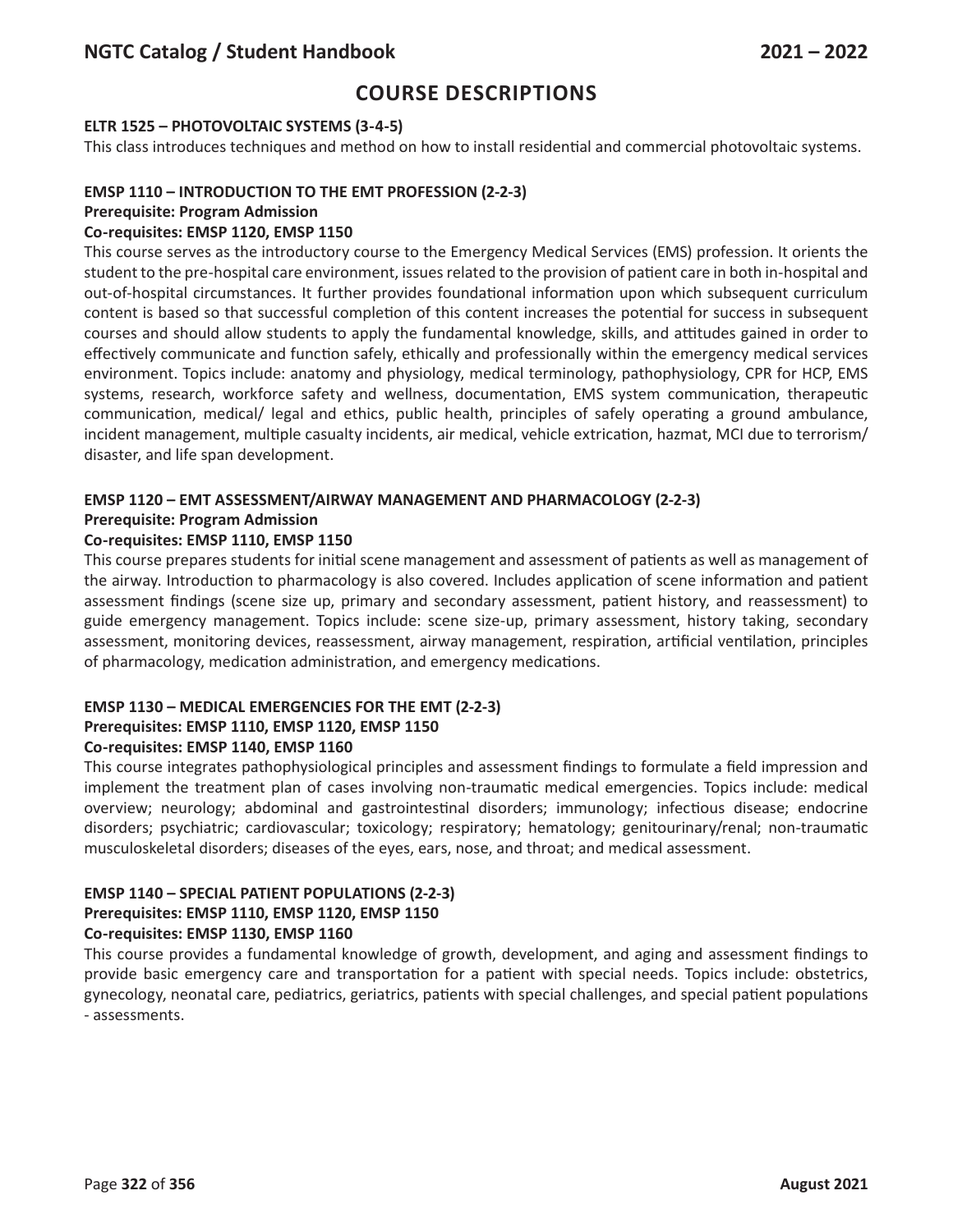## **EMSP 1150 – SHOCK AND TRAUMA FOR THE EMT (2-2-3)**

#### **Prerequisite: Program Admission**

### **Co-requisites: EMSP 1110, EMSP 1120**

This course is designed to prepare the EMT student to apply pre-hospital emergency care to patients who have sustained injuries resulting from various mechanisms of injury including abdominal and genitourinary trauma; orthopedic trauma; soft tissue trauma; head, facial, neck, and spine trauma; and nervous system trauma. Special considerations in trauma-related injuries will be presented including the physiology of shock as well as multisystem trauma and environmental emergencies. Topics include: shock and resuscitation; trauma overview; bleeding; chest trauma; abdominal and genitourinary trauma; orthopedic trauma; soft tissue trauma; head, facial, neck, and spine trauma; nervous system trauma; special considerations in trauma; environmental emergencies; and multi-system trauma.

## **EMSP 1160 – CLINICAL AND PRACTICAL APPLICATIONS FOR THE EMT (0-3-1) Prerequisites: EMSP 1110, EMSP 1120, EMSP 1150**

### **Co-requisites: EMSP 1130, EMSP 1140**

This course provides supervised clinical experience in various clinical settings as well as opportunities to demonstrate critical thinking skills and assessment-based management techniques through competency-based evaluations relevant to the practice of an EMT. Topics include: clinical and assessment-based management.

#### **EMSP 1510 – ADVANCED CONCEPTS FOR THE AEMT (2-2-3)**

### **Prerequisite: Completion of EMT Certificate or the equivalent OR hold a current GA State EMT, EMT-I license Co-requisites: EMSP 1520, EMSP 1530, EMSP 1540**

This course serves as the introductory course to the advanced level practice of the Advanced Emergency Medical Technician (AEMT). It expands on the information attained at the EMT level. Topics include: EMS systems documentation, EMS system communication, therapeutic communication, principles of pharmacology, medication administration, emergency medications, airway management, respiration, artificial ventilation, primary assessment, and secondary assessment.

### **EMSP 1520 – ADVANCED PATIENT CARE FOR THE AEMT (2-2-3)**

### **Prerequisite: Completion of EMT Certificate or the equivalent OR hold a current GA State EMT, EMT-I license Co-requisites: EMSP 1510, EMSP 1530, EMSP 1540**

This course provides opportunities to apply fundamental knowledge of basic and selected advanced emergency care and transportation based on assessment findings for the following: an acutely ill patient; a patient in shock, respiratory failure or arrest, cardiac failure or arrest, and post resuscitation management; and an acutely injured patient. In addition, it provides a fundamental knowledge of growth, development, and aging and assessment findings to provide basic and selected advanced emergency care and transportation for a patient with special needs. Topics include: geriatrics; patients with special challenges; medical overview; neurology; immunology; infectious disease; endocrine disorders; cardiovascular; toxicology; respiratory; hematology; genitourinary/renal; shock and resuscitation; chest trauma; abdominal and genitourinary trauma; orthopedic trauma; head, facial, neck, and spine trauma: nervous system trauma; and integration of medical/trauma assessments.

### **EMSP 1530 – CLINICAL APPLICATIONS FOR THE AEMT (0-2-1)**

### **Prerequisite: Completion of EMT Certificate or the equivalent OR hold a current GA State EMT, EMT-I license Co-requisites: EMSP 1510, EMSP 1520, EMSP 1540**

This course provides supervised clinical experience in various clinical settings.

### **EMSP 1540 – CLINICAL AND PRACTICAL APPLICATIONS FOR THE AEMT (0-6-3)**

### **Prerequisite: Completion of EMT Certificate or the equivalent OR hold a current GA State EMT, EMT-I license Co-requisites: EMSP 1510, EMSP 1520, EMSP 1530**

This course provides supervised clinical experience in various clinical settings as well as opportunities to demonstrate critical thinking skills and assessment-based management techniques through competency-based evaluations relevant to the practice of an AEMT. Topics include: clinical and assessment-based management.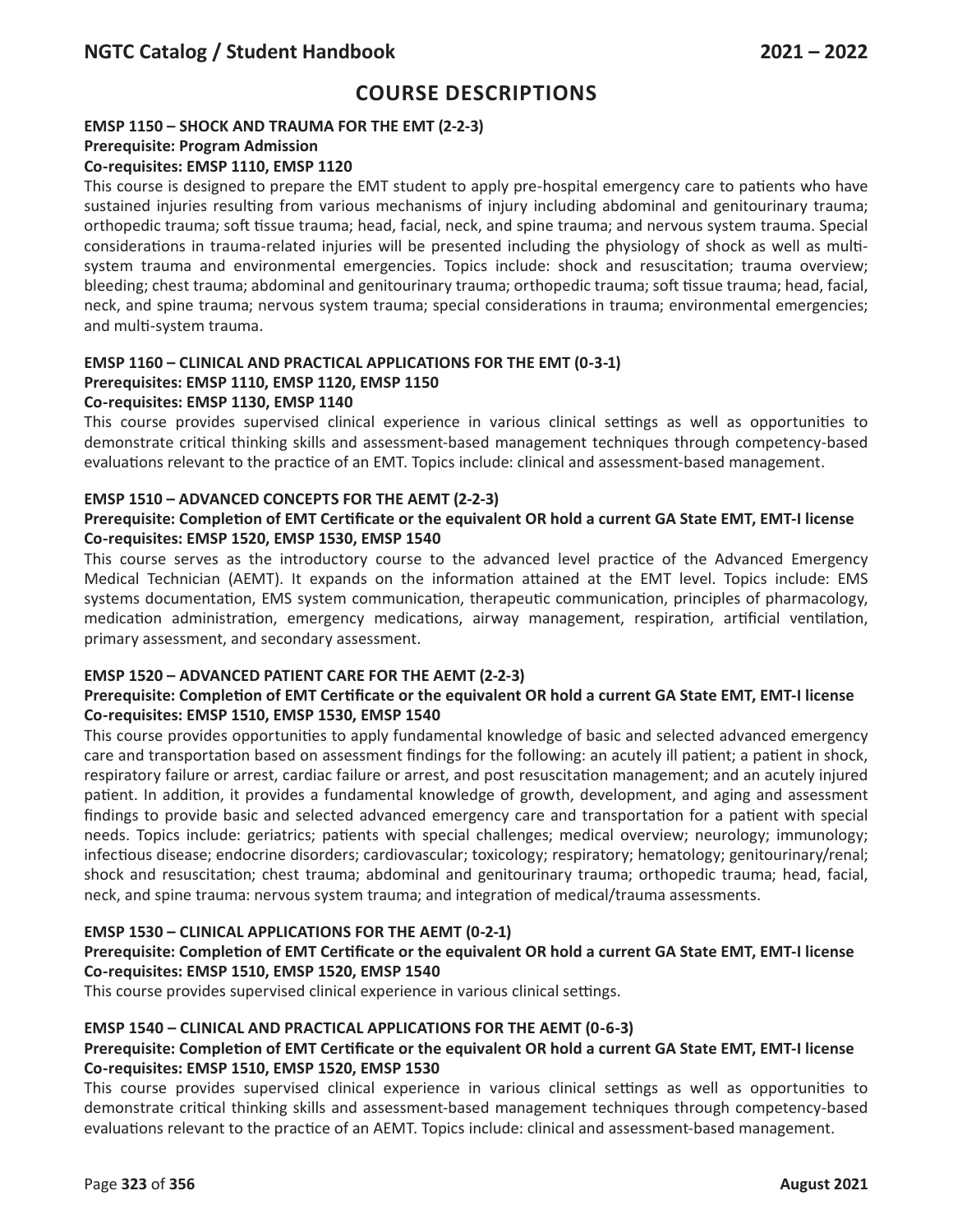# **Course Descriptions**

### **EMSP 2110 – FOUNDATIONS OF PARAMEDICINE (2-2-3)**

## **Prerequisite: Completion of EMT Certificate or the equivalent OR hold a current GA State EMT, EMT-I license, AEMT, or Cardiac Tech license**

## **Co-requisites: EMSP 2120, EMSP 2130, EMSP 2510, EMPS 2520**

This course introduces the student to the role of the paramedic in today's healthcare system, with a focus on the pre-hospital setting. This course will also prepare the student to integrate scene and patient assessment findings with knowledge of epidemiology and pathophysiology to form a field impression. This includes developing a list of differential diagnoses through clinical reasoning to modify the assessment and formulate a treatment plan. Topics include: EMS Systems; Research; Workforce Safety and Wellness; Documentation; EMS System Communication; Therapeutic Communication; Medical/Legal and Ethics; Life Span Development; Public Health; Incident Management; Air Medical; Scene Size-Up; Primary Assessment; History Taking; Secondary Assessment; Monitoring Devices; and Reassessment.

#### **EMSP 2120 – APPLICATIONS OF PATHOPHYSIOLOGY FOR PARAMEDICS (3-0-3) Co-requisites: EMSP 2110, EMSP 2130, EMSP 2510, EMSP 2520**

This course expands the concepts of pathophysiology as it correlates to disease processes. This course will enable the student to apply the general concepts of pathophysiology to the assessment and management of patients in the emergency setting. Topics include: Pathophysiology.

## **EMSP 2130 – ADVANCED RESUSCITATIVE SKILLS FOR PARAMEDICS (2-2-3)**

### **Co-requisites: EMSP 2110, EMSP 2120, EMSP 2510, EMSP 2520**

This course will equip the paramedicine student with an expanded knowledge of pharmacology, as well as skills used to manage the respiratory system. Students will learn to use these advanced resuscitative skills to mitigate patient care emergencies, and to improve the overall health of the patient. Topics include: Principles of Pharmacology; Medication Administration; Emergency Medications; Airway Management, Respiration; and Artificial Ventilation.

### **EMSP 2140 – ADVANCED CARDIOVASCULAR CONCEPTS (3-2-4)**

### **Co-requisites: EMSP 2310, EMSP 2320, EMSP 2530, EMSP 2540**

This course equips the paramedicine student with an expanded knowledge of the anatomy, physiology, and electrophysiology of the cardiovascular system. Students will also examine the epidemiology of cardiovascular disease, and will begin to integrate advanced assessment skills (including ECG interpretation) into the assessment of cardiac patients. Topics include: Anatomy, Physiology, and Electrophysiology of the Cardiovascular System; Epidemiology of Cardiovascular Disease; Assessment of the Cardiac Patient; Electrocardiographic (ECG) interpretation.

## **EMSP 2310 – THERAPEUTIC MODALITIES OF CARDIOVASCULAR CARE (2-2-3)**

### **Co-requisites: EMSP 2140, EMSP 2320, EMSP 2530, EMSP 2540**

This course will enable the student to integrate assessment findings with principles of epidemiology and pathophysiology to formulate a field impression and implement a comprehensive treatment/ disposition plan for a patient experiencing a cardiovascular emergency. Topics include: Cardiovascular Emergencies and Advanced Cardiovascular Life Support (ACLS).

### **EMSP 2320 – THERAPEUTIC MODALITIES OF MEDICAL CARE (4-2-5)**

### **Co-requisites: EMSP 2530, EMSP 2540, EMSP 2140, EMSP 2310**

This course will enable the student to integrate assessment findings with principles of epidemiology and pathophysiology to formulate a field impression and implement a comprehensive treatment/ disposition plan for a patient experiencing a medical emergency. Topics include: Medical Overview; Neurology; Abdominal and Gastrointestinal Disorders; Immunology; Infectious Disease; Endocrine Disorders; Psychiatric; Toxicology; Respiratory; Hematology; Genitourinary/Renal; Non-Traumatic Musculoskeletal Disorders; Diseases of the Eyes, Ears, Nose and Throat; and Assessment of Medical Emergencies.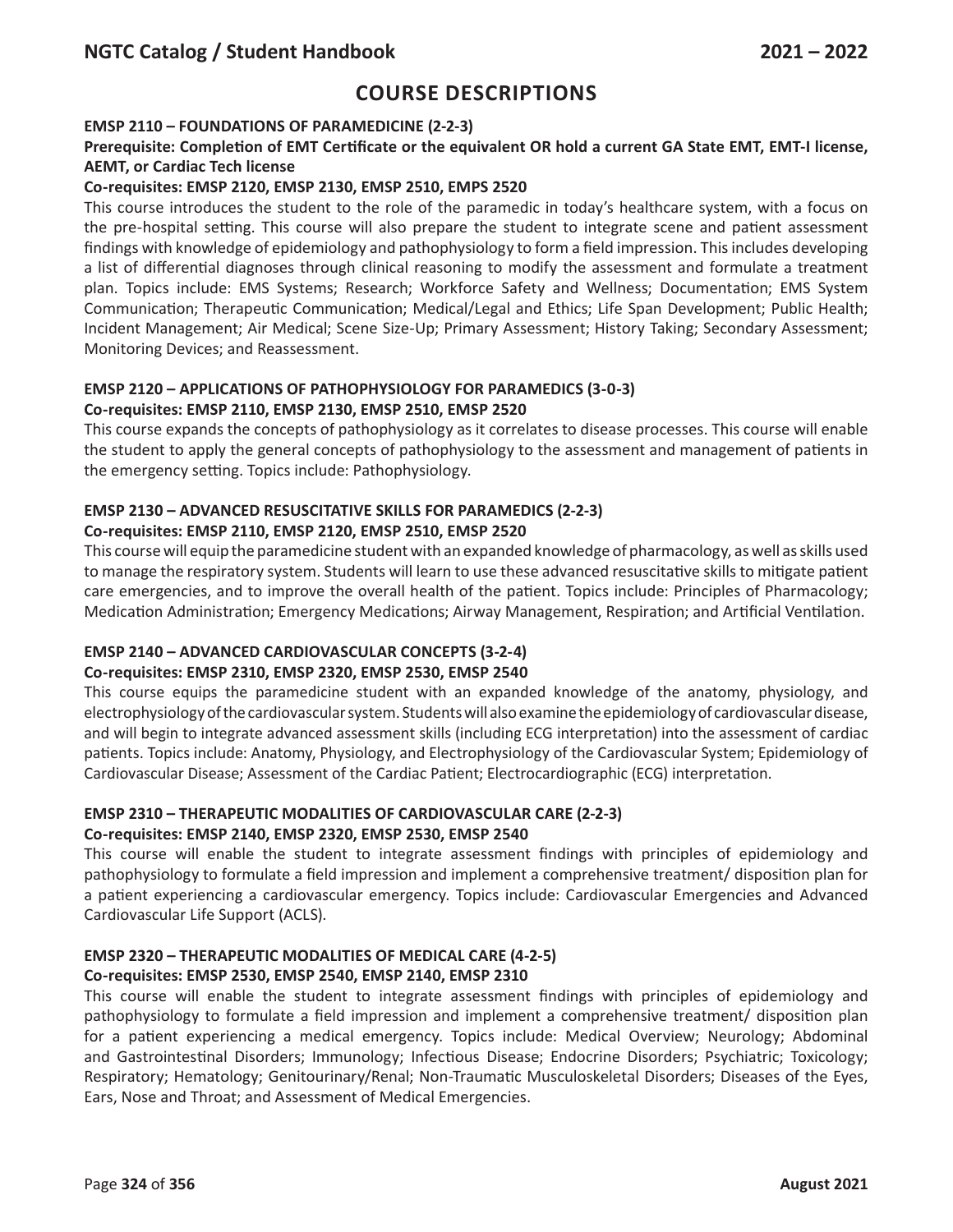## **EMSP 2330 – THERAPEUTIC MODALITIES OF TRAUMA CARE (3-2-4)**

## **Co-requisites: EMSP 2340, EMSP 2550, EMSP 2560, EMSP 2570, EMSP 2710, EMSP 2720**

This course will enable the student to integrate a comprehensive knowledge of causes and pathophysiology into the management of traumatic: cardiac arrest and peri-arrest states; shock, respiratory failure or arrest with an emphasis on early intervention to prevent arrest. This course will also include integrating assessment findings with principles of epidemiology and pathophysiology to formulate a field impression to implement a comprehensive treatment/ disposition plan for an acutely injured patient. During this course, the student will complete a nationally recognized pre-hospital trauma course (i.e. PHTLS, ITLS, ATT< etc.). Topics include: Shock and Trauma Resuscitation; Trauma Overview; Bleeding; Chest Trauma; Abdominal and Genitourinary Trauma; Orthopedic Trauma; Soft Tissue Trauma; Head, Facial, Neck, and Spine Trauma; Nervous System Trauma; Special Considerations in Trauma; Environmental Emergencies; Multi-System Trauma; and Assessment of Trauma Emergencies.

## **EMSP 2340 – THERAPEUTIC MODALITIES FOR SPECIAL PATIENT POPULATIONS (3-2-4) Co-requisites: EMSP 2330, EMSP 2550, EMSP 2560, EMSP 2570, EMSP 2710, EMSP 2720**

This course will enable the student to integrate assessment findings with principles of pathophysiology and knowledge of psychosocial needs to formulate a field impression and implement a comprehensive treatment/ disposition plan for various special patient populations. During this course, the student will also complete a nationally recognized pediatric course (i.e. EPC, PALS, PEPP, etc.). Topics include: Obstetrics; Gynecology; Neonatal Care; Pediatrics; Geriatrics; and Patients with Special Challenges.

#### **EMSP 2510 – CLINICAL APPLICATIONS FOR THE PARAMEDIC I (0-6-2) Co-requisites: EMSP 2110, EMSP 2120, EMSP 2130, EMSP 2520**

This course provides the paramedicine student with supervised clinical experience in various clinical settings. This is a series of courses that also includes: EMSP 2520, EMSP 2530, EMSP 2540, EMSP 2550, EMSP 2560 and EMSP 2570. The successful completion of all of these will result in meeting all clinical standards required by the State Office of Emergency Medical Services and Trauma (SOEMST).

#### **EMSP 2520 – CLINICAL APPLICATIONS FOR THE PARAMEDIC II (0-6-2) Co-requisites: EMSP 2110, EMSP 2120, EMSP 2130, EMSP 2510**

This course provides the paramedicine student with supervised clinical experience in various clinical settings. This is a series of courses that also includes: EMSP 2510, EMSP 2530, EMSP 2540, EMSP 2550, EMSP 2560 and EMSP 2570. The successful completion of all of these will result in meeting all clinical standards required by the State Office of Emergency Medical Services and Trauma (SOEMST).

## **EMSP 2530 – CLINICAL APPLICATIONS FOR THE PARAMEDIC III (0-6-2)**

### **Co-requisites: EMSP 2140, EMSP 2310, EMSP 2320, EMSP 2330, EMSP 2540**

This course provides the paramedicine student with supervised clinical experience in various clinical settings. This is a series of courses that also includes: EMSP 2510, EMSP 2520, EMSP 2540, EMSP 2550, EMSP 2560 and EMSP 2570. The successful completion of all of these will result in meeting all clinical standards required by the State Office of Emergency Medical Services and Trauma (SOEMST).

#### **EMSP 2540 – CLINICAL APPLICATIONS FOR THE PARAMEDIC IV (0-3-1) Co-requisites: EMSP 2140, EMSP 2310, EMSP 2320, EMSP 2530**

This course provides the paramedicine student with supervised clinical experience in various clinical settings. This is a series of courses that also includes: EMSP 2510, EMSP 2520, EMSP 2530, EMSP 2550, EMSP 2560 and EMSP 2570. The successful completion of all of these will result in meeting all clinical standards required by the State Office of Emergency Medical Services and Trauma (SOEMST).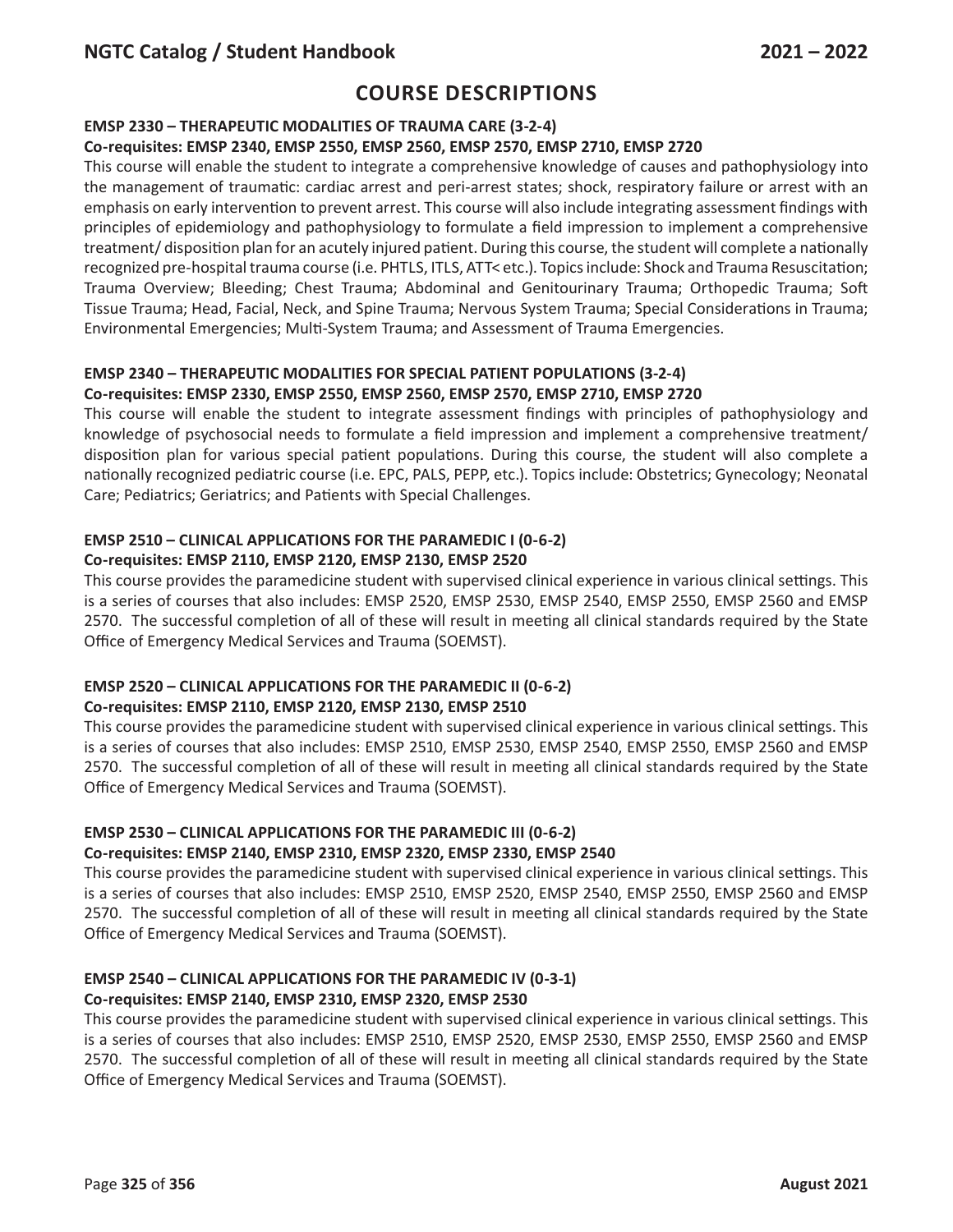## **EMSP 2550 – CLINICAL APPLICATIONS FOR THE PARAMEDIC V (0-3-1)**

### **Co-requisites: EMSP 2330, EMSP 2340, EMSP 2560, EMSP 2570, EMSP 2710, EMSP 2720**

This course provides the paramedicine student with supervised clinical experience in various clinical settings. This is a series of courses that also includes: EMSP 2510, EMSP 2520, EMSP 2530, EMSP 2540, EMSP 2560 and EMSP 2570. The successful completion of all of these will result in meeting all clinical standards required by the State Office of Emergency Medical Services and Trauma (SOEMST).

## **EMSP 2560 – CLINICAL APPLICATIONS FOR THE PARAMEDIC VI (0-3-1)**

## **Co-requisites: EMSP 2330, EMSP 2340, EMSP 2550, EMSP 2570, EMSP 2710, EMSP 2720**

This course provides the paramedicine student with supervised clinical experience in various clinical settings. This is a series of courses that also includes: EMSP 2510, EMSP 2520, EMSP 2530, EMSP 2540, EMSP 2550 and EMSP 2570. The successful completion of all of these will result in meeting all clinical standards required by the State Office of Emergency Medical Services and Trauma (SOEMST).

### **EMSP 2570 – CLINICAL APPLICATIONS FOR THE PARAMEDIC VII (0-3-1)**

### **Co-requisites: EMSP 2330, EMSP 2340, EMSP 2550, EMSP 2560, EMSP 2710, EMSP 2720**

This course provides the paramedicine student with supervised clinical experience in various clinical settings. This is a series of courses that also includes: EMSP 2510, EMSP 2520, EMSP 2530, EMSP 2540, EMSP 2550 and EMSP 2560. The successful completion of all of these will result in meeting all clinical standards required by the State Office of Emergency Medical Services and Trauma (SOEMST).

## **EMSP 2710 – FIELD INTERNSHIP FOR THE PARAMEDIC (0-6-2)**

## **Co-requisites: EMSP 2330, EMSP 2340, EMSP 2550, EMSP 2560, EMSP 2570, EMSP 2720**

Provides supervised field internship experience in the pre-hospital advanced life support setting. Topics include: Field Internship.

## **EMSP 2720 – PRACTICAL APPLICATIONS FOR THE PARAMEDIC (2-2-3)**

### **Co-requisites: EMSP 2330, EMSP 2340, EMSP 2550, EMSP 2560, EMSP 2570, EMSP 2710**

Allows opportunities to demonstrate critical thinking skills and assessment based management techniques through competency based evaluations relevant to the practice of a Paramedic. Topics include: Assessment Based Management for Paramedics.

### **ENGL 0988 – INTERMEDIATE READING AND WRITING (2-3-3) (institutional credit only)**

This course integrates academic reading and writing skills to prepare students to be career and college ready. Topics include: reading and writing processes, study strategies, critical thinking strategies, and research skills. Upon successful completion of this course, students will be able to apply these skills toward understanding and composing unified, coherent, and well-developed texts at a career and college-ready level. The course fulfills the requirements for the highest level of learning support reading and/or English and prepares students for ENGL 1101.

### **ENGL 1010 – FUNDAMENTALS OF ENGLISH I (3-0-3) (Basic Skills – non-degree level)**

Prerequisites: ENGL 0090 or Appropriate Writing (English) Placement Test Score; and READ 0090 or Appropriate Reading Placement Test Score

Emphasizes the development and improvement of written and oral communication abilities. Topics include: analysis of writing, applied grammar and writing skills, editing and proofreading skills, research skills, and oral communication skills.

### **ENGL 1101 – COMPOSITION AND RHETORIC (3-0-3) (degree level)**

Prerequisites: Appropriate Degree Level Writing (English) and Reading Placement Test Scores

Explores the analysis of literature and articles about issues in the humanities and in society. Students practice various modes of writing, ranging from exposition to argumentation and persuasion. The course includes a review of standard grammatical and stylistic usage in proofreading and editing. An introduction to library resources lays the foundation for research. Topics include: writing analysis and practice, revision, and research. Students write a research paper using library resources and using a formatting and documentation style appropriate to the purpose and audience.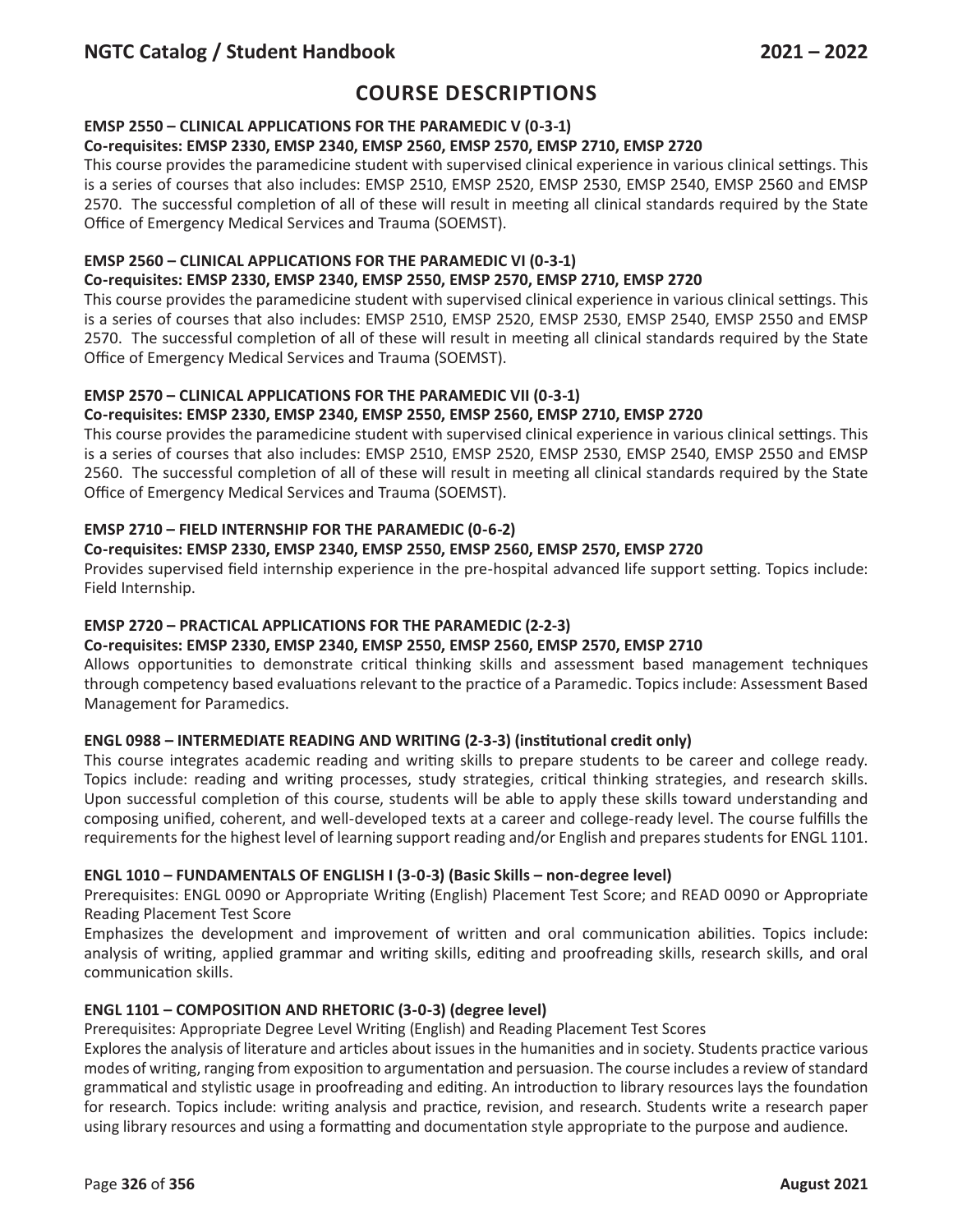## **ENGL 1102 – LITERATURE AND COMPOSITION (3-0-3) (degree level)**

### **Prerequisite: ENGL 1101 with C or better**

Emphasizes the student's ability to read literature analytically and meaningfully and to communicate clearly. Students analyze the form and content of literature in historical and philosophical contexts. Topics include: reading and analysis of fiction, poetry, and drama; research; and writing about literature.

## **ENGL 1105 – WORKPLACE AND TECHNICAL COMMUNICATION (3-0-3) (degree level)**

#### **Prerequisite: ENGL 1101 with C or better**

Emphasizes practical knowledge of technical communications techniques, procedures, and reporting formats used in industry and business. Topics include: reference use and research, device and process description, formal technical report writing, business correspondence, and technical report presentation.

### **ENGL 2130 – AMERICAN LITERATURE (3-0-3) (degree level)**

#### **Prerequisite: ENGL 1101 with C or better**

Emphasizes American literature as a reflection of culture and ideas. A survey of important works in American literature. Includes a variety of literary genres: short stories, poetry, drama, nonfiction, and novels. Topics include: literature and culture, essential themes and ideas, literature and history, and research skills.

### **ENGT 1000 – INTRODUCTION TO ENGINEERING TECHNOLOGY (2-3-3)**

#### **Co-requisite: MATH 1111**

Provides a study of engineering technology as a career field and describes the knowledge and skills required for academic and occupational success. Topics include: engineering technology career, measurement and standards, mathematical operators, engineering tools, and engineering concepts. Labs reinforce mathematical, mechanical, and electrical concepts through practical exercises, such as measurement and calculation of density of objects, relative humidity, use of digital multi-meter, building circuits, use of precision instruments, and team exercises.

## **ENGT 2200 – INTERNATIONAL ENGINEERING TECHNOLOGY AND IRISH CULTURE (1-5-3)**

### **Prerequisite: Program Admission or Advisor Approval**

This course provides a global perspective on engineering technology through international immersion and industry engagement. Students are introduced to the terms, concepts, and methodologies/ practices utilized in Irish engineering and manufacturing, as well as to Irish culture. Topics include: a historical overview of the development of manufacturing in Ireland, the role of contemporary pacesetters in Irish manufacturing, sustainable energy building and services technology, convergent technologies, applied materials technology, robotics technology, global and multicultural perspectives, effective communication, professionalism, and social responsibility.

### **ESCI 1020 – INTRODUCTION TO GIS (3-0-3)**

Introduction to the theory and applications of geospatial information technology. Topics include: remote sensing, GPS data collection, GIS data types, editing GIS data, and spatial data analysis with emphasis on applications to natural resources.

### **ESCI 1080 – SURVEY OF ENVIRONMENTAL ETHICS (3-0-3)**

This course examines the ethical dilemmas faced by human cultures throughout history in their use of land and natural resources. Topics include: the environmental ethics of game and wildlife management, natural resource use, water management, biological diversity, fisheries, ocean protection, and agriculture production. Discussions will focus on different perspectives of the environment and ways to resolve ethical disputes over land management and resource use, as well as professional societies and their impacts on environmental ethics.

### **ESCI 1130 – INTRODUCTION TO FISH AND WILDLIFE MANAGEMENT (3-0-3)**

A discussion of the principles governing conservation and management of fish and wildlife resources and the interrelation of wildlife management and other forest uses. Topics include: the history of fish and wildlife management; professional opportunities and responsibilities; fundamental ecological concepts of sound management; basic management concepts, procedures, and techniques; fundamentals of habitat management; people, public policy, and public relations.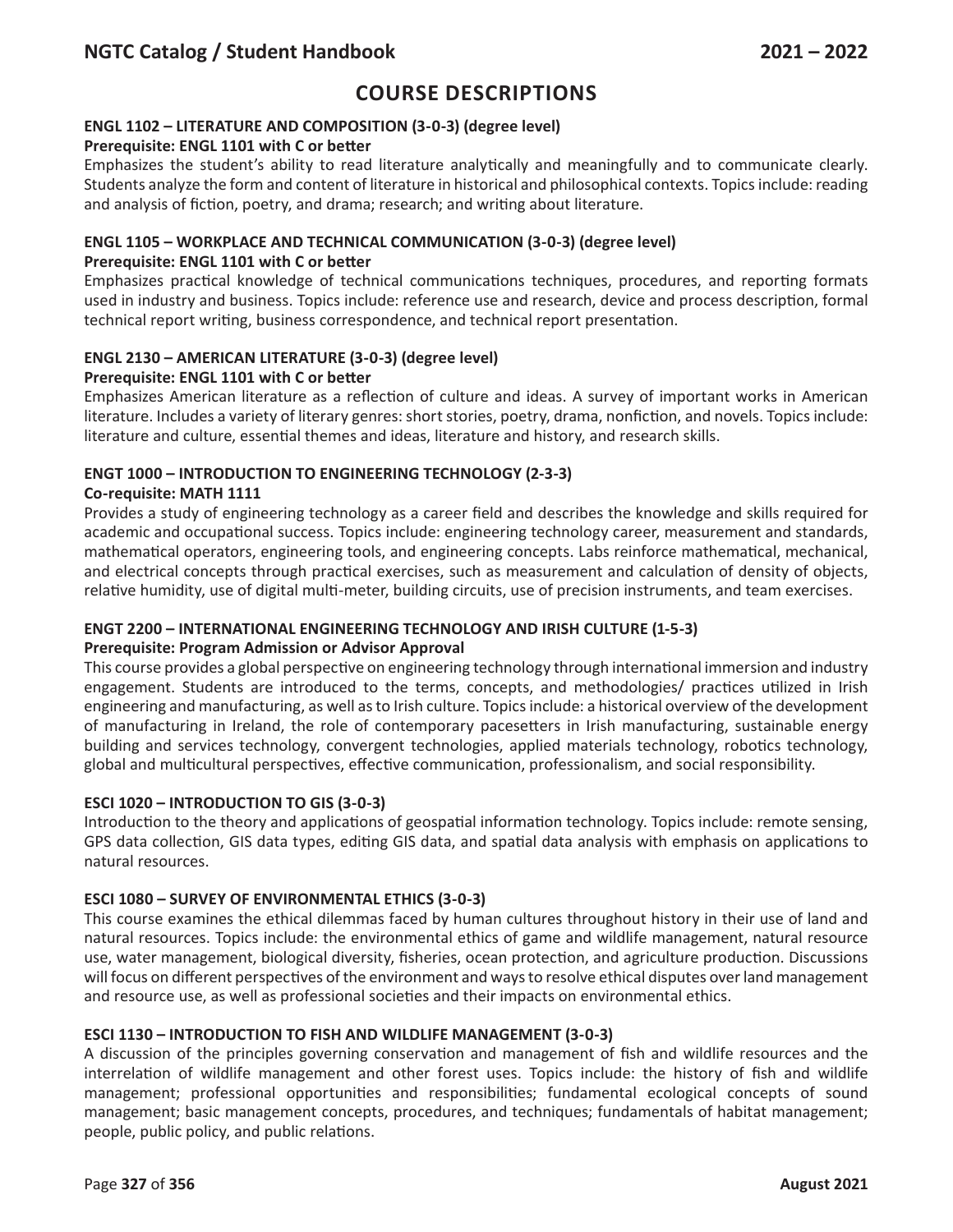# **Course Descriptions**

#### **ESCI 2030 – FOREST, STREAM, AND WETLAND ECOLOGY (2-3-3)**

This course evaluates forests, streams, rivers, and wetlands from an ecosystem perspective, including stream development, biological communities, ecological processes, and methods of assessment as applied to evaluation of common environmental problems.

#### **ESCI 2060 – ADVANCED WILDLIFE MANAGEMENT (2-5-4)**

An in-depth analysis of management principles and processes for wildlife and wildlife habitats. Evaluates wildlife physiology and its relationship to wildlife management. Topics include: forested ecosystems; stand level management; habitat management for major game species of the southeast; habitat management for non-game and endangered species; management at the landscape level; plant species identification; and reproductive, genetic, and nutritional physiology.

#### **ESCI 2070 – WILDLIFE DAMAGE (2-5-4)**

This course teaches the theory and practice of assessing and controlling damage done by wild and feral vertebrate animals. Topics include: wildlife damage identification and assessment; the practical and biological basis for pest control; use of traps, toxicants, repellents, and exclusions; human-wildlife conflicts; and wildlife diseases.

#### **ESCI 2080 – WILDLIFE TECHNIQUES (1-7-4)**

This course teaches techniques in wildlife management and research. Topics include: experimental design and planning; species, sex, and age identification; indices of physiological and nutritional condition; population estimation, age structure, and sex ratio; capturing and handling wild animals; and radio telemetry.

#### **ESCI 2105 – FISHERIES MANAGEMENT (2-5-4)**

This course teaches the science and management of fishery resources. Topics include: basic principles for managing fish populations; economic, political, and social forces that influence management; methods of research and management; and farm pond, stream, and still water management.

#### **ESCI 2110 – FISHERIES TECHNIQUES (2-5-4)**

This course teaches techniques for fisheries research and management. Topics include: fish physiology; population dynamics and assessment; habitat restoration, enhancement, and modification; identification, life history, and environmental requirements of major commercial and sport fishes; and sampling techniques and equipment.

#### **ESCI 2120 – QUANTITATIVE FIELD SAMPLING AND ANALYSIS (2-5-4)**

This course instructs students in the process of data collection in the field. The focus is on field techniques in lentic and lotic aquatic habitat assessment, as well as wildlife habitat assessment techniques and methods. Students will also be familiarized with basic forest measurements, experimental design, and data analysis and statistics.

#### **ESCI 2130 – AQUACULTURE (1-5-3)**

This course is an introduction to and an investigation of aquaculture and aquaculture systems. Topics include: types of aquaculture systems, species, water quality, feeding and nutrition, physiological aspects (reproduction and disease), harvesting, and hauling.

#### **ESCI 2160 – ENVIRONMENTAL TOXICOLOGY (3-0-3)**

This course focuses on the effects of environmental contaminants at the individual, population, and ecosystem level. Topics include: toxicity test methods, environmental fate of contaminants, and the physiological and ecological effects of selected heavy metals, chlorinated organics, and pesticides.

#### **ESCI 2170 – ENVIRONMENTAL TECHNOLOGY INTERNSHIP (0-9-3)**

#### **Prerequisite: Program Instructor Approval**

The purpose of this internship is to reinforce skills learned in the program of study and allow students to practice in a workplace setting. Topics include: work ethics, quality, productivity, appropriate work habits, and other applications of knowledge and skills.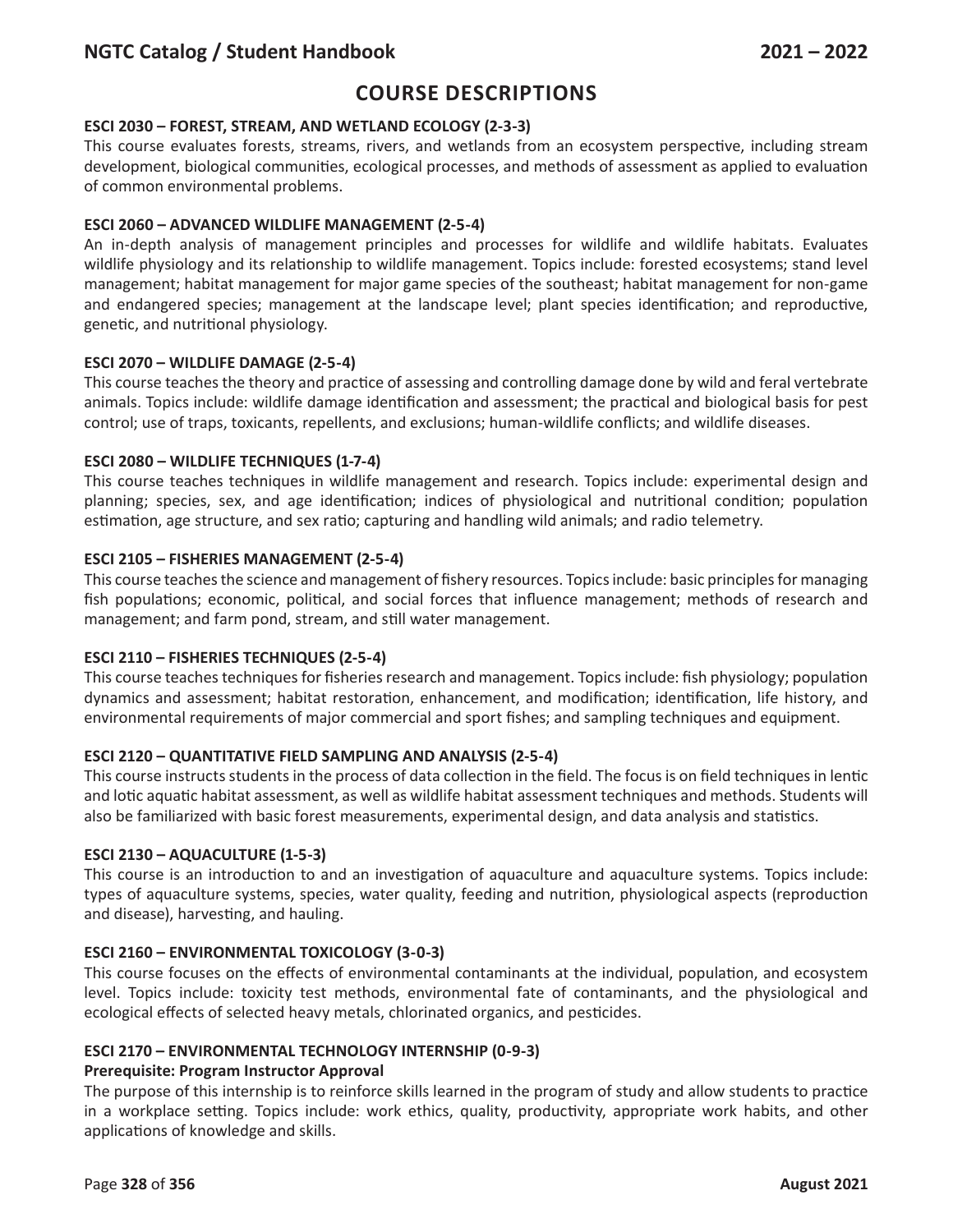# **Course Descriptions**

### **FORS 1030 – DENDROLOGY (1-6-3)**

Provides the basis for a fundamental understanding of the taxonomy and identification of trees and shrubs. Topics include: tree and shrub classification, tree and shrub identification, tree and shrub structure identification, and leaf structure identification.

## HIST 1111 – WORLD HISTORY I (3-0-3) (degree level)

## **Prerequisite: Appropriate Degree Level Writing (English) and Reading Placement Test Scores**

Emphasizes the study of intellectual, cultural, scientific, political, and social contributions of the civilizations of the world and the evolution of these civilizations during the period from the prehistoric era to early modern times. Topics include: the Prehistoric Era, the Ancient Near East, Ancient India, Ancient China, Ancient Rome, Ancient Africa, Islam, the Americas, Japan, Ancient Greece, the Middle Ages, and the Renaissance.

## **HIST 1112 – WORLD HISTORY II (3-0-3) (degree level)**

## **Prerequisite: Appropriate Degree Level Writing (English) and Reading Placement Test Scores**

Emphasizes the study of the intellectual, cultural, scientific, political, and social contributions of the civilizations of the world and the evolution of these civilizations during the period from early modern times to the present. Topics include: transitions to the Modern World, scientific revolution and the Enlightenment, political modernization, economic modernization, imperialism, and the Twentieth Century.

### **HIST 2111 – U.S. HISTORY I (3-0-3) (degree level)**

## **Prerequisite: Appropriate Degree Level Writing (English) and Reading Placement Test Scores**

Emphasizes the study of U.S. History to 1877 to include the post-Civil War period. The course focuses on the period from the Age of Discovery through the Civil War to include geographical, intellectual, political, economic, and cultural development of the American people. It includes the history of Georgia and its constitutional development. Topics include: colonization and expansion; the Revolutionary Era; the New Nation; nationalism, sectionalism, and reform; the Era of Expansion; and crisis, Civil War, and reconstruction.

### **HIST 2112 – U.S. HISTORY II (3-0-3) (degree level)**

## **Prerequisite: Appropriate Degree Level Writing (English) and Reading Placement Test Scores**

Emphasizes the study of the social, cultural, and political history of the United States from 1865 to the beginning of the twenty-first century and will equip the student to better understand the problems and challenges of the contemporary world in relation to events and trends in modern American history. The course also provides an overview of the history of Georgia and the development of its constitution. Topics include: the Reconstruction Period; the great West, the new South, and the rise of the debtor; the Gilded Age; the progressive movement; the emergence of the U. S. in world affairs; the Roaring Twenties; the Great Depression; World War I; World War II; the Cold War and the 1950's; the Civil Rights Movement; the 1960's and 1970's; and America since 1980.

### **HORT 1000 – HORTICULTURE SCIENCE (2-2-3)**

Introduces the fundamentals of plant science and horticulture as a career field. Emphasis will be placed on an industry overview, plant morphology, plant physiology, environmental factors affecting horticulture practices, soil physical and chemical properties, fertilizer elements and analysis, and basic propagation techniques.

### **HORT 1010 – WOODY PLANT IDENTIFICATION (1-4-3)**

### **Prerequisite: Program Admission**

Provides the basis for a fundamental understanding of the taxonomy, identification, and cultural requirements of woody plants. Topics include: introduction to woody plants, classification of woody plants, and woody plant identification and cultural requirements.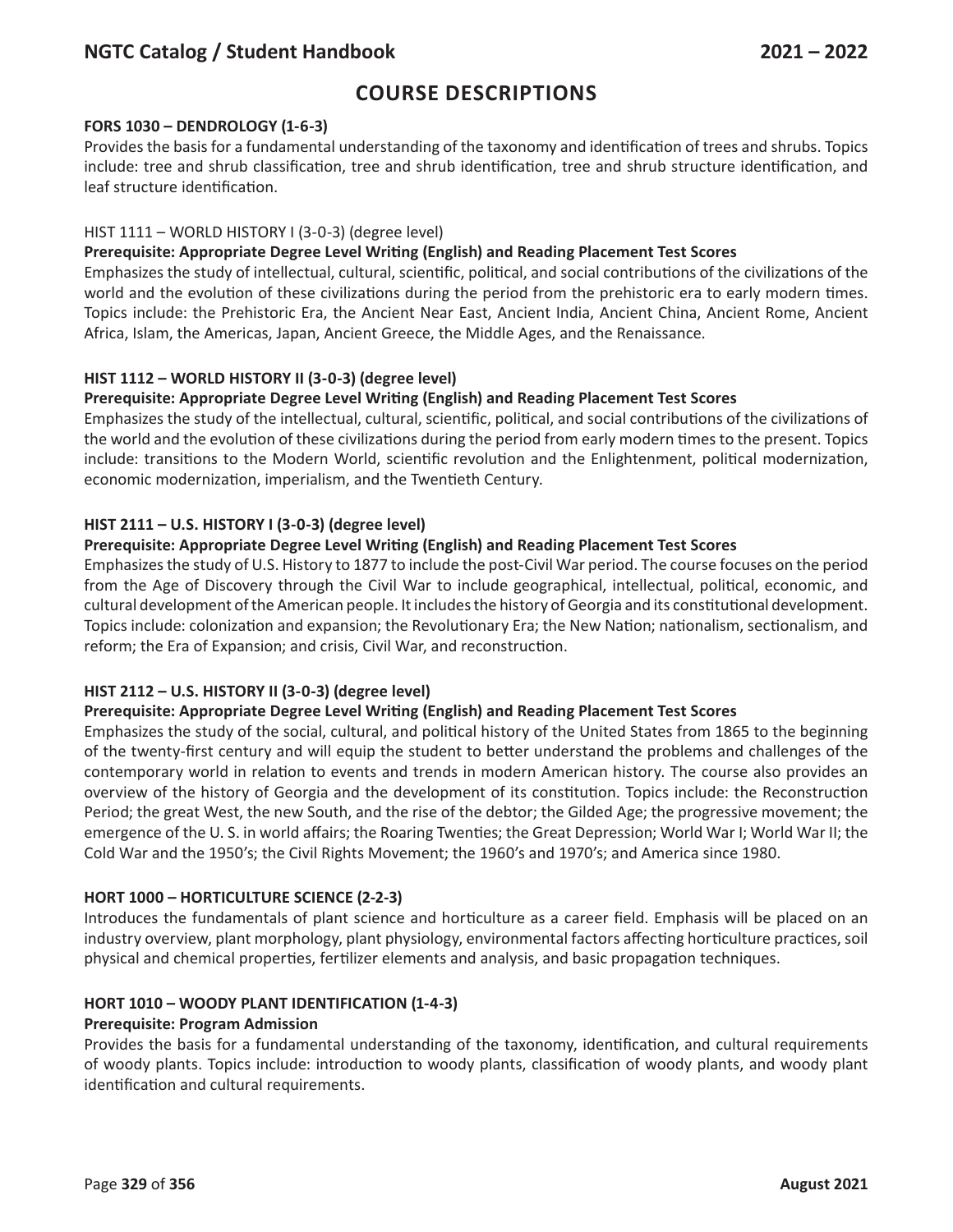## **HORT 1020 – HERBACEOUS PLANT IDENTIFICATION (2-2-3)**

## **Prerequisite: Program Admission**

Emphasizes the identification, selection, and cultural requirements of herbaceous plants. Topics include: introduction to herbaceous plants, plant classification and nomenclature of herbaceous plants, herbaceous plant identification and cultural requirements, and seasonal color management.

## **HORT 1030 – GREENHOUSE MANAGEMENT (3-4-4)**

This course helps to prepare students for a career in the management of commercial greenhouses, conservatories, and institutional greenhouses. Emphasis is placed on greenhouse construction, operation and management, regulating and controlling the environment, applying cultural practices as they affect plant physiological processes and influence plant growth and development, and management of a greenhouse business.

## **HORT 1041 – LANDSCAPE CONSTRUCTION (2-4-4)**

This course develops fundamental skills in landscape construction with an emphasis on landscape, grading, drainage, retaining walls, and pavements. Topics include: workplace safety, site preparation, project layout, construction methods, sequencing and managerial functions.

## **HORT 1050 – NURSERY PRODUCTION AND MANAGEMENT (3-4-4)**

Develops skills necessary to propagate and produce both container and field-grown nursery stock. Topics include: industry overview, facility design, propagation techniques and environment, field-grown and container production, and managerial functions for nursery production.

## **HORT 1060 – LANDSCAPE DESIGN (3-4-4)**

Introduces design principles, drawing skills, and plant selection techniques required to produce landscape plans for residential/commercial clients. Topics include: landscape design principles, sketching and drawing skills, site analysis, plant and material selection, and landscape design process.

### **HORT 1080 – PEST MANAGEMENT (2-2-3)**

This course provides an introduction to the principles and mechanisms of integrated pest management across a diverse array of pests including insects, weeds, plant pathogens, nematodes, and vertebrates. Specifically, the course will provide students with a fundamental and practical understanding of integrated pest management in a landscape setting with emphasis on pest identification and control, pesticide application safety, and legal requirements for state licensure.

## **HORT 1100 – INTRODUCTION TO SUSTAINABALE AGRICULTURE (3-0-3)**

Introduces the fundamentals of small-scale agriculture with a sustainable approach. Emphasis will be placed on an industry overview, history and foundation of sustainable practices, management and fertility of soils, pest management, and economic and marketing theory and practices.

## **HORT 1110 – SMALL SCALE FOOD PRODUCTION (3-2-4)**

Continues hands-on experience in food-crop production to be sold direct to the consumer, at the farmers markets, or Community Sponsored Agriculture (CSA). Topics include: farm safety, farm design and development, propagation, production, harvesting, packaging, and marketing.

### **HORT 1120 – LANDSCAPE MANAGEMENT (3-4-4)**

This course introduces cultural techniques required for proper landscape management with emphasis on practical application and managerial techniques. Topics include: landscape management, safe operation and maintenance of landscape equipment, and administrative functions for landscape managers.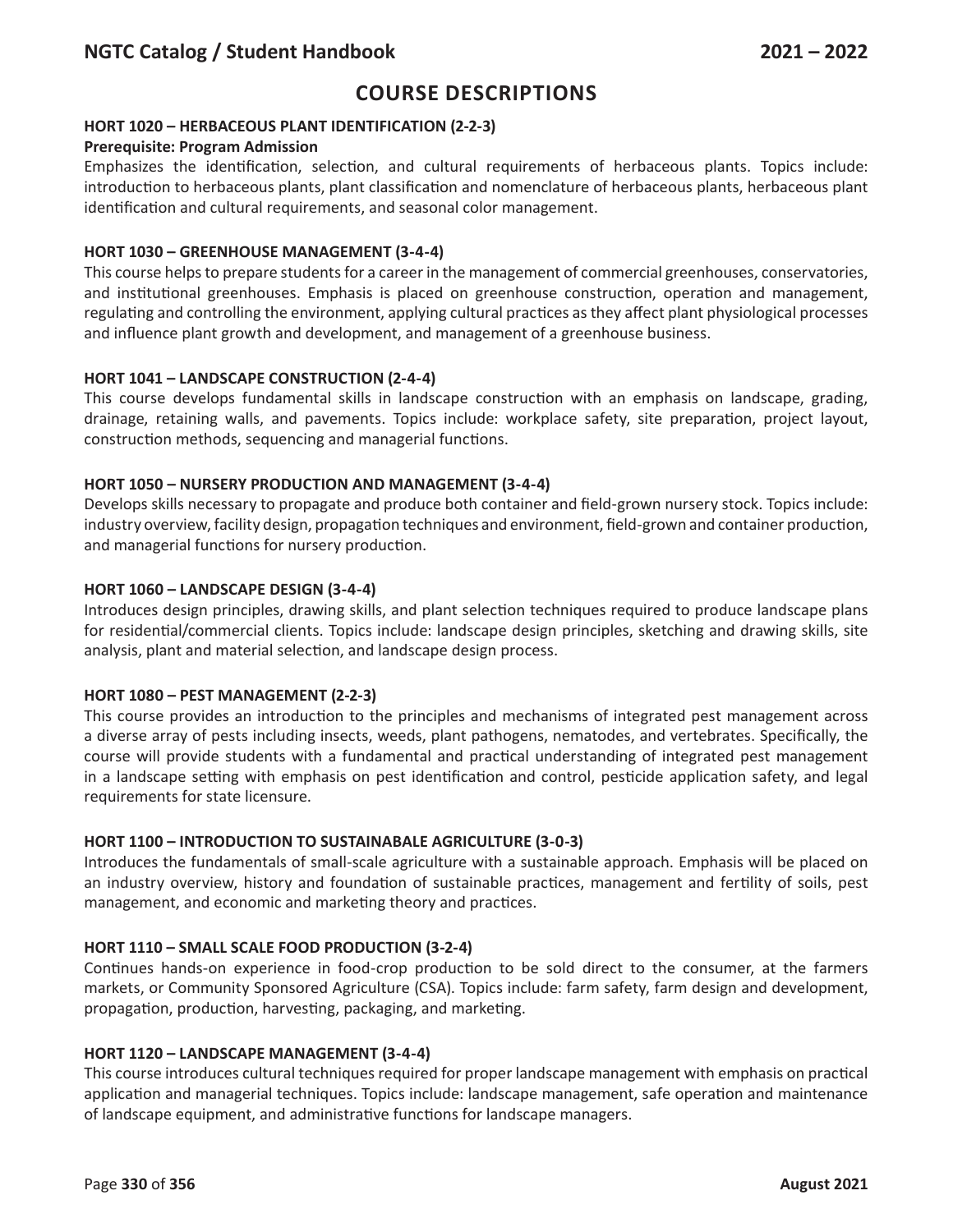# **Course Descriptions**

### **HORT 1140 – HORTICULTURE BUSINESS MANAGEMENT (2-2-3)**

This course presents managerial techniques required for business success in a chosen horticultural field. All aspects of establishing and managing a small business will be addressed. Emphasis will be placed on strategic planning, financial management, marketing strategies, human resource management, and operations and administration.

## **HORT 1150 – ENVIRONMENTAL HORTICULTURE INTERNSHIP (0-9-3)**

Provides the student with practical experience in an actual job setting. This internship allows the student to become involved in on-the-job environmental horticulture applications that require practice and follow through. Topics include: work ethics, skills, and attitudes; demands of the horticulture industry; horticultural business management; and labor supervision.

## **HORT 1160 – LANDSCAPING CONTRACTING (2-2-3)**

Provides essential knowledge and skills in landscape contracting with emphasis on landscape business practices and principles, landscape bidding and estimating, and managerial skills for the landscape business environment. Topics include: overview of landscape industry, landscape business principles and practices, landscape bidding and estimating, and managerial skills for the landscape business environment.

## **HORT 1410 – SOILS (2-2-3) Prerequisite: Program Admission Co-requisite: HORT 1000**

This course introduces students to the basic fundamentals of soil science including soil formation and classification; physical, chemical, and biological characteristics; soil fertility and productivity; and soil management and conservation practices.

### **HORT 1430 – ADVANCED LANDSCAPE DESIGN (3-4-4)**

This course familiarizes students with approaches to garden and small outdoor space design. Students will examine various approaches to color and design theory relevant to designing gardens and outdoor spaces. Topics include: history of design, landscape design principles and elements, sketching and drawing skills, design analysis, garden design styles, plant material selection, and the development of a garden planting plan.

### **HORT 1670 – VINEYARD TECHNOLOGY (1-5-3)**

This course focuses on the development of healthy vines which will bear high-quality fruit in a cost-effective manner. Topics covered includes site selection and preparation; varietal, clonal, and rootstock selection and planting; trellis systems; and vine training during the first year of growth. Upon completion, students should be able to make independent decisions with regard to the establishment of a new vineyard.

### **HORT 1800 – URBAN LANDSCAPE ISSUES (2-2-3)**

This course introduces the concepts and principles of sustainable urban landscapes. By using these concepts, the student will be able to create outdoor spaces that are not only functional and maintainable, but environmentally sound, cost effective, and aesthetically pleasing. The design process is the first consideration, followed by implementation and maintenance, each with sustainability as a major consideration. The course will cover such topics as green roofs, water wise principles, rain gardens, pervious paving, LEED, erosion and sedimentation control, and others.

### **HUMN 1101 – INTRODUCTION TO HUMANTIES (3-0-3)**

### **Pre-requisite – ENGL 1101**

Explores the philosophic and artistic heritage of humanity expressed through a historical perspective on visual arts, music, and literature in the early, middle, and modern periods. The humanities insight into people and society in both the Western and non-Western world. Topics include historical and cultural developments, contributions of the humanities, and research.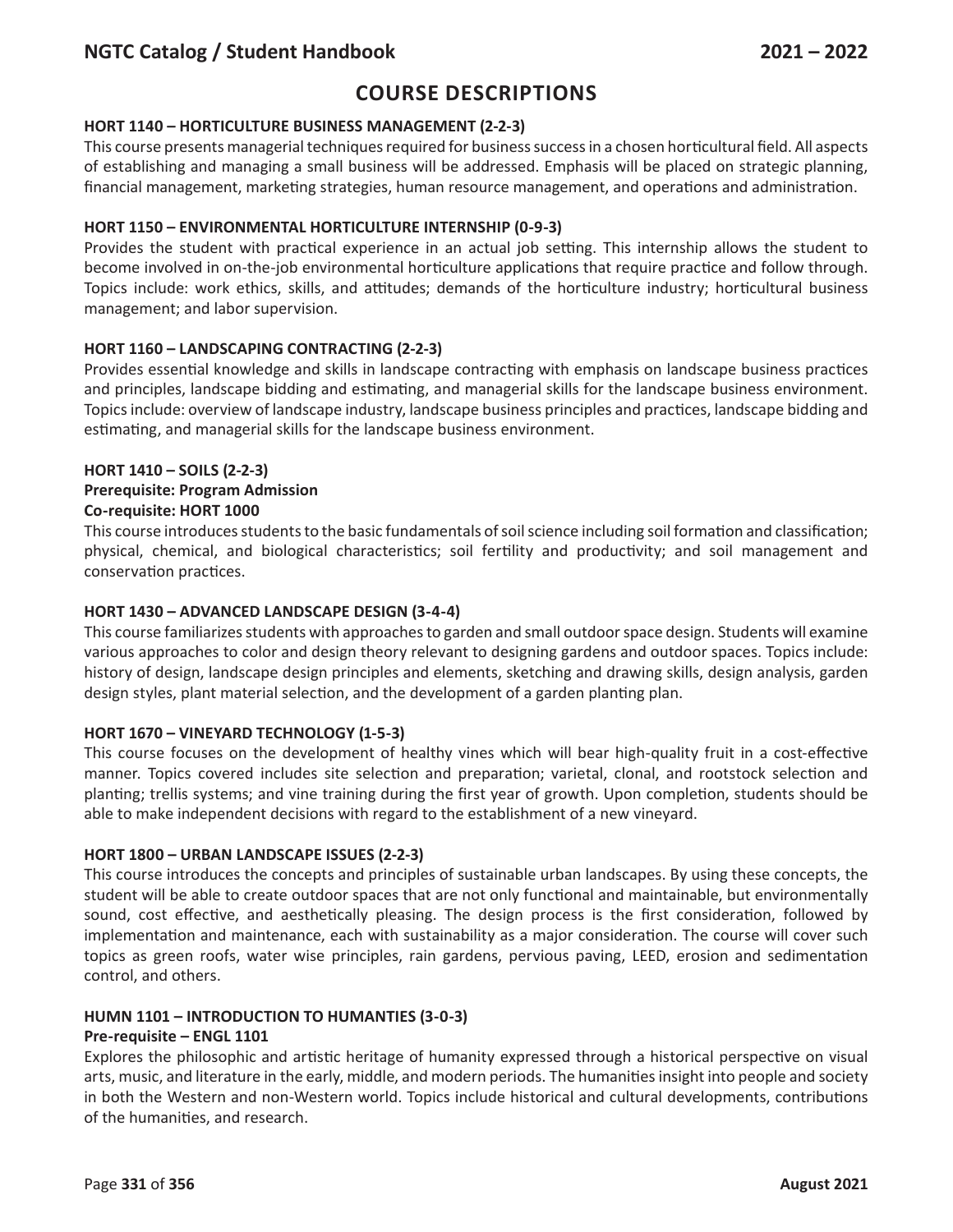# **Course Descriptions**

## **IDFC 1007 – INDUSTRIAL SAFETY PROCEDURES (1-2-2)**

Provides an in-depth study of the health and safety practices required for maintenance of industrial, commercial, and home electrically operated equipment. Topics include: introduction to OSHA regulations; safety tools, equipment, and procedures; and first aid and cardiopulmonary resuscitation.

## **IDFC 1011 – DIRECT CURRENT I (2-2-3)**

Introduces direct current (DC) concepts and applications. Topics include: electrical principles and laws; batteries; DC test equipment; series, parallel, and simple combination circuits; and laboratory procedures and safety practices.

## **IDFC 1012 – ALTERNATING CURRENT I (2-2-3)**

Introduces the theory and application of varying sine wave voltages and current. Topics include: magnetism, AC wave generation, AC test equipment, inductance, capacitance, and basic transformers.

## **IDSY 1020 – PRINT READING AND PROBLEM SOLVING (2-3-3)**

This course introduces practical problem solving techniques as practiced in an industrial setting. Topics include: analytical problem solving, troubleshooting techniques, reading blueprints and technical diagrams, schematics and symbols, specifications and tolerances. The course emphasizes how the machine or mechanical system works, reading and engineering specifications and applying a systematic approach to solving the problem.

## **IDSY 1101 – DC CIRCUIT ANALYSIS (2-2-3)**

This course introduces direct current (DC) concepts and applications. Topics include: electrical principles and laws; batteries; DC test equipment; Series, parallel, and simple combination circuits; and laboratory procedures and safety practices.

### **IDSY 1105 – AC CIRCUIT ANALYSIS (2-2-3)**

This course introduces alternating current (AC) concepts, theory, and application of varying sine waves voltages and current, and the physical characteristics and applications of solid-state devices. Topics include: electrical laws and principles, magnetism, inductance and capacitance.

### **IDSY 1110 – INDUSTRIAL MOTOR CONTROL I (2-5-4)**

This course introduces the fundamental concepts, principles, and devices involved in industrial motor controls, theories and applications of single and three-phase motors, wiring motor control circuits, and magnetic starters and braking. Topics include: motor theory and operating principles, control devices, symbols and schematic diagrams, NEMA standards, Article 430 NEC, and preventative maintenance and troubleshooting.

### **IDSY 1120 – BASIC INDUSTRIAL PLC'S (1-7-4)**

This course introduces the operational theory, systems terminology, PLC installation, and programming procedures for Programmable Logic Controllers. Emphasis is placed on PLC programming, connections, installation, and start-up procedures. Other topics include: timers and counters, relay logic instructions, and hardware and software applications.

### **IDSY 1130 – INDUSTRIAL WIRING (2-5-4)**

Teaches the fundamental concepts of industrial wiring with an emphasis on installation procedures. Topics include: grounding; raceways; three-phase systems; transformers (three-phase and single-phase; wire sizing, overcurrent protection; NEC requirements; industrial lighting systems; and switches, receptacles, and cord connectors.

### **IDSY 1170 – INDUSTRIAL MECHANICS (1-7-4)**

This course introduces and emphasizes the basic skill necessary for mechanical maintenance personnel. Instruction is also provided in the basic physics concepts applicable to the mechanics of industrial production equipment, and the application of mechanical principles with additional emphasis on power transmission and specific mechanical components.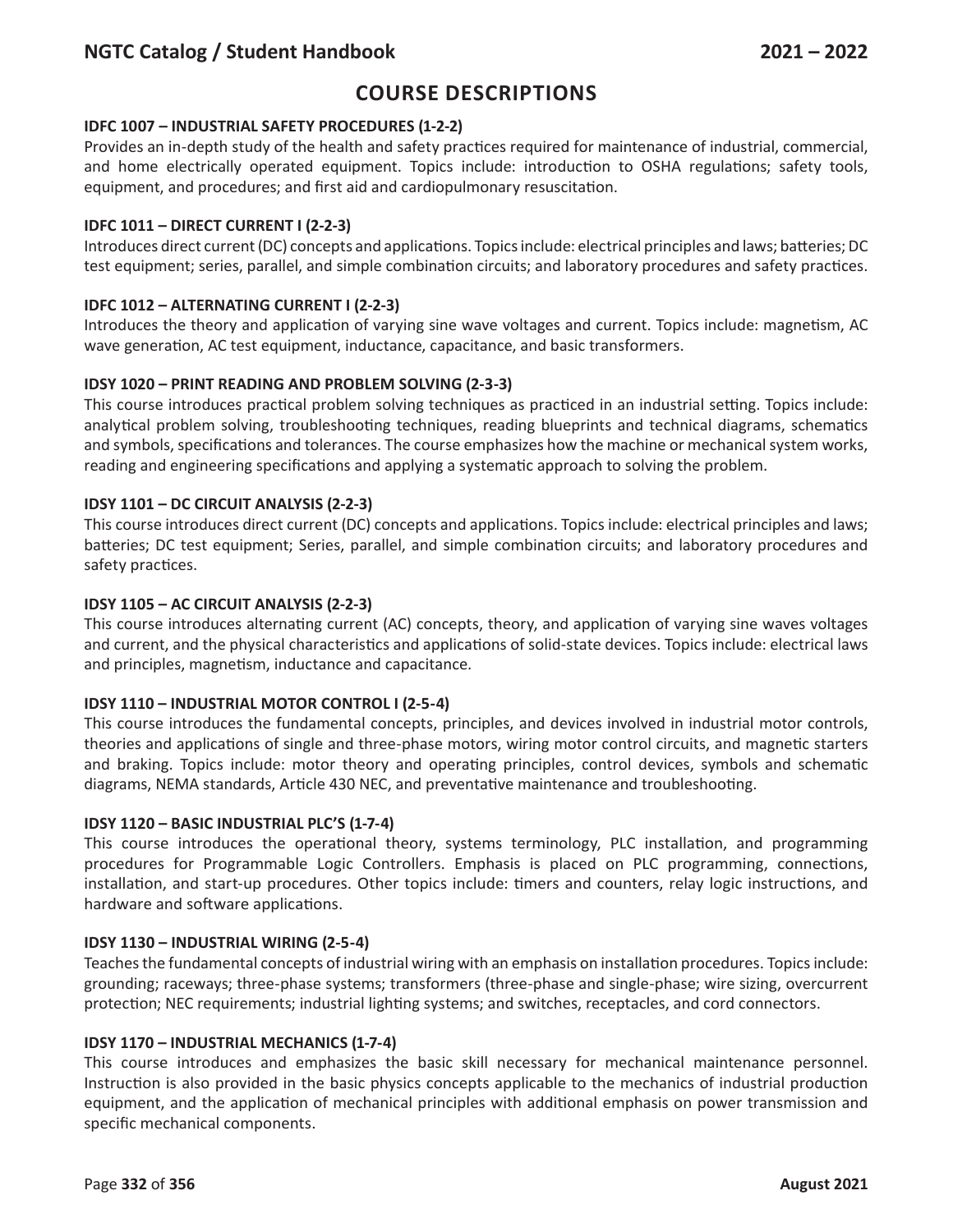# **Course Descriptions**

#### **IDSY 1190 – FLUID POWER SYSTEMS (2-5-4)**

This course provides instruction in the fundamentals of safely operating hydraulic, pneumatic, and pump and piping systems. Theory and practical application concepts are discussed. Topics include: hydraulic system principles and components; pneumatic system principles and components; and the installation, maintenance, and troubleshooting of pump and piping systems.

#### **IDSY 1195 – PUMPS AND PIPING SYSTEMS (1-4-3)**

This course provides instruction in the fundamentals concepts of industrial pumps and piping systems. Topics include: pump identification, pump operation, installation, maintenance and troubleshooting, piping systems and installation of piping systems.

#### **IDSY 1220 – INTERMEDIATE INDUSTRIAL PLCs (1-7-4)**

This course provides for hands on development of operation skills in the maintenance and troubleshooting of industrial control systems and automated equipment. Topics include: data manipulation, math instructions, introduction to HMI, analog control, and troubleshooting discrete IO devices.

#### **IDSY 1240 – MAINTENANCE FOR RELIABILITY (3-3-4)**

Applies advanced instrumentation in conjunction with principles of mechanical physics, vibration and particulate analysis, thermography, and advanced reliability concepts relative to precision/ predictive maintenance of industrial equipment.

#### **LOGI 1000 - BUSINESS LOGISTICS (3-0-3)**

Provides a general knowledge of current management practices in logistics management. The focuses of the course will be on planning, organizing, and controlling of these activities, key elements for successful management in any organization. The course will also introduce student to transport, inventory, and location strategies, customer service goals, and organization and control.

#### **MAST 1010 – LEGAL AND ETHICAL CONCERNS IN THE MEDICAL OFFICE (2-0-2)**

#### **Prerequisite: Program Admission**

Introduces the basic concept of medical assisting and its relationship to the other health fields. Emphasizes medical ethics, legal aspects of medicine, and the medical assistant's role as an agent of the physician. Provides the student with knowledge of medical jurisprudence and the essentials of professional behavior. Topics include: introduction to medical assisting, introduction to medical law, physician/patient/assistant relationship, medical office in litigation, as well as ethics, bioethical issues, and HIPAA.

# **MAST 1030 – PHARMACOLOGY IN THE MEDICAL OFFICE (4-0-4)**

#### **Prerequisites: MATH 1012, ALHS 1011, ALHS 1090**

Introduces medication therapy with emphasis on safety; classification of medications, their actions, and side effects; medication and food interactions; and adverse reactions. Also introduces basic methods of arithmetic used in the administration of medications. Topics include: introductory pharmacology, dosage calculation, sources and forms of medications, medication classification, and medication effects on the body systems.

### **MAST 1060 – MEDICAL OFFICE PROCEDURES (3-2-4)**

#### **Prerequisite: Program Admission**

Emphasizes essential skills required for the medical practice. Topics include: office protocol, time management, appointment scheduling, medical office equipment, medical references, mail services, medical records, and professional communication.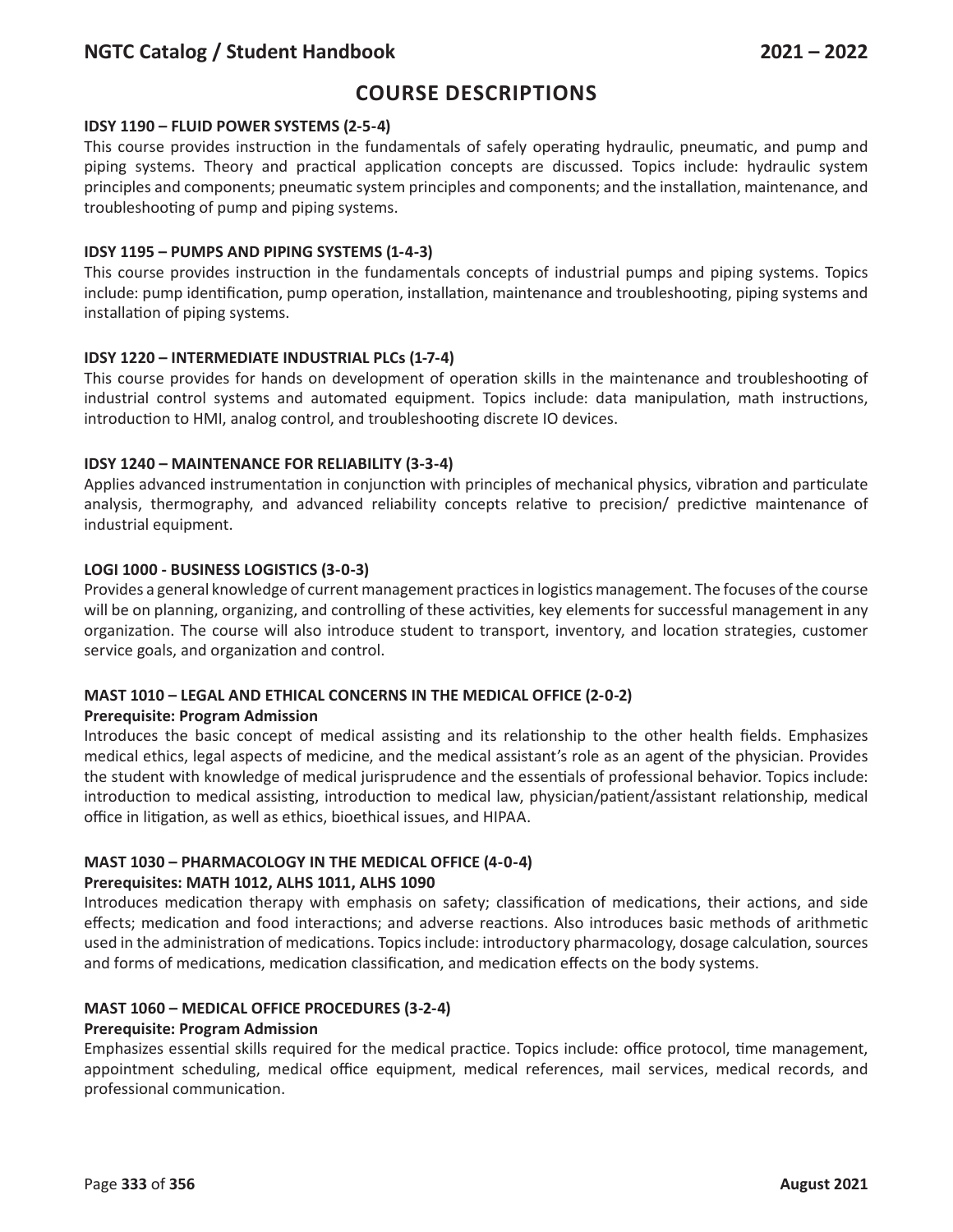## **MAST 1080 – MEDICAL ASSISTING SKILLS I (1-8-4)**

## **Prerequisites: ALHS 1011, ALHS 1090**

Introduces the skills necessary for assisting the physician with a complete history and physical in all types of medical practices. The course includes skills necessary for sterilizing instruments and equipment and setting up sterile trays. The student also explores the theory and practice of electrocardiography. Topics include: infection control and related OSHA guidelines, prepare patients/assist physician with age and gender-specific examinations and diagnostic procedures, vital signs/mensuration, medical office surgical procedures, and electrocardiography.

#### **MAST 1090 – MEDICAL ASSISTING SKILLS II (1-8-4) Prerequisites: ALHS 1011, ALHS 1090, MAST 1030, MAST 1080**

Furthers student knowledge of the more complex activities in a physician's office. Topics include: collection/ examination of specimens and CLIA regulations/risk management, urinalysis, venipuncture, hematology and chemistry evaluations, advanced reagent testing (Strep Test, HcG, etc.), administration of medications, medical office emergency procedures and emergency preparedness, respiratory evaluations, principles of IV administration, rehabilitative therapy procedures, principles of radiology safety, and maintenance of medication and immunization records.

## **MAST 1100 – MEDICAL INSURANCE MANAGEMENT (1-3-2)**

### **Prerequisites: ALHS 1011 or BIOL 2113 and BIOL 2113L and BIOL 2114 and BIOL 2114L, ALHS 1090, COLL 1010, ENGL 1010**

Emphasizes essential skills required for the medical practice. Topics include: managed care, reimbursement, and coding.

## **MAST 1110 – ADMINISTRATIVE PRACTICE MANAGEMENT (1-5-3)**

## **Prerequisites: ALHS 1011 or BIOL 2113 and BIOL 2113L and BIOL 2114 and BIOL 2114L, ALHS 1090, COLL 1010, ENGL 1010**

Emphasizes essential skills required for the medical practice in the areas of computers and medical transcription. Topics include: medical transcription/electronic health records, application of computer skills, integration of medical terminology, accounting procedures, and application of software.

### **MAST 1120 – HUMAN DISEASES (2-2-3)**

### **Prerequisites: ALHS 1011, ALHS 1090, ENGL 1010**

Provides fundamental information concerning common diseases and disorders of each body system. For each system, the disease or disorder is highlighted including description, etiology, signs and symptoms, diagnostic procedures, treatment, management, prognosis, and prevention. Topics include: introduction to disease and diseases of body systems.

### **MAST 1170 – MEDICAL ASSISTING EXTERNSHIP (0-18-6)**

### **Prerequisite: Completion of all required courses except MAST 1180**

Provides students with an opportunity for in-depth application and reinforcement of principles and techniques in a medical office job setting. This clinical practicum allows the student to become involved in a work setting at a professional level of technical application and requires concentration, practice, and follow-through. Topics include: application of classroom knowledge and skills and functioning in the work environment.

### **MAST 1180 – MEDICAL ASSISTING SEMINAR (3-0-3)**

### **Prerequisite: Completion of all required courses except MAST 1170**

Seminar focuses on job preparation and maintenance skills and review for the certification examination. Topics include: letters of application, resumes, completing a job application, job interviews, follow-up letter/call, letters of resignation, and review of program competencies for employment and certification.

## **MAST 1510 – MEDICAL BILLING AND CODING I (1-2-2)**

## **Prerequisites: ALHS 1011, ALHS 1090, ENGL 1010**

### **Pre/Co-requisites: MAST 1120, MAST 1520**

Provides an introduction to medical billing and coding skills with applications of international coding standards for billing of health care services. Topics include: International Classification of Diseases, code book formats, guidelines and conventions, and coding techniques.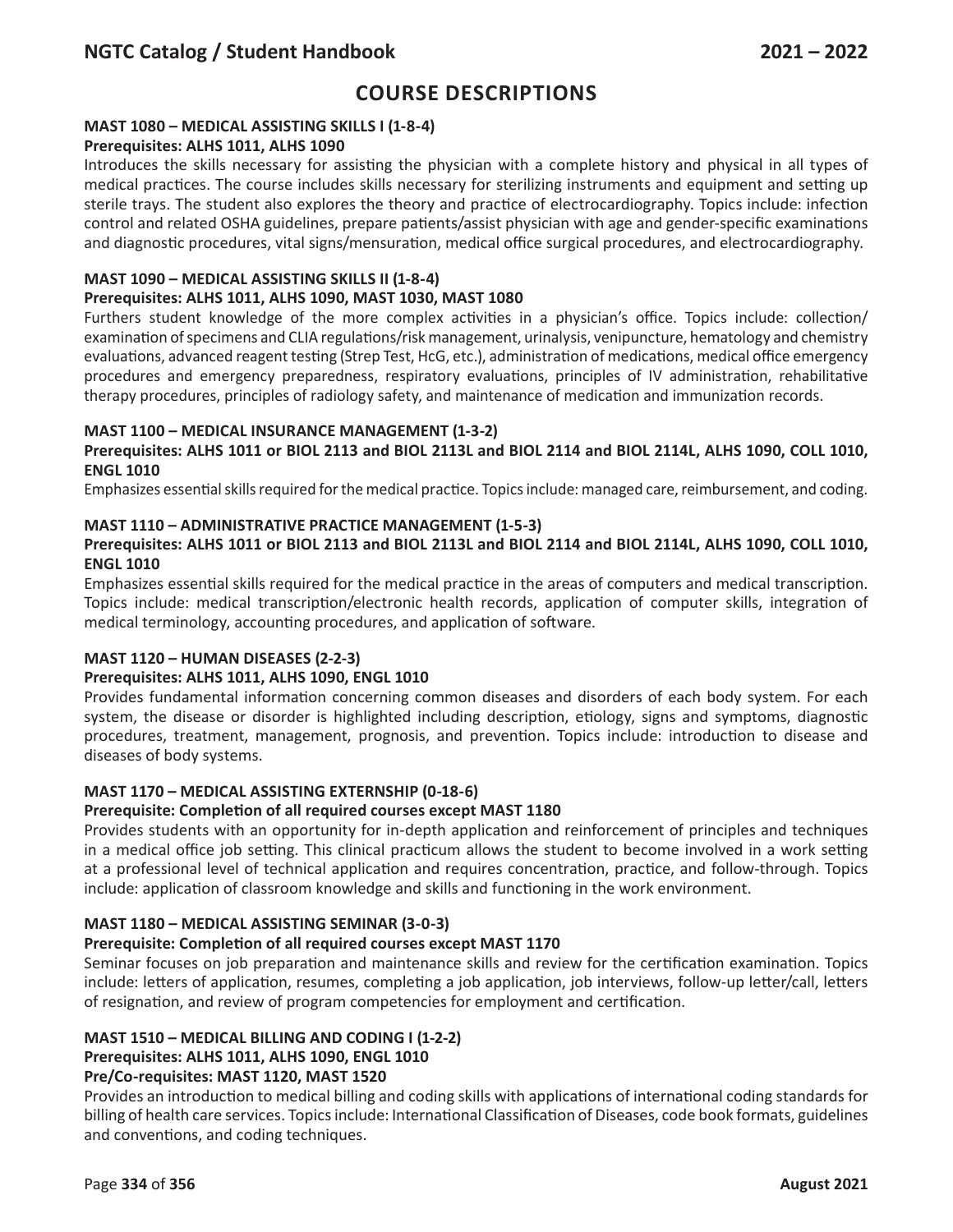## **MAST 1520 – MEDICAL BILLING AND CODING II (1-4-3)**

### **Co-requisite: MAST 1510**

Continues development of skills and knowledge presented in MAST 1510, Medical Billing and Coding I, and provides for patient disease and medical procedure coding for billing purposes by health care facilities. Topics include: medical records coding techniques, coding linkage and compliance, third-party reimbursement issues, and ethics in coding including fraud and abuse.

# **MAST 1530 – MEDICAL PROCEDURAL CODING (1-2-2)**

## **Prerequisites: ALHS 1011, ALHS 1090, ENGL 1010**

### Pre/Co-requisite: MAST 1120

Provides the knowledge and skills to apply the coding of procedures for billing purposes using the Physicians Current Procedural Terminology (CPT) manual. Topics include: format of CPT manual, CPT manual coding guidelines, and coding using the CPT manual.

## **MATH 0090 – LEARNING SUPPORT MATHEMATICS (3-0-3) (institutional credit only)**

This course uses the modular approach to emphasize in-depth arithmetic skills, basic and intermediate algebra skills. Topics include: number theory, whole numbers, fractions, decimals, percentages, ratio/proportion, measurement, geometry, application problems, introduction to real numbers, algebraic expressions, solving linear equations, graphs of linear equations, polynomial operations, polynomial factoring, inequalities, rational expressions and equations, linear graphs, slope, systems of equations, radical expressions and equations, and quadratic equations, and applications involving previously listed topics. Students progress at their own pace to master each module.

## **MATH 1012 – FOUNDATIONS OF MATHEMATICS (3-0-3) (Basic Skills – non-degree level)**

## **Prerequisite: Appropriate Math Placement Test Score or MATH 0090**

Emphasizes the application of basic mathematical skills used in the solution of occupational and technical problems. Topics include: fractions, decimals, percentages, ratios and proportions, measurement and conversion, geometric concepts, technical applications, and basic statistics.

## **MATH 1013 – ALGEBRAIC CONCEPTS (3-0-3) (Basic Skills – non-degree level)**

**Prerequisite: Appropriate Math Placement Test Score, Appropriate Algebra Placement Test Score or MATH 0090**  Emphasizes concepts and operations which are applied to the study of algebra. Topics include: basic mathematical concepts, basic algebraic concepts, and intermediate algebraic concepts.

## **MATH 1101- MATHEMATICAL MODELING (3-0-3) (degree level)**

### **Prerequisite: Appropriate Algebra Placement Test Score**

Emphasizes functions using real-world applications as models. Topics include: fundamental concepts of algebra; functions and graphs; linear, quadratic, polynomial, exponential, and logarithmic functions and models; systems of equations; and optional topics in algebra.

# **MATH 1103 – QUANTITATIVE SKILLS AND REASONING (3-0-3) (degree level)**

## **Prerequisite: Appropriate Algebra Placement Test Score**

This course focuses on quantitative skills and reasoning in the context of experiences that students will be likely to encounter. The course emphasizes processing information in context from a variety of representations, understanding of both the information and the processing, and understanding which conclusions can be reasonably determined. Students will use appropriate technology to enhance mathematical thinking and understanding. Topics covered in this course include: sets and set operations, logic, basic probability, data analysis, linear models, quadratic models, exponential and logarithmic models, geometry, and financial management.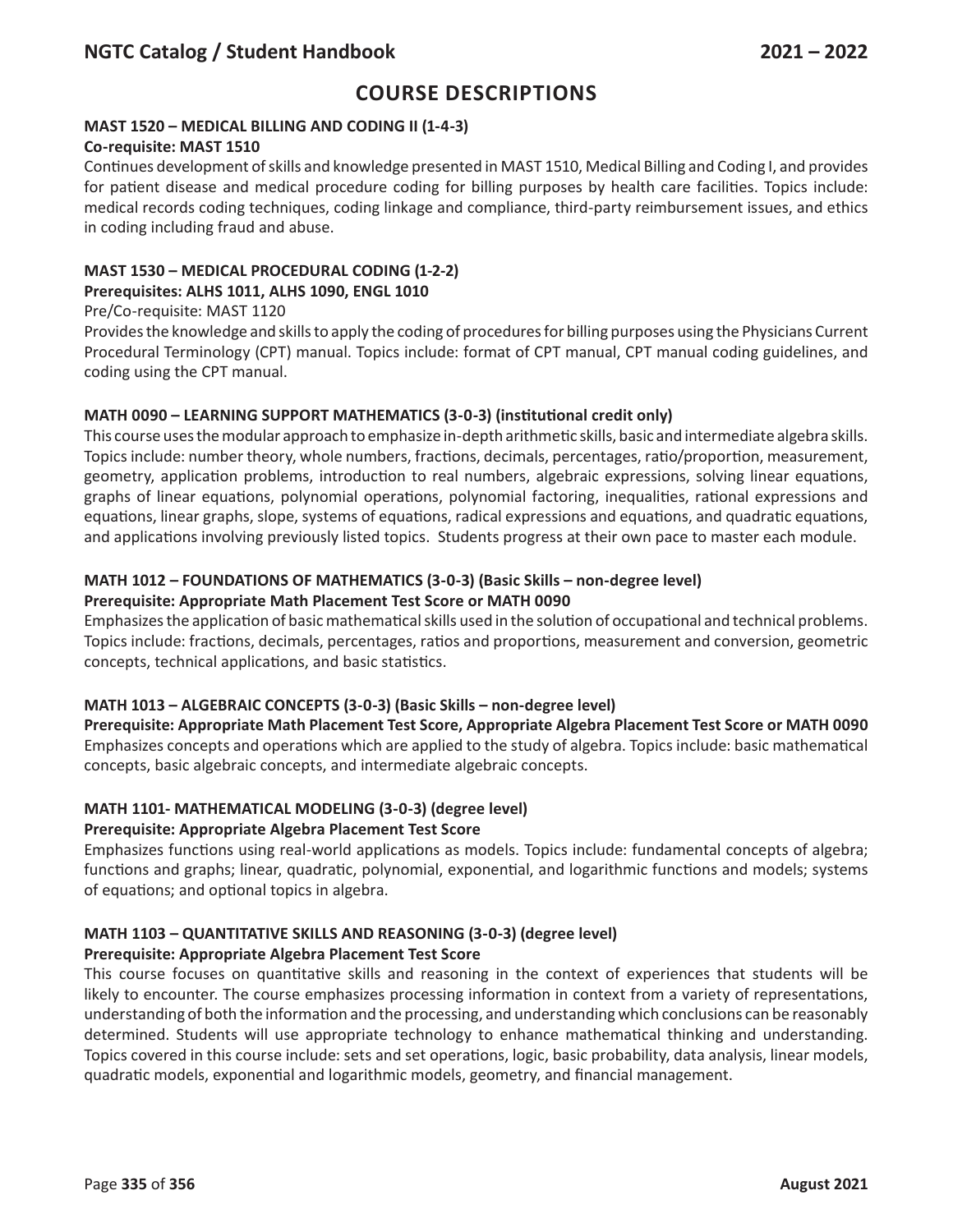# **Course Descriptions**

## **MATH 1111 – COLLEGE ALGEBRA (3-0-3) (degree level)**

#### **Prerequisite: Appropriate Degree Level Algebra Placement Test Score**

Emphasizes techniques of problem solving using algebraic concepts. Topics include: fundamental concepts of algebra, equations and inequalities, functions and graphs, and systems of equations; series, and probability or analytic geometry.

#### **MATH 1113 – PRECALCULUS (3-0-3) (degree level)**

#### **Prerequisite: MATH 1111 with C or better OR Appropriate Degree Level Placement Test Score**

Prepares students for calculus. Topics include: an intensive study of polynomial, rational, exponential, logarithmic, and trigonometric functions and their graphs. Applications include simple maximum and minimum problems, exponential growth, and decay.

#### **MATH 1127 – INTRODUCTION TO STATISTICS (3-0-3) (degree level)**

#### **Prerequisite: Appropriate Degree Level Algebra Placement Test Score**

Emphasizes the concepts and methods fundamental to utilizing and interpreting commonly used statistics. Topics include: descriptive statistics, basic probability, discrete and continuous distributions, sampling distributions, hypothesis testing, chi square tests, and linear regression.

#### **MATH 1131 – CALCULUS I (4-0-4) (degree level)**

#### **Prerequisite: MATH 1113 with C or better OR appropriate math placement test score**

Topics include: the study of limits and continuity, derivatives, and integrals of functions of one variable. Applications are incorporated from a variety of disciplines. Algebraic, trigonometric, exponential, and logarithmic functions are studied.

### **MATH 1132 – CALCULUS II (4-0-4) (degree level)**

#### **Prerequisite: MATH 1131 with C or better**

This course includes the study of techniques of integration, application of the definite integral, an introduction to differential equations, improper integrals, sequences, and series.

### **MCHT 1011 – INTRODUCTION TO MACHINE TOOL (2-4-4)**

Introduces the fundamental concepts and procedures necessary for the safe and efficient use of basic machine tools. Topics include: machine shop safety, terminology, use of hand and bench tools, analysis of measurements, part layout, horizontal and vertical band saw setup and operation, drill press setup and operation, and quality control.

### **MCHT 1012 – PRINT READING FOR MACHINE TOOL (3-0-3)**

Introduces the fundamental concepts necessary to develop blueprint-reading competencies, interpret drawings, and produce sketches for machine tool applications. Topics include: interpretation of blueprints, sketching, sectioning, geometric dimensioning, tolerance and assembly drawings.

#### **MCHT 1013 – MACHINE TOOL MATH (2-3-3)**

This course develops mathematical competencies as applied to machine tool technology. Emphasis is placed on the use of machining formulas by incorporating algebraic, geometric, and trigonometric functions. Topics include: machining algebra and geometry, applied geometry, and applied trigonometry.

#### **MCHT 1020 – HEAT TREATMENT AND SURFACE GRINDING (2-4-4)**

#### **Prerequisite: Program Admission**

Provides instruction in the setup, operations, maintenance, and assembly operations of surface grinders. Introduces the properties of various metals, production methods, and identification of ferrous and non-ferrous metals. Topics include: heat treatment safety, metallurgy principles, heat treatment of metals, surface grinders, surface grinder maintenance, surface grinder setup, surface grinder operations, and safety.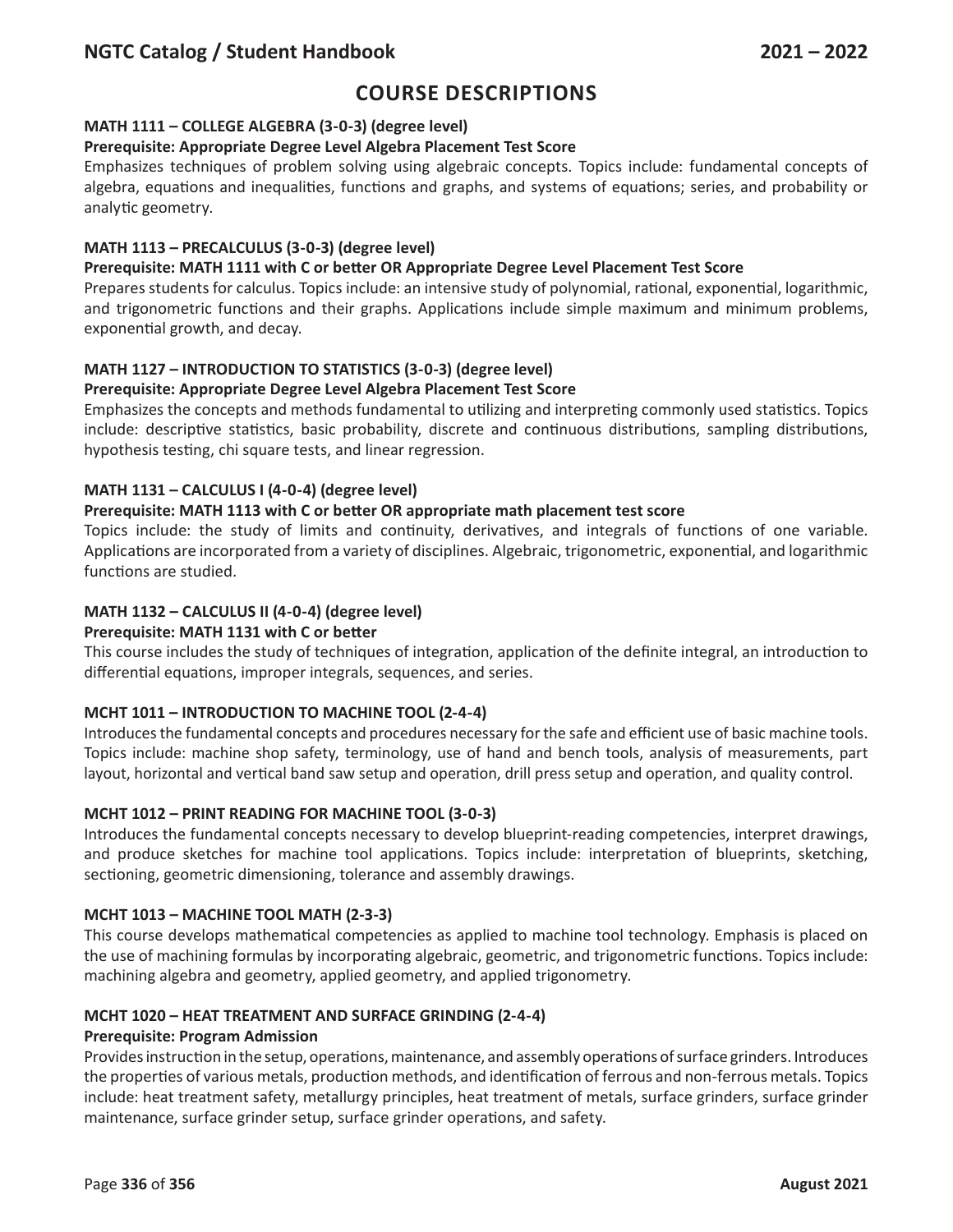# **Course Descriptions**

## **MCHT 1119 – LATHE OPERATIONS I (2-4-4)**

Provides opportunities for students to develop skill in the setup and operation of metal cutting lathes. Topics include: safety, lathes parts and controls, lathe tooling and tool bit grinding, lathe calculations, and lathe setup and operations.

## **MCHT 1120 – MILL OPERATIONS I (2-4-4)**

Provides instruction in the setup and use of the milling machine. Topics include: safety, milling machines, milling machine setup, and milling machine operations.

## **MCHT 1219 – LATHE OPERATIONS II (2-4-4)**

### **Pre-requisite – MCHT 1119**

Provides further instruction for students to develop skill in the use of lathes. Topics include: lathes, lathe setup, lathe operations, and safety.

### **MCHT 1220 – MILL OPERATIONS II (2-4-4)**

Provides further instruction for students to develop skills in the use of milling machines. Topics include: safety, advanced milling calculation, and advanced milling machine setup and operations.

### **MCHT 1520 – INDUSTRIAL MACHINE APPLICATIONS (0-6-3)**

### **Pre-requisite – MCHT 1011**

Provides an opportunity to perform creative and critical thinking skills needed to fabricate, modify, and maintain complex machine assemblies. Emphasis is placed on bench work, lathe, mill, and grinder operations; tool selection; and sequencing fabrication operations. Topics include: job planning, preparation for machining operations, and machining operations.

### **MEGT 1010 – MANUFACTURING PROCESSES (2-2-3) Prerequisite: Program Admission Pre/Co-requisite: ENGT 1000 Co-requisite: MATH 1111**

## This course introduces industrial manufacturing processes that employ processes for material shaping, joining, machining, and assembly to the student. Topics include: casting, shaping and molding of metals, ceramics and polymers; particulate processing of metals and ceramics; metal forming; machining; sheet metal working; joining and assembling; surface treatment; and manufacturing design considerations. Emphasis is provided on raw materials, quality, and costs of finished products. The course includes lab exercises that demonstrate the applications of the topics covered in actual manufacturing processes.

### **MEGT 2030 – STATICS (3-0-3)**

### **Prerequisite: ENGT 1000, MATH 1113**

This course introduces the student to the study of forces acting on objects and their effects on a body at rest or at constant velocity. Static principles are applied in analyzing structural systems. Topics include: vectors, resultants, equilibrium of force systems, free body diagrams (FBD), analysis of trusses and frames, distributed loading and geometric properties of areas. Emphasis is placed on bodies at rest in both 2 dimensions and 3 dimensions.

## **MEGT 2080 – STRENGTH OF MATERIALS (3-3-4)**

### **Prerequisite: MEGT 2030**

This course studies the behavior of materials when subjected to different loadings and constraints. Topics include: stress, strain, material properties, properties of cross sectional areas, bending and buckling of members, beam and column analysis, torsion and combined loading. Emphasis is provided on predicting material behavior in various mechanical applications and utilizing fundamental analysis techniques to determine stress in solids under tension, compression, torsion and/or shear. The course includes hands on laboratory exercises such as evaluating beam deflection and the thermal expansion of various metals.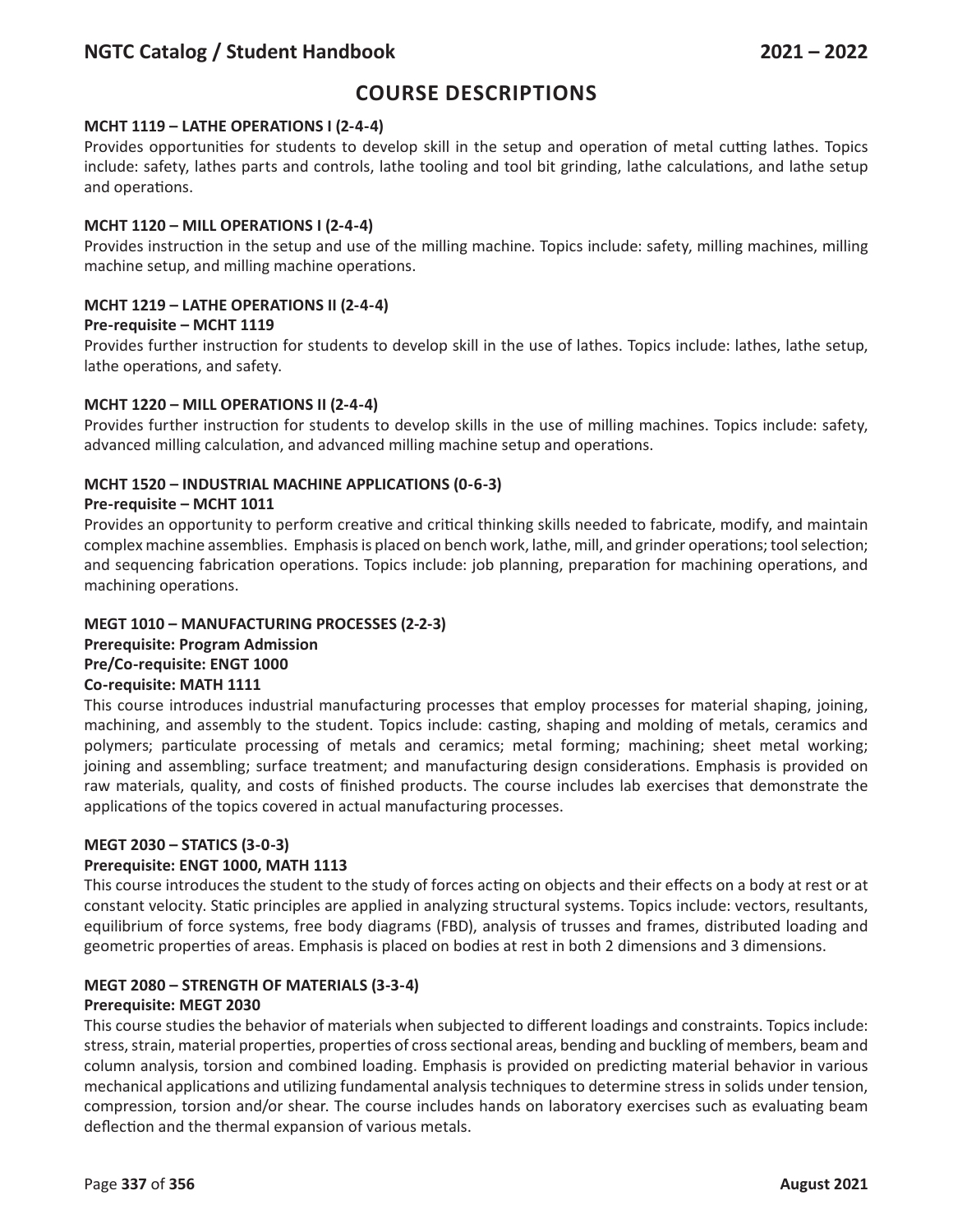# **Course Descriptions**

#### **MGMT 1100 – PRINCIPLES OF MANAGEMENT (3-0-3)**

Develops skills and behaviors necessary for successful supervision of people and their job responsibilities. Emphasis will be placed on real life concepts, personal skill development, applied knowledge and managing human resources. Course content is intended to help managers and supervisors deal with a dramatically changing workplace being affected by technology changes, a more competitive and global market place, corporate restructuring and the changing nature of work and the workforce. Topics include: understanding the manager's job and work environment; building an effective organizational culture; leading, directing, and the application of authority; planning, decision-making, and problem-solving; human resource management; administrative management; organizing; and controlling.

#### **MGMT 1105 – ORGANIZATIONAL BEHAVIOR (3-0-3)**

Provides a general knowledge of the human relations aspects of the senior-subordinate workplace environment. Topics include: employee relations principles, problem-solving and decision-making, leadership techniques to develop employee morale, human values and attitudes, organizational communications, interpersonal communications, and employee conflict.

#### **MGMT 1110 – EMPLOYMENT RULES AND REGULATIONS (3-0-3)**

Develops a working knowledge of the laws of employment necessary for managers. Topics include: Employment Law, the Courts, Alternative Dispute Resolution (ADR), Discrimination Law, Selecting Applicants Under the Law, OSHA and Safety, Affirmative Action, At-Will Doctrine, Right to Privacy, Fair Labor Standards Act (FLSA), Family Medical Leave Act (FMLA), Workers Compensation, Unemployment Compensation, and National Labor Relations Act.

#### **MGMT 1115 – LEADERSHIP (3-0-3)**

This course familiarizes the student with the principles and techniques of sound leadership practices. Topics include: characteristics of effective leadership styles, history of leadership, leadership models, the relationship of power and leadership, team leadership, and the role of leadership in effecting change.

#### **MGMT 1120 – INTRODUCTION TO BUSINESS (3-0-3)**

This course is designed to provide the student with an overview of the functions of business in the market system. The student will gain an understanding of the numerous decisions that must be made by managers and owners of businesses. Topics include: the market system, the role of supply and demand, financial management, legal issues in business, employee relations, ethics, and marketing.

#### **MGMT 1125 – BUSINESS ETHICS (3-0-3)**

Provides students with an overview of business ethics and ethical management practices with emphasis on the process of ethical decision-making and working through contemporary ethical dilemmas faced by business organizations, managers, and employees. The course is intended to demonstrate to the students how ethics can be integrated into strategic business decisions and can be applied to their own careers. The course uses a case study approach to encourage the student in developing analytical, problem-solving, critical thinking, and decisionmaking skills. Topics include: an overview of business ethics; moral development and moral reasoning; personal values, rights, and responsibilities; frameworks for ethical decision-making in business; justice and economic distribution; corporations and social responsibility; corporate codes of ethics and effective ethics programs; business and society: consumers and the environment; ethical issues in the workplace; business ethics in a global and multicultural environment; business ethics in cyberspace; and business ethics and the rule of law.

### **MGMT 1135 – MANAGERIAL ACCOUNTING AND FINANCE (3-0-3)**

The focus of this course is to acquire the skills and concepts necessary to use accounting information in managerial decision making. Course is designed for those who will use, not necessarily prepare, accounting information. Those applications include the use of information for short and long term planning, operational control, investment decisions, cost and pricing products and services. An overview of financial accounting and basic concepts of finance provides an overview of financial statement analysis.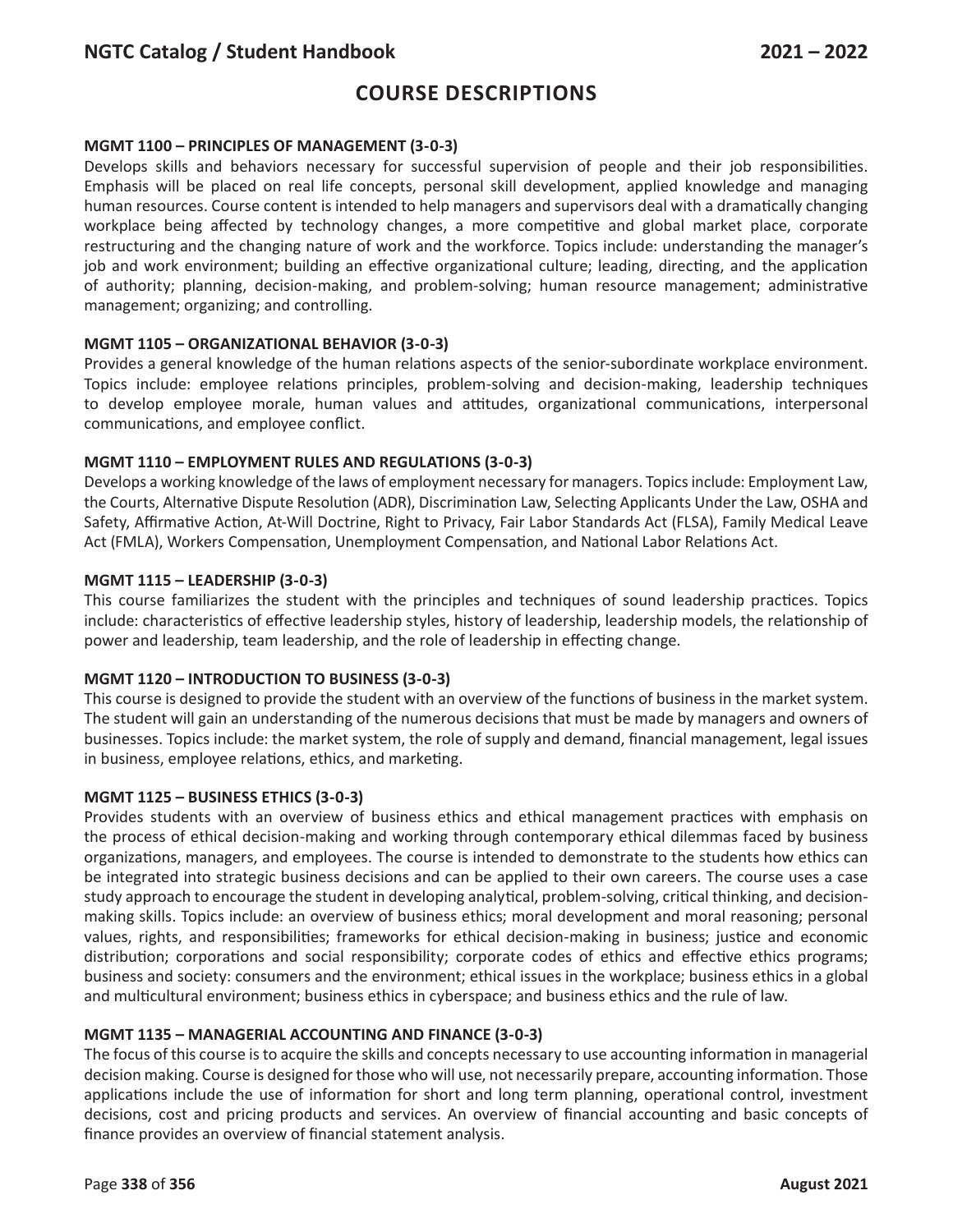# **Course Descriptions**

### **MGMT 2115 – HUMAN RESOURCE MANAGEMENT (3-0-3)**

This course is designed as an overview of the Human Resource Management (HRM) function and of the manager and supervisor's role in managing the career cycle from organizational entry to exit. It acquaints the student with the authority, responsibility, functions, and problems of the human resource manager, with an emphasis on developing familiarity with the real-world applications required of employers and managers who increasingly are in partnership with HRM generalists and specialists in their organizations. Topics include: strategic human resource management, contemporary issues in HRM: ethics, diversity and globalization; the human resource/supervisor partnership; human resource planning and productivity; job description analysis, development, and design: recruiting, interviewing, and selecting employees; performance management and appraisal systems; employee training and development: disciplinary action and employee rights; employee compensation and benefits; labor relations and employment law; and technology applications in HRM.

### **MGMT 2120 – LABOR MANAGEMENT RELATIONS (3-0-3)**

Provides a student with an overview of the relationship of rank and file employees to management in business organizations. The nature of the workplace, the economic foundations of work organizations, and the history of the relationship between management and labor is examined. The course acquaints the student with the principles of developing positive relationships between management and labor within the context of the legal environment governing labor relations. Topics include: the nature of the American workplace; the economic history of business organizations, the historical roots of labor-management relations; adversarial and cooperative approaches to labor relations; the legal framework of labor relations; employee-employer rights; collective bargaining and union organizing processes; union and nonunion grievance procedures; international labor relations; and the future of labor-management relations in a changing economy. Case studies, readings, and role-plays are used to simulate workplace applications in labor relations.

#### **MGMT 2125 – PERFORMANCE MANAGEMENT (3-0-3)**

Develops an understanding of how fostering employer/employee relationships in the work setting improves work performance. Develops legal counseling and disciplinary techniques to use in various workplace situations. Topics include: the definitions of coaching, counseling, and discipline; importance of the coaching relationship; implementation of an effective counseling strategy; techniques of effective discipline; and performance evaluation techniques.

### **MGMT 2130 – EMPLOYEE TRAINING AND DEVELOPMENT (3-0-3)**

Addresses the challenges of improving the performance and career potential of employees, while benefiting the student in their own preparation for success in the workplace. The focus is on both training and career and personal development. Shows the student how to recognize when training and development is needed and how to plan, design, and deliver an effective program of training for employees. Opportunities are provided for the student to develop their own career plans, assess their work-related skills, and practice a variety of skills desired by employers. Topics include: developing a philosophy of training; having systems approach to training and development; the context of training; conducting a needs analysis; critical success factors for employees: learning principles; designing and implementing training plans; conducting and evaluating training; human resource development and careers; personal career development planning; and applications in interpersonal relationships and communication.

### **MGMT 2135 – MANAGEMENT COMMUNICATION TECHNIQUES (3-0-3)**

Emphasizes developing the full range of communication strategies required to become a successful manager and prepares managers for the skills required to communicate effectively in business today. Topics include: organizational/strategic communication, interpersonal communication, presentation techniques, presentation technology and applications, team/group communication, intercultural communication, external stakeholder communication, and using spreadsheet applications for business problem solving.

### **MGMT 2140 – RETAIL MANAGEMENT (3-0-3)**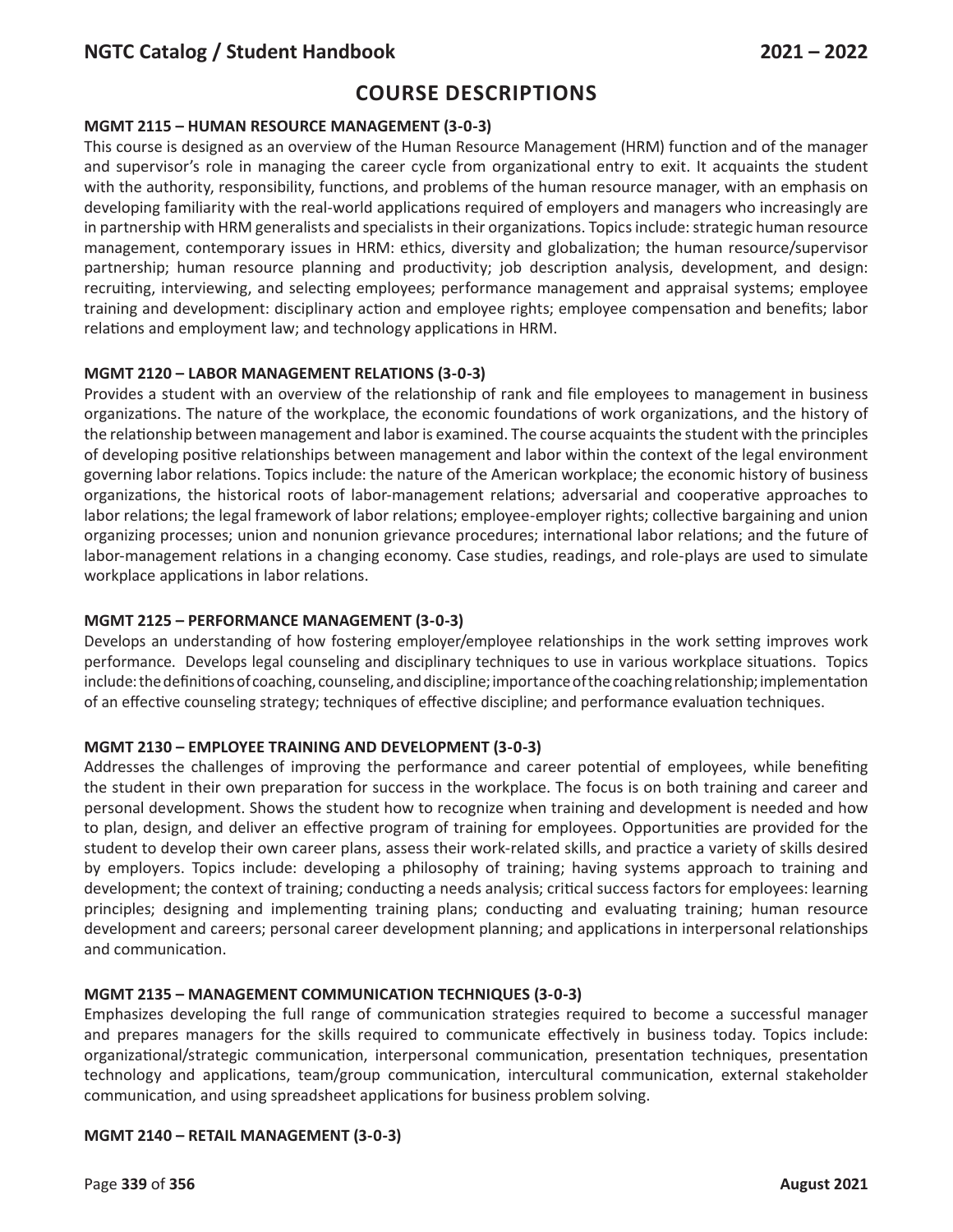# **Course Descriptions**

Develops a working knowledge of managing a retail business from a variety of perspectives with an emphasis on store management. The emphasis is on contemporary issues in retailing, particularly the process of supervising customer service and dealing with the changing demographics of retailing. An application focus on the use of information technologies, the internet, and electronic retailing is intended to give the student hands-on experience in retail management. Topics include: strategic retail management; store, non-store, and nontraditional retailing; retail human resource management; developing a customer-focused service strategy; managing customer service; retail operations and financial management; merchandise management; buying and inventory management; global, cataloging, and electronic retail management, information technology applications in retailing.

#### **MGMT 2145 – BUSINESS PLAN DEVELOPMENT (3-0-3)**

Provides student with knowledge and skills necessary for a manager or entrepreneur to develop and implement a business plan. Topics include: business/community compatibility, introduction to cash flow and break even analysis, development of product/service idea, determination of market feasibility, development of marketing strategy, development of operations outline, and application of financial concepts.

#### **MGMT 2150 – SMALL BUSINESS MANAGEMENT (3-0-3)**

This course introduces the essentials of starting, managing, and growing a small business. Topics include: the role of the entrepreneur, pricing, advertising, financing, layout of facilities, inventory control, staffing, purchasing, vendor selection, and relevant laws affecting small business.

#### **MGMT 2205 – SERVICE SECTOR MANAGEMENT (3-0-3)**

This course focuses on supervision in the service sector with special emphasis on team building, quality management, and developing a customer focus. The challenge of providing world-class customer service is addressed through sections on principles of service industry supervision, career development, problem solving, stress management, and conflict resolution. Topics include: principles of service industry supervision, team building, customer service TQM in a service environment, business software applications, communication in the service sector, introduction to information systems, selling principles and sales management, retail management, and legal issues in the service sector.

#### **MGMT 2210 – PROJECT MANAGEMENT (3-0-3)**

Provides a basic understanding of project management functions and processes. Topics include: team selection and management; project planning, definition and scheduling of tasks; resource negotiation, allocation, and leveling; project control, monitoring, and reporting; computer tools for project planning and scheduling; managing complex relationships between project team and other organizations; critical path methodology; and total quality management.

#### **MGMT 2215 – TEAM PROJECT (3-0-3)**

This course utilizes team methodologies to study the field of management. It encourages students to discuss their perception of management practices that have been studied during the management program. Topics include: current issues and problems in management and supervision and state-of-the-art management and leadership techniques. Students will be put into teams, will work on team projects to demonstrate their understanding of the competencies of this course, and will do peer evaluation. Potential team projects could include authoring a management book covering the competencies, videos, web sites, bulletin boards, and slide presentations amongst others.

#### **MGMT 2220 – MANAGEMENT OCCUPATION-BASED INSTRUCTIONS (0-9-3) Co-requisite: ENGL 1010, MGMT 1100**

Reinforcement of management, supervision, and employability principles in an actual job placement or through a practicum experience. Students are acquainted with occupational responsibilities through realistic work situations and are provided with insights into management and supervisory applications on the job. Topics include: problem solving, adaptability to the job setting, use of proper interpersonal skills, application of management and supervisory techniques, and professional development. The occupation-based instruction is implemented through the use of a practicum or internship and all of the following: written individualized training plans, written performance evaluation, and a required weekly seminar.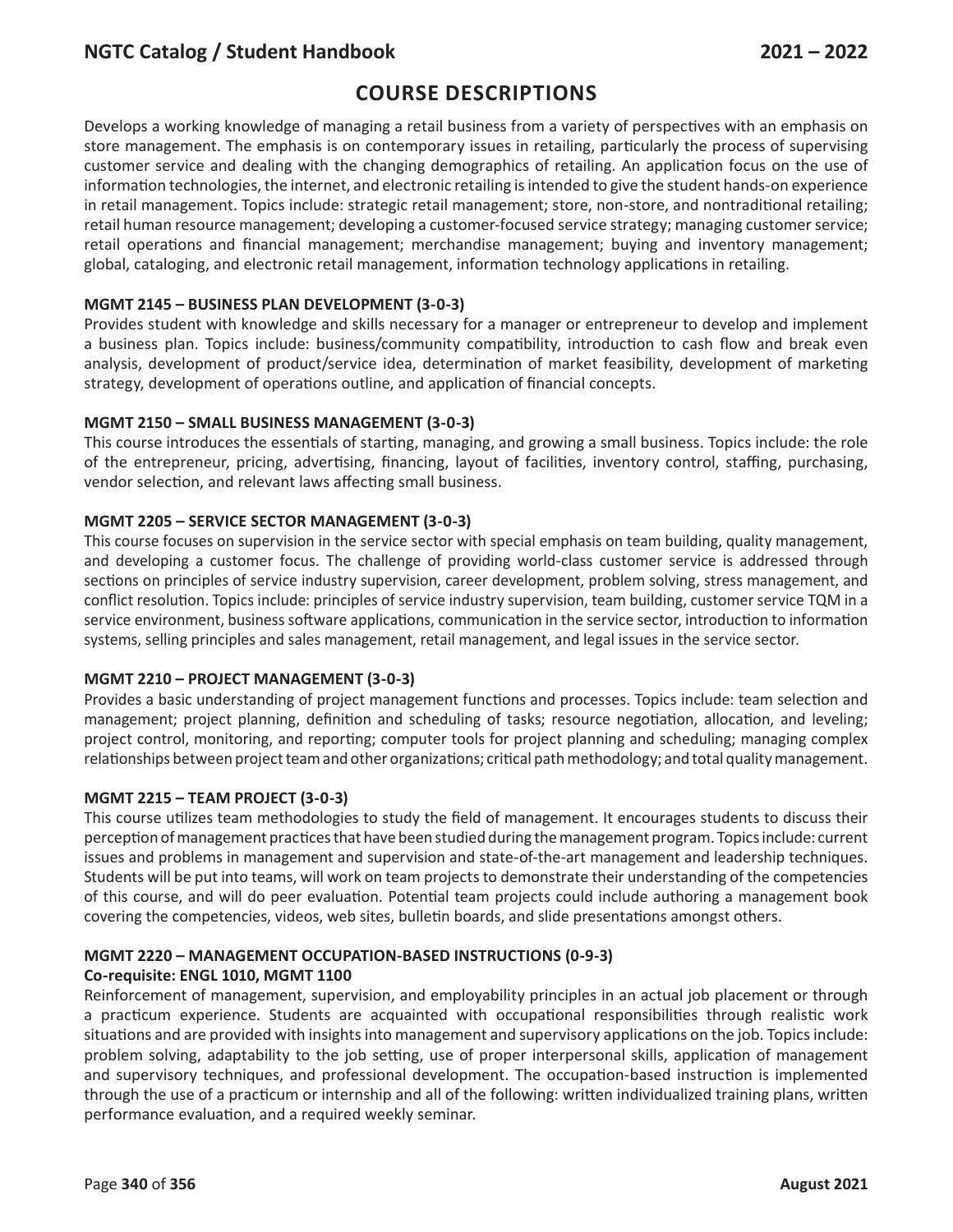# **Course Descriptions**

### **MKTG 1100 – PRINCIPLES OF MARKETING (3-0-3)**

This course emphasizes the trends and the dynamic forces that affect the marketing process and the coordination of the marketing functions. Topics include: effective communication in a marketing environment, role of marketing, and knowledge of marketing principles, marketing strategy, and marketing career paths.

## **MKTG 1130 - BUSINESS REGULATIONS AND COMPLIANCE (3-0-3)**

This course introduces the study of contracts and other legal issues and obligations for businesses. Topics include: creation and evolution of laws, court decision processes, legal business structures, sales contracts, commercial papers, Uniform Commercial Code, and risk-bearing devices.

## **MKTG 1190 - INTEGRATED MARKETING COMMUNICATIONS (3-0-3)**

This course introduces the fundamental principles and practices associated with promotion and communication. Topics include: purposes of promotion and IMC, principles of promotion and Integrated Marketing Communication (IMC), budgeting, regulations and controls, media evaluation and target market selection, integrated marketing plans, trends in promotion, and promotion and communication career paths.

## **MKTG 2290 – MARKETING INTERNSHIP/PRACTICUM (0-9-3)**

This course applies and reinforces marketing and employability skills in an actual job placement or practicum experience. Topics include: problem solving, adaptability to the job setting, use of proper interpersonal skills, application of marketing skills, and professional development.

## **MKTG 2500 – EXPLORING SOCIAL MEDIA (3-0-3)**

This course explores the environment and current trends of social media as it relates to marketing functions. Topics include: history of the internet and social media, social media dashboards, legal issues of social media, outsourcing vs. in-house administration, and the current social media ecosystem including applications in the following areas: communication, collaboration/authority building, multimedia, reviews and opinions, and entertainment.

### **MUSC 1101 – MUSIC APPRECIATION (3-0-3) (degree level)**

Prerequisite: Appropriate Degree Level Writing (English) and Reading Placement Test Scores Explores the formal elements of musical composition, musical form and style, and the relationship of music to historical periods. The course includes listening and analysis of well-known works of music. This course encourages student interest in musical arts beyond the classroom.

## **NAST 1100 – NURSE AIDE FUNDAMENTALS (4-5-6)**

### **Prerequisites: ALHS 1040, ALHS 1060, ALHS 1090**

Introduces student to the role and responsibilities of the Nurse Aide. Emphasis is placed on understanding and developing critical thinking skills, as well as demonstrating knowledge of the location and function of human body systems and common disease processes; responding to and reporting changes in a residents'/patients' condition, nutrition, and vital signs; nutrition and diet therapy; disease processes; vital signs; observing, reporting and documenting changes in a residents' condition; emergency concerns; ethics and legal issues and governmental agencies that influence the care of the elderly in long-term care settings; mental health and psychosocial wellbeing of the elderly; use and care of mechanical devices and equipment; communication and interpersonal skills and skills competency based on federal guidelines. Topics include: roles and responsibilities of the Nurse Aide; communication and interpersonal skills; topography, structure, and function of the body systems; injury prevention and emergency preparedness; residents' rights; basic patient care skills; personal care skills; and restorative care.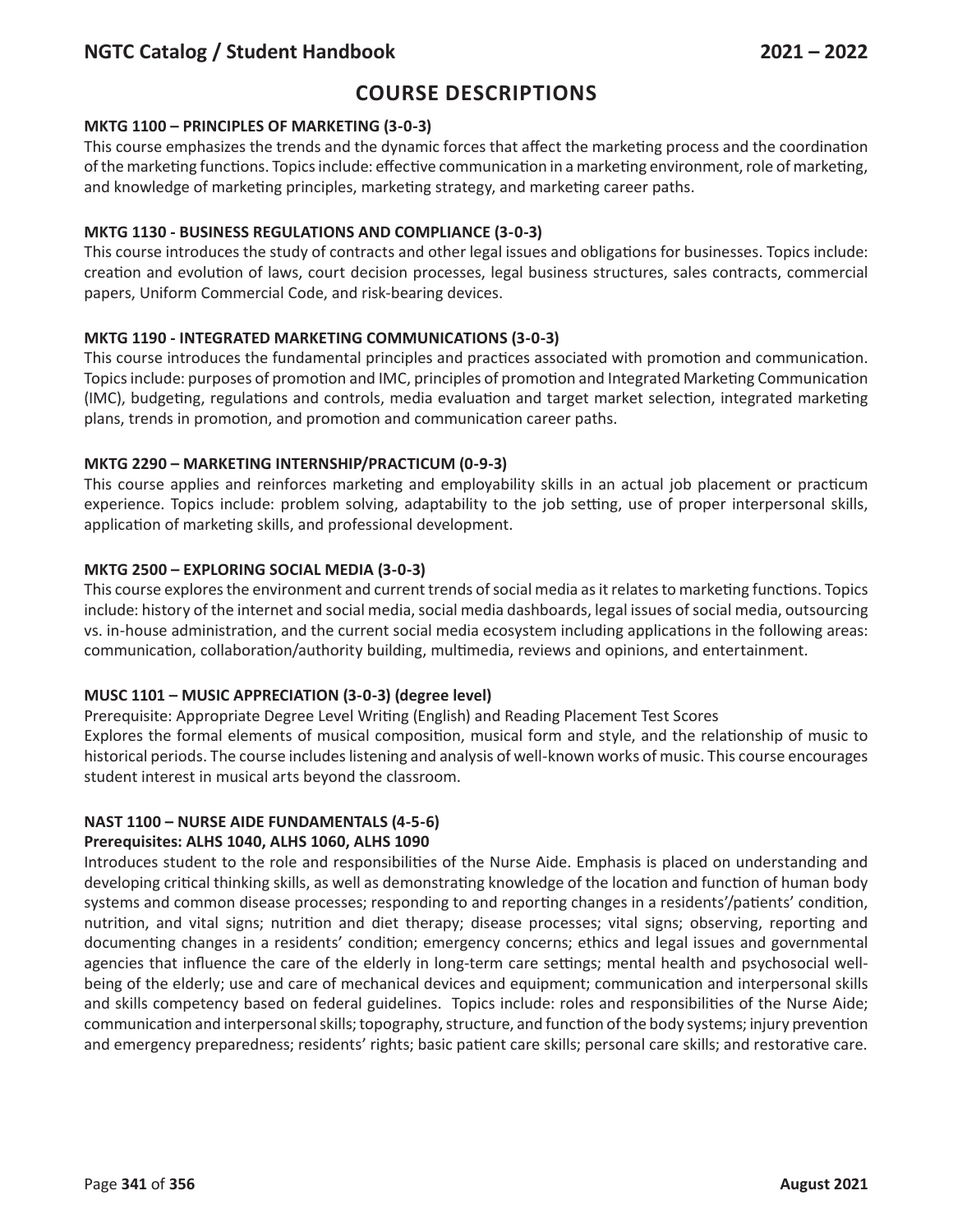### **NAST 2100 – NURSE AIDE ACCELERATED (5-2-7)**

#### **Co-requisite: ALHS 1090**

Introduces student to the role and responsibilities of the Nurse Aide. Emphasis is placed on understanding and developing critical thinking skills, as well as demonstrating knowledge of the location and function of human body systems and common disease processes; responding to and reporting changes in a residents'/patients' condition, nutrition, and vital signs; nutrition and diet therapy; disease processes; vital signs; observing, reporting and documenting changes in a residents' condition; emergency concerns; ethics and legal issues and governmental agencies that influence the care of the elderly in long-term care settings; mental health and psychosocial wellbeing of the elderly; use and care of mechanical devices and equipment; communication and interpersonal skills and skills competency based on federal guidelines. Topics include: roles and responsibilities of the Nurse Aide; communication and interpersonal skills; topography, structure, and function of the body systems; injury prevention and emergency preparedness; residents' rights; basic patient care skills; personal care skills; and restorative care.

## **PHAR 1000 – PHARMACEUTICAL CALCULATIONS (4-0-4) Prerequisites (diploma): ALHS 1011, ALHS 1090, ENGL 1010, MATH 1012 Prerequisites (degree): ALHS 1090, ENGL 1101, MATH 1111**

## **Co-requisites: PHAR 1010, PHAR 1040**

This course develops knowledge and skills in pharmaceutical calculations procedures. Topics include: systems of measurement, medication dispensing calculations, pharmacy mathematical procedures, and calculation tools and techniques.

## **PHAR 1010 – PHARMACY TECHNOLOGY FUNDAMENTALS (4-2-5) Prerequisites (diploma): ALHS 1011, ALHS 1090, ENGL 1010, MATH 1012 Prerequisites (degree): ALHS 1090, ENGL 1101, MATH 1111**

#### **Co-requisites: PHAR 1000, PHAR 1040**

Provides an overview of the pharmacy technology field and develops the fundamental concepts and principles necessary for successful participation in the pharmacy field. Topics include: safety, orientation to the pharmacy technology field, fundamental principles of chemistry, basic laws of chemistry, ethics and laws, definitions and terms, and reference sources.

#### **PHAR 1020 – PRINCIPLES OF DISPENSING MEDICATIONS (3-3-4) Prerequisites: PHAR 1000, PHAR 1010 Co-requisites: PHAR 1030**

This course introduces the student to principles of receiving, storing, and dispensing medications. Topics include: purchasing, packaging, and labeling drugs; pharmacy policies and procedures; documentation; inventory and filing systems; compounding; storage and control; pharmacy equipment; and health care organizational structure. This course provides laboratory and clinical practice.

## **PHAR 1030 – PRINCIPLES OF STERILE MEDICATION PREPARATION (3-3-4) Prerequisites: PHAR 1000, PHAR 1010**

#### **Co-requisites: PHAR 1020**

Continues the development of student knowledge and skills in preparing medication, processing glassware, and maintaining an aseptic environment. Topics include: aseptic and sterile techniques, parenteral admixtures, hyperalimentation, chemotherapy, filtering, disinfecting, contamination, ophthalmic preparations, infection control, and quality control.

#### **PHAR 1040 – PHARMACOLOGY (4-0-4)**

#### **Prerequisites (diploma): ALHS 1011, ALHS 1090, ENGL 1010, MATH 1012 Prerequisites (degree): ALHS 1090, BIOL 2113, BIOL 2113L, ENGL 1101, MATH 1111 Co-requisites: PHAR 1000, PHAR 1010**

The course introduces the students to principles and knowledge about all classifications of medication. Topics include: disease states and treatment modalities, pharmaceutical side effects and drug interactions, control substances, specific drugs, and drug addiction and abuse.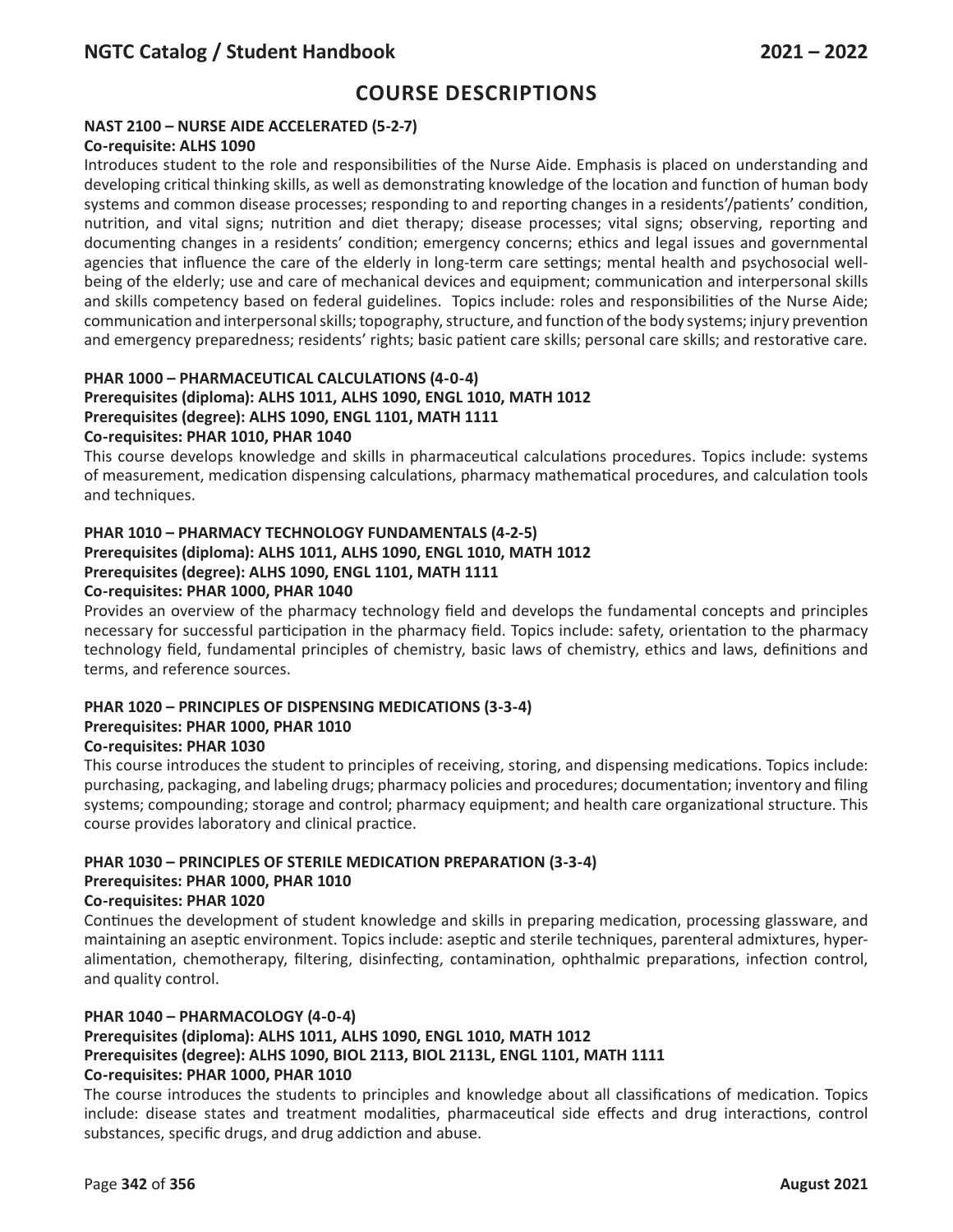## **PHAR 1050 – PHARMACY TECHNOLOGY PRACTICUM (0-15-5)**

#### **Prerequisites: PHAR 1000, PHAR 1010**

Orients students to the clinical environment and provides experiences with the basic skills necessary for the pharmacy technician. Topics include: storage and control, documentation, inventory and billing, community practice, institutional practice, and communication.

#### **PHAR 2060 – ADVANCED PHARMACY TECHNOLOGY PRINCIPLES (2-2-3) Prerequisites: COLL 1010, PHAR 1030, PHAR 1050**

## **Co-requisite: PHAR 2070**

This course presents the advanced concepts and principles needed in the pharmacy technology field. Topics include: physician orders, patient profiles, pharmacy data systems, job readiness, legal requirements, inventory and billing, pharmaceutical calculations review, and pharmacology review.

## **PHAR 2070 – ADVANCED PHARMACY TECHNOLOGY PRACTICUM (0-15-5) Prerequisites: COLL 1010, PHAR 1030, PHAR 1050**

#### **Co-requisite: PHAR 2060**

Continues the development of student knowledge and skills applicable to pharmacy technology practice. Topics include: dispensing responsibilities, physician orders, controlled substances, hyper-alimentation, chemotherapy, patient profiles, pharmacy data systems, ophthalmic preparations, and hospital/retail/home health pharmacy techniques.

### **PHLT 1030 – INTRODUCTION TO VENIPUNCTURE (2-2-3)**

#### **Co-requisite: ALHS 1040**

Provides an introduction to blood collecting techniques and processing specimens. Emphasis is placed on the knowledge and skills needed to collect all types of blood samples from hospitalized patients. Topics include: venipuncture procedure, safety and quality assurance; isolation techniques, venipuncture problems, and definitions; lab test profiles and patient care areas; other specimen collections and specimen processing; test combinations, skin punctures and POCT; professional ethics and malpractice; and certification and licensure.

### **PHLT 1050 - CLINICAL PRACTICE (0-15-5)**

#### **Prerequisite: PHLT 1030**

Provides work experiences in a clinical setting. Emphasis is placed on enhancing skills in venipuncture techniques. Topics include: introduction to clinical policies and procedures and work ethics; routine collections: adult, pediatric, and newborn; and special procedures.

#### **PHOT 1102 – VISUAL THEORY I (1-5-3)**

Introduces the theory and information necessary for photographic processes with reference to black and white technologies. Emphasis will be placed on technical creative skills. Topics include: photographic processes, technical skills, creative skills, black and white theory, equipment, and zone system.

### **PHOT 1103 – CAMERA TECHNIQUES I (1-5-3)**

Introduces the technical aspects of camera operations. Emphasizes skill development through manipulative exercises. Topics include: camera operation, exposure control, metering, lens manipulation, and large format operation.

#### **PHOT 1104 – PHOTOGRAPHIC WORKSHOP I (1-6-3)**

Provides instruction in procedures used to produce photographs. Skill development through laboratory practice and problem solving will be the emphasis of the course. Emphasis will be placed on skill development and completion of structured assignments. Topics include: technical skill development, creative skill development, lighting, and equipment.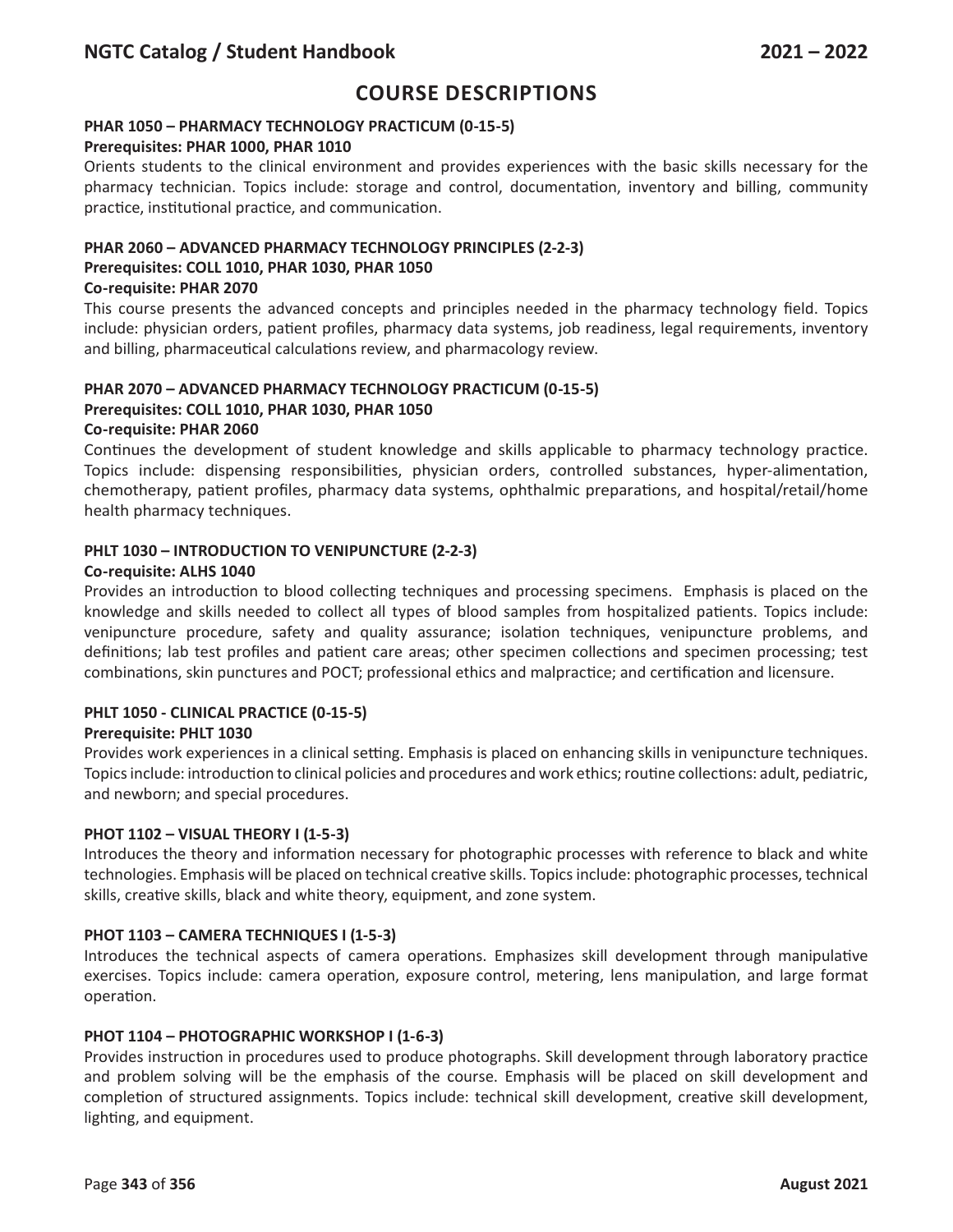# **Course Descriptions**

### **PHOT 1105 – DIGITAL IMAGING I (1-5-3)**

Introduces the photographic processes that use digital technology. The course explores the fundamentals of photography with the emphasis on the development of strong photographic skills as they relate to the principles of DSLR cameras, lenses and perspective. Topics include: photo digital technology history, digital processes in today's photography market, personal computer basics, introductory image manipulation software, and manipulation of digital photos into print formats.

## **PHOT 1122 – VISUAL THEORY II (1-5-3)**

#### **Prerequisite: PHOT 1102**

Continues study of the theory and information necessary for the photographic processes. Topics include: color recognition, color management, technical skills, creative skills, and equipment.

### **PHOT 1123 – CAMERA TECHNIQUES II (1-5-3)**

#### **Prerequisite: PHOT 1103**

Introduces the technical aspects of camera operations. Emphasizes skill development through manipulative exercises. Topics include: digital SLR and multiple camera systems, camera operation, exposure control, and metering.

### **PHOT 1124 – PHOTOGRAPHIC WORKSHOP II (0-5-2)**

#### **Prerequisite: PHOT 1104**

Provides technical and creative experiences for the development of photographic skills. Completion of structured assignments is the emphasis of the course. Topics include: studio skill development and laboratory skill development.

#### **PHOT 1125 – MULTIMEDIA I (2-2-3)**

Provides instruction in the operational practices and procedures of electronic video equipment. Emphasizes relationship between linear and digital processes, the operation and maintenance of equipment, and management of people. Introduces techniques and methods of video production and presentation. Emphasizes production of an edited video presentation. Topics include: automated equipment, workflow, formulating objectives, outlines, scripts, storyboards, titles, sound, programming, audience analysis, production planning, production, presentation, video preproduction, video production, and video presentation.

### **PHOT 1126 – PORTRAITURE I (1-5-3)**

Introduces techniques of lighting and posing as applied to professional portraiture. Emphasizes the use of controlled studio lighting and available light portraits. Topics include: available light, studio lighting, posing techniques, portraiture lighting, and portraiture styles and techniques.

#### **PHOT 2101 – PORTFOLIO I (0-5-2)**

The emphasis of the course is on understanding the portfolio and how to produce it. Topics include: evaluation and planning, photographic image production, and presentation.

#### **PHOT 2103 – COMMERCIAL I (1-5-3)**

Introduces the concepts and techniques applied in commercial and advertising photography. Emphasizes skill development through laboratory activities. Provides instruction in advanced commercial photography. Emphasizes skill development in the use of various commercial lighting and composition techniques. Topics include: commercial lighting, camera techniques, exposure and metering, safety techniques, advertising principles, advanced commercial composition and lighting, and studio and location set rigging.

### **PHOT 2105 – DIGITAL IMAGING II (0-6-3)**

### **Prerequisite: PHOT 1105**

Introduces the student to advanced operations and techniques in the production of digitally imaged photographs. Through the use of the Adobe Photoshop program, students will learn a precise use of tools and filters in the manipulation and enhancement of their photographs. Plan, layout, and create multi-layered images. Become familiar with service bureau operations and visit a service bureau.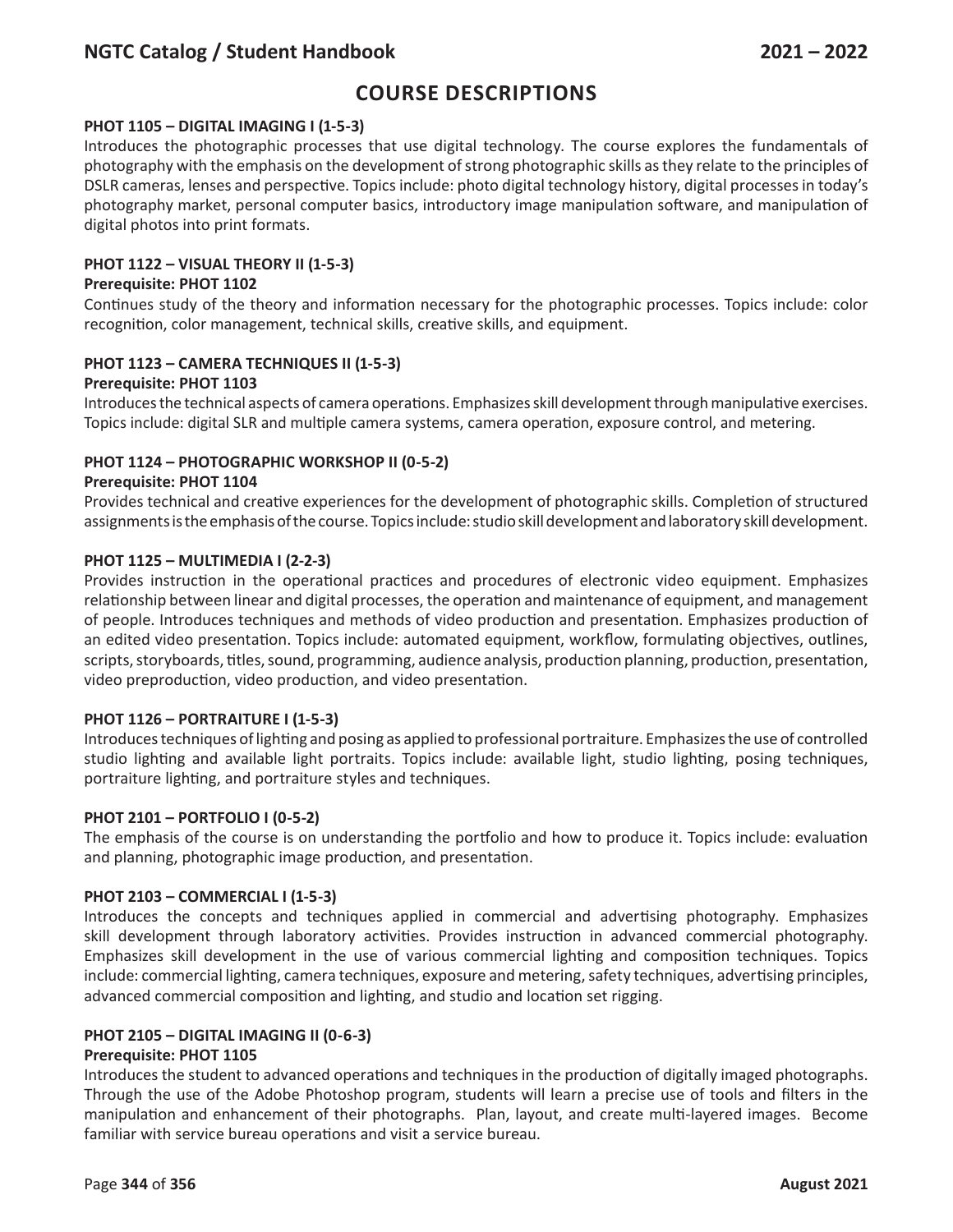# **Course Descriptions**

### **PHOT 2106 – PHOTOJOURNALISM (1-5-3)**

Introduces the written and photographic techniques of news, feature, and sports photojournalism for newspaper and magazine reproduction. Provides instruction on the history and development of photography. Topics include: news coverage, feature photography, sports photography, equipment and techniques, documentary and essay work, ethics and laws of photojournalism, and use of multimedia.

#### **PHOT 2121 – PORTFOLIO II (1-3-2)**

#### **Prerequisites: PHOT 2101, PHOT 2123**

The emphasis of the course is on editing the portfolio of individual students directed toward a specific job and area of study. Stresses portfolio book, presentation, and visual images to secure photographic jobs in today's market. Topics include: evaluation and planning, photographic image production, presentation, and portfolio show.

### **PHOT 2122 – PRACTICUM/INTERNSHIP (0-9-3)**

#### **Prerequisites: PHOT 2106, PHOT 2123**

Provides an industry setting or simulated industry setting to allow students time for skill development and industry orientation. Topics include: employability skills and photographic skills.

#### **PHOT 2123 – COMMERCIAL II (1-5-3)**

#### **Prerequisite: PHOT 2103**

Introduces advanced concepts and techniques applied in commercial and advanced photography. Emphasizes skill development in both interior and exterior photography and advanced advertising photography. Topics include: available lighting, artificial lighting, mixed lighting, use of filters, metering techniques, camera and lens selection, and location photography safety techniques.

#### **PHOT 2125 – MULTIMEDIA II (0-5-2)**

#### **Prerequisite: PHOT 1125**

Provides instruction on methods related to video pre-production, production, and post-production. Topics include: camera techniques, storyboarding, script development, professional practices for video production, video editing, and file optimization.

#### **PHOT 2126 – PORTRAITURE II (1-5-3)**

#### **Prerequisite: PHOT 1126**

Provides instruction in advanced studio portrait lighting. Emphasizes the photographer/subject relationship and the use of controlled studio lighting and available light portraits. Topics include: studio lighting, advanced portraiture lighting, and advanced portraiture styles and techniques.

#### **PHOT 2131 – PHOTOGRAPHIC BUSINESS MANAGEMENT (2-0-2)**

Provides instruction in the operational practices and procedures of a photography business. Topics include: pricing procedures, business records, advertising/marketing/market-analysis, copyright regulations, business ethics, and self-promotion.

#### **PHYS 1110 – CONCEPTUAL PHYSICS (3-0-3) (degree level) Prerequisites: ENGL 1101; and MATH 1101 or MATH 1103 or MATH 1111 Co-requisite: PHYS 1110L**

Introduces some of the basic laws of physics. Topics include: systems of units and conversion of units, vector algebra, Newtonian mechanics, fluids and thermodynamics, heat, light and optics, mechanical waves, electricity and magnetism, and modern physics.

#### **PHYS 1110L – CONCEPTUAL PHYSICS LAB (0-3-1) (degree level) Prerequisites: ENGL 1101; and MATH 1101 or MATH 1103 or MATH 1111 Co-requisite: PHYS 1110**

Selected laboratory exercises paralleling the topics in PHYS 1110. The laboratory exercises for this course include systems of units and systems of measurement, vector algebra, Newtonian mechanics, fluids and thermodynamics, heat, light and optics, mechanical waves, electricity and magnetism, and modern physics.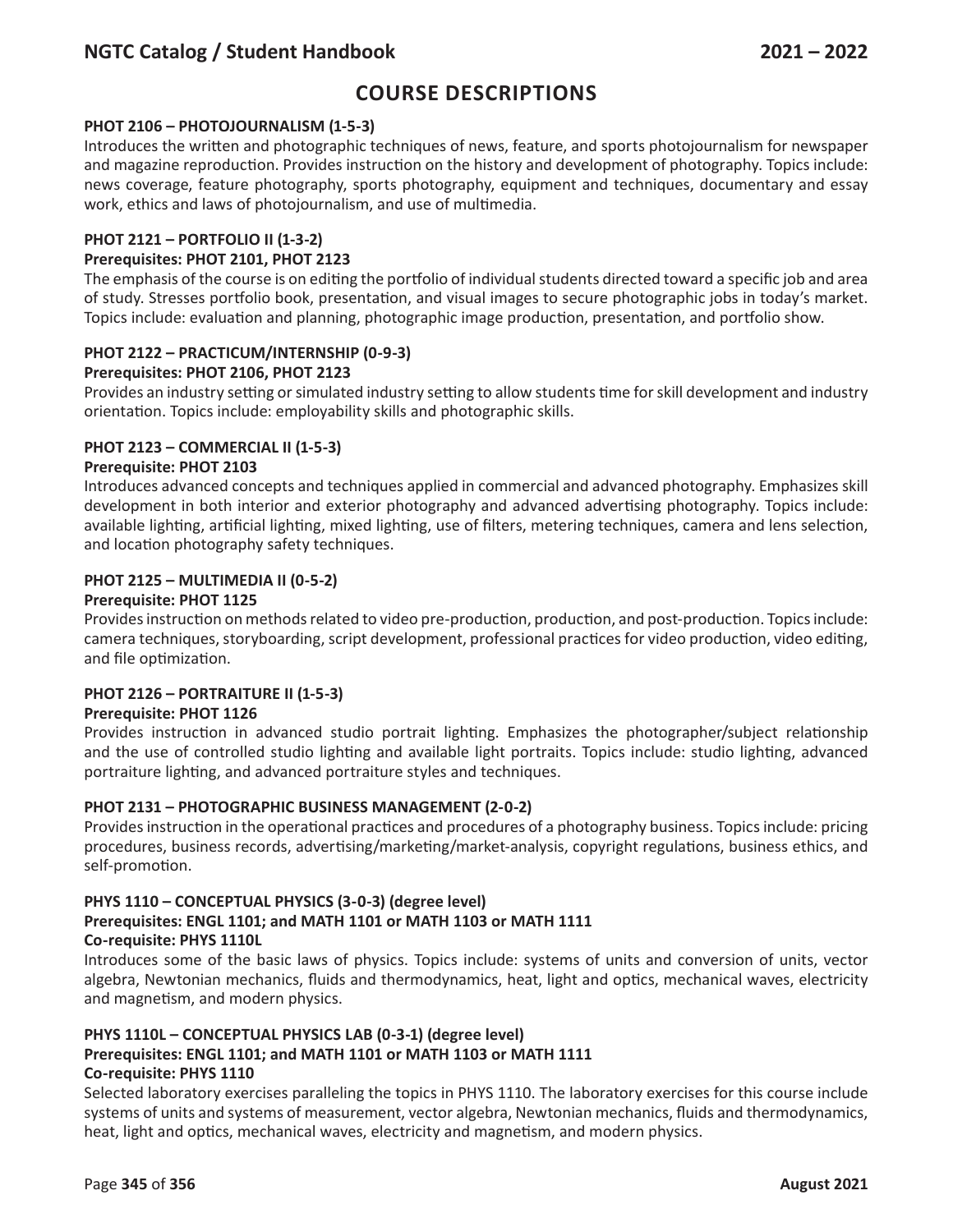## **PHYS 1111 – INTRODUCTORY PHYSICS I (3-0-3) (degree level) Prerequisites: ENGL 1101; MATH 1111 or MATH 1113**

#### **Co-requisite: PHYS 1111L**

The first course of two algebra and trigonometry based courses in the physics sequence. Topics include: material from mechanics (kinematics, dynamics, work and energy, momentum and collisions, rotational motion, static equilibrium, elasticity theory, and simple harmonic motion), mechanical waves, theory of heat and heat transfer, and thermodynamics.

#### **PHYS 1111L – INTRODUCTORY PHYSICS LAB I (0-3-1) (degree level) Prerequisites: ENGL 1101; MATH 1111 or MATH 1113 Co-requisite: PHYS 1111**

Selected laboratory exercises paralleling the topics in PHYS 1111. The laboratory exercises for this course include units of measurement, Newton's laws, work energy and power, momentum and collisions, one- and twodimensional motion, circular motion and law of gravity, rotational dynamics and static equilibrium, elasticity theory, harmonic motion, theory of heat and heat transfer, thermodynamics, wave motion, and sound.

### **PHYS 1112 – INTRODUCTORY PHYSICS II (3-0-3) (degree level)**

#### **Prerequisites: PHYS 1111, PHYS 1111L**

#### **Co-requisite: PHYS 1112L**

The second of two algebra and trigonometry based courses in the physics sequence. Topics include: material from electricity and magnetism (electric charge, electric forces and fields, electric potential energy, electric potential, capacitance, magnetism, electric current, resistance, basic electric circuits, alternating current circuits, and electromagnetic waves), geometric optics (reflection and refraction), and physical optics (interference and diffraction).

### **PHYS 1112L – INTRODUCTORY PHYSICS LAB II (0-3-1) (degree level)**

#### **Prerequisites: PHYS 1111, PHYS 1111L**

#### **Co-requisite: PHYS 1112**

Selected laboratory exercises paralleling the topics in PHYS 1112. The laboratory exercises for this course include material from electricity and magnetism, geometric optics, and physical optics.

### **PNSG 2010 – INTRODUCTION TO PHARMACOLOGY AND CLINICAL CALCULATIONS (1-3-2)**

#### **Prerequisite: Program Admission**

Applies fundamental mathematical concepts and includes basic drug administration. Emphasizes critical thinking skills. Topics include: systems of measurement, calculating drug problems, resource materials usage, fundamental pharmacology, administering medications in a simulated clinical environment, principles of IV therapy techniques, and client education.

### **PNSG 2030 – NURSING FUNDAMENTALS (3-8-6)**

#### **Prerequisite: Program Admission**

An introduction to the nursing process. Topics include: nursing as a profession; ethics and law; client care which is defined as using the nursing process, using critical thinking, and providing client education and includes principles and skills of nursing practice, documentation, and an introduction to physical assessment; customer/client relationships; standard precautions; basic life support; infection control/blood-borne/airborne pathogens; and basic emergency care/first aid and triage.

### **PNSG 2035 – NURSING FUNDAMENTALS CLINICAL (0-6-2)**

#### **Prerequisite: Program Admission**

An introduction to nursing practice in the clinical setting. Topics include: history taking, physical assessment, nursing process, critical thinking, and activities of daily living, documentation, client education, and standard precautions.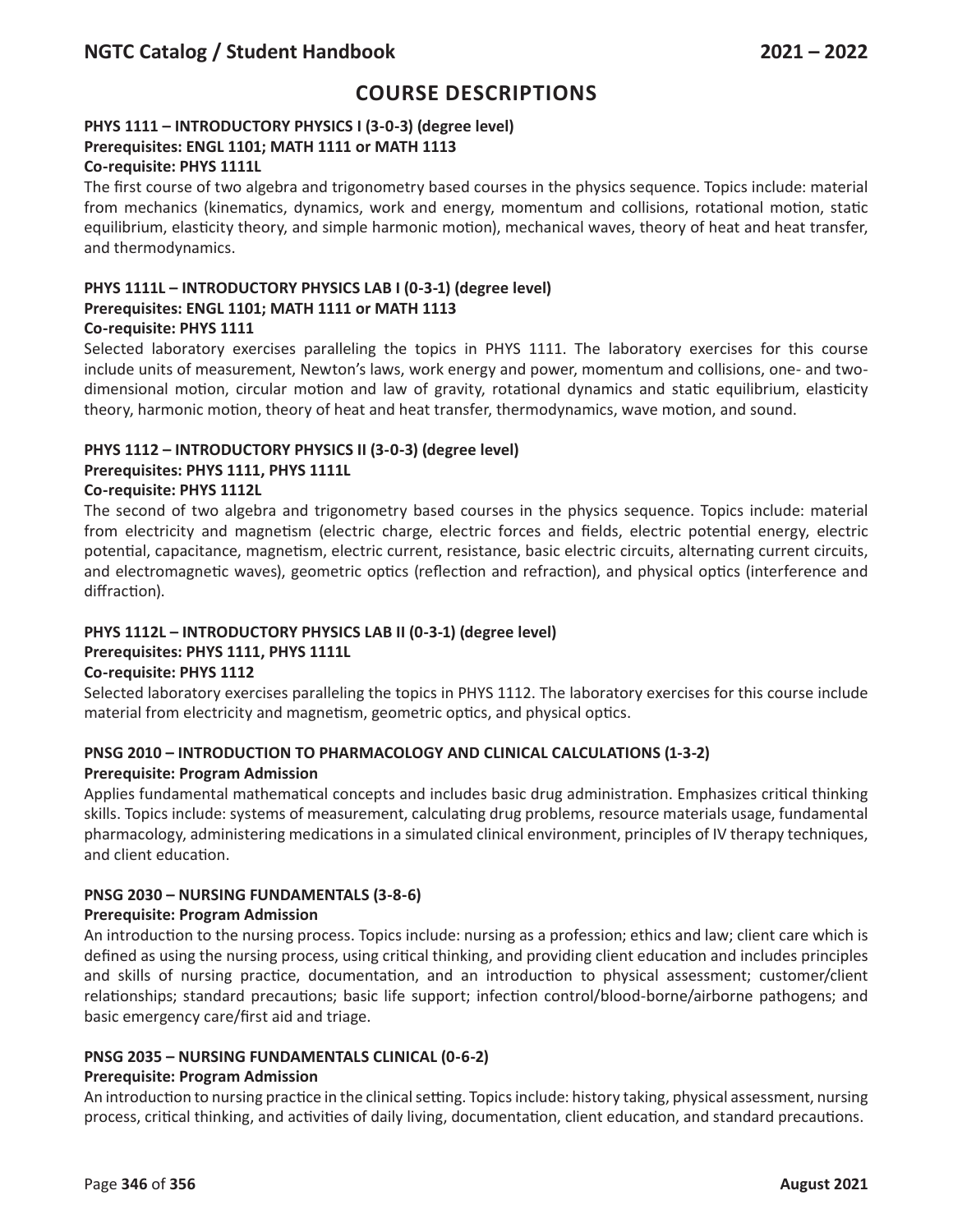## **PNSG 2210 – MEDICAL-SURGICAL NURSING I (3-2-4)**

#### **Prerequisite: PNSG 2030**

## **Co-requisite: PNSG 2035**

Focuses on client care including using the nursing process, performing assessments, using critical thinking, engaging in client education, and displaying cultural competence across the life span and with attention to special populations. Topics include: health management and maintenance; prevention of illness; care of the individual as a whole; hygiene and personal care; mobility and biomechanics; fluid and electrolytes; oxygen care; perioperative care; immunology; as well as pathological diseases, disorders, and deviations from the normal state of health, client care, treatment, pharmacology, nutrition and standard precautions with regard to the cardiovascular, respiratory, and hematological and immunological systems.

#### **PNSG 2220 – MEDICAL-SURGICAL NURSING II (3-2-4) Prerequisites: PNSG 2010, PNSG 2030, PNSG 2035, PNSG 2210, PNSG 2310 Co-requisites: PNSG 2320, PNSG 2230**

This second course in a series of four focuses on client care including using the nursing process, performing assessments, using critical thinking, engaging in client education and displaying cultural competence across the life span and with attention to special populations. Topics include: health management and maintenance; prevention of illness; care of the individual as a whole; as well as pathological diseases, disorders, and deviations from the normal state of health, client care, treatment, pharmacology, nutrition and standard precautions with regard to the endocrine, gastrointestinal, and urinary system.

## **PNSG 2230 – MEDICAL-SURGICAL NURSING III (3-2-4)**

## **Prerequisites: PNSG 2010, PNSG 2030, PNSG 2035, PNSG 2210, PNSG 2310 Co-requisites: PNSG 2220, PNSG 2320**

This third course in a series of four focuses on client care including using the nursing process, performing assessments, using critical thinking, engaging in client education and displaying cultural competence across the life span and with attention to special populations. Topics include: health management and maintenance; prevention of illness; care of the individual as a whole; mental health; as well as pathological diseases, disorders, and deviations from the normal state of health, client care, treatment, pharmacology, nutrition and standard precautions with regard to the neurological, sensory, and musculoskeletal systems.

# **PNSG 2240 – MEDICAL-SURGICAL NURSING IV (3-2-4) Prerequisites: PNSG 2220, PNSG 2230, PNSG 2320**

### **Co-requisites: PNSG 2330, PNSG 2340**

This fourth course in a series of four courses focuses on client care including using the nursing process, performing assessments, using critical thinking, engaging in client education and displaying cultural competence across the life span and with attention to special populations. Topics include: health management and maintenance; prevention of illness; care of the individual as a whole, oncology; as well as pathological diseases, disorders, and deviations from the normal state of health; client care, treatment, pharmacology, nutrition and standard precautions with regard to the integumentary and reproductive systems.

## **PNSG 2250 – MATERNITY NURSING (3-0-3)**

## **Prerequisites: PNSG 2220, PNSG 2320, PNSG 2230, PNSG 2240, PNSG 2330, PNSG 2340 Co-requisites: PNSG 2410, PNSG 2255, PNSG 2415**

Focuses on health management and maintenance and the prevention of illness, care of the individual as a whole, and deviations from the normal state of health. The definition of client care includes using the nursing process, performing assessments, using critical thinking, providing client education, displaying cultural competence across the life span, and with attention to special populations. Topics include: health management and maintenance and prevention of illness; care of the individual as a whole; pathological and non-pathological concerns in obstetric clients and the newborn; client care, treatments, pharmacology, and diet therapy related to obstetric clients and the newborn; and standard precautions.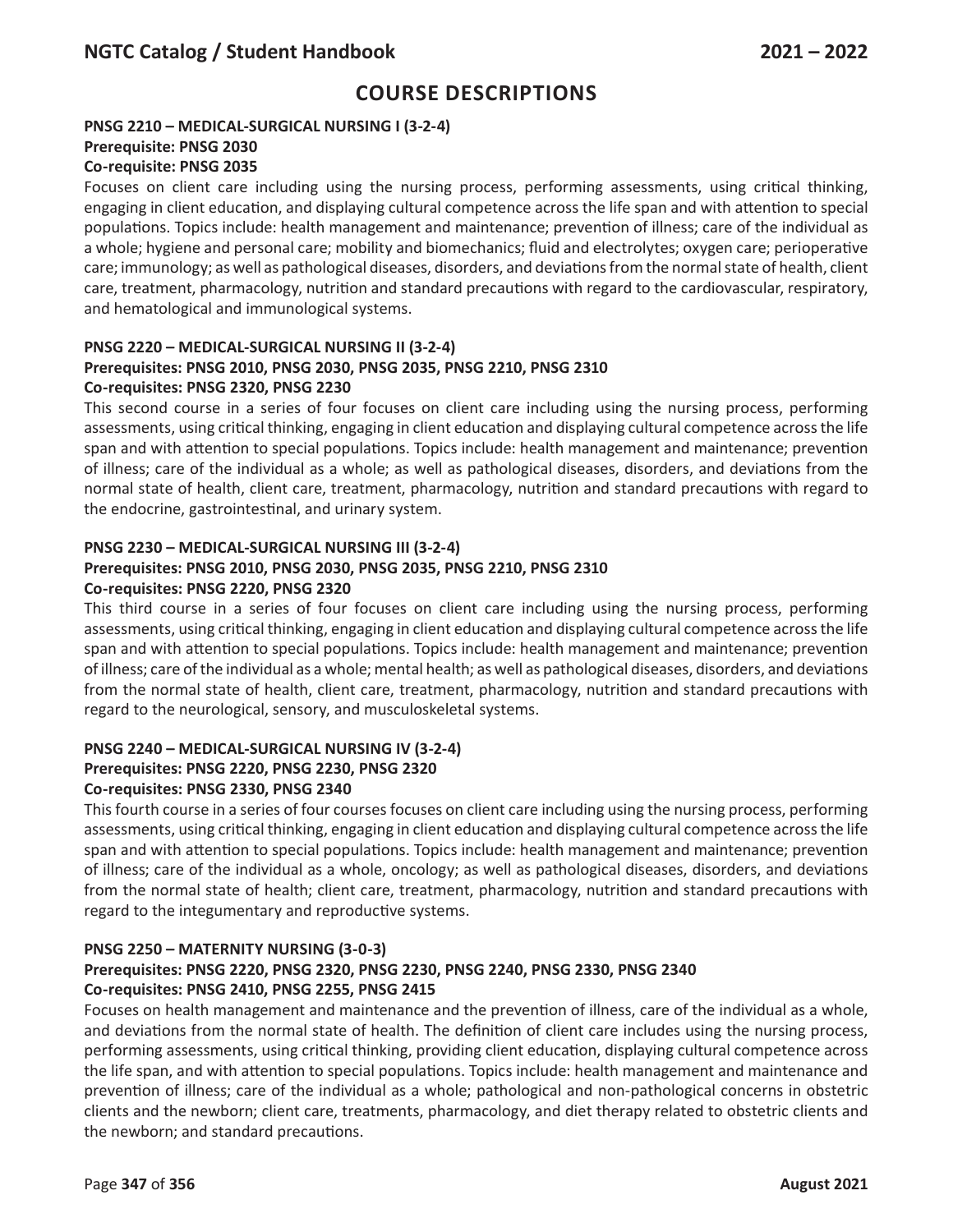#### **PNSG 2255 – MATERNITY NURSING CLINICAL (0-3-1)**

#### **Prerequisites: PNSG 2220, PNSG 2320, PNSG 2230, PNSG 2240, PNSG 2330, PNSG 2340 Co-requisites: PNSG 2250, PNSG 2410, PNSG 2415**

Focuses on clinical health management and maintenance and the prevention of illness, care of the individual as a whole, and deviations from the normal state of health. The definition of client care includes using the nursing process, performing assessments, using critical thinking, providing client education, displaying cultural competence across the life span, and with attention to special populations. Topics include: health management and maintenance and prevention of illness; care of the individual as a whole; pathological and non-pathological concerns in obstetric clients and the newborn; client care, treatments, pharmacology, and diet therapy related to obstetric clients and the newborn; and standard precautions.

#### **PNSG 2310 – MEDICAL-SURGICAL NURSING CLINICAL I (0-6-2) Prerequisite: PNSG 2030**

## **Co-requisites: PNSG 2210, PNSG 2035**

This first clinical course, in a series of four medical-surgical clinical courses, focuses on clinical client care including using the nursing process, performing assessments, applying critical thinking, engaging in client education, and displaying cultural competence across the life span and with attention to special populations. At the completion of the four-part sequence of these medical-surgical clinical courses, students will have completed a minimum of 412.5 hours of clinical experience including 300 hours of comprehensive medical-surgical, 37.5 hours of maternal, 37.5 pediatric, and 37.5 geriatric experiences. Topics include: health management and maintenance; prevention of illness; care of the individual as a whole; hygiene and personal care; mobility and biomechanics; fluid and electrolytes; oxygen care; perioperative care; immunology; mental health; and oncology. In addition, pathological diseases, disorders and deviations from the normal state of health, client care, treatment, pharmacology, nutrition, and standard precautions with regard to cardiovascular, hematological, immunological, respiratory, neurological, sensory, musculoskeletal, endocrine, gastrointestinal, urinary, integumentary, and reproductive systems.

### **PNSG 2320 – MEDICAL-SURGICAL NURSING CLINICAL II (0-6-2)**

## **Prerequisites: PNSG 2010, PNSG 2030, PNSG 2035, PNSG 2210, PNSG 2310**

#### **Co-requisites: PNSG 2220, PNSG 2230**

This second clinical course, in a series of four medical-surgical clinical courses, focuses on clinical client care including using the nursing process, performing assessments, applying critical thinking, engaging in client education, and displaying cultural competence across the life span and with attention to special populations. At the completion of the four-part sequence of these medical-surgical clinical courses, students will have completed a minimum of 412.5 hours of clinical experience including 300 hours of comprehensive medical-surgical, 37.5 hours of maternal, 37.5 pediatric, and 37.5 geriatric experiences. Topics include: health management and maintenance; prevention of illness; care of the individual as a whole; hygiene and personal care; mobility and biomechanics; fluid and electrolytes; oxygen care; perioperative care; immunology; mental health; and oncology. In addition, pathological diseases, disorders, and deviations from the normal state of health, client care, treatment, pharmacology, nutrition, and standard precautions with regard to cardiovascular, hematological, immunological, respiratory, neurological, sensory, musculoskeletal, endocrine, gastrointestinal, urinary, integumentary, and reproductive systems.

#### **PNSG 2330 – MEDICAL-SURGICAL NURSING CLINICAL III (0-6-2) Prerequisites: PNSG 2220, PNSG 2230, PNSG 2320 Co-requisites: PNSG 2240, PNSG 2340**

This third clinical course, in a series of four medical-surgical clinical courses, focuses on clinical client care including using the nursing process, performing assessments, applying critical thinking, engaging in client education, and displaying cultural competence across the life span and with attention to special populations. At the completion of the four-part sequence of these medical-surgical clinical courses, students will have completed a minimum of 412.5 hours of clinical experience including 300 hours of comprehensive medical-surgical, 37.5 hours of maternal, 37.5 pediatric, and 37.5 geriatric experiences. Topics include: health management and maintenance; prevention of illness; care of the individual as a whole; hygiene and personal care; mobility and biomechanics; fluid and electrolytes; oxygen care; perioperative care; immunology; mental health; and oncology. In addition, pathological diseases, disorders, and deviations from the normal state of health, client care, treatment, pharmacology, nutrition, and standard precautions with regard to cardiovascular, hematological, immunological, respiratory, neurological, sensory, musculoskeletal, endocrine, gastrointestinal, urinary, integumentary, and reproductive systems.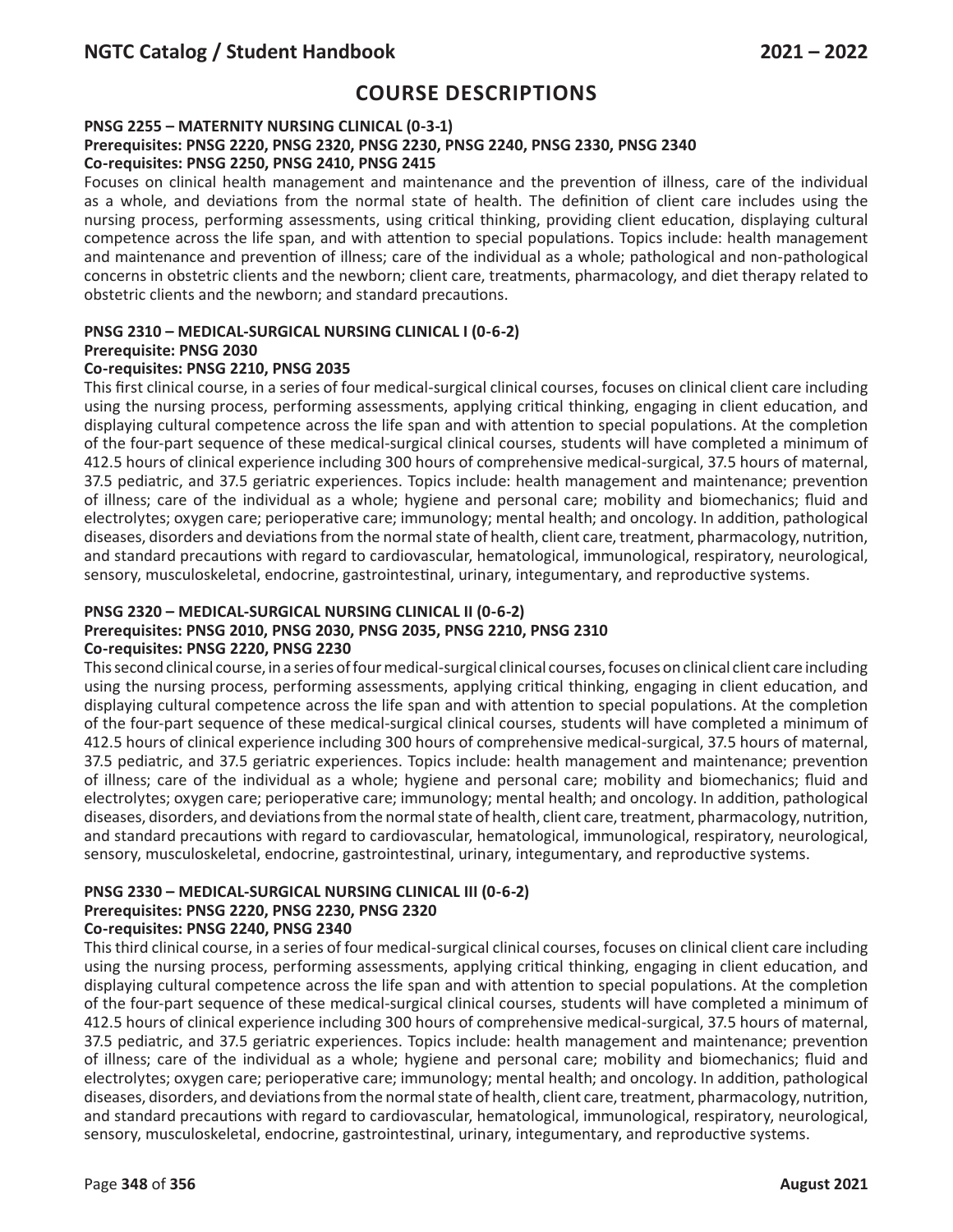## **PNSG 2340 – MEDICAL-SURGICAL NURSING CLINICAL IV (0-6-2)**

## **Prerequisites: PNSG 2220, PNSG 2230, PNSG 2320**

## **Co-requisites: PNSG 2240, PNSG 2330**

This fourth clinical course, in a series of four medical-surgical clinical courses, focuses on clinical client care including using the nursing process, performing assessments, applying critical thinking, engaging in client education, and displaying cultural competence across the life span and with attention to special populations. At the completion of the four-part sequence of these medical-surgical clinical courses, students will have completed a minimum of 412.5 hours of clinical experience including 300 hours of comprehensive medical-surgical, 37.5 hours of maternal, 37.5 pediatric, and 37.5 geriatric experiences. Topics include: health management and maintenance; prevention of illness; care of the individual as a whole; hygiene and personal care; mobility and biomechanics; fluid and electrolytes; oxygen care; perioperative care; immunology; mental health; and oncology. In addition, pathological diseases, disorders, and deviations from the normal state of health, client care, treatment, pharmacology, nutrition, and standard precautions with regard to cardiovascular, hematological, immunological, respiratory, neurological, sensory, musculoskeletal, endocrine, gastrointestinal, urinary, integumentary, and reproductive systems.

### **PNSG 2410 – NURSING LEADERSHIP (1-0-1)**

## **Prerequisites: PNSG 2220, PNSG 2320, PNSG 2230, PNSG 2240, PNSG 2330, PNSG 2340 Co-requisites: PNSG 2250, PNSG 2255, PNSG 2415**

Builds on the concepts presented in prior nursing courses and develops the skills necessary for successful performance in the job market. Topics include: application of the nursing process, supervisory skills, client education methods, group dynamics, and conflict resolution.

### **PNSG 2415 – NURSING LEADERSHIP CLINICAL (0-6-2)**

#### **Prerequisites: PNSG 2220, PNSG 2320, PNSG 2230, PNSG 2240, PNSG 2330, PNSG 2340 Co-requisites: PNSG 2250, PNSG 2255, PNSG 2410**

Builds on the concepts presented in prior nursing courses and develops the clinical skills necessary for successful performance in the job market, focusing on practical applications. Topics include: application of the nursing process, critical thinking, supervisory skills, client education methods, and group dynamics.

### **POLS 1101 – AMERICAN GOVERNMENT (3-0-3)**

Emphasizes study of government and politics in the United States. The focus of the course will provide an overview of the Constitutional foundations of the American political processes with a focus on government institutions and political procedures. The course will examine the constitutional framework, federalism, civil liberties and civil rights, public opinion the media, interest groups, political parties, and the election process along with the three branches of government. In addition, this course will examine the processes of Georgia State Government. Topics include foundations of government, political behavior, and governing institutions.

## **PSYC 1010 – BASIC PSYCHOLOGY (3-0-3) (Basic Skills – non-degree level)**

Presents basic concepts within the field of psychology and their application to everyday human behavior, thinking, and emotion. Emphasis is placed on students understanding basic psychological principles and their application within the context of family, work and social interactions. Topics include: an overview of psychology as a science, the nervous and sensory systems, learning and memory, motivation and emotion, intelligence, lifespan development, personality, psychological disorders and their treatments, stress and health, and social psychology.

### **PSYC 1101 – INTRODUCTORY PSYCHOLOGY (3-0-3) (degree level)**

### **Prerequisite: Appropriate Degree Level Writing (English) and Reading Placement Test Scores**

Introduces the major fields of contemporary psychology. Emphasis is on critical thinking and fundamental principles of psychology as a science. Topics include: research design, the organization and operation of the nervous system, sensation and perception, learning and memory, motivation and emotion, thinking and intelligence, lifespan development, personality, psychological disorders and treatment, stress and health, and social psychology.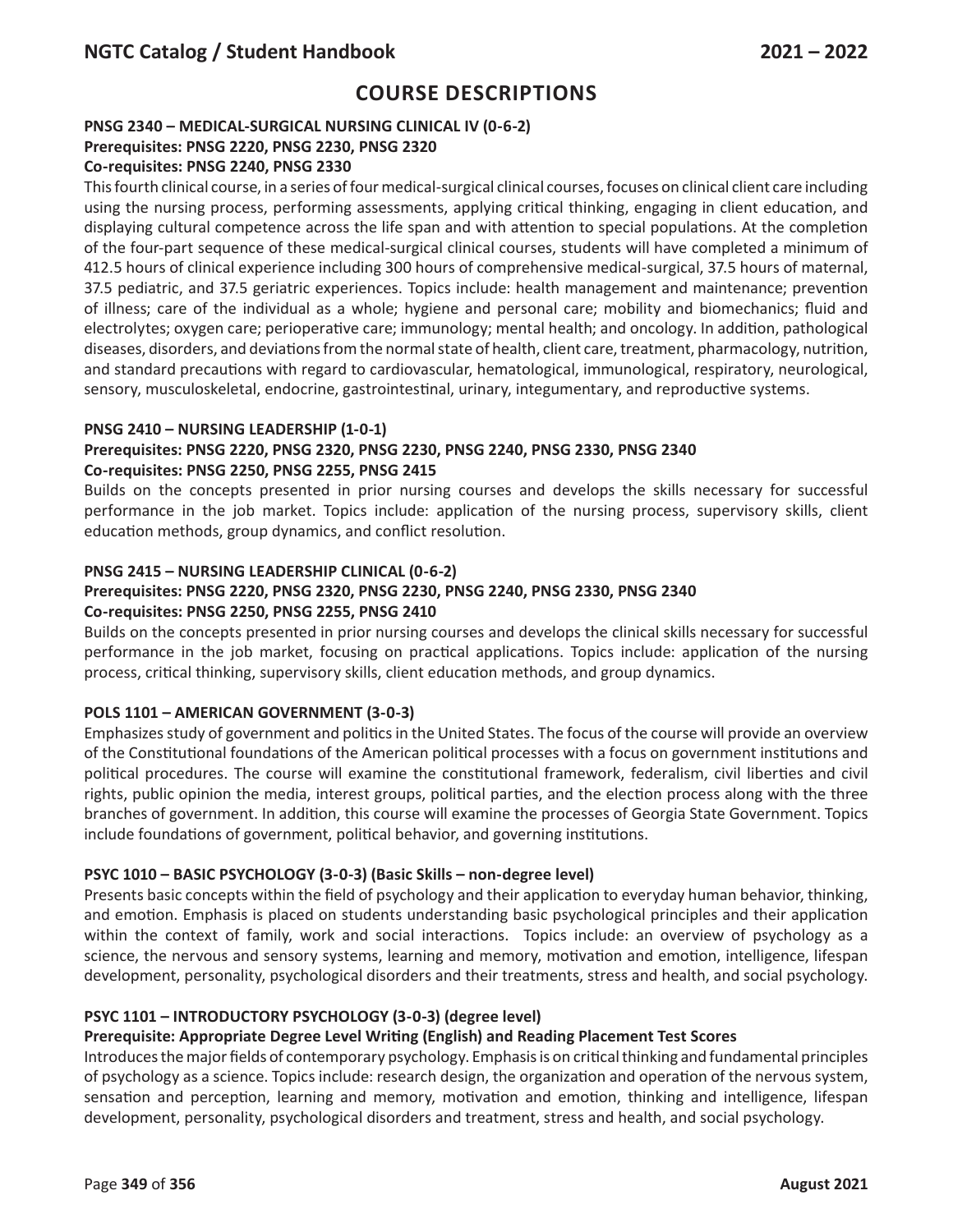## **PSYC 2103 – HUMAN DEVELOPMENT (3-0-3) (degree level)**

### **Prerequisite: PSYC 1101**

Emphasizes changes that occur during the human life cycle beginning with conception and continuing through late adulthood and death and emphasizes the scientific basis of our knowledge of human growth and development and the interactive forces of nature and nurture. Topics include: theoretical perspectives and research methods, prenatal development and child birth, stages of development from infancy through late adulthood, and death and dying.

### **RNSG 2602 – FOUNDATIONAL CONCEPTS OF NURSING (3-8-6)**

### **Prerequisite: Program Admission**

This course introduces the basic concepts and principles fundamental to nursing practice which include the role of the registered nurse and the nursing process. The nursing student will be introduced to the basic concepts of physiological integrity, psychological integrity, and caring for self. Safe and effective environment will be introduced as the foundation of knowledge used throughout the nursing curriculum. The basic skills training in simulated settings will introduce the use of the skills in a variety of clinical settings. The roles of the nurse as a provider of care, manager of care, and member within the discipline serve as the organizing framework for expected student behaviors.

## **RNSG 2604 – PHARMACOLOGY FOR NURSING (2-4-4)**

## **Prerequisite: RNSG 2602**

## **Co-requisite: RNSG 2610**

This course focuses on the information required to safely administer drugs and monitor the effects of drug therapy. Emphasis will be on dosage calculations and principles of pharmacology including drug actions, interactions and nursing implications for broad classifications of medications. Students will be expected to apply the nursing process and critical thinking in the administration of prescribed medications, taking a medication history, and in teaching patients about medications in a simulated setting.

# **RNSG 2606 – CONCEPTS OF MENTAL HEALTH (2-3-3)**

# **Prerequisites: RNSG 2602, RNSG 2604, RNSG 2610**

### **Co-requisite: RNSG 2620**

This course presents sound nursing theory, therapeutic modalities, and clinical applications across the treatment continuum of the mental health client. It provides a foundation for understanding contemporary psychiatric mental health problems and prepares the nursing student for planning and providing safe, compassionate, evidencedbased nursing care to clients with mental and neurobehavioral disorders. Emphasis is placed on health promotion, restoration, and maintenance of the client in outpatient and inpatient mental health facilities, as well as adult day care settings. Concepts of mental health nursing will be applied through the nursing process in the care and collaboration of care of the adult client with acute and/or chronic mental health problems. Teaching and learning principles will be incorporated to all aspects of care, including the biophysical, psychosocial, spiritual, and cultural aspects. Supervised clinical simulations, inpatient/outpatient hospital rotations, and adult day care interactions will provide the student opportunities to meet course competency outcomes.

#### **RNSG 2610 – CONCEPTS OF NURSING I (3-8-6) Prerequisite: RNSG 2602 Co-requisite: RNSG 2604**

This course introduces the nursing student to nursing concepts and skills related to the care of multicultural individuals with simple acute health problems. Students will reinforce nursing theory and skills taught in the foundational course focusing on the care of individuals/families with common physiological, psychological, and psychosocial alterations in health. The course further prepares the nursing student to provide safe compassionate, effective, evidence-based nursing care for adult clients in a variety of health care and simulated settings. Concepts of medical and surgical nursing will be applied through the nursing process to the care of the adult client experiencing simple acute to more complex chronic health problems incorporating essential nursing science, biophysical, psychosocial, spiritual, and cultural principles. Pharmacological concepts are strengthened throughout the course.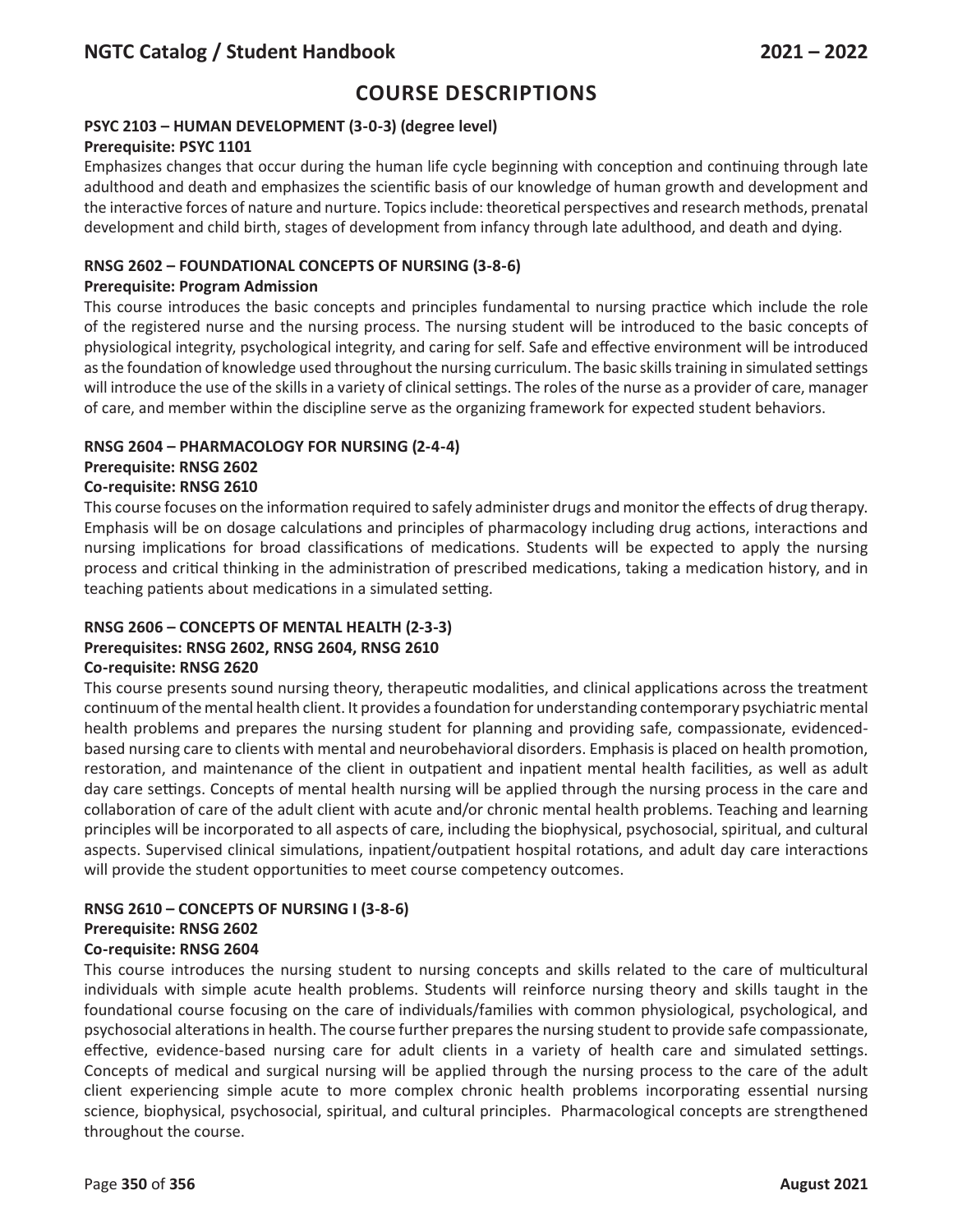# **RNSG 2612 – CONCEPTS OF PEDIATRIC NURSING (3-3-4)**

## **Prerequisites: RNSG 2604, RNSG 2610**

## **Co-requisite: RNSG 2614**

This course focuses on the safe, compassionate, evidenced-based care of children from birth through adolescence. The promotion of wellness, restoration, and maintenance to the changing needs related to this population is emphasized. The nursing process will be utilized, incorporating critical thinking skills in the management of care and education for these clients and their families. Pharmacologic principles as they relate to the obstetrical pediatric patient will be utilized. Essential nursing science, biophysical, psychosocial, spiritual and culturally sensitive principles will be incorporated. Supervised clinical rotations in inpatient and outpatient facilities, as well as obstetric pediatric simulations will provide the student with opportunities to meet course competency outcomes.

# **RNSG 2614 – CONCEPTS OF OBSTETRICAL NURSING (3-3-4) Prerequisites: RNSG 2604, RNSG 2610**

## **Co-requisite: RNSG 2612**

This course focuses on the safe, compassionate, evidenced-based care of women during their reproductive years. The promotion of wellness, restoration, and maintenance to the changing needs related to this population is emphasized. The nursing process will be utilized, incorporating critical thinking skills in the management of care and education for these clients and their families. Pharmacologic principles as they relate to the obstetrical client will be utilized. Essential nursing science, biophysical, psychosocial, spiritual, and culturally sensitive principles will be incorporated. Supervised clinical rotations inpatient and outpatient facilities, as well as obstetric will provide the student with opportunities to meet course competency outcomes.

## **RNSG 2620 – CONCEPTS OF NURSING II (3-9-6)**

## **Prerequisites: RNSG 2602, RNSG 2604, RNSG 2610**

### **Co-requisite: RNSG 2606**

This course is a continuation of Concepts of Nursing I, introducing the nursing student to nursing concepts and skills related to the care of multicultural individuals. Students will reinforce nursing theory and skills taught in previous courses focusing on the care of individuals/families with more complex physiological, psychological, and psychosocial alterations in health including emergent and/or life threatening conditions in a variety of health care and simulated settings. Pharmacological concepts are strengthened throughout the course.

#### **RNSG 2630 – TRANSITION TO NURSING PRACTICE (4-6-6) Prerequisites: RNSG 2606, RNSG 2620**

This course builds on previous courses, integrating program concepts to provide care for groups of individuals/ families exhibiting complex and multisystem disorders in healthcare and community settings. Concepts of advanced medical-surgical nursing will be applied to the care of the client with complex problems incorporating essential nursing science, biophysical, psychosocial, spiritual, and cultural principles. This course is also designed to prepare the student for transition to the roles of the professional nurse. The focus is on leadership in nursing care delivery, management techniques and strategies in the care for groups of clients, employment procurement and opportunities, and health care policy issues.

## **SOCI 1101 – INTRODUCTION TO SOCIOLOGY (3-0-3) (degree level)**

### **Prerequisite: Appropriate Degree Level Writing (English) and Reading Placement Test Scores**

Explores the sociological analysis of society, its culture, and structure. Sociology is presented as a science with emphasis placed on its methodology and theoretical foundations. Topics include: basic sociological concepts, socialization, social interaction and culture, social groups and institutions, deviance and social control, social stratification, social change, and marriage and family.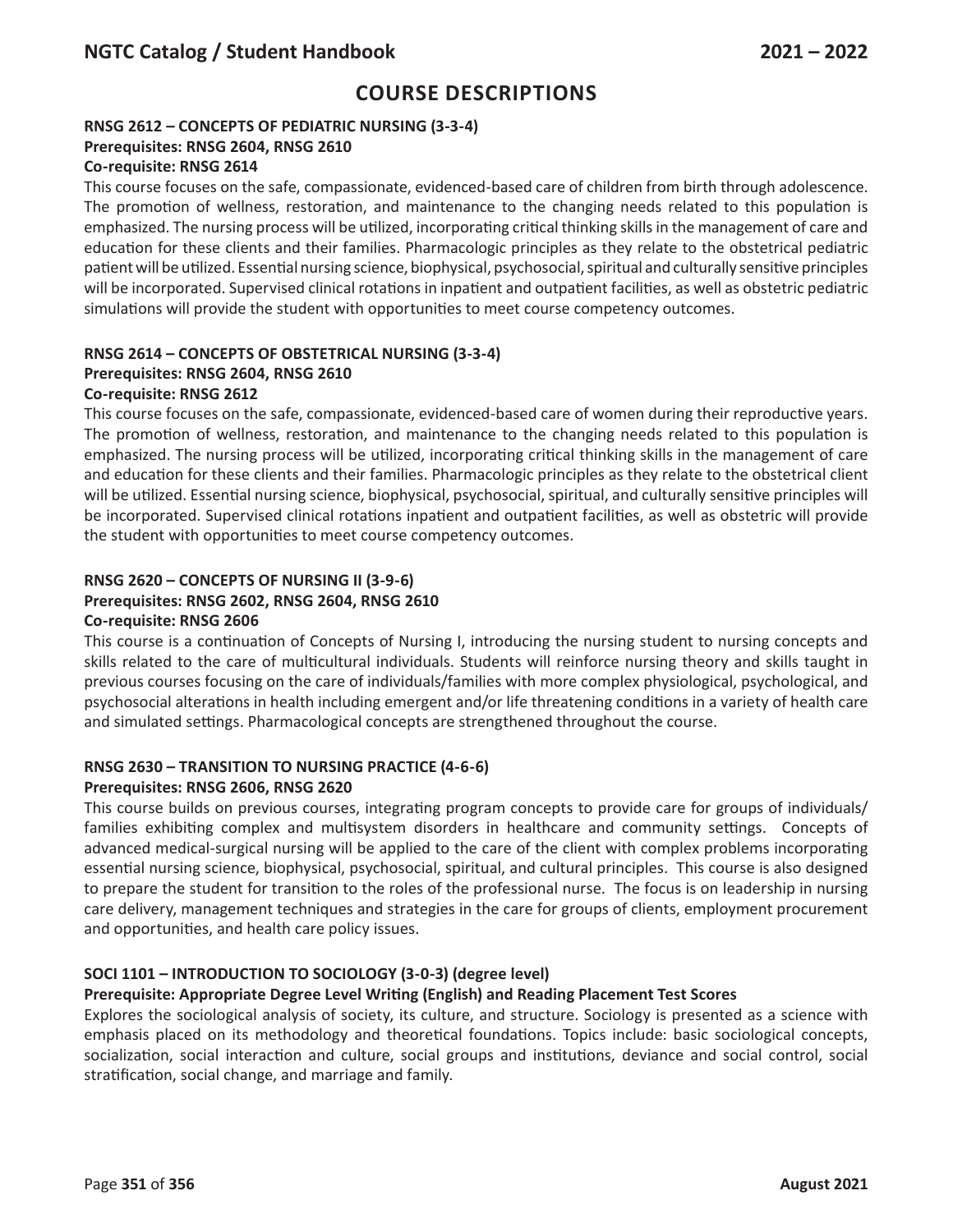# **Course Descriptions**

## **SPCH 1101 – PUBLIC SPEAKING (3-0-3) (degree level)**

## **Prerequisite: Regular Admission or ENGL 0090**

Introduces the student to the fundamentals of oral communication. Topics include: selection and organization of materials, preparation and delivery of individual and group presentations, analysis of ideas presented by others, and professionalism.

#### **WELD 1005 – WELDING AND CUTTING FUNDAMENTALS (1-6-3)**

#### **Co-requisite: COFC 1080**

This course introduces the student to basic welding and cutting techniques. Topics include: welding safety, oxyfuel cutting, plasma arc cutting, air carbon arc cutting and gouging, base metal preparation, and weld quality requirements.

#### **WELD 1015 – SHIELDED METAL ARC WELDING I (1-8-4)**

This course is the first of two courses dedicated to shielded metal arc welding procedures. Topics include: SMAW equipment and setup, electrodes, and beads and fillet welds.

#### **WELD 1025 – SHIELDED METAL ARC WELDING II (1-6-3)**

#### **Co-requisite: COFC 1080**

This course is the second in a series of Basic Shielded Metal Arc welding practices. Topics include: joint fit-up and alignment, groove welds with backing, and open V-groove welds.

### **WELD 1033 – GAS METAL ARC WELDING (1-1-2)**

#### **Co-requisite: COFC 1080**

This course covers the fundamentals of Gas Metal Arc Welding (GMAW). Topics include equipment and filler metals and plate welding.

### **WELD 1034 – FLUX-CORED ARC WELDING (1-1-2)**

#### **Co-requisite: COFC 1080**

This course covers the fundamentals of Flux-Cored Arc Welding (FCAW). Topics include equipment and filler metals and plate welding.

### **WELD 1035 GAS METAL ARC AND FLUX-CORED ARC WELDING (1-3-4)**

#### **Co-requisite: COFC 1080**

This course covers the fundamentals of Gas Metal Arc Welding (GMAW) and Flux-Cored Arc Welding (FCAW). Topics include equipment and filler metals and plate welding.

#### **WELD 1045 – GAS TUNGSTEN ARC WELDING I (2-3-3)**

#### **Co-requisite: COFC 1080**

This course provides an overview of gas tungsten arc welding (GTAW). Topics include: welding safety, power sources, electrodes, equipment, GTAW torches, filler metals, equipment setup and plate welding.

### **WELD 1055 – SHIELDED METAL ARC WELDING PIPE WELDS (1-6-3)**

#### **Co-requisite: COFC 1080**

This course explains how to set up shielded metal arc (SMAW) equipment for open-root V-groove welds on carbon steel pipe.

## **WELD 1065 – GMAW AND FCAW PIPE WELDS (2-6-4)**

#### **Co-requisite: COFC 1080**

This course explains how to set up gas metal arc welding (GMAW) and flux-cored arc welding (FCAW) equipment for open-root V-groove welds. It includes procedures for open-root V-groove welds with GMAW and FCAW equipment on pipe in a variety of positions.